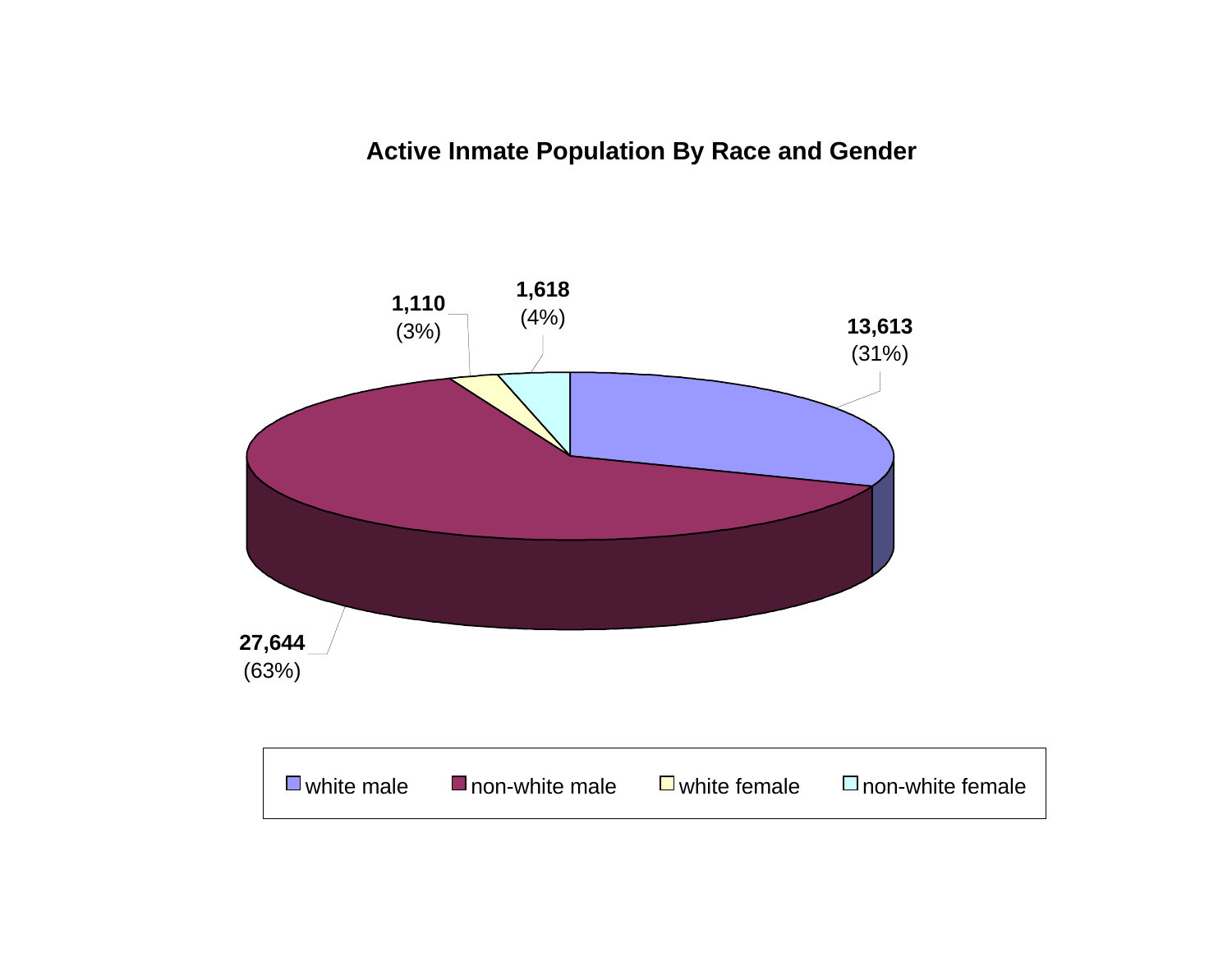# **Active Inmates By Security Status**

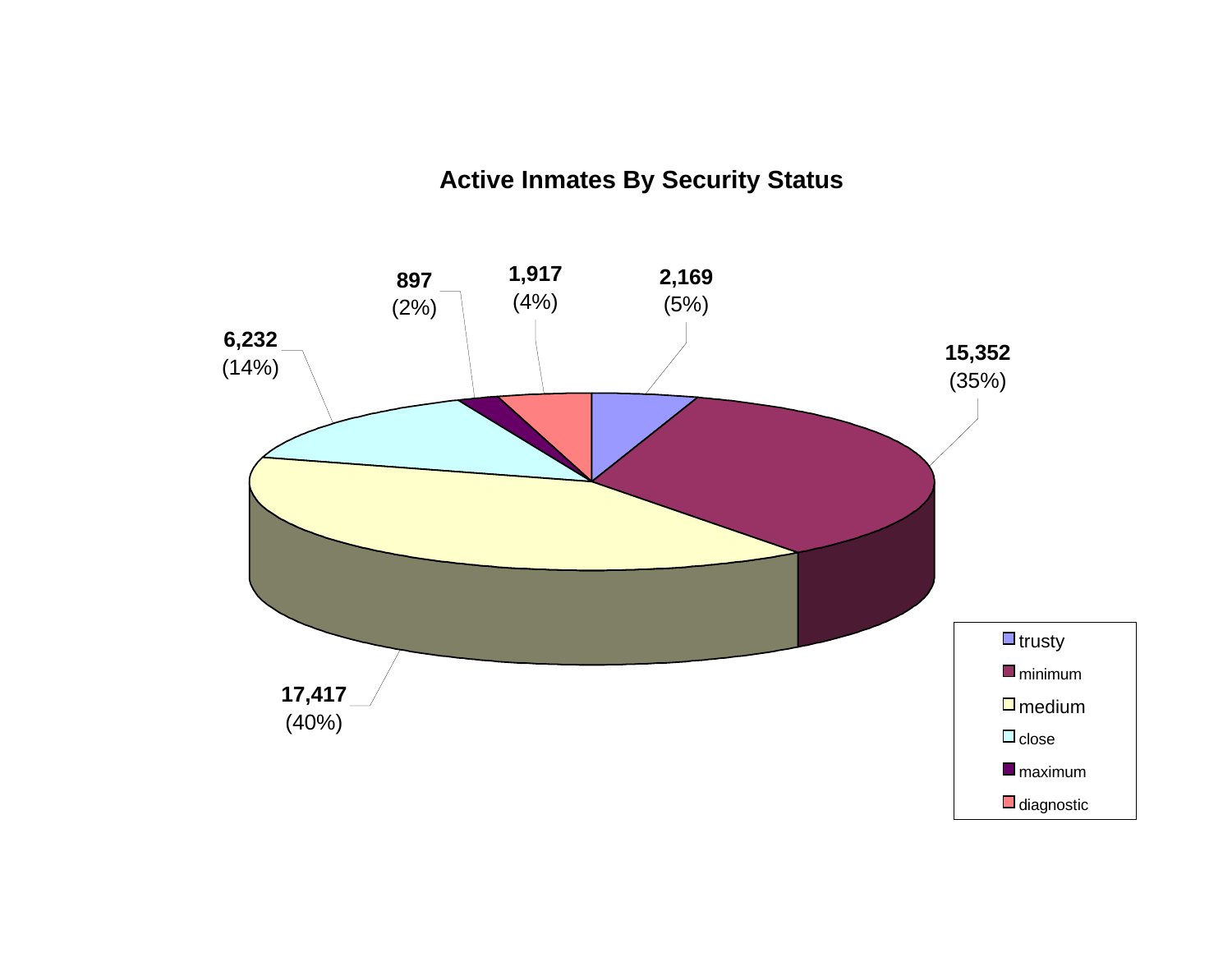

# **Active Inmates Prison Sentence In Years**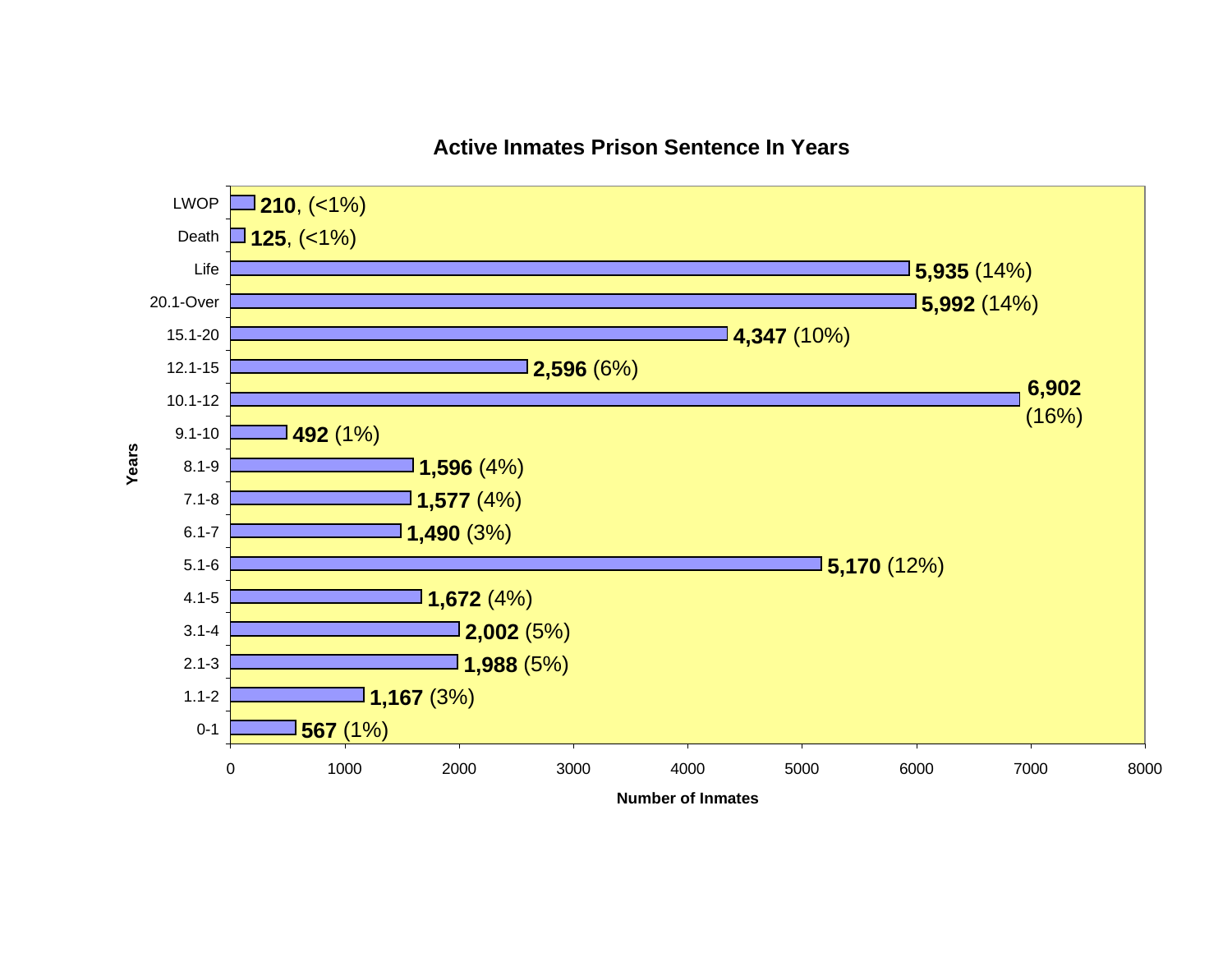**Active Inmates Who Have Probation To Follow Prison**

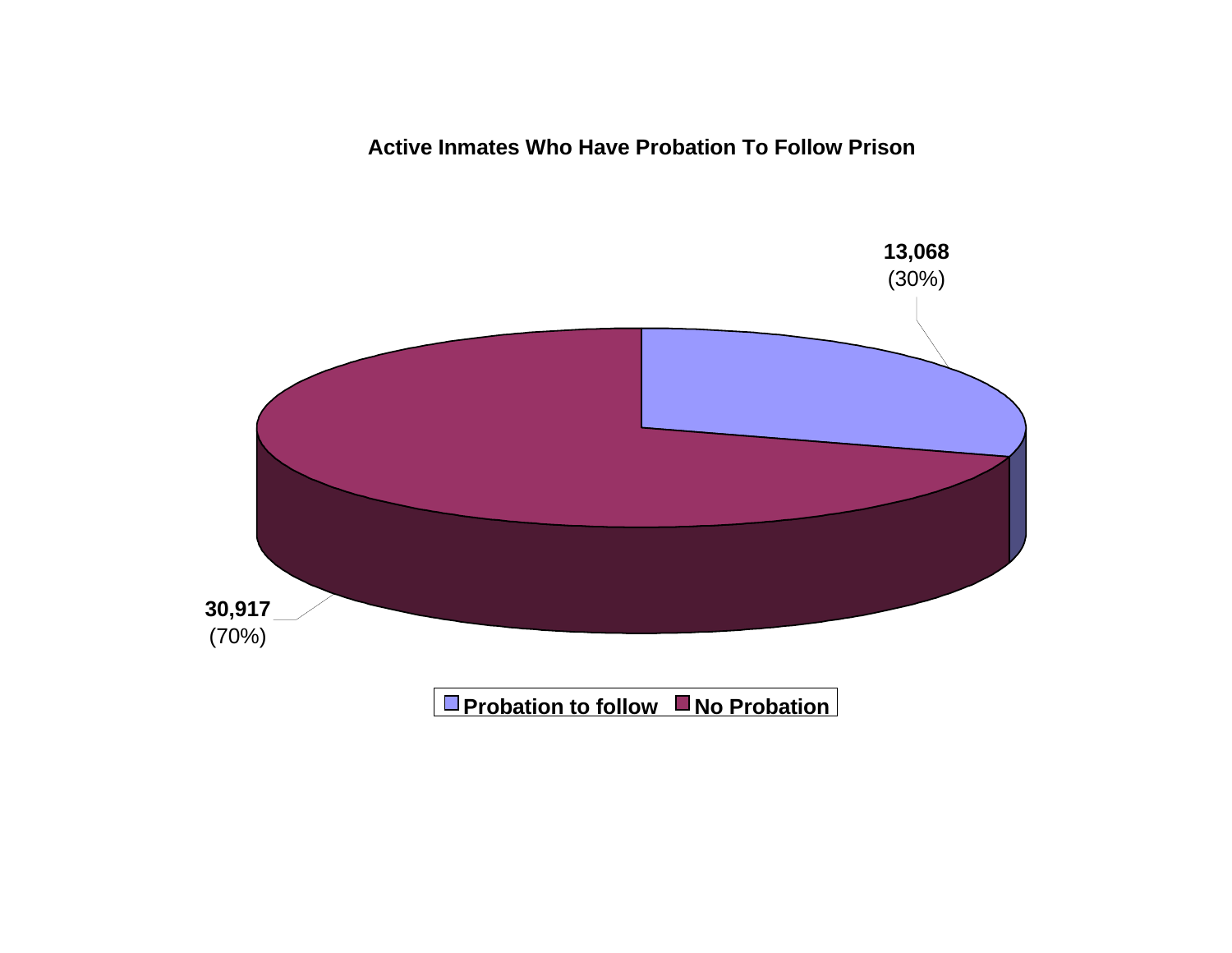**Active Inmates Grouped By Institution**

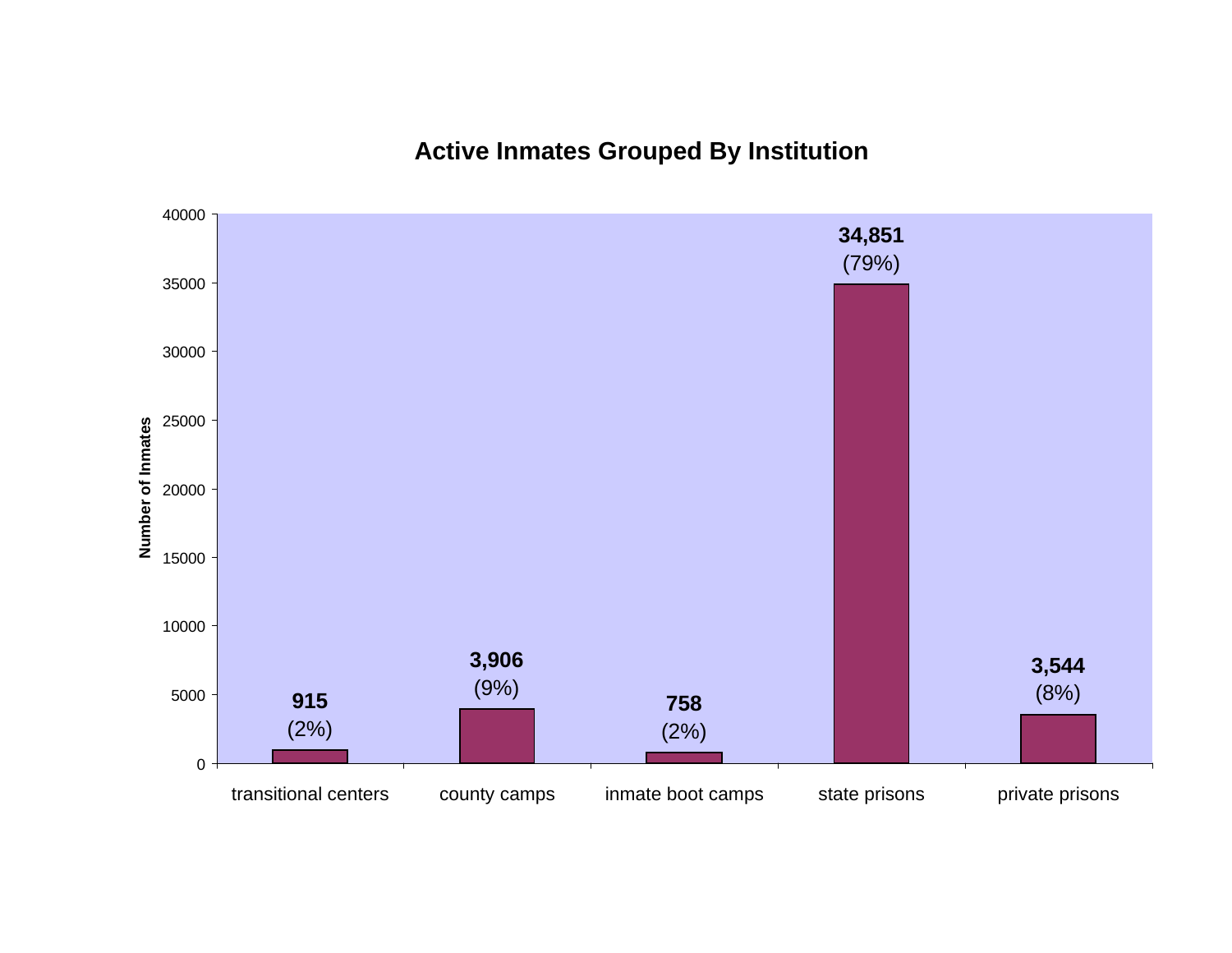# **Active Inmates By Most Serious Crime Type**

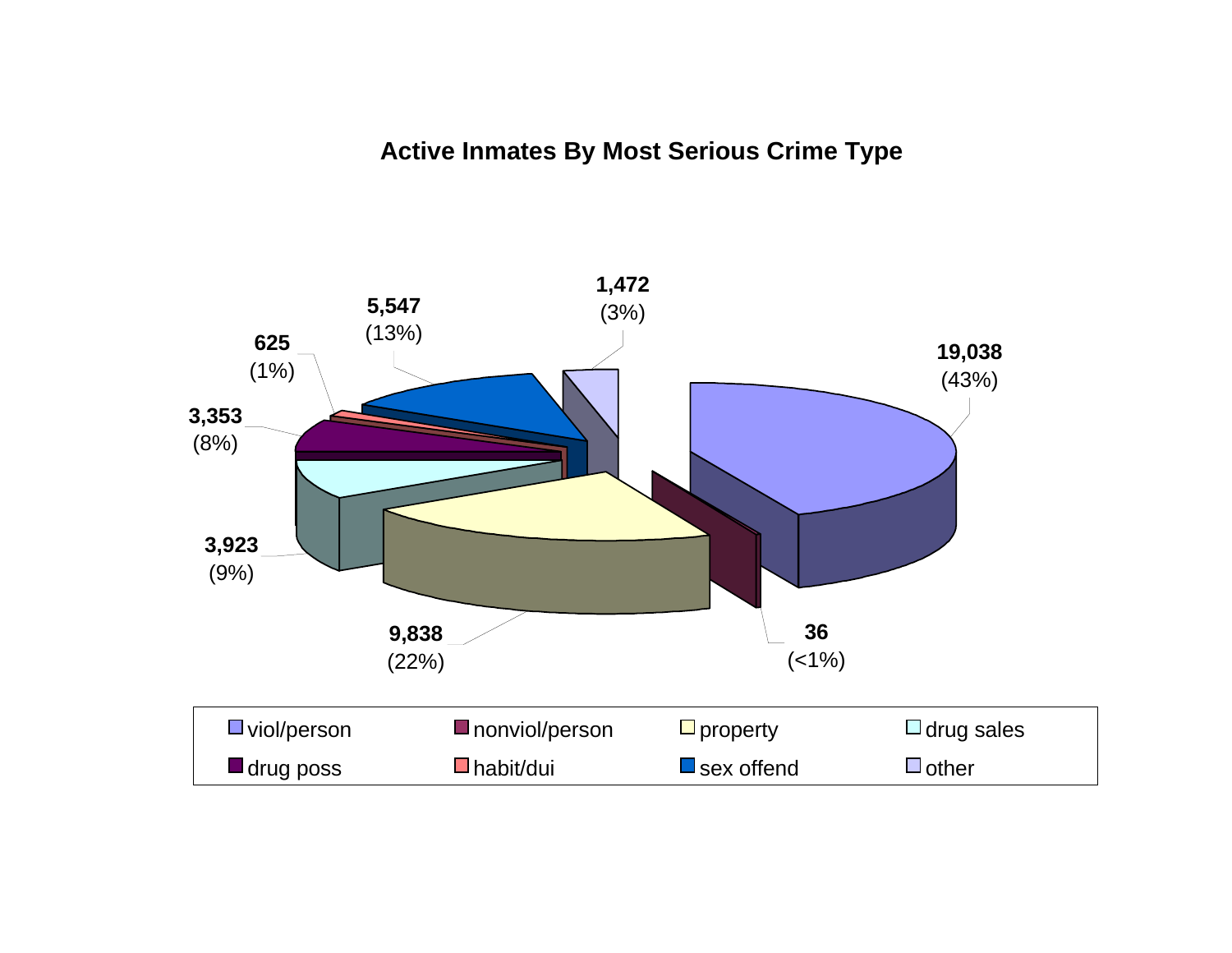Georgia Department of Corrections Page 1 Run 10/24/00 Office of Planning and Analysis

#### Inmate statistical profile

TABLE OF CONTENTS FOR ACTIVE PRISONERS EXCLUDING JAIL

 TITLE PAGE ----- ---- RACE AND SEX............................ 2 Culture Fair IQ Scores.................. 3 Self-Rpt Socioeconomic Class............ 4 Self-Rpt Environment To Age 16.......... 5 Self-Rpt Education Level................ 6 Functional Reading Level (WRAT Scores).. 7 Functional Math Level (WRAT Scores)..... 8 Functional Spelling Level (WRAT Scores). 9 Self-Rpt Guardian Status To Age 16......10 Self-Rpt Employment Status Before Prison11 Self-Rpt Marital Status At Admission....12 Self-Rpt Number Of Children At Admission13 Self-Rpt Religious Affiliation..........14 Self-Rpt Family Behavior Patterns \*.....15 Inmate Diagnostic Behavior Problem \*....16 Physical Profile (General Condition)....17 Security Status...........................18 Number Of Sentences.....................19 Number Of Disciplinaries................20 Number Of Escapes........................21 Number Of Prior Georgia Incarcerations \*22 Number Of Transfers.....................23 County Of Conviction....................24 Circuit Of Conviction...................29 Home County.............................31 Prison Sentence In Years................36 Probation To Follow Prison..............37Admission Type.............................38 Release Type...............................39 Inst By Group.............................40 Institution................................41 Misdemeanors And Felonies...............44 Crimes By Group.........................45 Most Serious Offense....................46 Most Serious Crime Type.................53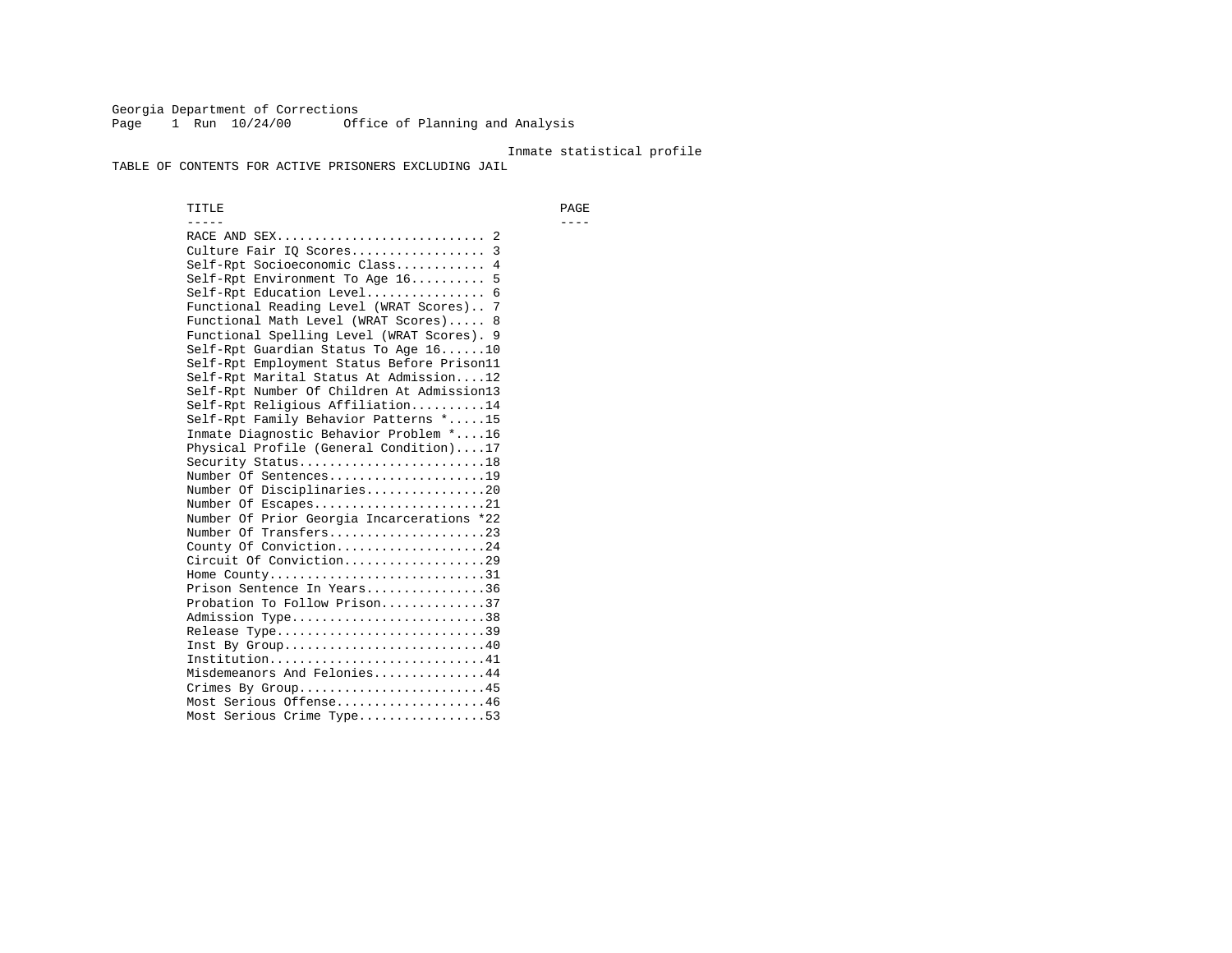Georgia Department of Corrections<br>Page 2 Run 10/24/00 Offi Office of Planning and Analysis

# Inmate statistical profile

Sample: ACTIVE PRISONERS EXCLUDING JAIL **Requestor:** Statistics Active inmates 10/24/2000

RACE AND SEX by current age & sex

|                                                                  |                              |                                                                                   | M E N                                                        |                                                                              |                                                                                     |                                                          |                                                         | <b>WOMEN</b>                                                     |                                                              |                                                       |                                                         |
|------------------------------------------------------------------|------------------------------|-----------------------------------------------------------------------------------|--------------------------------------------------------------|------------------------------------------------------------------------------|-------------------------------------------------------------------------------------|----------------------------------------------------------|---------------------------------------------------------|------------------------------------------------------------------|--------------------------------------------------------------|-------------------------------------------------------|---------------------------------------------------------|
| RACE AND SEX                                                     | Age<br>$00 - 21$             | Age<br>$ 22-39 $                                                                  | Age<br>$ 40-54 $                                             | Age<br>$8 55-99$                                                             | Men<br>% Total                                                                      | Age<br>$8   00 - 21$                                     | Age<br>$ 22-39 $                                        | Age<br>$ 40-54 $                                                 | Age<br>$8155 - 99$                                           | Women<br>% Total                                      | Grand<br>%   Total %                                    |
| WHITE MALE<br>NON WHITE MALE<br>WHITE FEMALE<br>NON WHITE FEMALE | 1033<br>27<br>2749<br>0<br>0 | 7686<br>30<br>73 17799<br>70 <sub>1</sub><br>0 <sup>1</sup><br>0<br>0<br> 0 <br>0 | 4032<br>39<br>6437<br>61<br>$\mathbf 0$<br>0<br>0<br>$\circ$ | 862<br>659<br>$\mathbf{0}$<br>$\mathbf{0}$<br>$\mathbf{0}$<br>0 <sup>1</sup> | 57 13613<br>33<br>43 27644<br>67<br>$\mathbf{0}$<br>$\Omega$<br>$\overline{0}$<br>0 | 0<br>$\mathbf{0}$<br>$\mathbf 0$<br>75<br>44<br>56<br>94 | 0<br>$\mathbf 0$<br>$\Omega$<br>724<br>40<br>1068<br>60 | $\Omega$<br>$\mathbf 0$<br>$\mathbf 0$<br>274<br>39<br>431<br>61 | $\mathbf 0$<br>$\Omega$<br>37<br>60<br>40 <sup>1</sup><br>25 | 0<br>$\Omega$<br>$\Omega$<br>1110<br>41<br>1618<br>59 | 13613<br>- 31<br>27644<br>63<br>1110<br>-3<br>1618<br>4 |
| Total reported                                                   |                              | 3782 100 25485 100 10469 100                                                      |                                                              |                                                                              | 1521 100 41257 100                                                                  | 169 100                                                  | 1792 100                                                | 705 100                                                          | 62 100                                                       | 2728 100                                              | 43985 100                                               |
| Percent reported                                                 | 100.0                        | 100.0                                                                             | 100.0                                                        | 100.0                                                                        | 100.0                                                                               | 100.0                                                    | 100.0                                                   | 100.0                                                            | 100.0                                                        | 100.0                                                 | 100.0                                                   |
| NOT REPORTED                                                     | $\Omega$                     | $\Omega$                                                                          | $\mathbf 0$                                                  | $\mathbf 0$                                                                  | $\Omega$                                                                            | $\mathbf{0}$                                             | $\Omega$                                                | $\Omega$                                                         | $\Omega$                                                     | $\Omega$                                              | 0                                                       |
| Total                                                            | 3782                         | 25485                                                                             | 10469                                                        | 1521                                                                         | 41257                                                                               | 169                                                      | 1792                                                    | 705                                                              | 62                                                           | 2728                                                  | 43985                                                   |
| AVERAGE AGE                                                      | 19.92                        | 30.30                                                                             | 45.02                                                        | 60.87                                                                        | 34.21                                                                               | 19.86                                                    | 31.35                                                   | 44.43                                                            | 59.74                                                        | 34.66                                                 | 34.24                                                   |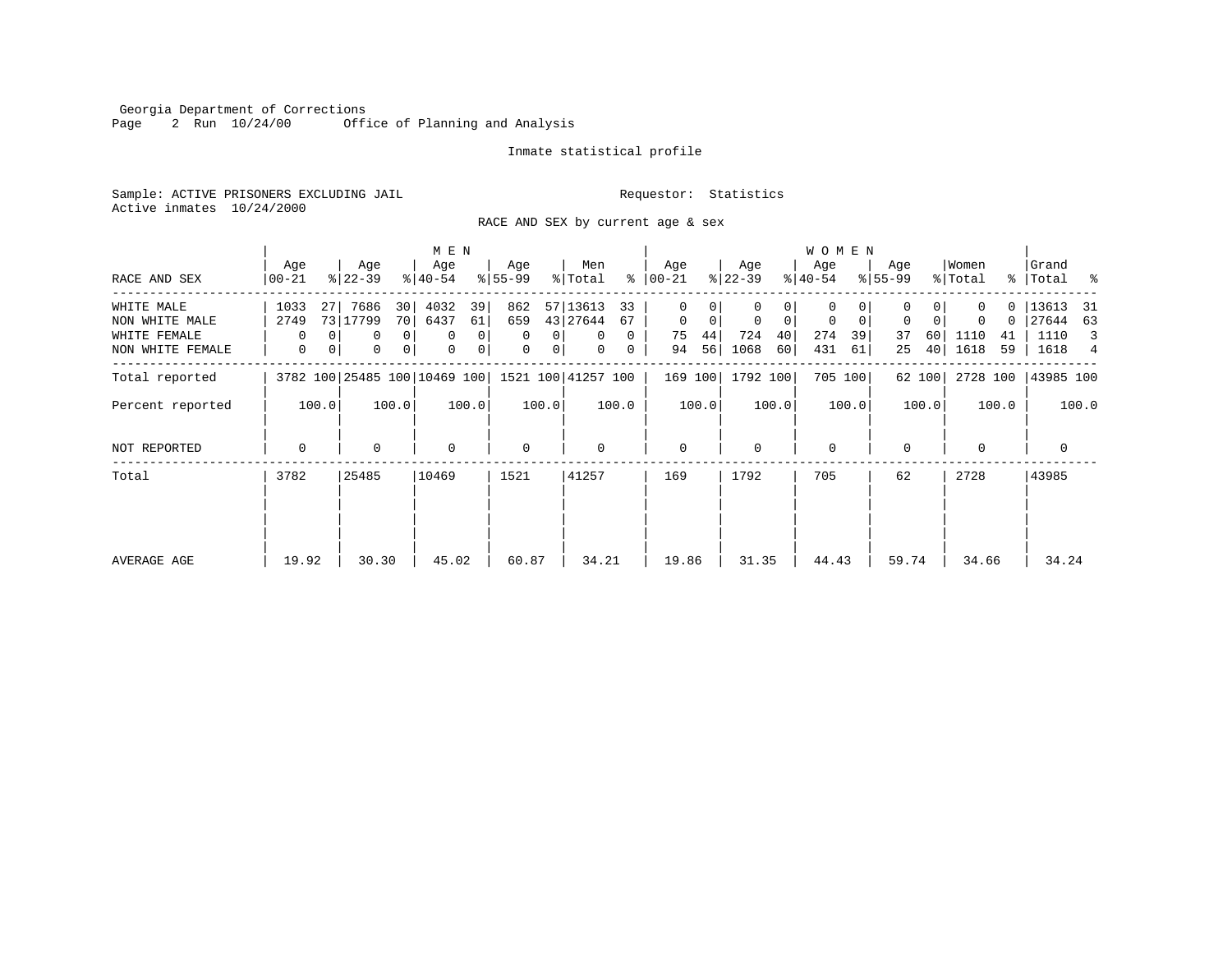# Georgia Department of Corrections Page 3 Run  $10/24/00$  Office of Planning and Analysis

# Inmate statistical profile

Sample: ACTIVE PRISONERS EXCLUDING JAIL **Requestor:** Statistics Active inmates 10/24/2000

Culture Fair IQ Scores by current age & sex

| IQ Score                  | Age<br>  00-21 | Age<br>$ 22-39 $       |          | M E N<br>Age<br>$ 40-54 $ |         | Age<br>$8 55-99$ |      | Men<br>% Total     | နွ      | Age<br>$ 00-21$ |         | Age<br>$ 22-39 $ |          | W O M E N<br>Age<br>$ 40-54 $ |          | Age<br>$8 55-99$ |          | Women<br>% Total |          | Grand<br>%   Total % |      |
|---------------------------|----------------|------------------------|----------|---------------------------|---------|------------------|------|--------------------|---------|-----------------|---------|------------------|----------|-------------------------------|----------|------------------|----------|------------------|----------|----------------------|------|
| LESS THAN 70<br>70 AND UP | 116<br>3513    | 981<br>3 I<br>97 23491 | 4 <br>96 | 797<br>9092               | 8<br>92 | 100<br>1282      |      | 7 1994<br>93 37378 | 5<br>95 | 6<br>143        | 4<br>96 | 210<br>1476      | 12<br>88 | 189<br>472                    | 29<br>71 | 20<br>37         | 35<br>65 | 425<br>2128      | 17<br>83 | 2419<br>39506 94     | 6    |
| Total reported            |                | 3629 100 24472 100     |          | 9889 100                  |         |                  |      | 1382 100 39372 100 |         |                 | 149 100 | 1686 100         |          |                               | 661 100  |                  | 57 100   | 2553 100         |          | 41925 100            |      |
| Percent reported          |                | 96.0                   | 96.0     |                           | 94.5    |                  | 90.9 |                    | 95.4    |                 | 88.2    |                  | 94.1     |                               | 93.8     |                  | 91.9     |                  | 93.6     |                      | 95.3 |
| NOT REPORTED              | 153            | 1013                   |          | 580                       |         | 139              |      | 1885               |         | 20              |         | 106              |          | 44                            |          | 5                |          | 175              |          | 2060                 |      |
| Total                     | 3782           | 25485                  |          | 10469                     |         | 1521             |      | 41257              |         | 169             |         | 1792             |          | 705                           |          | 62               |          | 2728             |          | 43985                |      |
| AVERAGE IQ                | 99.98          | 99.95                  |          | 95.95                     |         | 93.26            |      | 98.71              |         | 98.74           |         | 92.41            |          | 83.57                         |          | 80.11            |          | 90.22            |          | 98.19                |      |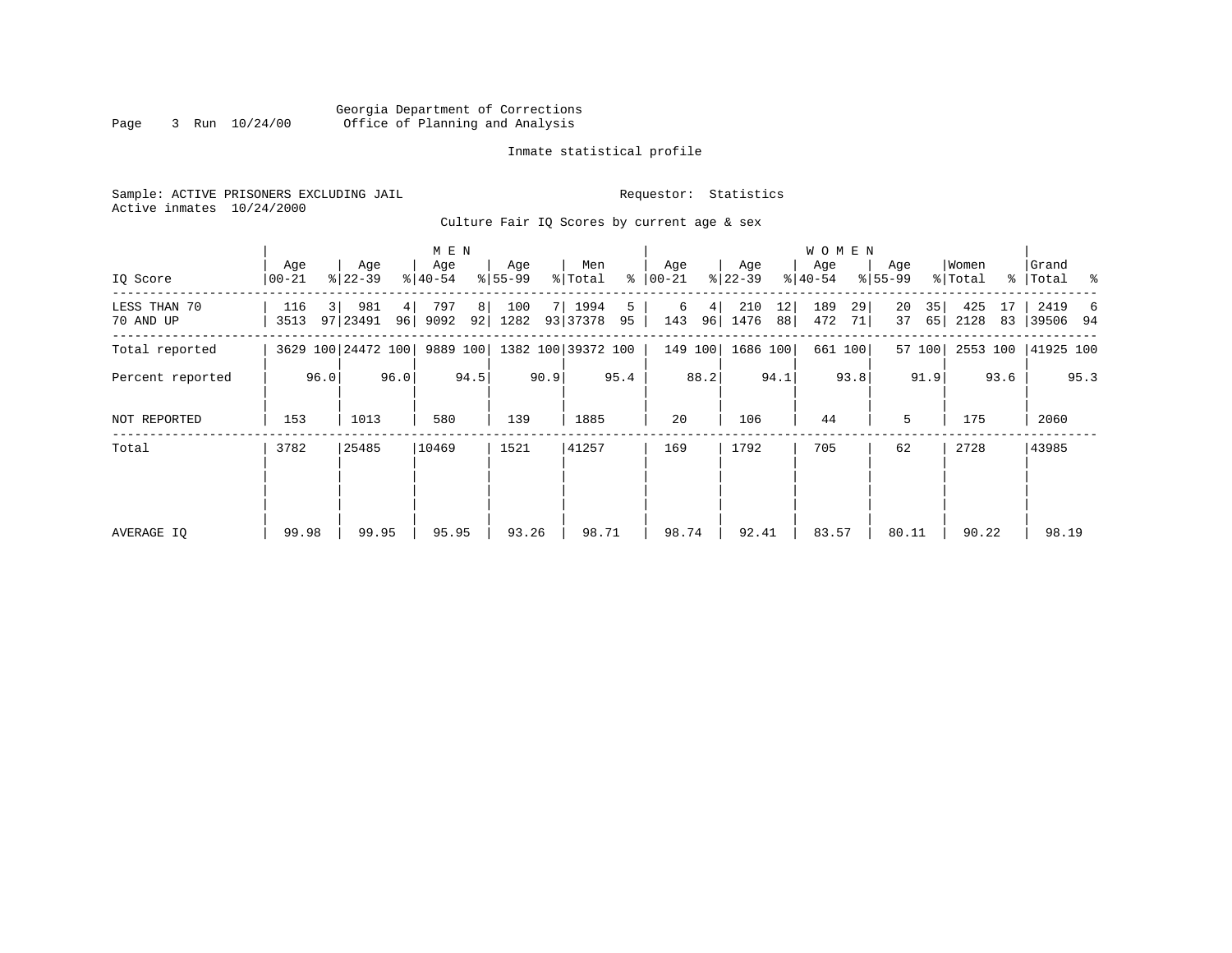# Georgia Department of Corrections<br>4 Run 10/24/00 Office of Planning and Analysis Page 4 Run  $10/24/00$  Office of Planning and Analysis

# Inmate statistical profile

Sample: ACTIVE PRISONERS EXCLUDING JAIL **Requestor:** Statistics Active inmates 10/24/2000

Self-Rpt Socioeconomic Class by current age & sex

|                     | Aqe   |                | Age                |      | M E N<br>Age |      | Age         |          | Men                |      | Aqe        |      | Aqe         |      | W O M E N<br>Aqe |      | Aqe         |        | Women   |      | Grand     |      |
|---------------------|-------|----------------|--------------------|------|--------------|------|-------------|----------|--------------------|------|------------|------|-------------|------|------------------|------|-------------|--------|---------|------|-----------|------|
| Socioeconomic Class | 00-21 |                | $8 22-39$          |      | $8 40-54$    |      | $8155 - 99$ |          | % Total            | ႜ    | $ 00 - 21$ |      | $8$   22-39 |      | $8 40-54$        |      | $8155 - 99$ |        | % Total |      | %   Total |      |
| WELFARE             | 324   | 9              | 1945               | 8    | 672          |      | 83          | $6 \mid$ | 3024               | 8    | 29         | 19   | 279         | 16   | 78               | 11   |             | 2      | 387     | 15   | 3411      | 8    |
| OCC EMPLOY          | 361   | 10             | 2199               | 9    | 526          | 5.   | 45          |          | 3131               | 8    |            |      | 13          |      | 4                |      | 2           | 3      | 20      |      | 3151      |      |
| MINIMUM STD         | 1529  | 43             | 9577               | 39   | 4181         | 42   | 684         | 47       | 15971              | 40   | 48         | 31   | 580         | 34   | 284              | 42   | 30          | 51     | 942     | 36   | 16913     | 40   |
| MIDDLE              | 1295  | 37             | 10685              | 43   | 4614         | 46   | 612         | 42       | 17206              | 43   | 75         | 48   | 795         | 46   | 297              | 44   | 24          | 41     | 1191    | 46   | 18397     | 44   |
| OTHER               | 15    | 0 <sup>1</sup> | 176                |      | 71           |      | 18          |          | 280                |      | 3          | 2    | 46          | 3    | 18               | 3    | 2           | 3      | 69      | 3    | 349       |      |
| Total reported      |       |                | 3524 100 24582 100 |      | 10064 100    |      |             |          | 1442 100 39612 100 |      | 156 100    |      | 1713 100    |      | 681              | 100  |             | 59 100 | 2609    | 100  | 42221 100 |      |
| Percent reported    |       | 93.2           |                    | 96.5 |              | 96.1 |             | 94.8     |                    | 96.0 |            | 92.3 |             | 95.6 |                  | 96.6 |             | 95.2   |         | 95.6 |           | 96.0 |
| NOT RPTD            | 258   |                | 903                |      | 405          |      | 79          |          | 1645               |      | 13         |      | 79          |      | 24               |      | 3           |        | 119     |      | 1764      |      |
| Total               | 3782  |                | 25485              |      | 10469        |      | 1521        |          | 41257              |      | 169        |      | 1792        |      | 705              |      | 62          |        | 2728    |      | 43985     |      |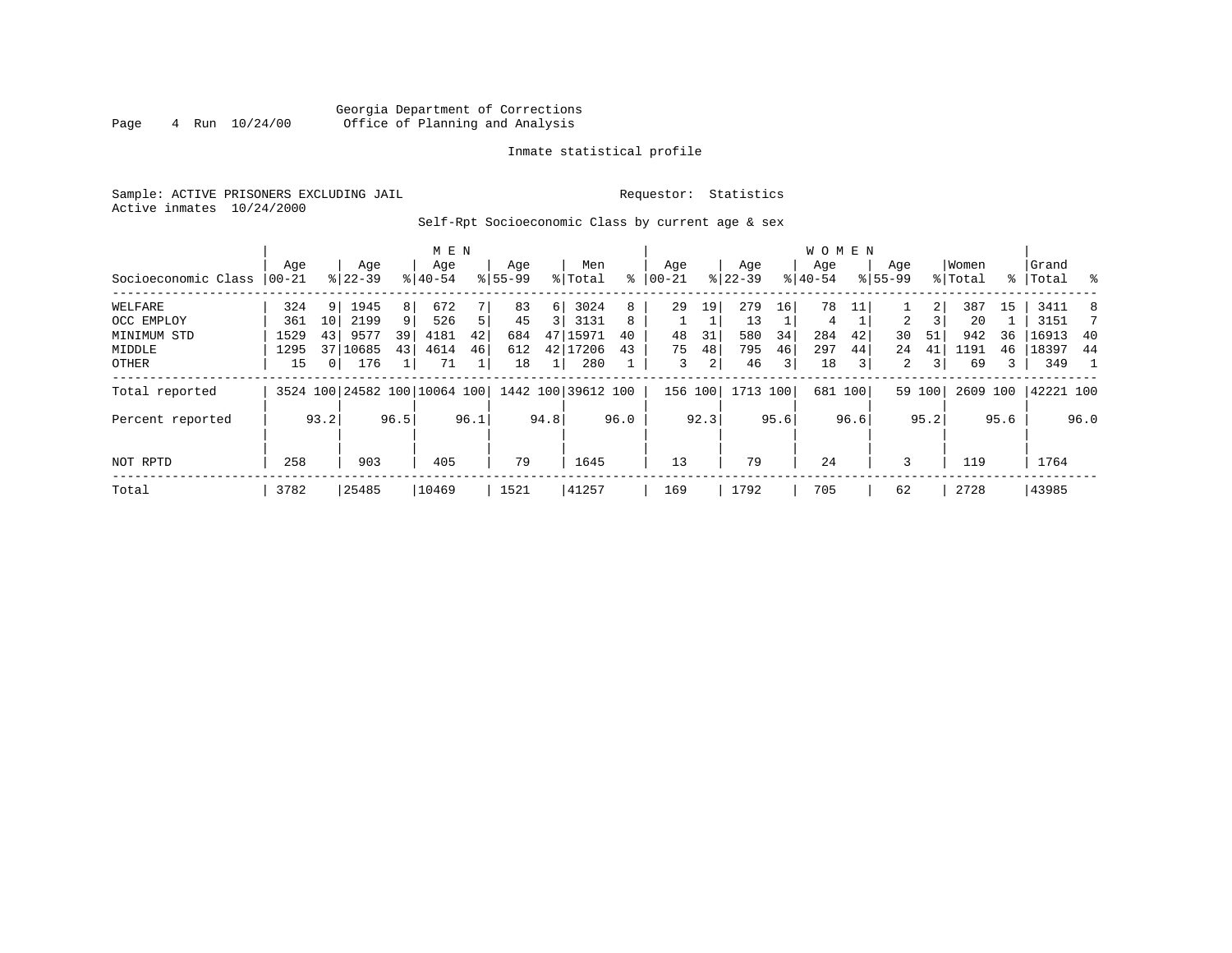# Georgia Department of Corrections Page 5 Run  $10/24/00$  Office of Planning and Analysis

# Inmate statistical profile

Sample: ACTIVE PRISONERS EXCLUDING JAIL **Requestor:** Statistics Active inmates 10/24/2000

# Self-Rpt Environment To Age 16 by current age & sex

|                  |                  |      |                    |      | M E N                        |      |                    |                |                    |      |                 |      |                    |      | <b>WOMEN</b>     |      |                    |        |                  |      |                    |                |
|------------------|------------------|------|--------------------|------|------------------------------|------|--------------------|----------------|--------------------|------|-----------------|------|--------------------|------|------------------|------|--------------------|--------|------------------|------|--------------------|----------------|
| Environment      | Age<br>$00 - 21$ |      | Age<br>$8122 - 39$ |      | Age<br>$8140 - 54$           |      | Age<br>$8155 - 99$ |                | Men<br>% Total     | ⊱    | Age<br>$ 00-21$ |      | Age<br>$8$   22-39 |      | Aqe<br>$8 40-54$ |      | Age<br>$8155 - 99$ |        | Women<br>% Total |      | Grand<br>%   Total | ႜ              |
| RURAL/FARM       | 22               |      | 610                | 2    | 700                          |      | 292                | 20             | 1624               | 4    | 3               | 2    | 59                 | 3    | 49               |      | 12                 | 21     | 123              | 5.   | 1747               | 4              |
| RURAL/NFARM      | 113              |      | 1589               | 6    | 719                          |      | 116                | 8              | 2537               | 6    | 21              | 14   | 167                | 10   | 43               | 6    | 6                  | 11     | 237              | 9    | 2774               | -6             |
| S.M.S.A          | 1355             | 37   | 9118               | 37   | 3530                         | 35   | 389                |                | 26 14392           | 36   | 30              | 19   | 299                | 17   | 129              | 19   | 10                 | 18     | 468              | 18   | 14860              | - 35           |
| URBAN            | 770              | 21   | 4525               | 18   | 1674                         | 16   | 172                | 12             | 7141               | 18   | 51              | 33   | 496                | 29   | 217              | 32   | 10                 | 18     | 774              | 30   | 7915               | 18             |
| SMALL TOWN       | 1414             | 38   | 9000               | 36   | 3545                         | 35   | 492                |                | 34 14451           | 36   | 47              | 30   | 684                | 40   | 234              | 34   | 17                 | 30     | 982              | 38   | 15433              | 36             |
| OTHER            | 14               | 0    | 137                |      | 57                           |      |                    | $\overline{0}$ | 215                |      | 3               | 2    | 13                 |      | 8                |      | 2                  | 4      | 26               |      | 241                | $\overline{1}$ |
| Total reported   |                  |      |                    |      | 3688 100 24979 100 10225 100 |      |                    |                | 1468 100 40360 100 |      | 155             | 100  | 1718 100           |      | 680              | 100  |                    | 57 100 | 2610 100         |      | 42970 100          |                |
| Percent reported |                  | 97.5 |                    | 98.0 |                              | 97.7 |                    | 96.5           |                    | 97.8 |                 | 91.7 |                    | 95.9 |                  | 96.5 |                    | 91.9   |                  | 95.7 |                    | 97.7           |
| NOT RPTD         | 94               |      | 506                |      | 244                          |      | 53                 |                | 897                |      | 14              |      | 74                 |      | 25               |      | 5                  |        | 118              |      | 1015               |                |
| Total            | 3782             |      | 25485              |      | 10469                        |      | 1521               |                | 41257              |      | 169             |      | 1792               |      | 705              |      | 62                 |        | 2728             |      | 43985              |                |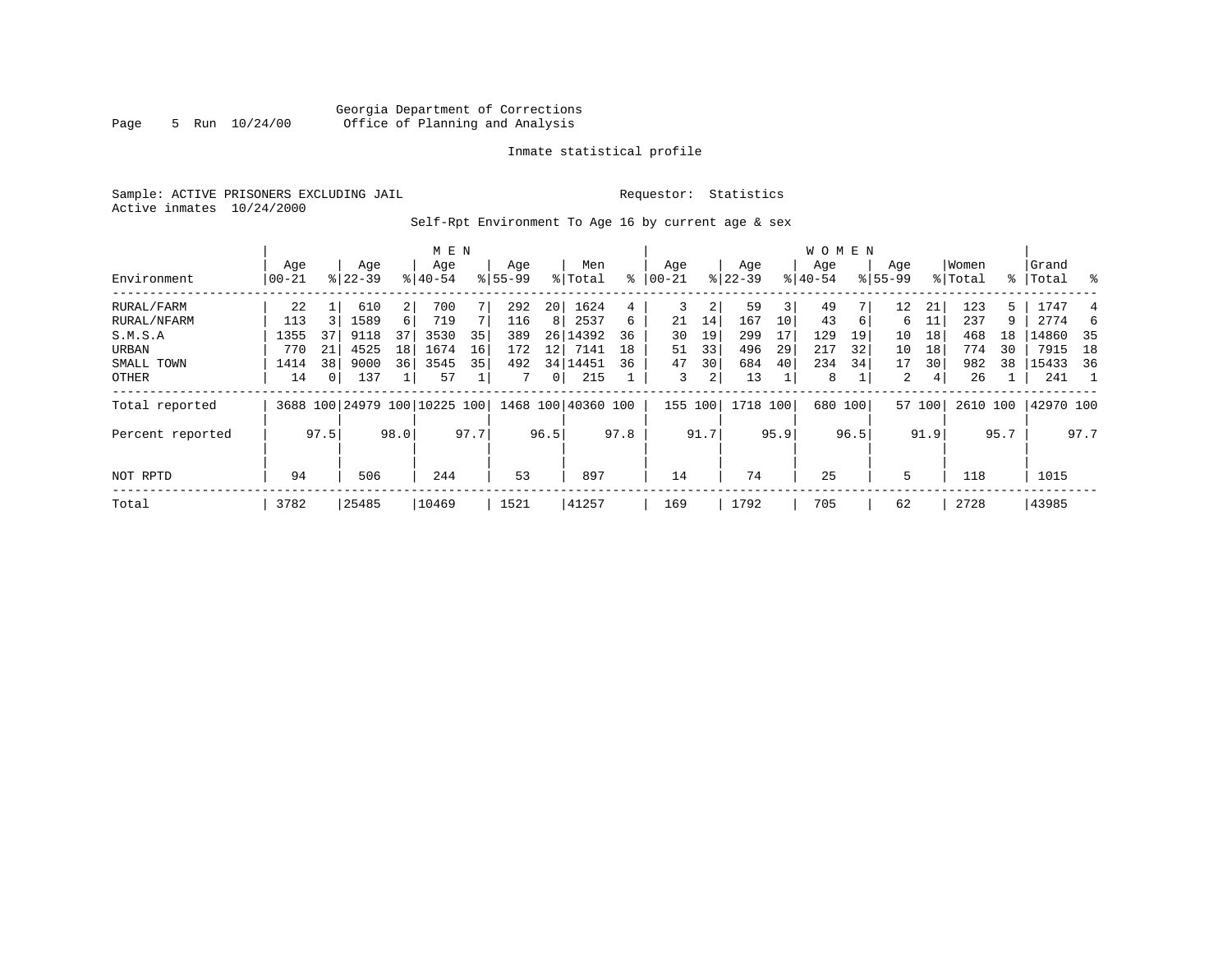# Georgia Department of Corrections Page 6 Run 10/24/00 Office of Planning and Analysis

# Inmate statistical profile

Sample: ACTIVE PRISONERS EXCLUDING JAIL **Requestor:** Statistics Active inmates 10/24/2000

Self-Rpt Education Level by current age & sex

|                     |                |      |                              |                 | M E N              |      |                  |      |                    |      |                      |      |                  |      | W O M E N        |      |                  |        |                  |      |                    |      |
|---------------------|----------------|------|------------------------------|-----------------|--------------------|------|------------------|------|--------------------|------|----------------------|------|------------------|------|------------------|------|------------------|--------|------------------|------|--------------------|------|
| Education Level     | Age<br>  00-21 |      | Age<br>$ 22-39 $             |                 | Age<br>$8140 - 54$ |      | Age<br>$8 55-99$ |      | Men<br>% Total     |      | Age<br>$8   00 - 21$ |      | Age<br>$ 22-39 $ |      | Age<br>$ 40-54 $ |      | Age<br>$8 55-99$ |        | Women<br>% Total |      | Grand<br>%   Total | ್ಠಿ  |
| LESS THAN GRADE 7   | 45             |      | 422                          | $\overline{2}$  | 471                | 5    | 305              | 21   | 1243               | 3    |                      | 0    | 18               |      | 21               |      | 12               | 20     | 51               |      | 1294               |      |
| GRADE 7             | 107            | 3    | 570                          | 2               | 364                | 4    | 125              | 8    | 1166               | 3    |                      | 3    | 49               | 3    | 16               |      |                  | 2      | 70               |      | 1236               | 3    |
| GRADE 8             | 489            | 13   | 2011                         |                 | 888                |      | 149              | 10   | 3537               | 9    | 20                   | 13   | 150              | 9    | 51               |      | 4                |        | 225              |      | 3762               | 9    |
| GRADE 9             | 951            | 26   | 3819                         | 15              | 1219               | 12   | 146              | 10   | 6135               | 15   | 32                   | 21   | 230              | 14   | 62               |      | 2                |        | 326              | 13   | 6461               | - 15 |
| GRADE 10            | 1079           | 29   | 5395                         | 22              | 1621               | 16   | 147              | 10   | 8242               | 20   | 40                   | 26   | 274              | 16   | 82               | 12   | 10               | 17     | 406              | 16   | 8648               | 20   |
| GRADE 11            | 756            | 20   | 5079                         | 20 <sup>1</sup> | 1370               | 13   | 109              |      | 7314               | 18   | 34                   | 22   | 299              | 18   | 80               | 12   | 6                | 10     | 419              | 16   | 7733               | 18   |
| GRADE 12            | 220            | 6    | 5259                         | 21              | 2545               | 25   | 277              | 19   | 8301               | 21   | 14                   | 9    | 294              | 17   | 166              | 25   | 12               | 20     | 486              | 19   | 8787               | 20   |
| MORE THAN GRADE 12  | 41             |      | 2492                         | 10              | 1768               | 17   | 218              | 15   | 4519               | 11   | 10                   | 6    | 380              | 22   | 186              | 28   | 13               | 22     | 589              | 23   | 5108 12            |      |
| Total reported      |                |      | 3688 100 25047 100 10246 100 |                 |                    |      |                  |      | 1476 100 40457 100 |      | 154 100              |      | 1694 100         |      | 664 100          |      |                  | 60 100 | 2572 100         |      | 43029 100          |      |
| Percent reported    |                | 97.5 |                              | 98.3            |                    | 97.9 |                  | 97.0 |                    | 98.1 |                      | 91.1 |                  | 94.5 |                  | 94.2 |                  | 96.8   |                  | 94.3 |                    | 97.8 |
| NOT REPORTED        | 94             |      | 438                          |                 | 223                |      | 45               |      | 800                |      | 15                   |      | 98               |      | 41               |      | 2                |        | 156              |      | 956                |      |
| Total               | 3782           |      | 25485                        |                 | 10469              |      | 1521             |      | 41257              |      | 169                  |      | 1792             |      | 705              |      | 62               |        | 2728             |      | 43985              |      |
|                     |                |      |                              |                 |                    |      |                  |      |                    |      |                      |      |                  |      |                  |      |                  |        |                  |      |                    |      |
| AVG EDUCATION LEVEL | 9.76           |      | 11.05                        |                 | 11.57              |      | 9.84             |      | 11.02              |      | 10.74                |      | 12.75            |      | 13.24            |      | 10.68            |        | 12.71            |      | 11.12              |      |

\* NOTE: THE FIELD LABLED "LESS THAN GRADE 7" WAS CORRECTED IN MARCH 1989: MISSING DATA FOR INMATES STILL IN DIAGNOSTICS NOW HAS BEEN REMOVED FROM THIS FIELD AND IDENTIFIED AS "NOT REPORTED" INFORMATION.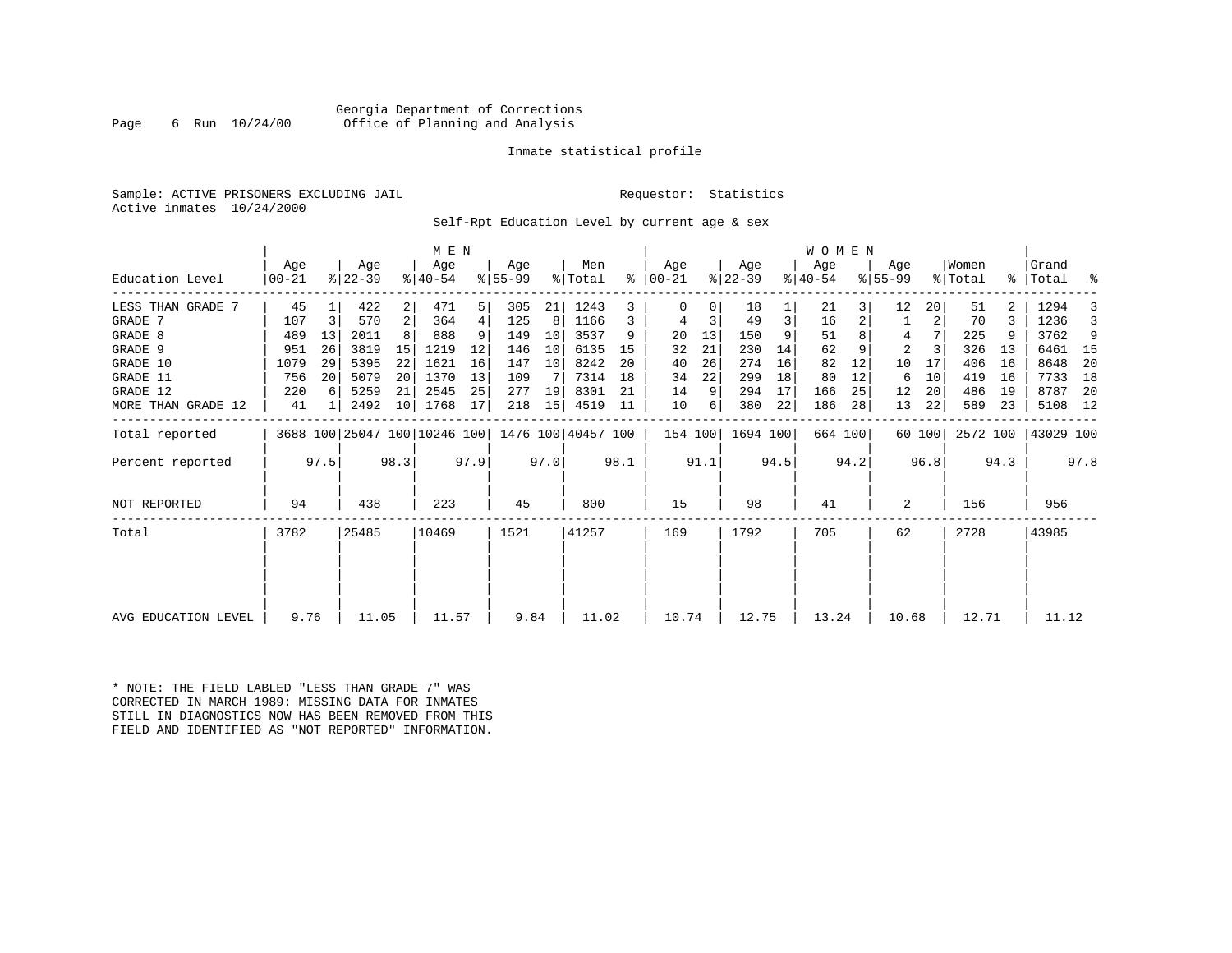# Inmate statistical profile

Sample: ACTIVE PRISONERS EXCLUDING JAIL **Requestor:** Statistics Active inmates 10/24/2000

Functional Reading Level (WRAT Scores) by current age & sex

| WRAT Reading Score            | Age<br>$ 00-21 $ |         | Age<br>$ 22-39 $   |         | M E N<br>Age<br>$ 40-54 $ |                      | Age<br>$8 55-99$ |      | Men<br>% Total     |         | Age<br>$8   00 - 21$ |          | Age<br>$ 22-39 $ |      | W O M E N<br>Age<br>$ 40-54 $ |         | Age<br>$8155 - 99$ |          | Women<br>% Total | ွေ   | Grand<br> Total | ႜ              |
|-------------------------------|------------------|---------|--------------------|---------|---------------------------|----------------------|------------------|------|--------------------|---------|----------------------|----------|------------------|------|-------------------------------|---------|--------------------|----------|------------------|------|-----------------|----------------|
| LESS THAN GRADE 6             | 1496             | 41      | 9575               | 39      | 4487                      | 46                   | 667              |      | 49 16225           | 41      | 37                   | 25       | 462              | 27   | 215                           | 32      | 19                 | 33       | 733              | 29   | 16958           | 40             |
| 6TH THRU 8TH GRADE<br>GRADE 9 | 745<br>305       | 21<br>8 | 5527<br>2004       | 23<br>8 | 2102<br>654               | 21<br>7 <sub>1</sub> | 231<br>90        | 17   | 8605<br>3053       | 22<br>8 | 29<br>18             | 19<br>12 | 332<br>122       | 20   | 123<br>39                     | 19      | 9<br>8             | 16<br>14 | 493<br>187       | 19   | 9098<br>3240    | 22<br>8        |
| GRADE 10                      | 171              |         | 1004               | 4       | 347                       | 4                    | 45               | 3    | 1567               |         | 9                    | 6        | 60               |      | 23                            |         | 3                  | 5        | 95               | 4    | 1662            | $\overline{4}$ |
| GRADE 11                      | 168              |         | 957                |         | 356                       |                      | 49               | 4    | 1530               |         | 5                    |          | 59               | 3    | 34                            |         | 2                  |          | 100              |      | 1630            | 4              |
| GRADE 12                      | 474              | 13      | 3586               | 15      | 1489                      | 15                   | 243              | 18   | 5792               | 15      | 11                   |          | 136              |      | 33                            |         | 4                  |          | 184              |      | 5976            | 14             |
| MORE THAN GRADE 12            | 274              | 8       | 1879               | 8       | 398                       | 4                    | 48               | 3    | 2599               |         | 40                   | 27       | 515              | 31   | 196                           | 30      | 13                 | 22       | 764              | 30   | 3363            | 8              |
| Total reported                |                  |         | 3633 100 24532 100 |         | 9833 100                  |                      |                  |      | 1373 100 39371 100 |         | 149 100              |          | 1686 100         |      |                               | 663 100 |                    | 58 100   | 2556 100         |      | 41927 100       |                |
| Percent reported              |                  | 96.1    |                    | 96.3    |                           | 93.9                 |                  | 90.3 |                    | 95.4    |                      | 88.2     |                  | 94.1 |                               | 94.0    |                    | 93.5     |                  | 93.7 |                 | 95.3           |
| <b>NOT REPORTED</b>           | 149              |         | 953                |         | 636                       |                      | 148              |      | 1886               |         | 20                   |          | 106              |      | 42                            |         | 4                  |          | 172              |      | 2058            |                |
| Total                         | 3782             |         | 25485              |         | 10469                     |                      | 1521             |      | 41257              |         | 169                  |          | 1792             |      | 705                           |         | 62                 |          | 2728             |      | 43985           |                |
|                               |                  |         |                    |         |                           |                      |                  |      |                    |         |                      |          |                  |      |                               |         |                    |          |                  |      |                 |                |
| AVG READING SCORE             | 7.58             |         | 7.65               |         | 7.01                      |                      | 6.80             |      | 7.45               |         | 9.08                 |          | 8.98             |      | 8.51                          |         | 8.43               |          | 8.85             |      | 7.54            |                |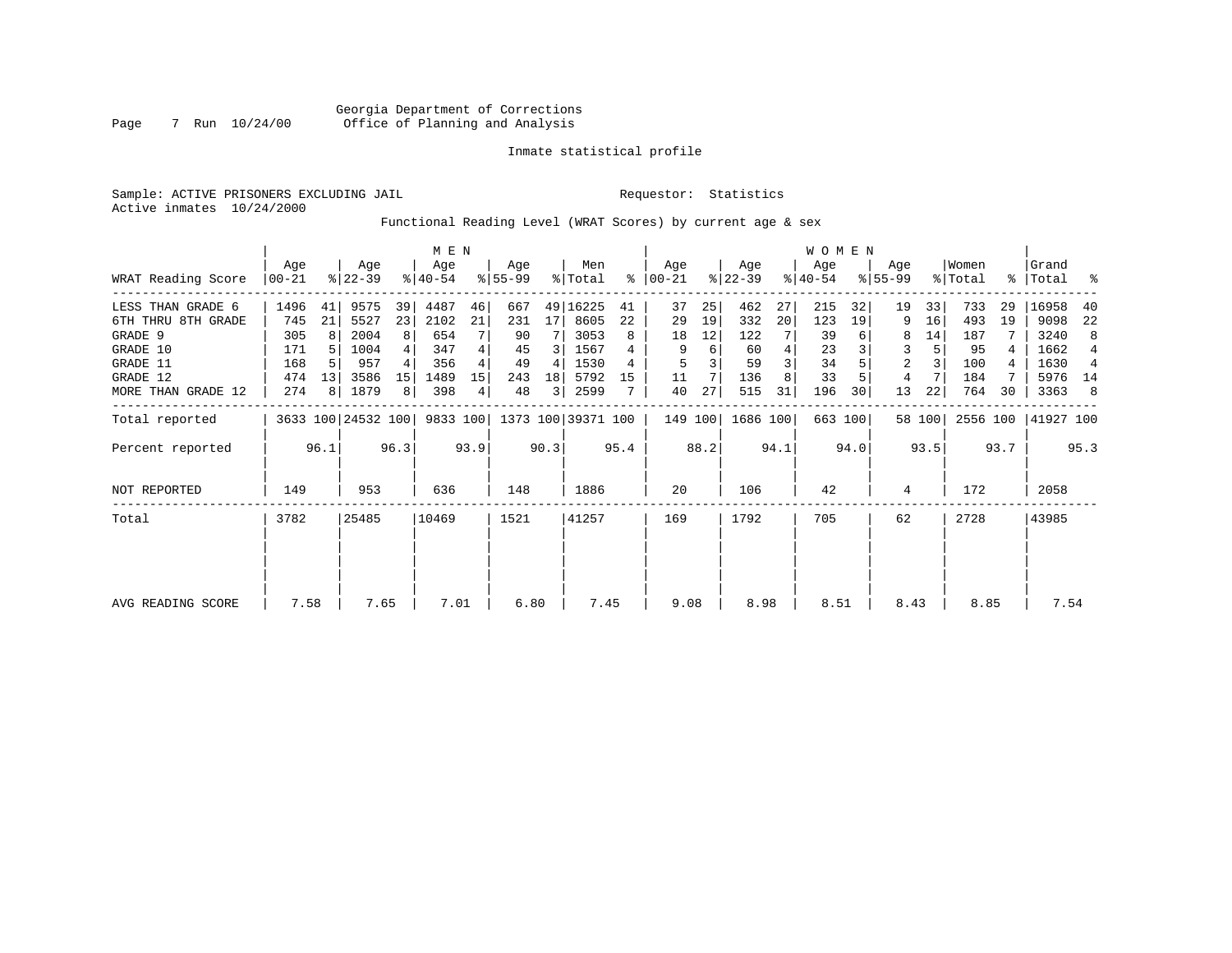# Inmate statistical profile

Sample: ACTIVE PRISONERS EXCLUDING JAIL **Requestor:** Statistics Active inmates 10/24/2000

Functional Math Level (WRAT Scores) by current age & sex

|                     |                  |      |                    |                | M E N              |      |                 |      |                    |           |                 |      |                  |      | WOMEN            |         |                  |        |                  |      |                    |      |
|---------------------|------------------|------|--------------------|----------------|--------------------|------|-----------------|------|--------------------|-----------|-----------------|------|------------------|------|------------------|---------|------------------|--------|------------------|------|--------------------|------|
| WRAT Math Score     | Age<br>$00 - 21$ |      | Age<br>$ 22-39 $   |                | Age<br>$8140 - 54$ |      | Age<br>$ 55-99$ |      | Men<br>% Total     | $\approx$ | Age<br>$ 00-21$ |      | Age<br>$ 22-39 $ |      | Age<br>$ 40-54 $ |         | Age<br>$8 55-99$ |        | Women<br>% Total |      | Grand<br>%   Total | ႜ    |
| LESS THAN GRADE 6   | 1212             | 33   | 7667               | 31             | 4145               | 42   | 708             |      | 52 13732           | 35        | 32              | 21   | 457              | 27   | 273              | 41      | 27               | 47     | 789              | 31   | 14521              | 35   |
| 6TH THRU 8TH GRADE  | 1826             |      | 50 12017           | 49             | 3771               | 38   | 385             |      | 28 17999           | 46        | 77              | 52   | 822              | 49   | 234              | 35      | 19               | 33     | 1152             | 45   | 19151              | 46   |
| GRADE 9             | 296              | 8    | 2142               | 9              | 701                |      | 93              |      | 3232               | 8         | 18              | 12   | 173              | 10   | 43               |         | 4                |        | 238              | 9    | 3470               | 8    |
| GRADE 10            | 153              |      | 1296               | 5              | 519                | 5    | 69              | 5    | 2037               |           | 12              | 8    | 110              |      | 46               |         | 4                |        | 172              |      | 2209               | 5    |
| GRADE 11            | 73               |      | 817                | $\overline{3}$ | 348                |      | 51              | 4    | 1289               |           |                 |      | 69               |      | 25               |         | 3                |        | 104              |      | 1393               | 3    |
| GRADE 12            | 52               |      | 442                |                | 304                | 3    | 55              | 4    | 853                |           |                 |      | 24               |      | 16               |         |                  |        | 42               | 2    | 895                | 2    |
| MORE THAN GRADE 12  | 21               |      | 157                |                | 54                 |      | 12              |      | 244                |           | 2               |      | 31               | 2    | 27               |         | $\mathbf 0$      | 0      | 60               | 2    | 304                | -1   |
| Total reported      |                  |      | 3633 100 24538 100 |                | 9842 100           |      |                 |      | 1373 100 39386 100 |           | 149 100         |      | 1686 100         |      |                  | 664 100 |                  | 58 100 | 2557 100         |      | 41943 100          |      |
| Percent reported    |                  | 96.1 |                    | 96.3           |                    | 94.0 |                 | 90.3 |                    | 95.5      |                 | 88.2 |                  | 94.1 |                  | 94.2    |                  | 93.5   |                  | 93.7 |                    | 95.4 |
| <b>NOT REPORTED</b> | 149              |      | 947                |                | 627                |      | 148             |      | 1871               |           | 20              |      | 106              |      | 41               |         | 4                |        | 171              |      | 2042               |      |
| Total               | 3782             |      | 25485              |                | 10469              |      | 1521            |      | 41257              |           | 169             |      | 1792             |      | 705              |         | 62               |        | 2728             |      | 43985              |      |
|                     |                  |      |                    |                |                    |      |                 |      |                    |           |                 |      |                  |      |                  |         |                  |        |                  |      |                    |      |
| AVG MATH SCORE      | 6.82             |      | 7.02               |                | 6.62               |      | 6.13            |      | 6.87               |           | 7.48            |      | 7.31             |      | 7.03             |         | 6.22             |        | 7.22             |      | 6.89               |      |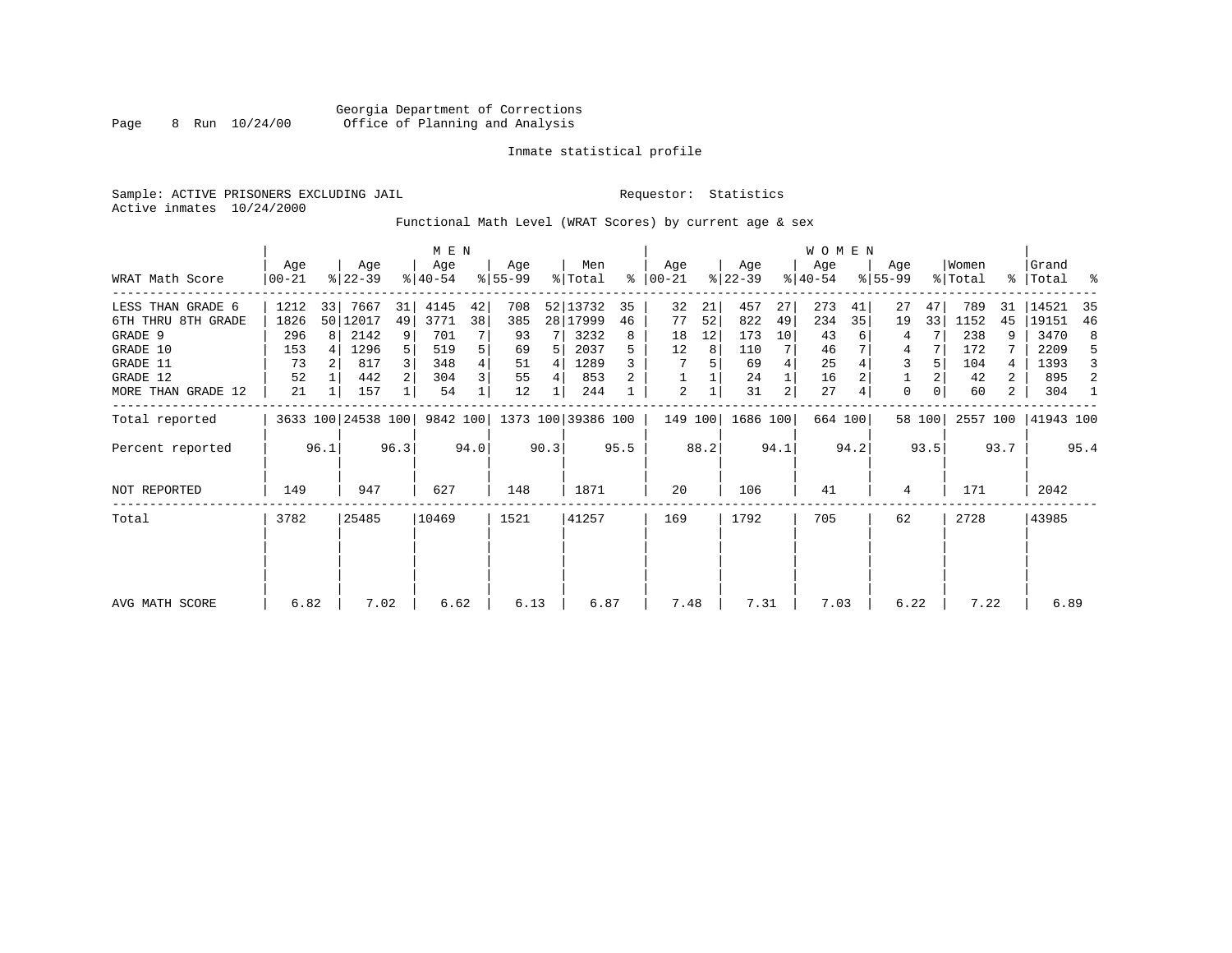# Inmate statistical profile

Sample: ACTIVE PRISONERS EXCLUDING JAIL **Requestor:** Statistics Active inmates 10/24/2000

Functional Spelling Level (WRAT Scores) by current age & sex

|                     |                 |                |                    |      | M E N            |      |                 |      |                    |      |                  |      |                  |      | <b>WOMEN</b>     |         |                    |        |                  |      |                    |      |
|---------------------|-----------------|----------------|--------------------|------|------------------|------|-----------------|------|--------------------|------|------------------|------|------------------|------|------------------|---------|--------------------|--------|------------------|------|--------------------|------|
| WRAT Spelling Score | Aqe<br>$ 00-21$ |                | Age<br>$ 22-39 $   |      | Age<br>$ 40-54 $ |      | Aqe<br>$ 55-99$ |      | Men<br>% Total     | ႜ    | Age<br>$00 - 21$ |      | Age<br>$ 22-39 $ |      | Age<br>$ 40-54 $ |         | Age<br>$8155 - 99$ |        | Women<br>% Total |      | Grand<br>%   Total | ್ಠಿ  |
| LESS THAN GRADE 6   | 1533            |                | 42 10854           | 44   | 5518             | 56   | 833             |      | 61 18738           | 48   | 37               | 25   | 434              | 26   | 228              | 34      | 20                 | 34     | 719              | 28   | 19457              | 46   |
| 6TH THRU 8TH GRADE  | 1166            | 32             | 7112               | 29   | 2304             | 23   | 282             |      | 21 10864           | 28   | 55               | 37   | 541              | 32   | 190              | 29      | 21                 | 36     | 807              | 32   | 11671              | 28   |
| GRADE 9             | 294             | R I            | 1716               |      | 473              | 5    | 54              | 4    | 2537               | 6    | 15               | 10   | 171              | 10   | 41               |         | 3                  |        | 230              |      | 2767               |      |
| GRADE 10            | 272             |                | 1691               |      | 450              | 5    | 49              | 4    | 2462               | 6    | 17               | 11   | 177              | 10   | 53               |         |                    |        | 248              | 10   | 2710               | 6    |
| GRADE 11            | 124             |                | 860                |      | 247              |      | 28              | 2    | 1259               |      |                  | 5    | 88               | 5    | 28               |         | $\overline{a}$     |        | 125              | 5    | 1384               | 3    |
| GRADE 12            | 168             |                | 1688               |      | 678              |      | 108             | 8    | 2642               |      | 5                |      | 75               |      | 17               |         | $\overline{a}$     |        | 99               |      | 2741               | 7    |
| MORE THAN GRADE 12  | 76              | 2 <sup>1</sup> | 611                | 2    | 165              | 2    | 18              |      | 870                | 2    | 13               | 9    | 200              | 12   | 107              | 16      | 9                  | 16     | 329              | 13   | 1199               | 3    |
| Total reported      |                 |                | 3633 100 24532 100 |      | 9835 100         |      |                 |      | 1372 100 39372 100 |      | 149 100          |      | 1686 100         |      |                  | 664 100 |                    | 58 100 | 2557 100         |      | 41929 100          |      |
| Percent reported    |                 | 96.1           |                    | 96.3 |                  | 93.9 |                 | 90.2 |                    | 95.4 |                  | 88.2 |                  | 94.1 |                  | 94.2    |                    | 93.5   |                  | 93.7 |                    | 95.3 |
| <b>NOT REPORTED</b> | 149             |                | 953                |      | 634              |      | 149             |      | 1885               |      | 20               |      | 106              |      | 41               |         | 4                  |        | 171              |      | 2056               |      |
| Total               | 3782            |                | 25485              |      | 10469            |      | 1521            |      | 41257              |      | 169              |      | 1792             |      | 705              |         | 62                 |        | 2728             |      | 43985              |      |
|                     |                 |                |                    |      |                  |      |                 |      |                    |      |                  |      |                  |      |                  |         |                    |        |                  |      |                    |      |
|                     |                 |                |                    |      |                  |      |                 |      |                    |      |                  |      |                  |      |                  |         |                    |        |                  |      |                    |      |
| AVG SPELLING SCORE  | 6.80            |                | 6.79               |      | 5.94             |      | 5.52            |      | 6.53               |      | 8.17             |      | 8.20             |      | 7.93             |         | 7.18               |        | 8.11             |      | 6.63               |      |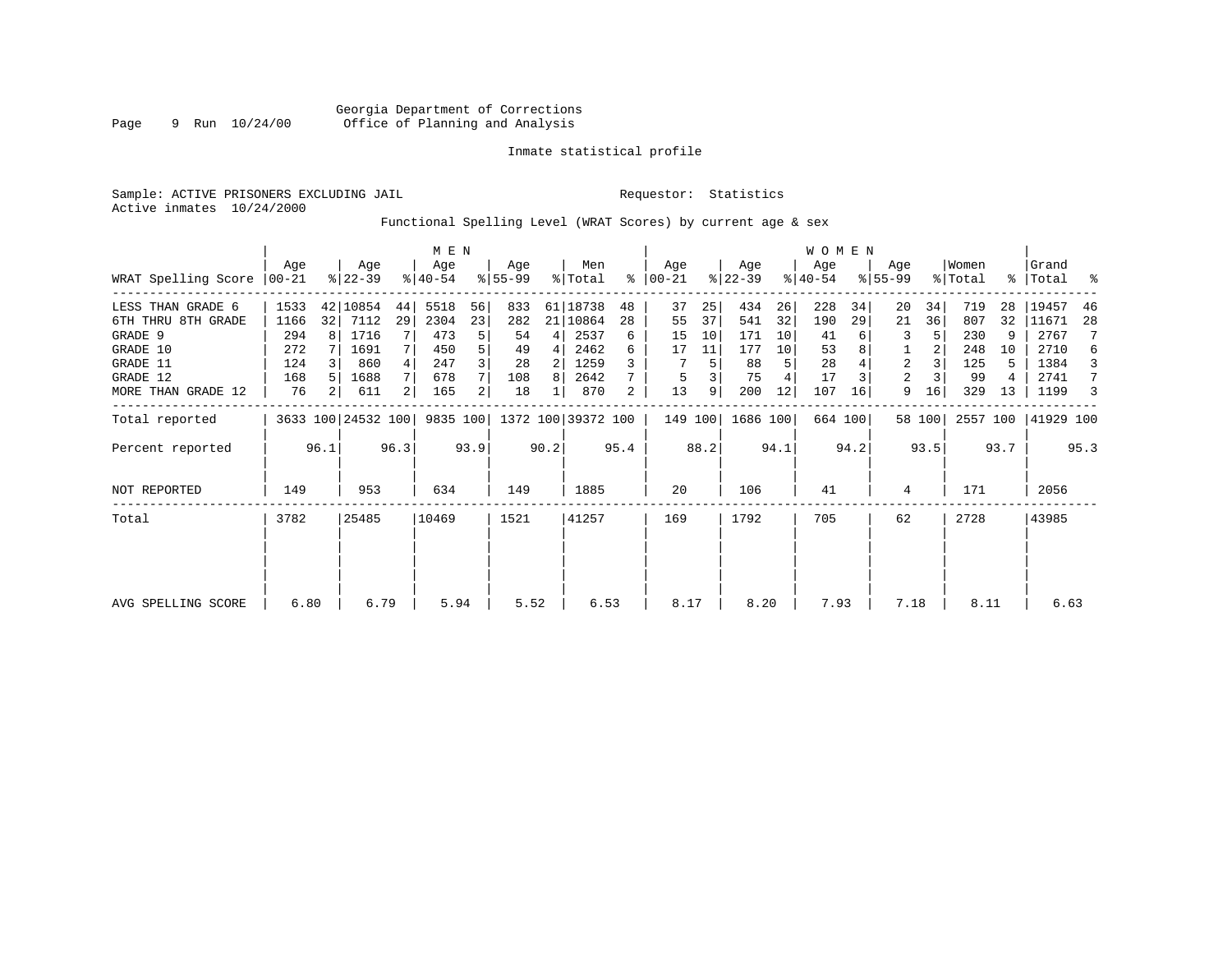# Georgia Department of Corrections Page 10 Run 10/24/00 Office of Planning and Analysis

# Inmate statistical profile

Sample: ACTIVE PRISONERS EXCLUDING JAIL **Requestor:** Statistics Active inmates 10/24/2000

Self-Rpt Guardian Status To Age 16 by current age & sex

|                  |            |      |          |          | M E N                        |      |          |      |                    |          |            |      |           |                | W O M E N |      |                |        |          |          |           |      |
|------------------|------------|------|----------|----------|------------------------------|------|----------|------|--------------------|----------|------------|------|-----------|----------------|-----------|------|----------------|--------|----------|----------|-----------|------|
|                  | Age        |      | Age      |          | Age                          |      | Age      |      | Men                |          | Age        |      | Age       |                | Age       |      | Age            |        | Women    |          | Grand     |      |
| Guardian Status  | $ 00 - 21$ |      | $ 22-39$ |          | $8140 - 54$                  |      | $ 55-99$ |      | % Total            | ⊱        | $ 00 - 21$ |      | $ 22-39 $ |                | $ 40-54 $ |      | $8155 - 99$    |        | % Total  |          | %   Total | ႜ    |
| ORPHANAGE        | 5          |      | 34       | $\Omega$ | 20                           | 0    | 8        |      | 67                 | $\Omega$ | 0          |      | $\Omega$  | 0              | 2         |      | O              |        |          | $\Omega$ | 69        |      |
| FATHER ONLY      | 139        |      | 652      |          | 243                          | 2    | 25       | 2    | 1059               |          |            | 2    | 48        | 3              | 25        |      |                |        | 79       | 3        | 1138      |      |
| FTR MTR HD       | 257        |      | 1490     | 6        | 603                          | 6    | 71       | 5    | 2421               | 6        | 6          | 4    | 70        |                | 31        |      | $\Omega$       |        | 107      |          | 2528      | 6    |
| MOTHER ONLY      | 1877       | 51   | 10879    | 43       | 3210                         | 31   | 328      | 22   | 16294              | 40       | 70         | 45   | 705       | 41             | 210       | 31   | 17             | 28     | 1002     | 38       | 17296     | 40   |
| MTR FTR HD       | 825        | 22   | 8143     | 32       | 4698                         | 46   | 849      |      | 58 14515           | 36       | 44         | 28   | 589       | 34             | 320       | 47   | 31             | 52     | 984      | 38       | 15499     | 36   |
| OTH FEMALE       | 73         |      | 556      |          | 272                          | 3    | 42       | 3    | 943                |          |            |      | 52        | 3              | 15        |      | 3              |        | 77       |          | 1020      | 2    |
| OTH MALE         | 21         |      | 77       |          | 40                           |      | 6        | 0    | 144                |          | 0          |      |           |                | 4         |      | $\Omega$       |        | 8        | 0        | 152       | n    |
| STEP-PARNTS      | 54         |      | 444      |          | 149                          |      | 18       |      | 665                |          | $\Omega$   |      |           |                | 2         |      | $\Omega$       |        | 9        | 0        | 674       |      |
| FOSTER HOME      | 46         |      | 234      |          | 127                          |      | 16       |      | 423                |          | 4          |      | 41        | $\overline{a}$ | 10        |      | $\overline{2}$ |        | 57       | 2        | 480       |      |
| GRAND PRNTS      | 332        |      | 2042     | 8        | 675                          | 7    | 98       |      | 3147               | 8        | 20         | 13   | 186       | 11             | 52        |      | 4              |        | 262      | 10       | 3409      |      |
| OTHER            | 75         |      | 532      | 2        | 230                          | 2    | 14       |      | 851                | 2        | 2          |      | 23        |                | 8         |      | 0              |        | 33       |          | 884       |      |
| Total reported   |            |      |          |          | 3704 100 25083 100 10267 100 |      |          |      | 1475 100 40529 100 |          | 156 100    |      | 1725      | 100            | 679 100   |      |                | 60 100 | 2620 100 |          | 43149 100 |      |
| Percent reported |            | 97.9 |          | 98.4     |                              | 98.1 |          | 97.0 |                    | 98.2     |            | 92.3 |           | 96.3           |           | 96.3 |                | 96.8   |          | 96.0     |           | 98.1 |
| NOT RPTD         | 78         |      | 402      |          | 202                          |      | 46       |      | 728                |          | 13         |      | 67        |                | 26        |      | 2              |        | 108      |          | 836       |      |
| Total            | 3782       |      | 25485    |          | 10469                        |      | 1521     |      | 41257              |          | 169        |      | 1792      |                | 705       |      | 62             |        | 2728     |          | 43985     |      |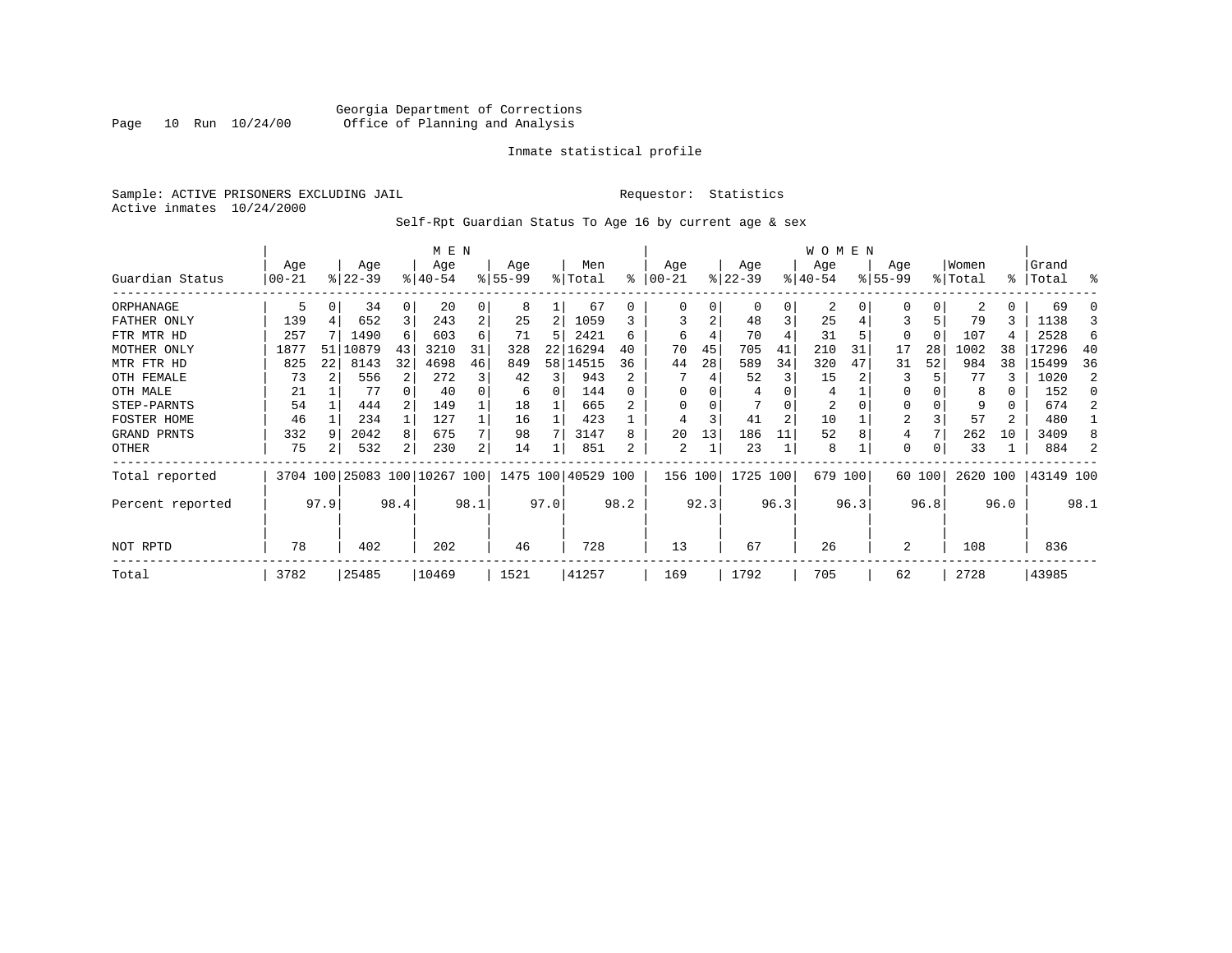# Georgia Department of Corrections<br>Page 11 Run 10/24/00 Office of Planning and Analysis Office of Planning and Analysis

# Inmate statistical profile

Sample: ACTIVE PRISONERS EXCLUDING JAIL **Requestor:** Statistics Active inmates 10/24/2000

# Self-Rpt Employment Status Before Prison by current age & sex

|                  |           |      |                    |      | M E N     |      |           |          |                    |           |            |      |             |          | W O M E N |      |           |        |          |      |           |                |
|------------------|-----------|------|--------------------|------|-----------|------|-----------|----------|--------------------|-----------|------------|------|-------------|----------|-----------|------|-----------|--------|----------|------|-----------|----------------|
|                  | Age       |      | Age                |      | Age       |      | Age       |          | Men                |           | Age        |      | Age         |          | Age       |      | Age       |        | Women    |      | Grand     |                |
| Employment       | $00 - 21$ |      | $ 22-39 $          |      | $8 40-54$ |      | $8 55-99$ |          | % Total            | $\approx$ | $ 00 - 21$ |      | $ 22-39 $   |          | $ 40-54 $ |      | $8 55-99$ |        | % Total  |      | %   Total | ႜ              |
| FULL TIME        | 1133      |      | 33 12925           | 54   | 5425      | 56   | 573       | 42       | 20056              | 52        | 47         | 31   | 585         | 37       | 206       | 34   | 14        | 26     | 852      | 36   | 20908     | -51            |
| PART TIME        | 369       | 11   | 2030               | 8    | 642       |      | 86        | 6        | 3127               | 8         | 15         | 10   | 100         | 6        | 49        | 8    | 2         | 4      | 166      |      | 3293      | 8              |
| UNEMPL < 6M      | 405       | 12   | 3137               | 13   | 1104      | 11   | 137       | 10       | 4783               | 12        | 23         | 15   | 292         | 19       | 110       | 18   | 8         | 15     | 433      | 18   | 5216      | 13             |
| UNEMPL > 6M      | 402       | 12   | 3887               | 16   | 1811      | 19   | 297       | 22       | 6397               |           | 22         | 15   | 320         | 20       | 142       | 23   | 16        | 30     | 500      | 21   | 6897      | 17             |
| NEVER WORKD      | 954       | 27   | 1304               | 5.   | 90        |      | 6         | $\Omega$ | 2354               | 6         | 30         | 20   | 159         | 10       | 19        |      | 5         | 9      | 213      | -9   | 2567      | 6              |
| <b>STUDENT</b>   | 194       | 6    | 127                |      | 13        |      | 2         | 0        | 336                |           | 11         |      | 11          |          | 4         |      | 0         | 0      | 26       |      | 362       |                |
| INCAPABLE        | 19        |      | 536                | 2    | 686       |      | 253       | 19       | 1494               |           | 2          |      | 99          | 6        | 81        | 13   | 8         | 15     | 190      | 8    | 1684      | $\overline{4}$ |
| OTHER            | 0         | 0    | 0                  | 0    | $\Omega$  |      | 0         | 0        | $\Omega$           |           | 0          |      | $\mathbf 0$ | $\Omega$ | 0         | 0    | 0         | 0      | 0        |      | $\Omega$  |                |
| Total reported   |           |      | 3476 100 23946 100 |      | 9771 100  |      |           |          | 1354 100 38547 100 |           | 150        | 100  | 1566 100    |          | 611       | 100  |           | 53 100 | 2380 100 |      | 40927 100 |                |
| Percent reported |           | 91.9 |                    | 94.0 |           | 93.3 |           | 89.0     |                    | 93.4      |            | 88.8 |             | 87.4     |           | 86.7 |           | 85.5   |          | 87.2 |           | 93.0           |
| NOT RPTD         | 306       |      | 1539               |      | 698       |      | 167       |          | 2710               |           | 19         |      | 226         |          | 94        |      | 9         |        | 348      |      | 3058      |                |
| Total            | 3782      |      | 25485              |      | 10469     |      | 1521      |          | 41257              |           | 169        |      | 1792        |          | 705       |      | 62        |        | 2728     |      | 43985     |                |

\* NOTE: THE FIELD LABELD "OTHER" WAS CORRECTED IN APRIL 1989; INMATES CODED "PRE-OTIS NOT REPORTED" NOW HAVE BEEN REMOVED FROM THIS FIELD AND IDENTIFIED AS "NOT REPORTED".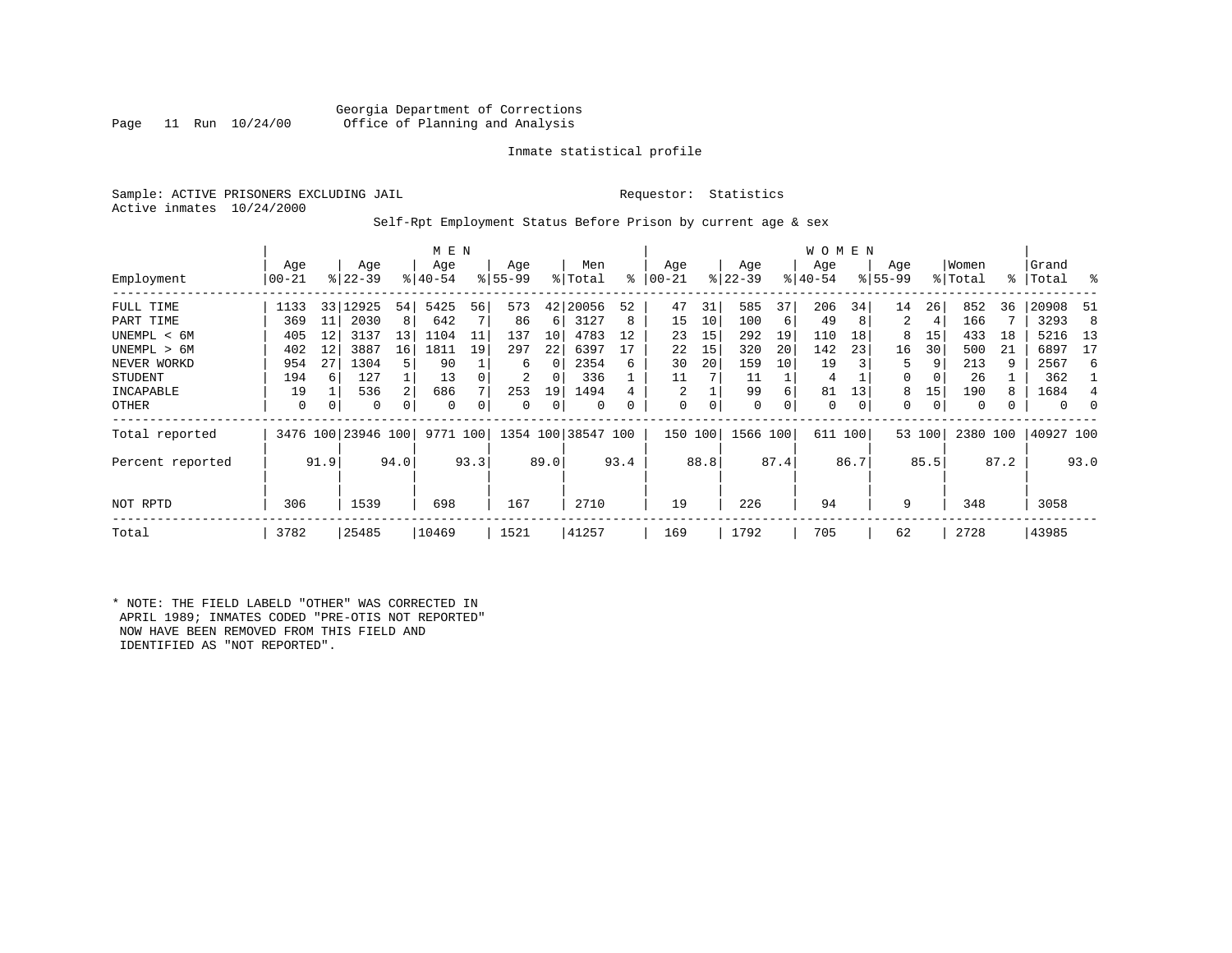# Georgia Department of Corrections Page 12 Run 10/24/00 Office of Planning and Analysis

# Inmate statistical profile

Sample: ACTIVE PRISONERS EXCLUDING JAIL **Requestor:** Statistics Active inmates 10/24/2000

# Self-Rpt Marital Status At Admission by current age & sex

|                  |           |          |                              |      | M E N       |                |           |      |                    |      |             |          |           |      | W O M E N |      |             |          |          |      |           |      |
|------------------|-----------|----------|------------------------------|------|-------------|----------------|-----------|------|--------------------|------|-------------|----------|-----------|------|-----------|------|-------------|----------|----------|------|-----------|------|
|                  | Age       |          | Age                          |      | Age         |                | Age       |      | Men                |      | Age         |          | Age       |      | Age       |      | Age         |          | Women    |      | Grand     |      |
| Marital Status   | $00 - 21$ |          | $8122 - 39$                  |      | $8140 - 54$ |                | $8 55-99$ |      | % Total            | ⊱    | $ 00-21$    |          | $ 22-39 $ |      | $ 40-54 $ |      | $8155 - 99$ |          | % Total  |      | %   Total | ္က   |
| SINGLE           | 3492      |          | 94 16387                     | 65   | 3689        | 36             | 229       | 15   | 23797              | 59   | 147         | 94       | 974       | 56   | 212       | 31   | 6           | 10       | 1339     | 51   | 25136     | -58  |
| MARRIED          | 63        |          | 2918                         | 12   | 1956        | 19             | 440       | 30   | 5377               | 13   | 5           | 3        | 233       | 13   | 116       | 17   | 8           | 13       | 362      | 14   | 5739      | 13   |
| SEPARATED        | 10        | $\Omega$ | 1054                         | 4    | 955         | 9              | 155       | 10   | 2174               | 5    | $\Omega$    | $\Omega$ | 186       | 11   | 94        | 14   | 6           | 10       | 286      | -11  | 2460      | -6   |
| DIVORCED         | 8         |          | 1830                         |      | 2243        | 22             | 406       | 27   | 4487               | 11   |             |          | 199       | 12   | 153       | 22   | 14          | 23       | 367      | 14   | 4854      | -11  |
| WIDOWED          |           |          | 98                           |      | 226         | 2              | 129       | 9    | 458                |      |             |          | 40        |      | 55        | 8    | 23          | 38       | 119      | 5    | 577       |      |
| COMMON LAW       | 132       |          | 2835                         | 11   | 1211        | L <sub>2</sub> | 124       | 8    | 4302               |      | 2           |          | 96        | 6    | 50        |      | 3           | 5        | 151      | 6    | 4453      | 10   |
| OTHER            |           | 0        |                              | 0    | 3           |                | 2         | 0    | 13                 | 0    | $\mathbf 0$ | 0        |           | 0    | 1         | 0    | 0           | $\Omega$ | 2        | 0    | 15        | 0    |
| Total reported   |           |          | 3711 100 25129 100 10283 100 |      |             |                |           |      | 1485 100 40608 100 |      | 156         | 100      | 1729      | 100  | 681       | 100  |             | 60 100   | 2626 100 |      | 43234 100 |      |
| Percent reported |           | 98.1     |                              | 98.6 |             | 98.2           |           | 97.6 |                    | 98.4 |             | 92.3     |           | 96.5 |           | 96.6 |             | 96.8     |          | 96.3 |           | 98.3 |
|                  |           |          |                              |      |             |                |           |      |                    |      |             |          |           |      |           |      |             |          |          |      |           |      |
| NOT RPTD         | 71        |          | 356                          |      | 186         |                | 36        |      | 649                |      | 13          |          | 63        |      | 24        |      | 2           |          | 102      |      | 751       |      |
| Total            | 3782      |          | 25485                        |      | 10469       |                | 1521      |      | 41257              |      | 169         |          | 1792      |      | 705       |      | 62          |          | 2728     |      | 43985     |      |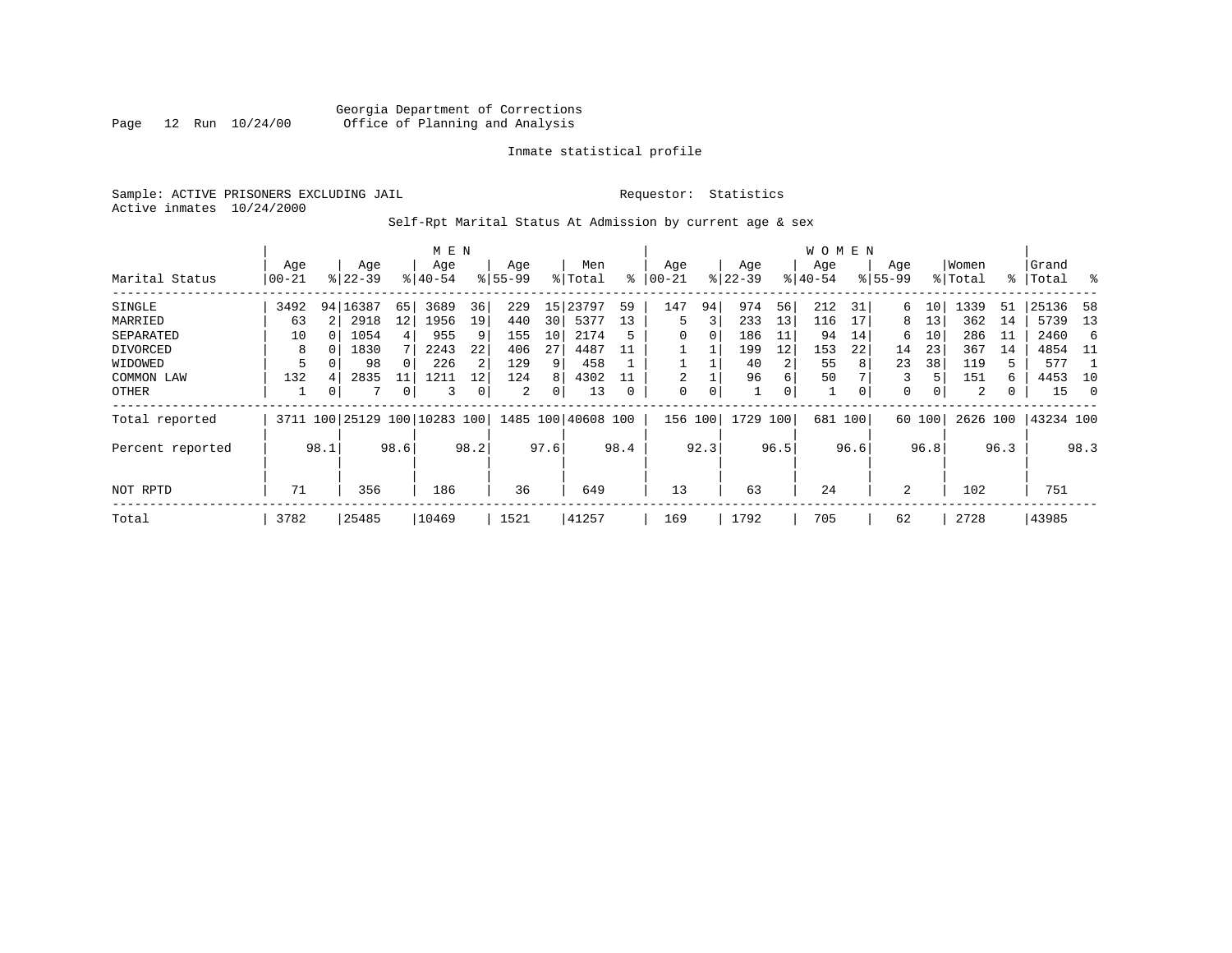Georgia Department of Corrections<br>Page 13 Run 10/24/00 Office of Planning and Analysis Office of Planning and Analysis

# Inmate statistical profile

Sample: ACTIVE PRISONERS EXCLUDING JAIL **Requestor:** Statistics Active inmates 10/24/2000

Self-Rpt Number Of Children At Admission by current age & sex

|                                      | 427<br>869<br>6 <br>6<br>63  |                    |                          |                 | $8 55-99$<br>% Total<br>ႜႜ | Total<br>ႜ            |
|--------------------------------------|------------------------------|--------------------|--------------------------|-----------------|----------------------------|-----------------------|
|                                      |                              |                    |                          |                 |                            |                       |
| NO CHILDREN<br>0<br>$\Omega$         |                              | 1359<br>5<br>5     | $\Omega$<br>0<br>0       | 2               | 4<br>16                    | 1375                  |
| 74<br>6354<br>ONE CHILD<br>641       | 2231<br>41<br>29<br>231      | 9457<br>18<br>37   | 40<br>67<br>329<br>23    | 3<br>104<br>18  | 5<br>476<br>22             | 9933<br>-36           |
| 176<br>20<br>4181<br>TWO CHILDREN    | 27<br>28<br>2119<br>294      | 6770<br>23<br>27   | 27<br>420<br>29<br>16    | 15<br>170<br>29 | 27<br>621<br>29            | 7391<br>27            |
| 39<br>2280<br>THREE CHILDREN         | 15<br>1401<br>18<br>261      | 21<br>3981<br>16   | 5<br>349<br>24           | 152<br>17<br>26 | 31<br>521<br>24            | 4502<br>16            |
| 1031<br><b>FOUR CHILDREN</b><br>9    | 732<br>147<br>10             | 12<br>1919<br>8    | 2<br>12<br>175           | 95<br>9<br>16   | 16<br>280<br>13            | 2199<br>8             |
| FIVE CHILDREN<br>6                   | 414<br>5<br>99<br>386        | 905<br>8           | 7<br>$\Omega$<br>0<br>96 | 31<br>4         | 131<br>6                   | 1036<br>4             |
| MORE THAN 5 CHILDREN<br>0<br>0       | 2 <br>378<br>5<br>332<br>171 | 881<br>3<br>14     | 52<br>0<br>0<br>4        | 5<br>33         | 9<br>90<br>4               | 971<br>$\overline{4}$ |
| Total reported<br>871 100 15461 100  | 7674 100                     | 1266 100 25272 100 | 1428 100<br>60 100       | 592 100         | 55 100<br>2135 100         | 27407 100             |
| 23.0<br>Percent reported             | 73.3<br>60.7                 | 83.2<br>61.3       | 35.5<br>79.7             | 84.0            | 88.7<br>78.3               | 62.3                  |
| 2911<br>10024<br><b>NOT REPORTED</b> | 2795<br>255                  | 15985              | 109<br>364               | 113<br>7        | 593                        | 16578                 |
| 3782<br>25485<br>Total               | 10469<br>1521                | 41257              | 1792<br>169              | 705<br>62       | 2728                       | 43985                 |
|                                      |                              |                    |                          |                 |                            |                       |
| 1.35<br>AVG NUM CHILDREN             | 2.39<br>3.15<br>1.96         | 2.13               | 1.42<br>2.62             | 2.81<br>3.20    | 2.66                       | 2.17                  |

\* NOTE: THE FIELD LABLED "NO CHILDREN" WAS CORRECTED IN MARCH 1989: MISSING DATA FOR INMATES STILL IN DIAGNOSTICS NOW HAS BEEN REMOVED FROM THIS FIELD AND IDENTIFIED AS "NOT REPORTED" INFORMATION.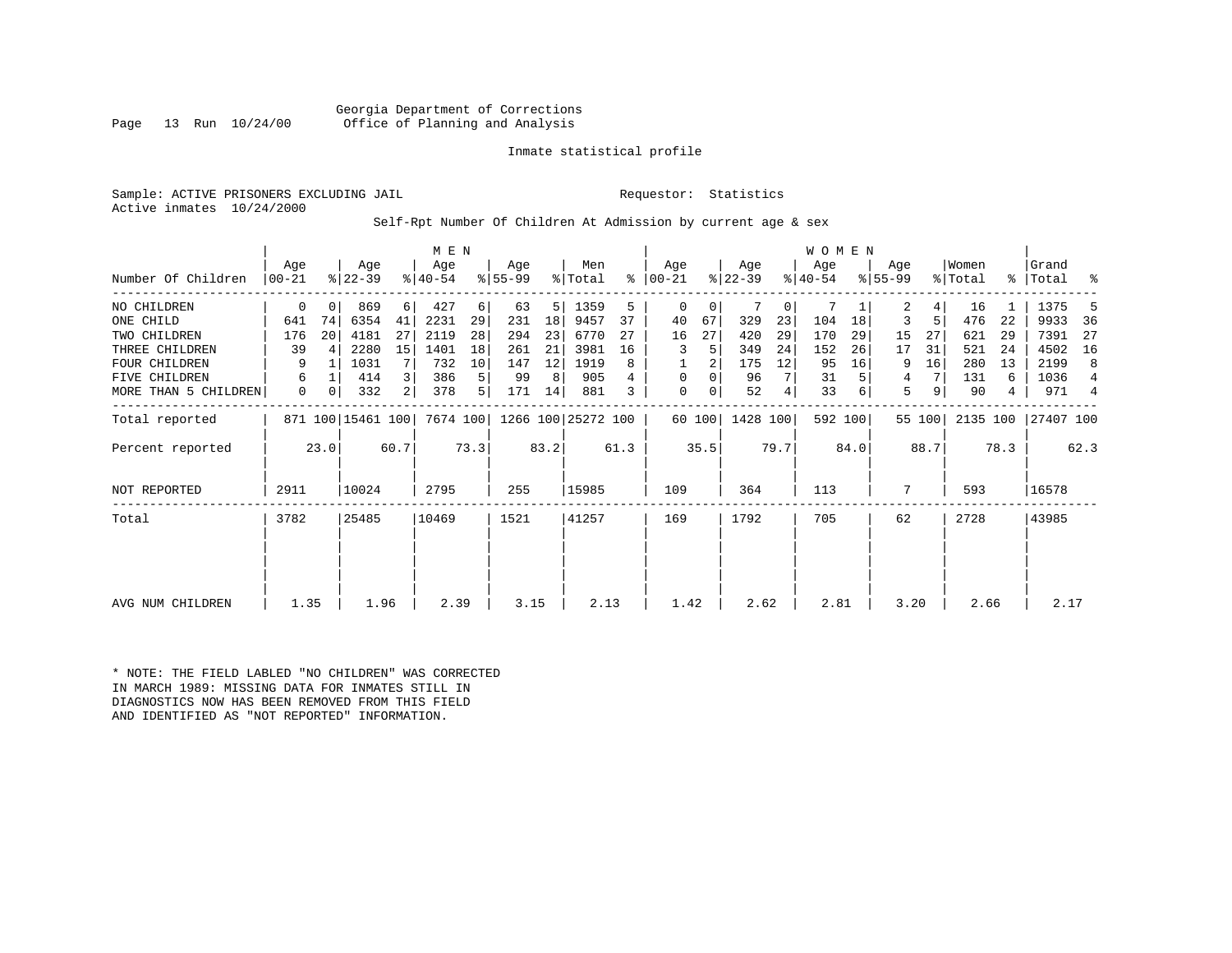# Georgia Department of Corrections<br>Page 14 Run 10/24/00 Office of Planning and Analysis Page 14 Run 10/24/00 Office of Planning and Analysis

# Inmate statistical profile

Sample: ACTIVE PRISONERS EXCLUDING JAIL **Requestor:** Statistics Active inmates 10/24/2000

# Self-Rpt Religious Affiliation by current age & sex

|                  |           |                |                |             | M E N                   |          |           |             |               |              |          |          |          |                | <b>WOMEN</b> |          |           |             |          |          |           |                |
|------------------|-----------|----------------|----------------|-------------|-------------------------|----------|-----------|-------------|---------------|--------------|----------|----------|----------|----------------|--------------|----------|-----------|-------------|----------|----------|-----------|----------------|
|                  | Age       |                | Age            |             | Age                     |          | Age       |             | Men           | %            | Age      |          | Age      |                | Aqe          |          | Age       |             | Women    | ፠        | Grand     |                |
| Religion         | $00 - 21$ |                | $ 22-39 $      |             | $ 40-54$                |          | $8 55-99$ |             | % Total       |              | $ 00-21$ |          | $ 22-39$ |                | $ 40-54$     |          | $8 55-99$ |             | % Total  |          | Total     | ዱ              |
| ISLAM            | 71        | 2              | 909            | 4           | 322                     | 3        | 25        |             | 2 1327        | 3            | 3        | 2        | 12       |                | 4            |          | 0         | 0           | 19       |          | 1346      | 3              |
| CATHOLIC         | 115       | 3              | 873            | 4           | 345                     | 3        | 56        | 4           | 1389          | 3            | 4        | 3        | 66       | 4              | 30           | 4        | 4         | 7           | 104      | 4        | 1493      | $\overline{4}$ |
| <b>BAPTIST</b>   | 1610      | 44             | 12696          | 51          | 5984                    | 60       | 854       | 59          | 21144         | 53           | 89       | 58       | 1084     | 63             | 437          | 65       | 37        | 64          | 1647     | 63       | 22791     | 54             |
| METHODIST        | 56        | $\overline{2}$ | 523            | 2           | 385                     | 4        | 87        | 6           | 1051          | 3            | 8        | 5        | 58       | 3              | 41           | 6        | 5         | 9           | 112      | 4        | 1163      | 3              |
| EPISCOPLN        |           | 0              | 46             | $\mathbf 0$ | 17                      | 0        | 6         | 0           | 74            | $\Omega$     | U        | O        | 6        | O              | 3            | $\Omega$ | 0         | $\Omega$    | 9        | $\Omega$ | 83        | $\mathbf 0$    |
| PRESBYTRN        | 6         | 0              | 49             | $\Omega$    | 30                      | $\Omega$ | 13        | 1           | 98            | O            | 0        | U        | 2        | 0              | 2            | 0        | 2         | 3           | 6        | $\Omega$ | 104       | $\Omega$       |
| CHC OF GOD       | 26        | 1              | 293            | 1           | 134                     |          | 24        | 2           | 477           |              |          |          | 27       | $\overline{a}$ | 14           | 2        |           | 2           | 43       | 2        | 520       | 1              |
| HOLINESS         | 75        | $\overline{c}$ | 965            | 4           | 501                     | 5        | 80        | 6           | 1621          | 4            | 9        | 6        | 196      | 11             | 67           | 10       | 2         | 3           | 274      | 11       | 1895      | 4              |
| <b>JEWISH</b>    |           | $\Omega$       | 21             | 0           | 8                       | $\Omega$ |           | U           | 33            | O            |          |          | 2        | 0              | $\Omega$     | $\Omega$ | 0         | 0           | 3        | $\Omega$ | 36        | 0              |
| ANGLICAN         |           | 0              | 5              | $\Omega$    | 3                       |          |           | 0           | 8             |              | $\Omega$ | $\Omega$ |          | 0              | 0            | $\Omega$ | 0         | $\Omega$    |          | $\Omega$ | 9         | $\Omega$       |
| GRK ORTHDX       |           | $\Omega$       |                | 0           |                         | O        | n         | 0           | 3             | U            | U        | U        | $\Omega$ | 0              | $\Omega$     | 0        | 0         | $\Omega$    | $\Omega$ | $\Omega$ |           | $\Omega$       |
| HINDU            |           | $\Omega$       | $\overline{2}$ | $\Omega$    | $\Omega$                | $\Omega$ |           | U           | 3             | <sup>0</sup> | U        |          | 0        | U              | $\Omega$     | $\Omega$ | 0         | $\Omega$    | $\Omega$ | $\Omega$ |           | $\Omega$       |
| <b>BUDDHIST</b>  | 6         | $\Omega$       | 23             | $\Omega$    | 2                       | O        |           | $\Omega$    | 31            | U            | $\Omega$ |          | $\Omega$ | O              | $\Omega$     | $\Omega$ | Ω         | $\Omega$    | $\Omega$ | $\Omega$ | 31        | $\Omega$       |
| TAOIST           |           | $\Omega$       | $\overline{c}$ | $\Omega$    | $\overline{2}$          |          |           | $\Omega$    | 4             | n            | U        | O        | $\Omega$ | 0              | $\Omega$     | $\Omega$ | 0         | $\Omega$    | $\Omega$ | $\Omega$ | 4         | $\Omega$       |
| SHINTOIST        | 3         | $\Omega$       |                | $\Omega$    | $\Omega$                |          |           | $\Omega$    | 10            | O            | U        | $\Omega$ | $\Omega$ | O              | 0            | $\Omega$ | 0         | $\Omega$    | $\Omega$ | $\Omega$ | 10        | $\Omega$       |
| SEVEN D AD       | 13        | $\Omega$       | 52             | $\Omega$    | 34                      | $\Omega$ | 9         | $\mathbf 1$ | 108           | U            | U        | $\Omega$ |          | U              | 2            | $\Omega$ | 0         | $\Omega$    | 9        | $\Omega$ | 117       | $\Omega$       |
| JEHOVAH WT       | 25        | 1              | 218            | 1           | 71                      |          | 6         | 0           | 320           |              | $\Omega$ | $\Omega$ | 17       |                | 4            |          |           | 2           | 22       |          | 342       | 1              |
| LATR DAY S       |           | $\Omega$       | 24             | $\Omega$    | 12                      |          |           | 0           | 43            | n            | 0        | O        | 2        | 0              | 2            | $\Omega$ | 0         | 0           | 4        | $\Omega$ | 47        | 0              |
| <b>OUAKER</b>    |           | $\Omega$       | O              | 0           | $\Omega$                | $\Omega$ | O         | 0           | $\Omega$      |              | $\Omega$ | $\Omega$ | 0        | 0              | $\Omega$     | 0        | 0         | $\mathbf 0$ | $\Omega$ | $\Omega$ | $\Omega$  | 0              |
| OTHER PROD       | 414       | 11             | 1986           | 8           | 490                     | 5        | 96        | 7           | 2986          | 7            | 22       | 14       | 119      | 7              | 40           | 6        | 3         | 5           | 184      | 7        | 3170      | 7              |
| <b>NONE</b>      | 937       | 26             | 4326           | 18          | 1120                    | 11       | 100       | 7           | 6483          | 16           | 4        | 3        | 33       | 2              | 4            | 1        | 0         | $\mathbf 0$ | 41       | 2        | 6524      | 15             |
| <b>OTHER</b>     | 300       | 8              | 1659           | 7           | 583                     | 6        | 86        | 6           | 2628          |              | 13       | 8        | 84       | 5              | 24           | 4        | 3         | 5           | 124      |          | 2752      | 6              |
| Total reported   | 3667      |                |                |             | 100 24680 100 10045 100 |          | 1449      |             | 100 39841 100 |              | 154 100  |          | 1716 100 |                | 674 100      |          |           | 58 100      | 2602 100 |          | 42443 100 |                |
| Percent reported |           | 97.0           |                | 96.8        |                         | 95.9     |           | 95.3        |               | 96.6         |          | 91.1     |          | 95.8           |              | 95.6     |           | 93.5        |          | 95.4     |           | 96.5           |
| NOT RPTD         | 115       |                | 805            |             | 424                     |          | 72        |             | 1416          |              | 15       |          | 76       |                | 31           |          | 4         |             | 126      |          | 1542      |                |
| Total            | 3782      |                | 25485          |             | 10469                   |          | 1521      |             | 41257         |              | 169      |          | 1792     |                | 705          |          | 62        |             | 2728     |          | 43985     |                |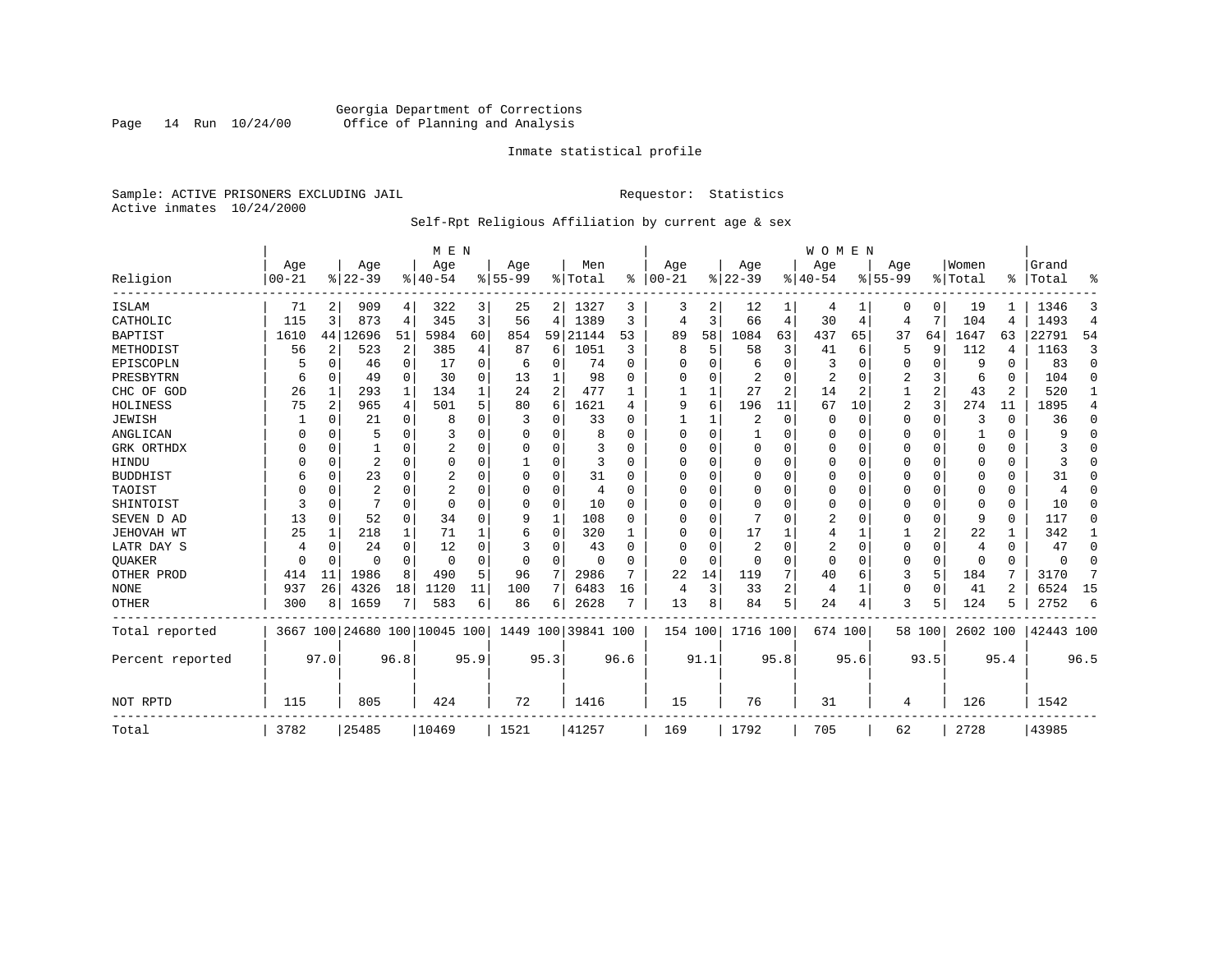# Georgia Department of Corrections<br>Page 15 Run 10/24/00 Office of Planning and Analysis Office of Planning and Analysis

# Inmate statistical profile

Sample: ACTIVE PRISONERS EXCLUDING JAIL **Requestor:** Statistics Active inmates 10/24/2000

Self-Rpt Family Behavior Patterns \* by current age & sex

|                  |       |      |                              |                | M E N       |      |           |                 |                    |      |           |      |           |          | <b>WOMEN</b> |      |                |        |          |      |           |      |
|------------------|-------|------|------------------------------|----------------|-------------|------|-----------|-----------------|--------------------|------|-----------|------|-----------|----------|--------------|------|----------------|--------|----------|------|-----------|------|
|                  | Age   |      | Age                          |                | Age         |      | Age       |                 | Men                |      | Age       |      | Age       |          | Age          |      | Age            |        | Women    |      | Grand     |      |
| Family Behavior  | 00-21 |      | $ 22-39 $                    |                | $8140 - 54$ |      | $8 55-99$ |                 | % Total            | ႜ    | $00 - 21$ |      | $ 22-39 $ |          | $ 40-54 $    |      | $8155 - 99$    |        | % Total  | °≈   | Total     | ႜ    |
| CRIMINLTY        | 1138  | 24   | 7251                         | 24             | 2908        | 26   | 310       |                 | 25 11607           | 25   | 58        | 16   | 649       | 17       | 249          | 19   | 15             | 18     | 971      |      | 12578     | 24   |
| ALCOHOLISM       | 423   | 9    | 3504                         | 12             | 1828        | 16   | 220       | 18 <sup>1</sup> | 5975               | 13   | 30        | 9    | 489       | 13       | 174          | 13   | 12             | 14     | 705      | 12   | 6680      | 13   |
| DRUG ABUSE       | 385   |      | 2073                         |                | 692         | 6    | 41        | 3               | 3191               |      | 31        | 9    | 349       | 9        | 121          |      | 2              | 2      | 503      | 9    | 3694      |      |
| DOMINERING       |       |      | 75                           |                | 43          |      |           | 0               | 128                | O    | 35        | 10   | 478       | 12       | 193          | 15   | 15             | 18     | 721      | 13   | 849       |      |
| MIGRANT          | 26    |      | 267                          |                | 137         |      | 8         |                 | 438                |      | 2         |      | 13        | $\Omega$ | 3            |      | 0              | 0      | 18       | 0    | 456       |      |
| INFL BTGS        | 74    |      | 867                          | 3              | 463         |      | 83        |                 | 1487               |      | 21        | 6    | 270       |          | 106          |      |                | 8      | 404      | 7    | 1891      |      |
| PERMISSIVE       | 11    |      | 55                           |                | 40          |      |           |                 | 113                |      | 34        | 10   | 222       | 6        | 59           |      | $\overline{2}$ | 2      | 317      | 6    | 430       |      |
| FATH ABSNT       | 2075  | 44   | 12412                        |                | 3857        | 34   | 415       | 33              | 18759              | 40   | 91        | 26   | 857       | 22       | 239          | 18   | 18             | 22     | 1205     |      | 19964     | 38   |
| MOTH ABSNT       | 542   | 11   | 3054                         | 10             | 1115        | 10   | 143       | 11              | 4854               | 10   | 28        | 8    | 244       | 6        | 85           | 6    | 8              | 10     | 365      | 6    | 5219      | 10   |
| NONE             | 66    |      | 454                          | $\overline{2}$ | 215         | 2    | 20        | 2               | 755                | 2    | 22        | 6    | 314       | 8        | 93           |      | 4              | 5      | 433      | 8    | 1188      |      |
| Total reported   |       |      | 4745 100 30012 100 11298 100 |                |             |      |           |                 | 1252 100 47307 100 |      | 352 100   |      | 3885 100  |          | 1322 100     |      |                | 83 100 | 5642 100 |      | 52949 100 |      |
| Percent reported |       | 74.7 |                              | 70.0           |             | 64.4 |           | 52.6            |                    | 68.4 |           | 81.1 |           | 83.2     |              | 78.0 |                | 62.9   |          | 81.3 |           | 69.2 |
| <b>OTHER</b>     | 956   |      | 7645                         |                | 3731        |      | 721       |                 | 13053              |      | 32        |      | 301       |          | 155          |      | 23             |        | 511      |      | 13564     |      |
| Total            | 3782  |      | 25485                        |                | 10469       |      | 1521      |                 | 41257              |      | 169       |      | 1792      |          | 705          |      | 62             |        | 2728     |      | 43985     |      |

\* NOTE: SINCE THERE CAN BE UP TO FIVE BEHAVIOR CODES PER INMATE, THE NUMBER OF CASES REPORTED IN THE DETAIL LINES AND THE TOTAL REPORTED LINE MAY EXCEED THE TOTAL NUMBER OF CASES. IN SHORT, THIS TABLE COUNTS THE NUMBER OF BEHAVIOR PROBLEMS, NOT INMATES.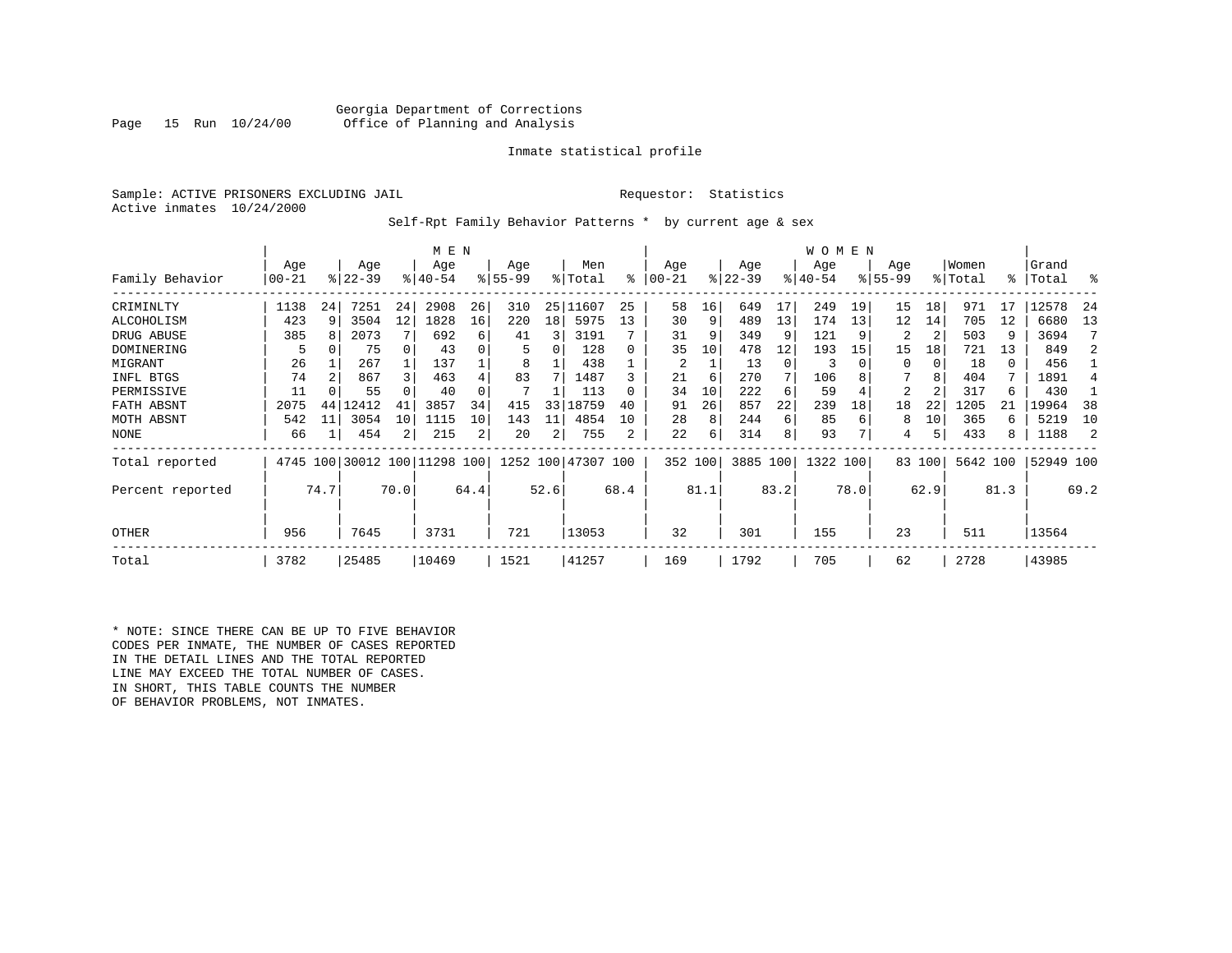# Georgia Department of Corrections<br>Page 16 Run 10/24/00 Office of Planning and Analysis Office of Planning and Analysis

# Inmate statistical profile

Sample: ACTIVE PRISONERS EXCLUDING JAIL **Requestor:** Statistics Active inmates 10/24/2000

# Inmate Diagnostic Behavior Problem \* by current age & sex

|                    |           |              |           |              | M E N                        |              |             |      |                    |              |           |                |          |       | WOMEN    |                |                |                |           |                |           |                |
|--------------------|-----------|--------------|-----------|--------------|------------------------------|--------------|-------------|------|--------------------|--------------|-----------|----------------|----------|-------|----------|----------------|----------------|----------------|-----------|----------------|-----------|----------------|
|                    | Age       |              | Age       |              | Age                          |              | Age         |      | Men                |              | Age       |                | Age      |       | Age      |                | Age            |                | Women     |                | Grand     |                |
| Diagnostic Problem | $00 - 21$ |              | $ 22-39 $ |              | $8 40-54$                    |              | $8155 - 99$ |      | % Total            | ፠            | $00 - 21$ |                | $ 22-39$ |       | $ 40-54$ |                | $8155 - 99$    |                | %   Total | ⊱              | Total     | န္             |
| ALCOHOLIC          | 34        | 1            | 1023      | 2            | 906                          | 5            | 162         | 7    | 2125               | 3            | 3         |                | 173      | 5     | 88       | 7              | 5              | 5 <sup>1</sup> | 269       | 6              | 2394      | 3              |
| <b>ALCOH ABSE</b>  | 639       | 10           | 6116      | 13           | 2944                         | 15           | 386         |      | 17 10085           | 14           | 19        | 8              | 310      | 10    | 141      | 11             | 16             | 17             | 486       | 10             | 10571     | 14             |
| DRUG EXP           | 1377      | 22           | 8566      | 19           | 3136                         | 16           | 199         |      | 9   13278          | 18           | 22        | 9              | 253      | 8     | 96       | 8              |                | 5              | 376       | 8              | 13654     | 17             |
| DRUG ABSE          | 1161      | 18           | 8586      | 19           | 3600                         | 19           | 167         |      | 7 13514            | 18           | 48        | 19             | 885      | 28    | 314      | 25             | 11             | 12             | 1258      | 26             | 14772     | 19             |
| NARC ADDCT         | 32        |              | 602       |              | 392                          | 2            | 25          |      | 1051               |              |           | 0              | 40       |       | 36       | 3              | 3              | 3              | 80        |                | 1131      |                |
| EPILEPTIC          | 32        | 1            | 264       | 1            | 180                          |              | 28          |      | 504                |              | 2         |                | 68       | 2     | 33       | 3              |                | 3              | 106       | 2              | 610       | $\mathbf{1}$   |
| MANIPULTVE         | 712       | 11           | 3925      | 9            | 1162                         |              | 125         | 6    | 5924               | 8            | ζ         |                | 60       |       | 37       | 3              | $\overline{2}$ | 2              | 102       | 2              | 6026      | 8              |
| ASSAULTIVE         | 1493      | 23           | 9359      | 21           | 3748                         | 20           | 539         | 24   | 15139<br>1         | 21           | 59        | 23             | 559      | 18    | 202      | 16             | 15             | 16             | 835       | 17             | 15974     | 20             |
| ESCPE TEND         | 80        |              | 1058      | 2            | 654                          |              | 91          | 4    | 1883               | 3            | 4         | $\overline{2}$ | 97       | 3     | 30       | 2              |                | $\Omega$       | 131       |                | 2014      | 3              |
| SUICIDAL           | 132       | 2            | 1064      | 2            | 428                          | 2            | 44          | 2    | 1668               | 2            | 16        | 6              | 162      |       | 60       |                |                | 4              | 242       |                | 1910      | $\overline{a}$ |
| WITHDRAWN          | 10        | <sup>0</sup> | 159       | $\Omega$     | 78                           | <sup>0</sup> | 15          |      | 262                | <sup>0</sup> | 14        |                | 69       |       | 26       |                | $\Omega$       | $\Omega$       | 109       |                | 371       | $\Omega$       |
| PR RLTY CT         | 25        | 0            | 374       | 1            | 232                          |              | 25          |      | 656                |              | 12        |                | 93       | 3     | 33       | 3              |                | 3              | 141       | 3              | 797       |                |
| HOMOSEXUAL         | 16        | 0            | 141       | $\Omega$     | 70                           | <sup>0</sup> | 16          |      | 243                | <sup>0</sup> | 12        | 5              | 120      |       | 19       | $\overline{a}$ | <sup>0</sup>   | $\Omega$       | 151       | ζ              | 394       |                |
| <b>NONE</b>        | 57        |              | 1134      | 2            | 580                          |              | 171         | 8    | 1942               | ς            |           |                | 30       |       | 28       | 2              | 11             | 12             | 72        | $\overline{2}$ | 2014      | ζ              |
| OTHER              | 55        |              | 494       | $\mathbf{1}$ | 322                          |              | 77          | 3    | 948                |              |           |                | 24       |       | 13       |                | 5              | 5              | 43        |                | 991       |                |
| NOT RPTD           | 450       |              | 2389      | 5            | 700                          |              | 179         | 8    | 3718               | 5            | 34        | 13             | 238      |       | 94       | 8              | 9              | 10             | 375       |                | 4093      | 5              |
| Total reported     |           |              |           |              | 6376 100 45517 100 19159 100 |              |             |      | 2257 100 73309 100 |              | 253 100   |                | 3181 100 |       | 1251 100 |                |                | 92 100         | 4777 100  |                | 78086 100 |                |
| Percent reported   |           | 98.1         |           | 99.0         |                              | 99.7         |             | 99.5 |                    | 99.1         |           | 100.0          |          | 100.0 |          | 99.9           |                | 100.0          |           | 100.0          |           | 99.2           |
| UNKNOWN            | 71        |              | 263       |              | 27                           |              | 8           |      | 369                |              | $\Omega$  |                | $\Omega$ |       |          |                | $\Omega$       |                |           |                | 370       |                |
| Total              | 3782      |              | 25485     |              | 10469                        |              | 1521        |      | 41257              |              | 169       |                | 1792     |       | 705      |                | 62             |                | 2728      |                | 43985     |                |

\* NOTE: SINCE THERE CAN BE UP TO FIVE BEHAVIOR CODES PER INMATE, THE NUMBER OF CASES REPORTED IN THE DETAIL LINES AND THE TOTAL REPORTED LINE MAY EXCEED THE TOTAL NUMBER OF CASES.IN SHORT, THIS TABLE COUNTS THE NUMBER OF BEHAVIOR PROBLEMS, NOT INMATES.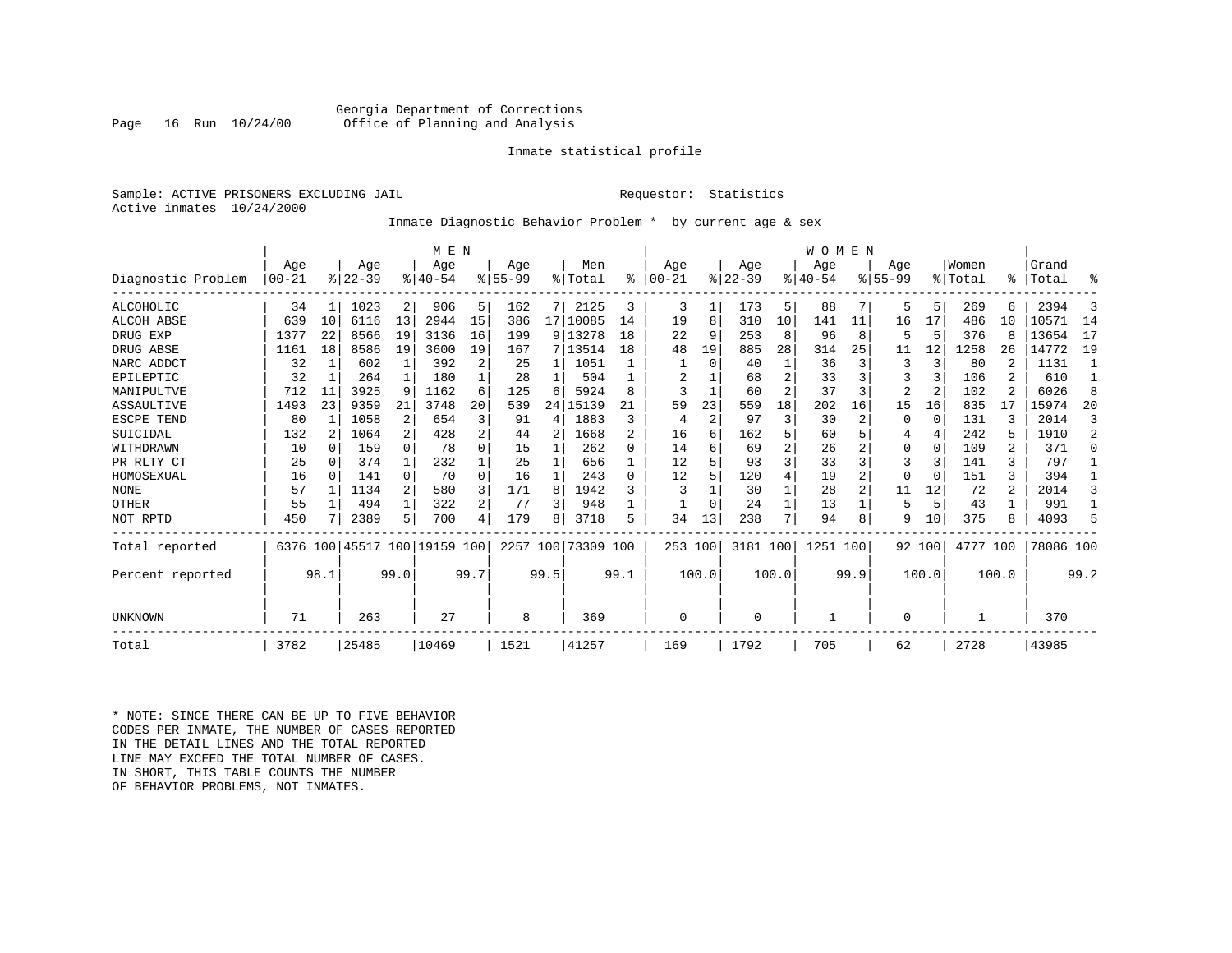Georgia Department of Corrections Page 17 Run 10/24/00 Office of Planning and Analysis

# Inmate statistical profile

Sample: ACTIVE PRISONERS EXCLUDING JAIL **Requestor:** Statistics Active inmates 10/24/2000

Physical Profile (General Condition) by current age & sex

|                      |       |                |           |                | M E N                        |      |             |      |                    |      |           |             |           |      | W O M E N |         |             |                 |          |      |           |              |
|----------------------|-------|----------------|-----------|----------------|------------------------------|------|-------------|------|--------------------|------|-----------|-------------|-----------|------|-----------|---------|-------------|-----------------|----------|------|-----------|--------------|
|                      | Age   |                | Age       |                | Age                          |      | Age         |      | Men                |      | Aqe       |             | Age       |      | Aqe       |         | Aqe         |                 | Women    |      | Grand     |              |
| Physical Profile     | 00-21 |                | $8 22-39$ |                | $8 40-54$                    |      | $8155 - 99$ |      | % Total            | ွေ   | $00 - 21$ |             | $ 22-39 $ |      | $8 40-54$ |         | $8155 - 99$ |                 | % Total  | န္   | Total     | $\mathbb{R}$ |
| NO LIMITATION        | 3321  |                | 90 18743  | 75             | 5044                         | 49   | 258         |      | 17 27366           | 68   | 129       | 87          | 1236      | 74   | 352       | 53      | 11          | 19 <sup>1</sup> | 1728     | 68   | 29094     | 68           |
| DEFECT NO MAJOR LIMT | 143   | 41             | 2802      | 11             | 1984                         | 19   | 324         | 22   | 5253               | 13   | 3         | 2           | 84        | 5    | 72        | 11      | 9.          | 15              | 168      |      | 5421      | 13           |
| DEFECT MAJOR LIMIT   | 230   | $6 \mid$       | 3363      | 13             | 3089                         | 30   | 805         | 54   | 7487               | 19   | 17        |             | 353       | 21   | 238       | 36      | 36          | 61              | 644      | 25   | 8131 19   |              |
| VERY MAJOR DEFECT    |       | 0 <sup>1</sup> | 56        | $\overline{0}$ | 111                          |      | 97          | 7    | 265                |      | 0         | $\mathbf 0$ | 4         | 0    | 8         |         | 3           | 5               | 15       |      | 280       |              |
| Total reported       |       |                |           |                | 3695 100 24964 100 10228 100 |      |             |      | 1484 100 40371 100 |      | 149       | 100         | 1677 100  |      |           | 670 100 |             | 59 100          | 2555 100 |      | 42926 100 |              |
| Percent reported     |       | 97.7           |           | 98.0           |                              | 97.7 |             | 97.6 |                    | 97.9 |           | 88.2        |           | 93.6 |           | 95.0    |             | 95.2            |          | 93.7 |           | 97.6         |
| NOT REPORTED         | 87    |                | 521       |                | 241                          |      | 37          |      | 886                |      | 20        |             | 115       |      | 35        |         | 3           |                 | 173      |      | 1059      |              |
| Total                | 3782  |                | 25485     |                | 10469                        |      | 1521        |      | 41257              |      | 169       |             | 1792      |      | 705       |         | 62          |                 | 2728     |      | 43985     |              |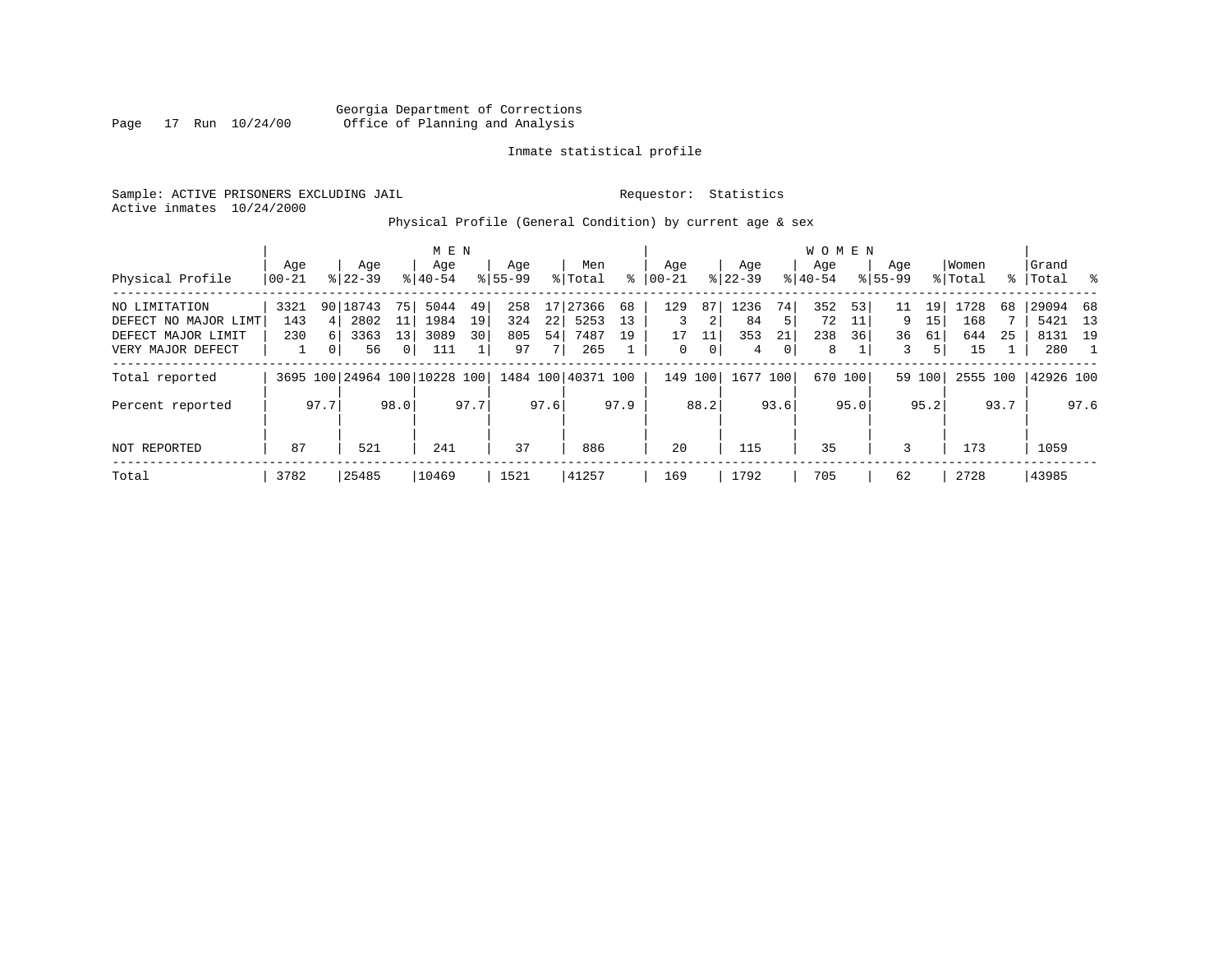# Georgia Department of Corrections Office of Planning and Analysis

# Inmate statistical profile

Sample: ACTIVE PRISONERS EXCLUDING JAIL **Requestor:** Statistics Active inmates 10/24/2000

Security Status by current age & sex

|                  |          |       |           |       | M E N                        |       |          |                 |                    |                |           |       |             |       | W O M E N      |       |             |        |             |       |           |                |
|------------------|----------|-------|-----------|-------|------------------------------|-------|----------|-----------------|--------------------|----------------|-----------|-------|-------------|-------|----------------|-------|-------------|--------|-------------|-------|-----------|----------------|
|                  | Age      |       | Age       |       | Age                          |       | Age      |                 | Men                |                | Age       |       | Age         |       | Age            |       | Age         |        | Women       |       | Grand     |                |
| Security         | $ 00-21$ |       | $ 22-39 $ |       | $8 40-54$                    |       | $ 55-99$ |                 | % Total            | ి              | $00 - 21$ |       | $ 22-39 $   |       | $ 40-54$       |       | $8155 - 99$ |        | % Total     |       | %   Total | ႜ              |
| DIAG INCOM       | 2        | 0     | 23        | 0     | 8                            |       | 2        | 0               | 35                 |                | $\Omega$  | 0     | 0           | 0     |                |       |             | 0      | $\Omega$    | 0     | 35        |                |
| WRK RELEAS       |          |       |           | 0     |                              |       |          | 0               | 4                  |                | 0         |       | 0           | 0     | 0              | 0     | 0           |        | 0           | 0     |           |                |
| TRUSTY           | 28       |       | 1266      | 5     | 668                          | 6     | 62       | 4               | 2024               |                |           |       | 73          | 4     | 59             | 8     | 4           | 6      | 141         |       | 2165      |                |
| MINIMUM          | 1076     | 28    | 8580      | 34    | 3765                         | 36    | 460      | 30 I            | 13881              | 34             | 59        | 35    | 988         | 55    | 387            | 55    | 37          | 60     | 1471        | 54    | 15352     | 35             |
| MEDIUM           | 1594     | 42    | 10017     | 39    | 4266                         | 41    | 784      | 52              | 16661              | 40             | 61        | 36    | 494         | 28    | 182            | 26    | 19          | 31     | 756         | 28    | 17417     | 40             |
| CLOSE            | 823      | 22    | 3919      | 15    | 1147                         | 11    | 146      | 10 <sup>1</sup> | 6035               | 15             | 25        | 15    | 130         |       | 40             | 6     | 2           |        | 197         |       | 6232      | 14             |
| MAXIMUM          | 30       |       | 616       | 2     | 220                          | 2     | 22       |                 | 888                | $\overline{2}$ | 2         |       | 5           | 0     | $\overline{2}$ |       | 0           |        | 9           |       | 897       | $\overline{2}$ |
| DIAGNOSTIC       | 228      | 6     | 1062      | 4     | 394                          |       | 44       | 3               | 1728               | 4              | 17        | 10    | 102         | 6     | 35             | 5     | 0           |        | 154         | б.    | 1882      |                |
| Total reported   |          |       |           |       | 3782 100 25484 100 10469 100 |       |          |                 | 1521 100 41256 100 |                | 169       | 100   | 1792 100    |       | 705 100        |       |             | 62 100 | 2728 100    |       | 43984 100 |                |
| Percent reported |          | 100.0 |           | 100.0 |                              | 100.0 |          | 100.0           |                    | 100.0          |           | 100.0 |             | 100.0 |                | 100.0 |             | 100.0  |             | 100.0 |           | 100.0          |
| NOT RPTD         | 0        |       |           |       | $\Omega$                     |       | 0        |                 |                    |                | $\Omega$  |       | $\mathbf 0$ |       | $\mathbf 0$    |       | 0           |        | $\mathbf 0$ |       |           |                |
| Total            | 3782     |       | 25485     |       | 10469                        |       | 1521     |                 | 41257              |                | 169       |       | 1792        |       | 705            |       | 62          |        | 2728        |       | 43985     |                |

\* NOTE: BEGINNING IN JULY 1987, THE FACILITIES DIVISION NO LONGER CODED INMATES AS BEING WORK RELEASE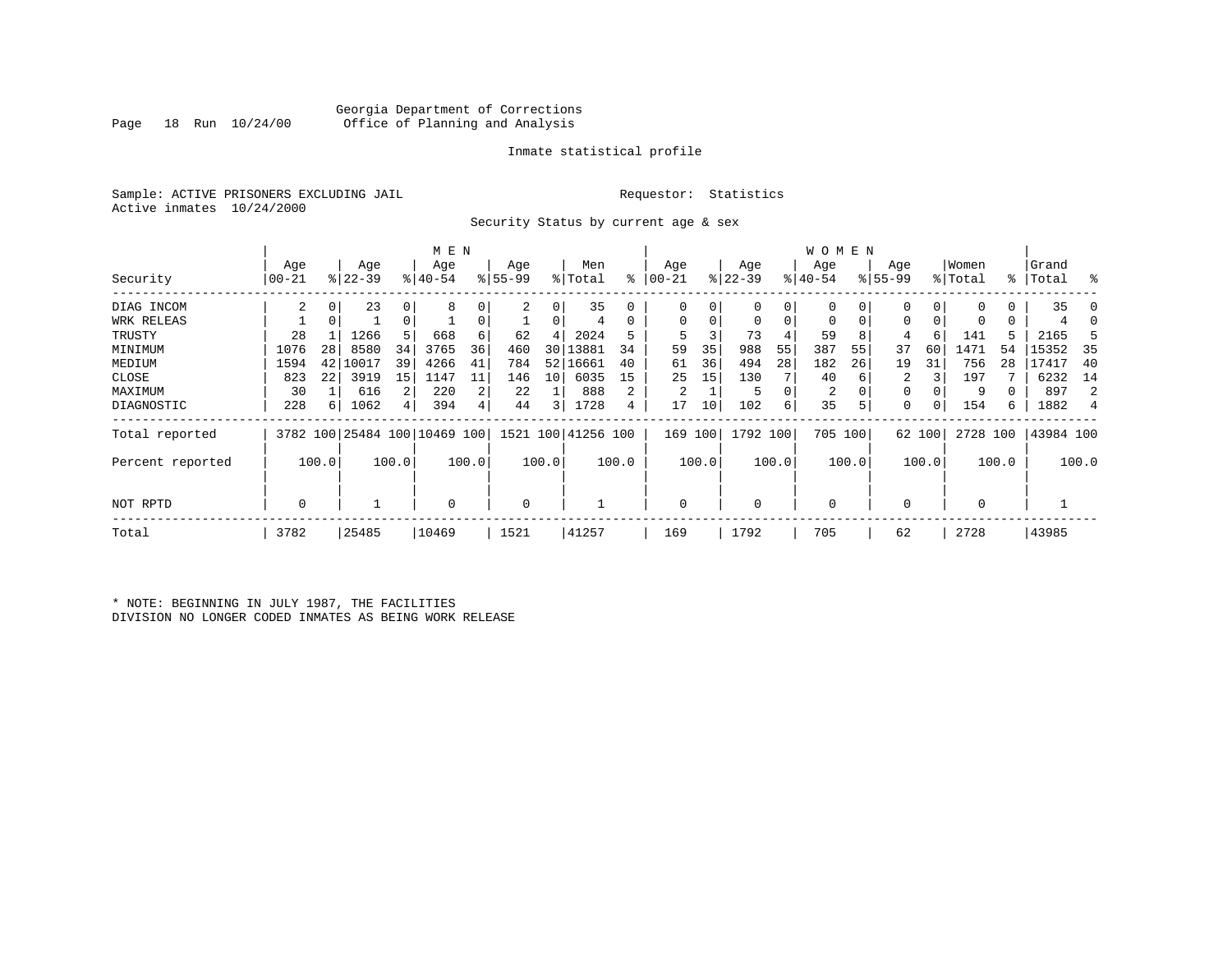# Georgia Department of Corrections Page 19 Run 10/24/00 Office of Planning and Analysis

# Inmate statistical profile

Sample: ACTIVE PRISONERS EXCLUDING JAIL **Requestor:** Statistics Active inmates 10/24/2000

Number Of Sentences by current age & sex

|                     |           |      |           |      | M E N                        |      |           |      |                    |      |               |      |           |      | W O M E N |         |             |        |          |      |           |      |
|---------------------|-----------|------|-----------|------|------------------------------|------|-----------|------|--------------------|------|---------------|------|-----------|------|-----------|---------|-------------|--------|----------|------|-----------|------|
|                     | Age       |      | Age       |      | Age                          |      | Age       |      | Men                |      | Age           |      | Age       |      | Age       |         | Age         |        | Women    |      | Grand     |      |
| Number Of Sentences | $00 - 21$ |      | $ 22-39 $ |      | $ 40-54 $                    |      | $8 55-99$ |      | % Total            |      | $8   00 - 21$ |      | $ 22-39 $ |      | $ 40-54 $ |         | $8155 - 99$ |        | % Total  |      | %   Total | ႜ    |
| $_{\rm ONE}$        | 1554      | 41   | 7669      | 30   | 3401                         | 33   | 625       | 41   | 13249              | 32   | 91            | 55   | 718       | 40   | 277       | 39      | 32          | 52     | 1118     | 41   | 14367     | 33   |
| TWO                 | 988       | 26   | 5990      | 24   | 2479                         | 24   | 377       | 25   | 9834               | 24   | 46            | 28   | 425       | 24   | 183       | 26      | 14          | 23     | 668      | 25   | 10502     | 24   |
| THREE               | 525       | 14   | 4025      | 16   | 1610                         | 15   | 184       | 12   | 6344               | 15   | 12            |      | 252       | 14   | 101       | 14      | 10          | 16     | 375      | 14   | 6719      | 15   |
| <b>FOUR</b>         | 294       | 8    | 2644      | 10   | 979                          | 9    | 124       | 8    | 4041               | 10   |               | 4    | 168       | 9    | 45        | 6       | 2           | 3      | 222      | 8    | 4263      | 10   |
| FIVE                | 176       |      | 1705      |      | 669                          | 6    | 65        | 4    | 2615               | 6    | 6             |      | 84        | 5    | 23        |         | 2           |        | 115      |      | 2730      | -6   |
| MORE THAN FIVE      | 221       | 6    | 3379      | 13   | 1298                         | 12   | 144       | 9    | 5042               | 12   | 4             | 2    | 129       | 7    | 74        | 11      | 2           | 3      | 209      | 8    | 5251 12   |      |
| Total reported      |           |      |           |      | 3758 100 25412 100 10436 100 |      |           |      | 1519 100 41125 100 |      | 166 100       |      | 1776 100  |      |           | 703 100 |             | 62 100 | 2707 100 |      | 43832 100 |      |
| Percent reported    |           | 99.4 |           | 99.7 |                              | 99.7 |           | 99.9 |                    | 99.7 |               | 98.2 |           | 99.1 |           | 99.7    |             | 100.0  |          | 99.2 |           | 99.7 |
| NOT REPORTED        | 24        |      | 73        |      | 33                           |      | 2         |      | 132                |      | 3             |      | 16        |      | 2         |         | 0           |        | 21       |      | 153       |      |
| Total               | 3782      |      | 25485     |      | 10469                        |      | 1521      |      | 41257              |      | 169           |      | 1792      |      | 705       |         | 62          |        | 2728     |      | 43985     |      |
|                     |           |      |           |      |                              |      |           |      |                    |      |               |      |           |      |           |         |             |        |          |      |           |      |
|                     |           |      |           |      |                              |      |           |      |                    |      |               |      |           |      |           |         |             |        |          |      |           |      |
| AVG NUM SENTENCES   | 2.34      |      | 3.09      |      | 3.00                         |      | 2.59      |      | 2.98               |      | 1.86          |      | 2.50      |      | 2.70      |         | 2.16        |        | 2.51     |      | 2.95      |      |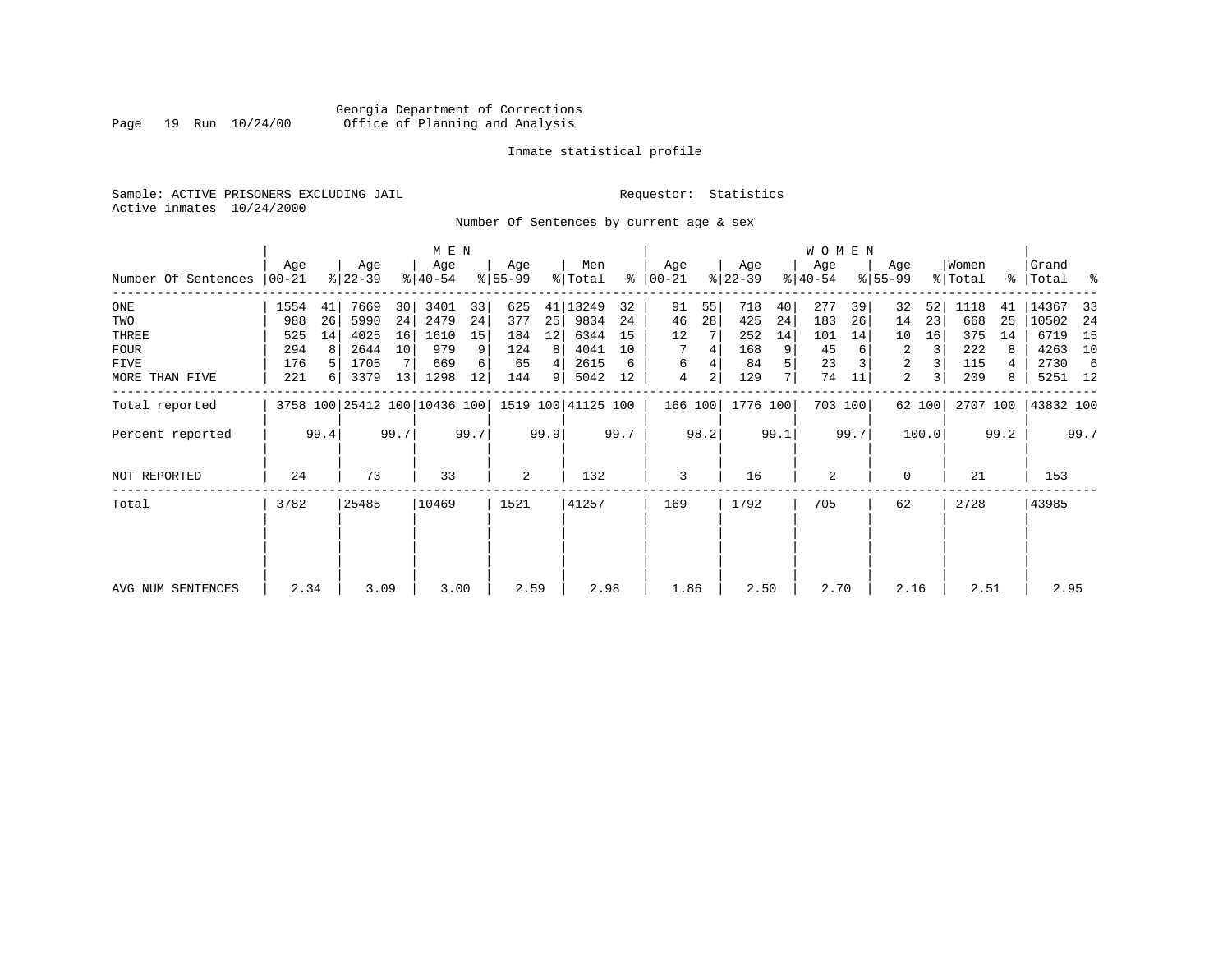# Georgia Department of Corrections Page 20 Run 10/24/00 Office of Planning and Analysis

# Inmate statistical profile

Sample: ACTIVE PRISONERS EXCLUDING JAIL **Requestor:** Statistics Active inmates 10/24/2000

Number Of Disciplinaries by current age & sex

|                  |              |                 |                  |       | M E N                        |       |                  |       |                    |       |                |       |                  |                | WOMEN            |       |                  |        |                  |       |                    |       |
|------------------|--------------|-----------------|------------------|-------|------------------------------|-------|------------------|-------|--------------------|-------|----------------|-------|------------------|----------------|------------------|-------|------------------|--------|------------------|-------|--------------------|-------|
| Disciplinaries   | Age<br>00-21 |                 | Age<br>$ 22-39 $ |       | Age<br>$8 40-54$             |       | Age<br>$8 55-99$ |       | Men<br>% Total     | ៖     | Age<br>  00-21 |       | Age<br>$ 22-39 $ |                | Age<br>$ 40-54 $ |       | Age<br>$8 55-99$ |        | Women<br>% Total |       | Grand<br>% Total % |       |
| ZERO             | 1275         | 34              | 8662             | 34    | 4581                         | 44    | 786              |       | 52   15304         | 37    | 68             | 40    | 877              | 49             | 411              | 58    | 36               | 58     | 1392             | 51    | 16696              | 38    |
| ONE              | 538          | 14              | 3704             | 15    | 1674                         | 16    | 278              | 18    | 6194               | 15    | 31             | 18    | 268              | 15             | 107              | 15    | 12               | 19     | 418              | 15    | 6612               | 15    |
| TWO              | 328          | 9               | 2301             | 9     | 875                          |       | 115              | 8     | 3619               | 9     | 15             | 9     | 175              | 10             | 49               |       | 3                | 5      | 242              | 9     | 3861               | 9     |
| THREE            | 243          | 6               | 1603             | 6     | 594                          |       | 79               | 5     | 2519               |       | 12             |       | 96               | 5              | 30               |       | 3                |        | 141              |       | 2660               | 6     |
| <b>FOUR</b>      | 183          |                 | 1180             | 5     | 403                          |       | 45               | 3     | 1811               |       | 8              |       | 64               | 4              | 17               |       |                  |        | 90               |       | 1901               | 4     |
| <b>FIVE</b>      | 138          | 4               | 983              | 4     | 316                          |       | 32               | 2     | 1469               |       | 5              |       | 43               | $\overline{a}$ | 15               |       | 2                |        | 65               |       | 1534               | 3     |
| MORE THAN FIVE   | 1077         | 28 <sup>1</sup> | 7049             | 28    | 2024                         | 19    | 186              |       | 12 10336           | 25    | 30             | 18    | 269              | 15             | 76               | 11    | 5                | 8      | 380              | 14    | 10716              | - 24  |
| Total reported   |              |                 |                  |       | 3782 100 25482 100 10467 100 |       |                  |       | 1521 100 41252 100 |       | 169 100        |       | 1792 100         |                | 705 100          |       |                  | 62 100 | 2728 100         |       | 43980 100          |       |
| Percent reported |              | 100.0           |                  | 100.0 |                              | 100.0 |                  | 100.0 |                    | 100.0 |                | 100.0 |                  | 100.0          |                  | 100.0 |                  | 100.0  |                  | 100.0 |                    | 100.0 |
| NOT REPORTED     | 0            |                 | 3                |       | $\overline{2}$               |       | 0                |       | 5                  |       | 0              |       | $\mathbf 0$      |                | 0                |       | 0                |        | 0                |       | 5                  |       |
| Total            | 3782         |                 | 25485            |       | 10469                        |       | 1521             |       | 41257              |       | 169            |       | 1792             |                | 705              |       | 62               |        | 2728             |       | 43985              |       |
|                  |              |                 |                  |       |                              |       |                  |       |                    |       |                |       |                  |                |                  |       |                  |        |                  |       |                    |       |
|                  |              |                 |                  |       |                              |       |                  |       |                    |       |                |       |                  |                |                  |       |                  |        |                  |       |                    |       |
| AVG NUM DISCIP   | 5.71         |                 | 5.97             |       | 4.28                         |       | 2.69             |       | 5.40               |       | 3.00           |       | 3.11             |                | 2.13             |       | 1.58             |        | 2.81             |       | 5.24               |       |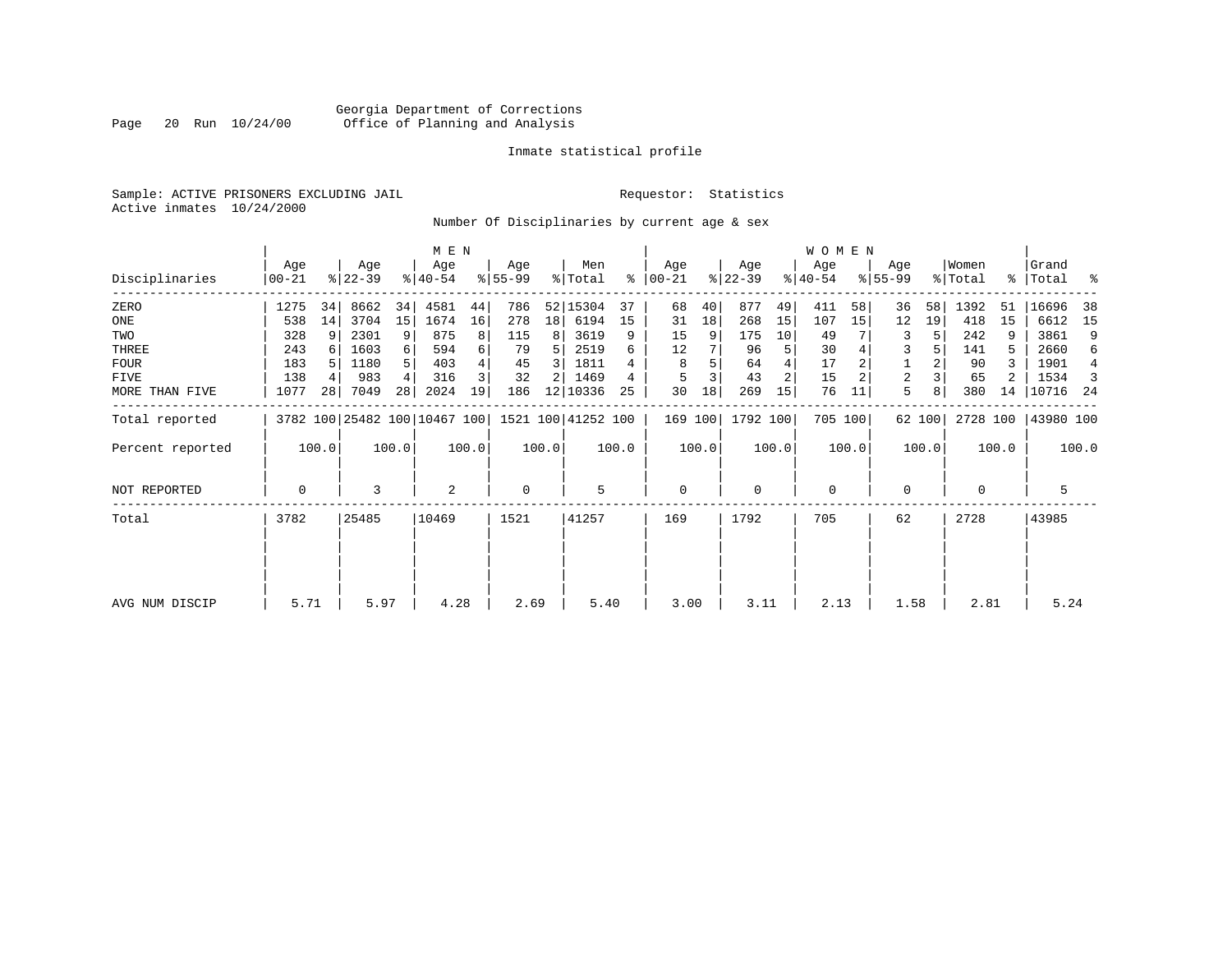# Georgia Department of Corrections<br>Page 21 Run 10/24/00 Office of Planning and Analysis Page 21 Run 10/24/00 Office of Planning and Analysis

# Inmate statistical profile

Sample: ACTIVE PRISONERS EXCLUDING JAIL **Requestor:** Statistics Active inmates 10/24/2000

Number Of Escapes by current age & sex

|                  |                  |          |                  |                | M E N                        |       |                 |          |                    |          |                   |       |                  |       | WOMEN            |          |                  |             |                  |       |                    |          |
|------------------|------------------|----------|------------------|----------------|------------------------------|-------|-----------------|----------|--------------------|----------|-------------------|-------|------------------|-------|------------------|----------|------------------|-------------|------------------|-------|--------------------|----------|
| Escapes          | Age<br>$00 - 21$ |          | Age<br>$ 22-39 $ |                | Age<br>$ 40-54 $             |       | Age<br>$ 55-99$ |          | Men<br>% Total     | ွေ       | Age<br>$ 00 - 21$ |       | Age<br>$ 22-39 $ |       | Age<br>$ 40-54 $ |          | Age<br>$8 55-99$ |             | Women<br>% Total |       | Grand<br>%   Total | ႜ        |
| ZERO             | 3769             |          | 100 25279        |                | 99 10324                     | 99    | 1498            |          | 98 40870           | 99       | 169               | 100   | 1785 100         |       |                  | 702 100  |                  | 62 100      | 2718             | 100   | 43588              | 99       |
| ONE              | 13               | $\Omega$ | 202              | 1 <sup>1</sup> | 124                          |       | 17              | 1        | 356                | 1        | 0                 | 0     |                  | 0     | 3                | $\Omega$ | $\Omega$         | $\Omega$    | 10               | 0     | 366                | -1       |
| TWO              | 0                |          | 4                | 0              | 16                           |       | 4               | 0        | 24                 | 0        | $\Omega$          |       |                  | 0     | 0                |          | 0                |             | $\Omega$         | 0     | 24                 | 0        |
| THREE            | 0                |          |                  |                |                              |       |                 |          | 6                  | 0        | $\Omega$          |       | 0                |       | $\mathbf 0$      |          | 0                |             |                  |       | 6                  | $\Omega$ |
| FOUR             | $\Omega$         | $\Omega$ | 0                | $\Omega$       |                              | 0     | 0               | $\Omega$ |                    | $\Omega$ | $\Omega$          | 0     | $\Omega$         | 0     | $\mathbf 0$      | $\cap$   | 0                |             | <sup>0</sup>     | 0     |                    | 0        |
| FIVE             | $\Omega$         |          | 0                |                | $\Omega$                     |       | $\Omega$        | 0        | $\Omega$           | $\Omega$ | $\Omega$          |       | $\Omega$         | 0     | $\mathbf 0$      | $\Omega$ | 0                |             |                  | 0     |                    |          |
| MORE THAN FIVE   | 0                | 0        | 0                | 0              | $\Omega$                     | 0     | $\Omega$        | 0        |                    | 0        | $\Omega$          | 0     | 0                | 0     | $\mathbf 0$      | 0        | $\mathbf 0$      | $\mathbf 0$ |                  | 0     | U                  |          |
| Total reported   |                  |          |                  |                | 3782 100 25485 100 10469 100 |       |                 |          | 1521 100 41257 100 |          | 169 100           |       | 1792 100         |       |                  | 705 100  |                  | 62 100      | 2728 100         |       | 43985 100          |          |
| Percent reported |                  | 100.0    |                  | 100.0          |                              | 100.0 |                 | 100.0    |                    | 100.0    |                   | 100.0 |                  | 100.0 |                  | 100.0    |                  | 100.0       |                  | 100.0 |                    | 100.0    |
| NOT REPORTED     | 0                |          | 0                |                | $\Omega$                     |       | $\mathbf 0$     |          | 0                  |          | $\mathbf 0$       |       | 0                |       | $\mathbf 0$      |          | 0                |             | $\Omega$         |       | 0                  |          |
| Total            | 3782             |          | 25485            |                | 10469                        |       | 1521            |          | 41257              |          | 169               |       | 1792             |       | 705              |          | 62               |             | 2728             |       | 43985              |          |
|                  |                  |          |                  |                |                              |       |                 |          |                    |          |                   |       |                  |       |                  |          |                  |             |                  |       |                    |          |
| AVG NUM ESCAPES  |                  | .00      | .01              |                | .02                          |       | .02             |          | .01                |          | .00               |       | .00              |       | .00              |          |                  | .00         | .00              |       | .01                |          |
|                  |                  |          |                  |                |                              |       |                 |          |                    |          |                   |       |                  |       |                  |          |                  |             |                  |       |                    |          |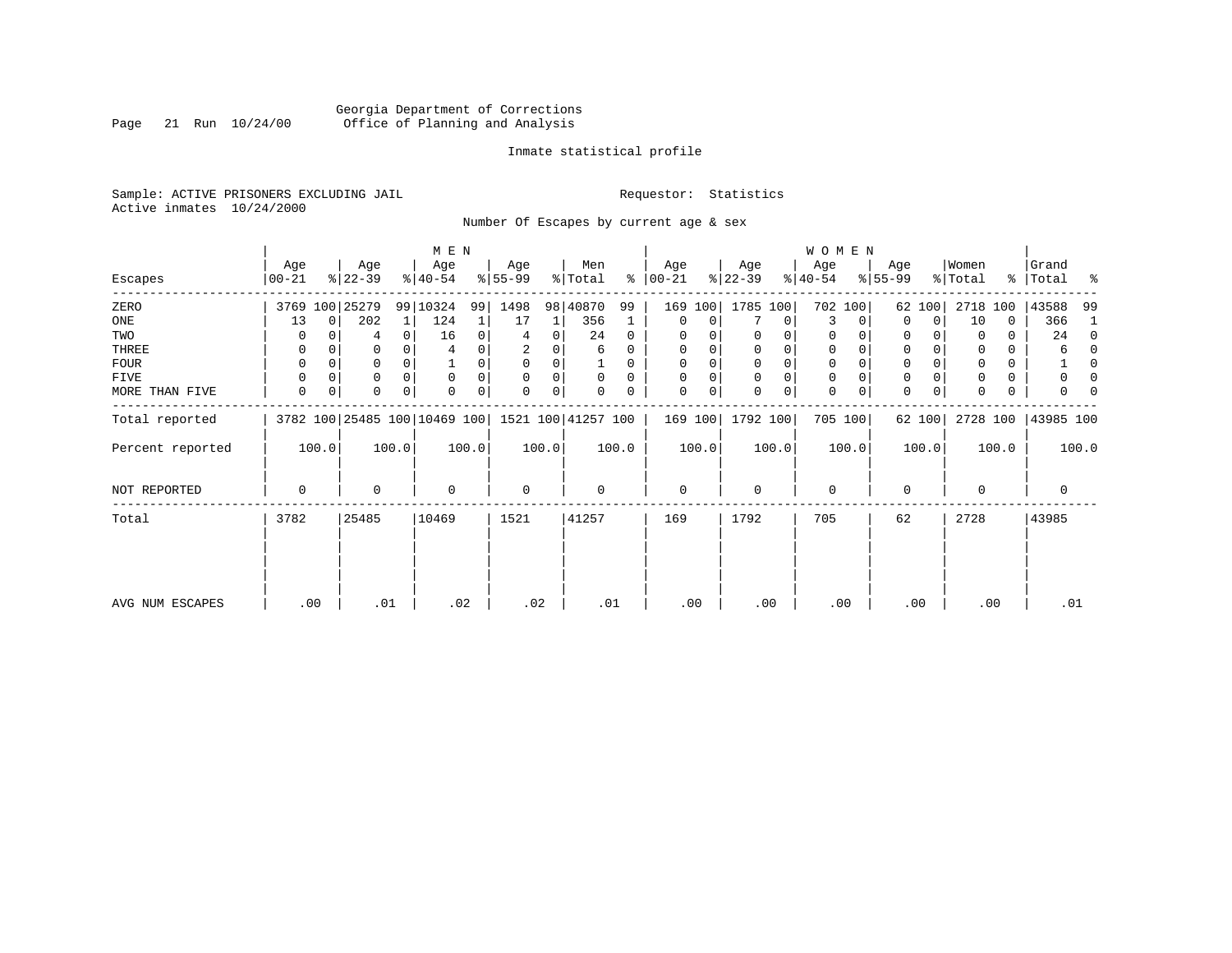Georgia Department of Corrections Page 22 Run 10/24/00 Office of Planning and Analysis

#### Inmate statistical profile

Sample: ACTIVE PRISONERS EXCLUDING JAIL **Requestor:** Statistics Active inmates 10/24/2000

#### Number Of Prior Georgia Incarcerations \* by current age & sex

|                            |      |          |                  |       | M E N                        |       |                  |               |                    |                |                      |       |                  |                | W O M E N        |         |                    |             |                  |                |                 |       |
|----------------------------|------|----------|------------------|-------|------------------------------|-------|------------------|---------------|--------------------|----------------|----------------------|-------|------------------|----------------|------------------|---------|--------------------|-------------|------------------|----------------|-----------------|-------|
| Prior Incarcerations 00-21 | Age  |          | Age<br>$ 22-39 $ |       | Age<br>$ 40-54 $             |       | Age<br>$8 55-99$ |               | Men<br>% Total     |                | Age<br>$8   00 - 21$ |       | Age<br>$ 22-39 $ |                | Age<br>$8 40-54$ |         | Age<br>$8155 - 99$ |             | Women<br>% Total | ႜႜ             | Grand<br> Total | ႜ     |
| ZERO                       | 3485 |          | 92 13547         | 53    | 4078                         | 39    | 872              | 57            | 21982              | 53             | 163                  | 96    | 1134             | 63             | 401              | 57      | 45                 | 73          | 1743             | 64             | 23725           | 54    |
| ONE                        | 273  |          | 5275             | 21    | 2007                         | 19    | 281              | 18            | 7836               | 19             | 6                    | 4     | 328              | 18             | 107              | 15      | 10                 | 16          | 451              | 17             | 8287            | 19    |
| TWO                        | 22   |          | 3103             | 12    | 1484                         | 14    | 149              | 10            | 4758               | 12             | 0                    | 0     | 159              | 9              | 79               | 11      | 2                  | 3           | 240              | 9              | 4998            | 11    |
| THREE                      | 2    |          | 1754             |       | 1020                         | 10    | 92               | 6             | 2868               |                | 0                    | 0     | 92               |                | 47               |         | 2                  | 3           | 141              |                | 3009            | 7     |
| <b>FOUR</b>                | 0    |          | 980              |       | 753                          |       | 58               | 4             | 1791               |                | $\Omega$             |       | 32               | $\overline{c}$ | 24               |         | $\overline{3}$     | 5           | 59               |                | 1850            | 4     |
| <b>FIVE</b>                | 0    | $\Omega$ | 492              |       | 491                          | 5     | 30               | 2             | 1013               | 2.             | 0                    | 0     | 29               | $\overline{2}$ | 12               |         | $\mathbf 0$        | $\mathbf 0$ | 41               |                | 1054            | 2     |
| MORE THAN FIVE             | 0    | 0        | 334              |       | 636                          | б.    | 39               | $\frac{3}{ }$ | 1009               | $\overline{2}$ | $\mathbf 0$          | 0     | 18               |                | 35               |         | $\Omega$           | 0           | 53               | $\overline{2}$ | 1062            | 2     |
| Total reported             |      |          |                  |       | 3782 100 25485 100 10469 100 |       |                  |               | 1521 100 41257 100 |                | 169 100              |       | 1792 100         |                |                  | 705 100 |                    | 62 100      | 2728 100         |                | 43985 100       |       |
| Percent reported           |      | 100.0    |                  | 100.0 |                              | 100.0 |                  | 100.0         |                    | 100.0          |                      | 100.0 |                  | 100.0          |                  | 100.0   |                    | 100.0       |                  | 100.0          |                 | 100.0 |
| <b>NOT REPORTED</b>        | 0    |          | 0                |       | $\Omega$                     |       | $\Omega$         |               | 0                  |                | $\mathbf 0$          |       | $\Omega$         |                | 0                |         | $\Omega$           |             | $\Omega$         |                | 0               |       |
| Total                      | 3782 |          | 25485            |       | 10469                        |       | 1521             |               | 41257              |                | 169                  |       | 1792             |                | 705              |         | 62                 |             | 2728             |                | 43985           |       |
|                            |      |          |                  |       |                              |       |                  |               |                    |                |                      |       |                  |                |                  |         |                    |             |                  |                |                 |       |
|                            |      |          |                  |       |                              |       |                  |               |                    |                |                      |       |                  |                |                  |         |                    |             |                  |                |                 |       |
| AVG # INCARCERATIONS       | .09  |          | .99              |       | 1.71                         |       | .99              |               | 1.09               |                | .04                  |       | .73              |                | 1.14             |         | .52                |             | .79              |                | 1.07            |       |

\* This data counts a parole revocation on an existing sentenCE AS A prior incarceration. Also, this data counts, for any cohort of inmates, the total number of Georgia incarcerations the inmate has had during his entire criminal career. For example, if an inmate was admitted to prison first in FY72, and then re-admitted in FY79 and FY85, he had two prior incarcerations before the FY85 admission. This inmate's records show two prior incarcerations in all three of his records since he has had two prior incarcerations in his criminal career. If the cohort of FY72 admissions is selected for analysis, two prior incarcerations will be listed for this inmate even though in FY72, he had no prior incarcerations.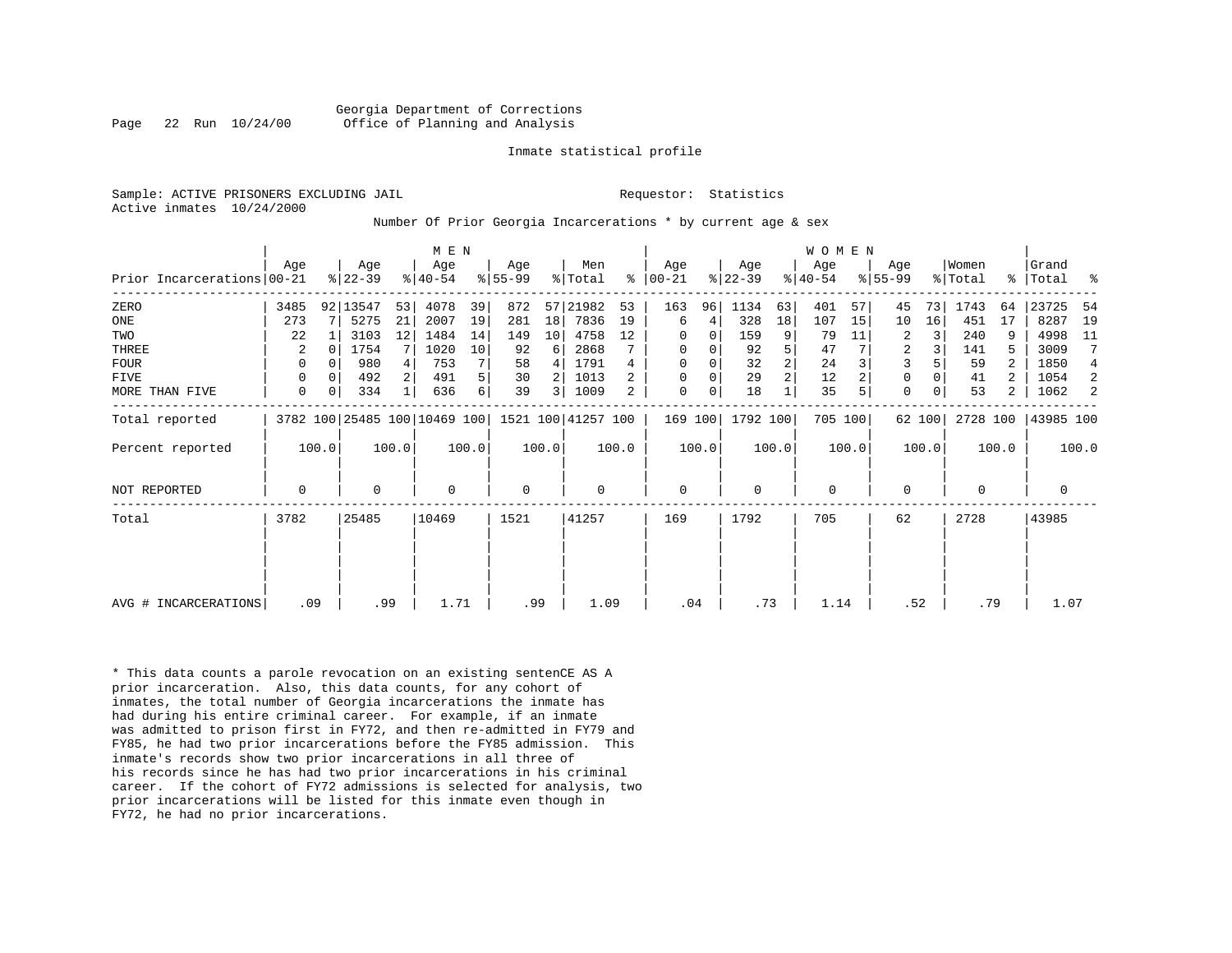# Georgia Department of Corrections<br>Page 23 Run 10/24/00 Office of Planning and Analysis Page 23 Run 10/24/00 Office of Planning and Analysis

# Inmate statistical profile

Sample: ACTIVE PRISONERS EXCLUDING JAIL **Requestor:** Statistics Active inmates 10/24/2000

Number Of Transfers by current age & sex

|                   |                |       |                              |                | M E N            |       |                  |       |                    |       |                      |       |                  |       | WOMEN            |       |                    |                |                  |       |                      |       |
|-------------------|----------------|-------|------------------------------|----------------|------------------|-------|------------------|-------|--------------------|-------|----------------------|-------|------------------|-------|------------------|-------|--------------------|----------------|------------------|-------|----------------------|-------|
| Transfers         | Age<br>  00-21 |       | Age<br>$ 22-39 $             |                | Age<br>$8 40-54$ |       | Age<br>$ 55-99 $ |       | Men<br>% Total     |       | Aqe<br>$8   00 - 21$ |       | Age<br>$ 22-39 $ |       | Age<br>$ 40-54 $ |       | Age<br>$8155 - 99$ |                | Women<br>% Total |       | Grand<br>%   Total % |       |
| ZERO              | 879            | 23    | 2410                         | 9 <sup>1</sup> | 965              | 9     | 106              | 7 I   | 4360               | 11    | 37                   | 22    | 364              | 20    | 128              | 18    |                    | 11             | 536              | 20    | 4896                 | -11   |
| ONE               | 1846           |       | 49 10448                     | 41             | 4057             | 39    | 636              |       | 42 16987           | 41    | 113                  | 67    | 953              | 53    | 357              | 51    | 26                 | 42             | 1449             | 53    | 18436                | 42    |
| TWO               | 710            | 19    | 5488                         | 22             | 1992             | 19    | 258              | 17    | 8448               | 20    | 14                   | 8     | 273              | 15    | 125              | 18    |                    | 13             | 420              | 15    | 8868                 | 20    |
| THREE             | 214            | 6     | 2956                         | 12             | 1157             | 11    | 170              | 11    | 4497               | 11    | 4                    | 2     | 126              |       | 50               |       | 8                  | 13             | 188              |       | 4685                 | -11   |
| <b>FOUR</b>       | 79             |       | 1668                         | 7 <sup>1</sup> | 694              |       | 107              |       | 2548               | 6     |                      |       | 40               |       | 20               |       | 5                  | 8 <sup>1</sup> | 66               |       | 2614                 | 6     |
| FIVE              | 30             |       | 987                          | 4              | 480              |       | 66               | 4     | 1563               |       | $\mathbf 0$          | 0     | 20               |       | 9                |       |                    |                | 32               |       | 1595                 | 4     |
| MORE THAN FIVE    | 24             |       | 1528                         | 6              | 1124             | 11    | 178              | 12    | 2854               |       | $\mathbf 0$          | 0     | 16               |       | 16               |       | 5                  | 8              | 37               |       | 2891                 | 7     |
| Total reported    |                |       | 3782 100 25485 100 10469 100 |                |                  |       |                  |       | 1521 100 41257 100 |       | 169 100              |       | 1792 100         |       | 705 100          |       |                    | 62 100         | 2728 100         |       | 43985 100            |       |
| Percent reported  |                | 100.0 |                              | 100.0          |                  | 100.0 |                  | 100.0 |                    | 100.0 |                      | 100.0 |                  | 100.0 |                  | 100.0 |                    | 100.0          |                  | 100.0 |                      | 100.0 |
| NOT REPORTED      | 0              |       | $\Omega$                     |                | $\Omega$         |       | 0                |       | $\Omega$           |       | $\mathbf 0$          |       | $\Omega$         |       | $\mathbf 0$      |       | $\Omega$           |                | $\Omega$         |       | 0                    |       |
| Total             | 3782           |       | 25485                        |                | 10469            |       | 1521             |       | 41257              |       | 169                  |       | 1792             |       | 705              |       | 62                 |                | 2728             |       | 43985                |       |
|                   |                |       |                              |                |                  |       |                  |       |                    |       |                      |       |                  |       |                  |       |                    |                |                  |       |                      |       |
|                   |                |       |                              |                |                  |       |                  |       |                    |       |                      |       |                  |       |                  |       |                    |                |                  |       |                      |       |
| AVG NUM TRANSFERS | 1.20           |       | 2.11                         |                | 2.52             |       | 2.62             |       | 2.15               |       | .93                  |       | 1.25             |       | 1.42             |       | 2.29               |                | 1.30             |       | 2.10                 |       |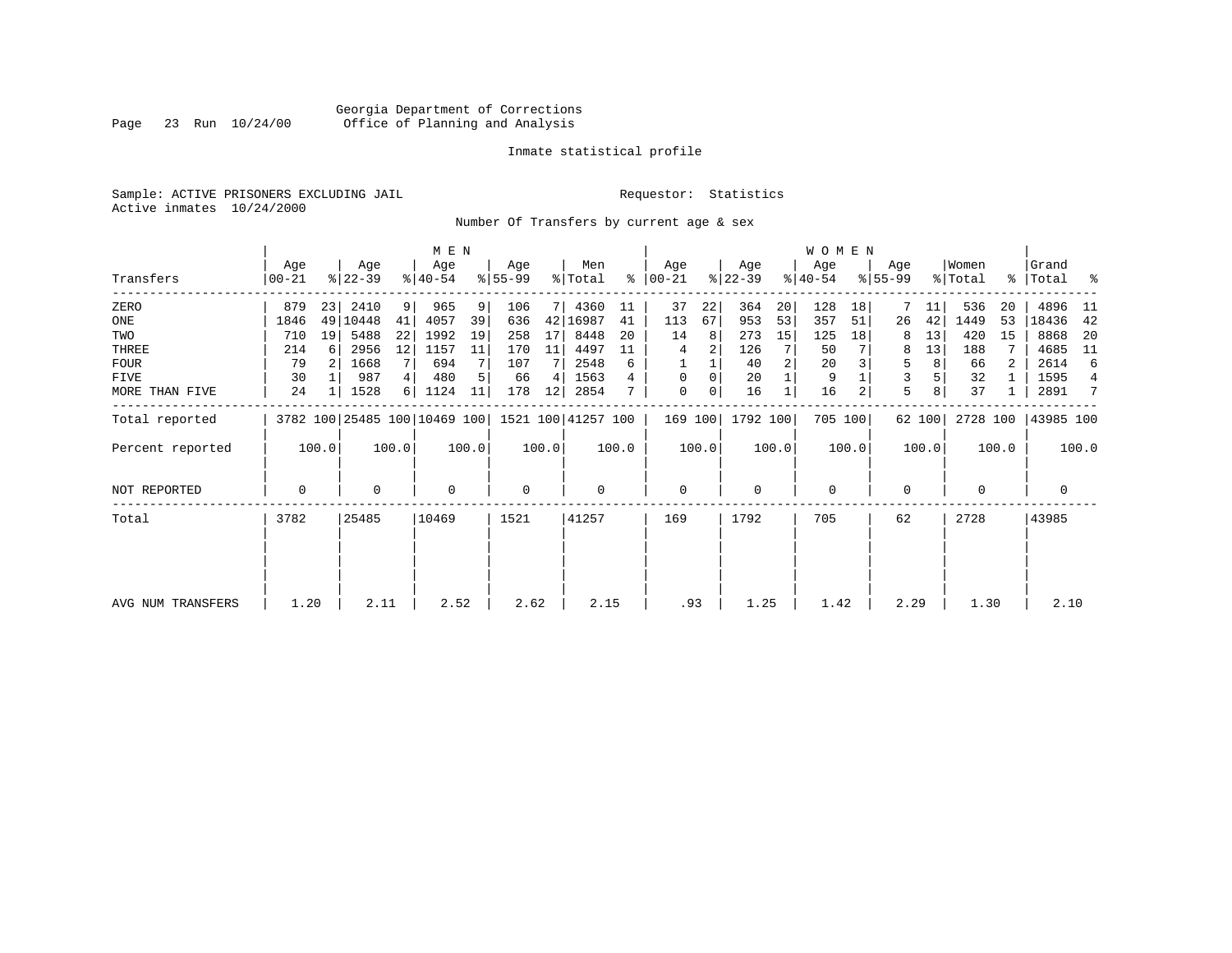# Georgia Department of Corrections Page 24 Run 10/24/00 Office of Planning and Analysis

# Inmate statistical profile

Sample: ACTIVE PRISONERS EXCLUDING JAIL **Requestor:** Statistics Active inmates 10/24/2000

County Of Conviction by current age & sex

|                            |     |             |          |             | M E N    |              |             |          |         |              |                |              |              |                | W O M E N |             |                |          |                         |                |           |                |
|----------------------------|-----|-------------|----------|-------------|----------|--------------|-------------|----------|---------|--------------|----------------|--------------|--------------|----------------|-----------|-------------|----------------|----------|-------------------------|----------------|-----------|----------------|
|                            | Age |             | Age      |             | Age      |              | Age         |          | Men     |              | Age            |              | Aqe          |                | Age       |             | Aqe            |          | Women                   |                | Grand     |                |
| County Of Conviction 00-21 |     |             | $ 22-39$ |             | $ 40-54$ |              | $8155 - 99$ |          | % Total |              | $8   00 - 21$  |              | $ 22-39$     |                | $ 40-54$  |             | $8155 - 99$    |          | % Total                 |                | %   Total |                |
| APPLING COUNTY             | 2   | $\mathbf 0$ | 49       | 0           | 30       | 0            | 5           | 0        | 86      | 0            | 0              | 0            | 3            | 0              | 1         | 0           | 0              | 0        | 4                       | 0              | 90        | $\Omega$       |
| ATKINSON COUNTY            | 1   | $\mathbf 0$ | 26       | $\mathbf 0$ | 10       | 0            | 3           | 0        | 40      | $\Omega$     | $\Omega$       | 0            | 3            | 0              | 2         | 0           | $\Omega$       | $\Omega$ | 5                       | $\Omega$       | 45        | $\Omega$       |
| <b>BACON COUNTY</b>        |     | $\Omega$    | 32       | 0           | 11       | 0            | O           | 0        | 45      | 0            | O              | 0            | 5            | 0              | 0         | 0           | O              | $\Omega$ | 5                       | 0              | 50        | $\Omega$       |
| <b>BAKER COUNTY</b>        | U   | 0           | 18       | 0           | 3        | 0            | O           | 0        | 21      | U            |                | 0            | 2            | $\Omega$       | O         | 0           | O              | O        | $\overline{\mathbf{c}}$ | O              | 23        | ∩              |
| <b>BALDWIN COUNTY</b>      | 44  | 1           | 229      | 1           | 74       | 1            |             | 1        | 356     | 1            |                | 1            | 22           | 1              | 5         | 1           | O              | U        | 28                      | 1              | 384       | -1             |
| <b>BANKS COUNTY</b>        | 6   | $\Omega$    | 28       | 0           | 21       | 0            | 4           | 0        | 59      | U            |                | 1            | 2            | 0              |           | 0           | 0              | $\Omega$ | 4                       | 0              | 63        | $\Omega$       |
| <b>BARROW COUNTY</b>       | 18  | 0           | 90       | 0           | 53       | 1            | 10          | 1        | 171     | 0            |                | 1            | 9            | 1              | 4         | 1           | 0              | 0        | 14                      | 1              | 185       | $\Omega$       |
| <b>BARTOW COUNTY</b>       | 37  | 1           | 243      | 1           | 98       | $\mathbf{1}$ | 26          | 2        | 404     | $\mathbf{1}$ |                | 1            | 25           | 1              | 5         | 1           | $\Omega$       | $\Omega$ | 32                      | $\mathbf{1}$   | 436       | $\mathbf{1}$   |
| BEN HILL COUNTY            | 21  | 1           | 108      | $\Omega$    | 44       | 0            | 9           | 1        | 182     | 0            | -1             | $\mathbf{1}$ | 11           | $\mathbf{1}$   | 2         | $\mathbf 0$ | 0              | $\Omega$ | 14                      | $\mathbf{1}$   | 196       | $\Omega$       |
| BERRIEN COUNTY             | 3   | 0           | 43       | 0           | 14       | 0            |             | 0        | 63      | 0            |                | 0            | 3            | $\Omega$       | $\Omega$  | 0           | 0              | 0        | 3                       | $\Omega$       | 66        | $\Omega$       |
| <b>BIBB COUNTY</b>         | 97  | 3           | 642      | 3           | 301      | 3            | 35          | 2        | 1075    | 3            | 3              | 2            | 35           | $\overline{2}$ | 23        | 3           | 2              | 3        | 63                      | $\mathfrak{D}$ | 1138      |                |
| BLECKLEY COUNTY            | 12  | $\Omega$    | 67       | $\Omega$    | 28       | 0            | 3           | 0        | 110     | U            | 1              | 1            | 5            | $\Omega$       | 2         | $\Omega$    | $\Omega$       | 0        | 8                       | 0              | 118       | $\Omega$       |
| BRANTLEY COUNTY            |     | 0           | 17       | 0           | 12       | 0            | 3           | 0        | 34      | U            | O              | 0            | 2            | $\Omega$       | 2         | 0           | 0              | 0        | 4                       | 0              | 38        | $\Omega$       |
| BROOKS COUNTY              |     | $\Omega$    | 65       | 0           | 18       | 0            |             | 0        | 90      | 0            | C              | 0            | -1           | 0              | 2         | 0           | 0              | O        | 3                       | $\Omega$       | 93        | $\Omega$       |
| BRYAN COUNTY               |     | 0           | 60       | 0           | 26       | 0            | 3           | 0        | 96      | 0            | C              | 0            | 2            | 0              | 0         | 0           | 1              |          | 3                       | 0              | 99        | ∩              |
| BULLOCH COUNTY             | 49  | 1           | 230      | 1           | 78       | 1            | 8           | 1        | 365     | 1            |                | 1            | 15           | 1              | 6         |             | 1              |          | 23                      |                | 388       | 1              |
| <b>BURKE COUNTY</b>        | 24  | 1           | 122      | $\Omega$    | 43       | 0            |             | $\Omega$ | 196     | 0            |                | 1            | $\mathbf{1}$ | $\Omega$       | 4         | 1           | $\Omega$       | O        | 7                       | $\Omega$       | 203       | $\Omega$       |
| BUTTS COUNTY               | 13  | $\Omega$    | 79       | $\Omega$    | 30       | 0            | 6           | 0        | 128     | 0            | O              | $\Omega$     | 6            | $\Omega$       | 2         | $\Omega$    | $\Omega$       | 0        | 8                       | 0              | 136       | $\Omega$       |
| CALHOUN COUNTY             |     | 0           | 20       | $\Omega$    | 18       | 0            |             | 0        | 48      | U            |                | 0            | 2            | 0              |           | $\mathbf 0$ | O              | $\Omega$ | 3                       | $\Omega$       | 51        | $\Omega$       |
| CAMDEN COUNTY              |     | $\Omega$    | 74       | 0           | 28       | 0            | 3           | 0        | 109     | U            |                | 1            | 2            | O              | 3         | 0           | 1              | 2        |                         | 0              | 116       | ∩              |
| CANDLER COUNTY             | 3   | 0           | 73       | 0           | 17       | 0            | $\Omega$    | 0        | 93      | 0            | O              | 0            | 3            | $\Omega$       |           | 0           | 0              | O        | 4                       | O              | 97        | $\Omega$       |
| CARROLL COUNTY             | 35  | 1           | 247      | 1           | 108      | 1            | 26          | 2        | 416     | 1            |                | 2            | 32           | 2              | 12        | 2           | 0              | 0        | 48                      | 2              | 464       |                |
| CATOOSA COUNTY             | 15  | $\Omega$    | 90       | 0           | 53       | 1            | 11          | 1        | 169     | 0            | C              | 0            | 13           | 1              | 1         | 0           | 1              | 2        | 15                      | 1              | 184       | $\cap$         |
| CHARLTON COUNTY            | 3   | 0           | 31       | 0           | 16       | 0            | 2           | 0        | 52      | 0            | O              | 0            | 3            | 0              | 1         | 0           | 0              | 0        | 4                       | 0              | 56        |                |
| CHATHAM COUNTY             | 219 | 6           | 1399     | 6           | 474      | 5            | 50          | 3        | 2142    | 5            |                | 5            | 94           | 5              | 43        | 6           | $\overline{2}$ | 3        | 147                     | 5              | 2289      |                |
| CHATTAHOOCHEE COUNTY       | 5   | 0           | 7        | $\Omega$    | 8        | $\Omega$     | $\Omega$    | $\Omega$ | 20      | 0            |                | 1            | $\Omega$     | $\Omega$       | $\Omega$  | $\Omega$    | 0              | $\Omega$ | 1                       | $\Omega$       | 21        | $\Omega$       |
| CHATTOOGA COUNTY           |     | 0           | 101      | 0           | 45       | 0            | 6           | 0        | 159     | 0            |                | 1            |              | $\Omega$       | 2         | 0           | 1              | 2        | 11                      | $\Omega$       | 170       | $\Omega$       |
| CHEROKEE COUNTY            | 36  | 1           | 190      | 1           | 120      | 1            | 23          | 2        | 369     | 1            |                | 2            | 32           | 2              |           | 1           | 0              | O        | 42                      | 2              | 411       | -1             |
| CLARKE COUNTY              | 38  | 1           | 332      | 1           | 123      | 1            | 15          | 1        | 508     | 1            |                | 1            | 26           | 1              | 8         | 1           | 3              |          | 39                      | 1              | 547       | -1             |
| CLAY COUNTY                | 3   | 0           | 14       | 0           | 8        | 0            | $\Omega$    | 0        | 25      | 0            | O              | 0            | $\Omega$     | $\mathbf 0$    | $\Omega$  | 0           | $\Omega$       | 0        | 0                       | 0              | 25        | ∩              |
| CLAYTON COUNTY             | 187 | 5           | 997      | 4           | 327      | 3            | 47          | 3        | 1558    | 4            |                | 4            | 108          | 6              | 31        | 4           | 3              | 5        | 149                     | 6              | 1707      | $\overline{4}$ |
| CLINCH COUNTY              | 6   | $\mathbf 0$ | 24       | 0           | 12       | 0            | $\Omega$    | 0        | 42      | 0            | $\cap$         | 0            | 2            | 0              | 1         | 0           | 0              | $\Omega$ | 3                       | 0              | 45        | $\cap$         |
| COBB COUNTY                | 175 | 5           | 1160     | 5           | 484      | 5            | 69          | 5        | 1888    | 5            | g              | 5            | 94           | 5              | 39        | 6           | 2              | 3        | 144                     | 5              | 2032      | 5              |
| COFFEE COUNTY              | 21  | 1           | 135      | 1           | 48       | 0            |             | $\Omega$ | 211     | 1            |                | 1            | 8            | 0              | 4         | 1           | 0              | 0        | 14                      |                | 225       | -1             |
| COLQUITT COUNTY            | 30  | 1           | 196      | 1           | 88       | 1            | 16          | 1        | 330     | 1            | 0              | 0            | 14           | 1              | 2         | 0           | 1              | 2        | 17                      | 1              | 347       | -1             |
| COLUMBIA COUNTY            | 34  | 1           | 131      | 1           | 46       | 0            | 5           | 0        | 216     | 1            | $\overline{2}$ | 1            | 10           | 1              | 3         | 0           | $\Omega$       | 0        | 15                      | 1              | 231       | -1             |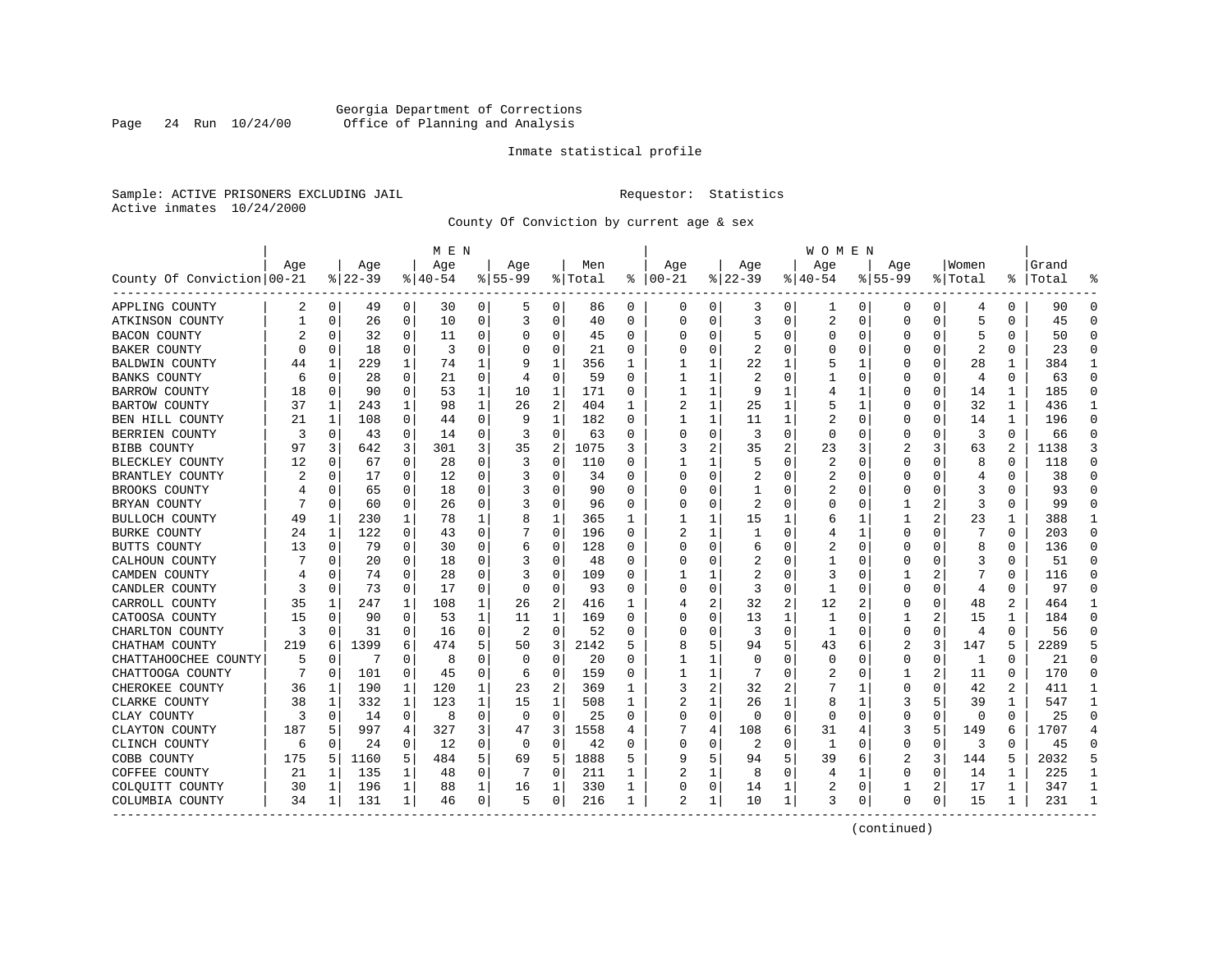# Georgia Department of Corrections<br>Page 25 Run 10/24/00 Office of Planning and Analysis Page 25 Run 10/24/00 Office of Planning and Analysis

# Inmate statistical profile

|                           | Sample: ACTIVE PRISONERS EXCLUDING JAIL | Requestor: Statistics |  |
|---------------------------|-----------------------------------------|-----------------------|--|
| Active inmates 10/24/2000 |                                         |                       |  |

County Of Conviction by current age & sex (CONTINUED)

|                            |     |             |           |              | M E N          |          |          |                |         |          |                         |              |              |   | <b>WOMEN</b> |             |             |          |                |                |           |               |
|----------------------------|-----|-------------|-----------|--------------|----------------|----------|----------|----------------|---------|----------|-------------------------|--------------|--------------|---|--------------|-------------|-------------|----------|----------------|----------------|-----------|---------------|
|                            | Age |             | Age       |              | Age            |          | Age      |                | Men     |          | Age                     |              | Age          |   | Aqe          |             | Age         |          | Women          |                | Grand     |               |
| County Of Conviction 00-21 |     |             | $8 22-39$ |              | $8 40-54$      |          | $ 55-99$ |                | % Total | ႜ        | $ 00-21$                |              | $ 22-39$     |   | $ 40-54$     |             | $8155 - 99$ |          | % Total        |                | %   Total |               |
| COOK COUNTY                | 11  | 0           | 85        | 0            | 42             | 0        | 3        | 0              | 141     | 0        | 0                       | 0            | 8            | 0 | 4            | 1           | 0           | 0        | 12             | 0              | 153       | $\Omega$      |
| COWETA COUNTY              | 43  | 1           | 293       | 1            | 92             | 1        | 11       | 1              | 439     |          | 3                       | 2            | 24           | 1 | 3            | 0           | 0           | 0        | 30             | 1              | 469       | -1            |
| CRAWFORD COUNTY            | -1  | $\mathbf 0$ | 14        | $\Omega$     | 2              | $\Omega$ | $\Omega$ | 0              | 17      | 0        | $\Omega$                | O            | $\Omega$     | 0 |              | $\mathbf 0$ | $\Omega$    | $\Omega$ | $\Omega$       | $\Omega$       | 17        | $\Omega$      |
| CRISP COUNTY               | 25  | 1           | 156       | $\mathbf{1}$ | 71             | 1        |          | 1              | 261     | 1        |                         | 1            | 11           | 1 |              | $\Omega$    |             | 2        | 17             | $\mathbf{1}$   | 278       |               |
| DADE COUNTY                | 6   | $\Omega$    | 40        | $\Omega$     | 22             | $\Omega$ | 8        | 1              | 76      | $\Omega$ |                         | $\Omega$     | -1           | 0 |              | $\Omega$    | 0           | O        | -1             | 0              | 77        | ∩             |
| DAWSON COUNTY              |     | 0           | 29        | 0            | 19             | $\Omega$ |          | 0              | 58      | 0        |                         | 0            | -1           | 0 |              | 0           | 0           | 0        | -1             | 0              | 59        |               |
| DECATUR COUNTY             | 34  | 1           | 199       | 1            | 69             | 1        | 9        | 1              | 311     | 1        | 0                       | 0            | 13           | 1 | 5            | 1           | 0           | 0        | 18             | 1              | 329       | -1            |
| DEKALB COUNTY              | 275 | 7           | 1723      | 7            | 620            | 6        | 86       | 6              | 2704    | 7        | 12                      | 7            | 56           | 3 | 34           | 5           | 5           | 8        | 107            | $\overline{4}$ | 2811      | 6             |
| DODGE COUNTY               | 18  | 0           | 113       | $\Omega$     | 56             | 1        | 4        | 0              | 191     | 0        | -1                      | 1            | 16           | 1 | 2            | 0           | 0           | $\Omega$ | 19             | 1              | 210       | $\Omega$      |
| DOOLY COUNTY               | 14  | $\mathbf 0$ | 62        | 0            | 24             | 0        | $\Omega$ | 0              | 100     | O        |                         | $\Omega$     | 4            | O | C            | 0           | 0           | O        | $\overline{4}$ | $\Omega$       | 104       | $\Omega$      |
| DOUGHERTY COUNTY           | 81  | 2           | 571       | 2            | 224            | 2        | 26       | 2              | 902     |          |                         |              | 38           | 2 | 14           | 2           |             |          | 55             | 2              | 957       | $\mathcal{D}$ |
| DOUGLAS COUNTY             | 66  | 2           | 350       | $\mathbf{1}$ | 150            | 1        | 24       | $\overline{2}$ | 590     | 1        |                         | $\mathbf{1}$ | 24           | 1 | 10           | 1           | $\Omega$    | $\Omega$ | 36             | 1              | 626       | -1            |
| EARLY COUNTY               |     | $\Omega$    | 60        | $\Omega$     | 18             | 0        | 6        | $\Omega$       | 88      | $\Omega$ |                         | 0            | 4            | 0 | 0            | $\Omega$    | 0           | 0        | 4              | 0              | 92        | ∩             |
| ECHOLS COUNTY.             |     | 0           | 6         | 0            | 2              | $\Omega$ |          | 0              | 10      | 0        |                         | 0            | $\Omega$     | 0 |              | 0           | 0           | $\Omega$ | 0              | 0              | 10        | ∩             |
| EFFINGHAM COUNTY           | 22  | 1           | 84        | 0            | 34             | 0        |          | 0              | 144     | 0        |                         |              | 5            | 0 |              | 1           |             | 2        | 12             | $\Omega$       | 156       |               |
| ELBERT COUNTY              | 14  | $\Omega$    | 90        | 0            | 45             | $\Omega$ | 6        | 0              | 155     | O        |                         | $\mathbf{1}$ |              | O | 5            | 1           | $\Omega$    | $\Omega$ | 13             | $\Omega$       | 168       | ∩             |
| EMANUEL COUNTY             | 13  | 0           | 114       | $\Omega$     | 39             | 0        |          | 0              | 171     | O        | ∩                       | 0            |              | U |              | 0           | U           | O        | 5              | $\Omega$       | 176       | $\Omega$      |
| EVANS COUNTY               |     | 0           | 48        | $\Omega$     | 15             | 0        |          | 0              | 74      | 0        |                         | O            | Ω            | U | 2            | 0           | U           | O        | 2              | $\Omega$       | 76        | ∩             |
| FANNIN COUNTY              |     | 0           | 61        | O            | 34             | 0        | 9        | 1              | 107     | O        |                         |              | 6            | U |              | 0           |             | 2        | 8              | $\Omega$       | 115       |               |
| FAYETTE COUNTY             | 19  | 1           | 111       | O            | 47             | $\Omega$ | 7        | $\Omega$       | 184     | O        |                         |              | 9            | 1 | $\Omega$     | $\Omega$    | $\Omega$    | $\Omega$ | 10             | $\Omega$       | 194       |               |
| FLOYD COUNTY               | 34  | 1           | 417       | 2            | 188            | 2        | 22       | 1              | 661     | 2        |                         | 2            | 65           | 4 | 21           | 3           |             | 2        | 90             | 3              | 751       | 2             |
| FORSYTH COUNTY             |     | 0           | 82        | 0            | 53             | 1        | 10       | 1              | 150     | 0        |                         | $\Omega$     | 13           | 1 | 3            | $\Omega$    | 0           | $\Omega$ | 16             | 1              | 166       | ∩             |
| FRANKLIN COUNTY            | 18  | 0           | 70        | $\Omega$     | 27             | $\Omega$ | 4        | 0              | 119     | 0        |                         | O            | 3            | O | 3            | 0           | 1           | 2        | 7              | $\Omega$       | 126       |               |
| FULTON COUNTY              | 249 | 7           | 2115      | 8            | 1000           | 10       | 138      | 9              | 3502    | 9        |                         | 5            | 61           | 3 | 41           | 6           | 8           | 13       | 118            | 4              | 3620      |               |
| GILMER COUNTY              | 11  | $\mathbf 0$ | 66        | O            | 34             | $\Omega$ | 13       | 1              | 124     | O        |                         | $\Omega$     | $\mathbf{1}$ | O | 3            | $\Omega$    | $\Omega$    | $\Omega$ | 4              | $\Omega$       | 128       | ∩             |
| GLASCOCK COUNTY            |     | $\mathbf 0$ | 3         | $\Omega$     | $\overline{2}$ | 0        | $\Omega$ | 0              | 6       | O        |                         | $\Omega$     | $\Omega$     | O |              | 0           | 0           | $\Omega$ | 0              | $\Omega$       | 6         | $\Omega$      |
| GLYNN COUNTY               | 39  | 1           | 302       | 1            | 124            | 1        | 20       | 1              | 485     | 1        | 3                       | 2            | 19           | 1 | 8            | 1           |             | 2        | 31             | 1              | 516       | -1            |
| GORDON COUNTY              | 19  | 1           | 160       | $\mathbf 1$  | 70             | 1        | 14       | 1              | 263     | 1        | 2                       |              | 17           | 1 |              |             | 0           | O        | 23             | 1              | 286       |               |
| GRADY COUNTY               | 31  | 1           | 136       | $\mathbf 1$  | 53             | 1        | 8        | 1              | 228     |          |                         |              | 18           | 1 | 6            | 1           | U           | O        | 26             | 1              | 254       | -1            |
| GREENE COUNTY              | 19  | 1           | 46        | 0            | 13             | 0        | 2        | 0              | 80      | O        |                         | 0            | -1           | O |              | $\Omega$    | U           | O        | 2              | $\Omega$       | 82        | $\Omega$      |
| GWINNETT COUNTY            | 89  | 2           | 631       | 2            | 275            | 3        | 45       | 3              | 1040    | 3        |                         | 2            | 55           | 3 | 25           | 4           | 3           | 5        | 87             | 3              | 1127      | 3             |
| HABERSHAM COUNTY           | 6   | 0           | 54        | 0            | 20             | 0        | 2        | 0              | 82      | 0        | $\overline{\mathbf{c}}$ | 1            | 2            | 0 | $\Omega$     | 0           | $\Omega$    | 0        | 4              | $\Omega$       | 86        |               |
| HALL COUNTY                | 38  | 1           | 329       | $\mathbf 1$  | 188            | 2        | 33       | 2              | 588     |          |                         | 1            | 29           | 2 | 10           | 1           | 2           | 3        | 42             | 2              | 630       |               |
| HANCOCK COUNTY             | 5   | $\mathbf 0$ | 20        | 0            | 6              | 0        |          | $\mathbf 0$    | 32      | 0        | $\Omega$                | 0            | 0            | 0 | 1            | 0           | $\Omega$    | $\Omega$ |                | $\Omega$       | 33        | $\Omega$      |
| HARALSON COUNTY            | 12  | 0           | 61        | 0            | 27             | 0        | 6        | 0              | 106     | 0        | $\Omega$                | 0            | 7            | 0 | $\Omega$     | 0           | O           | 0        | 7              | 0              | 113       | ∩             |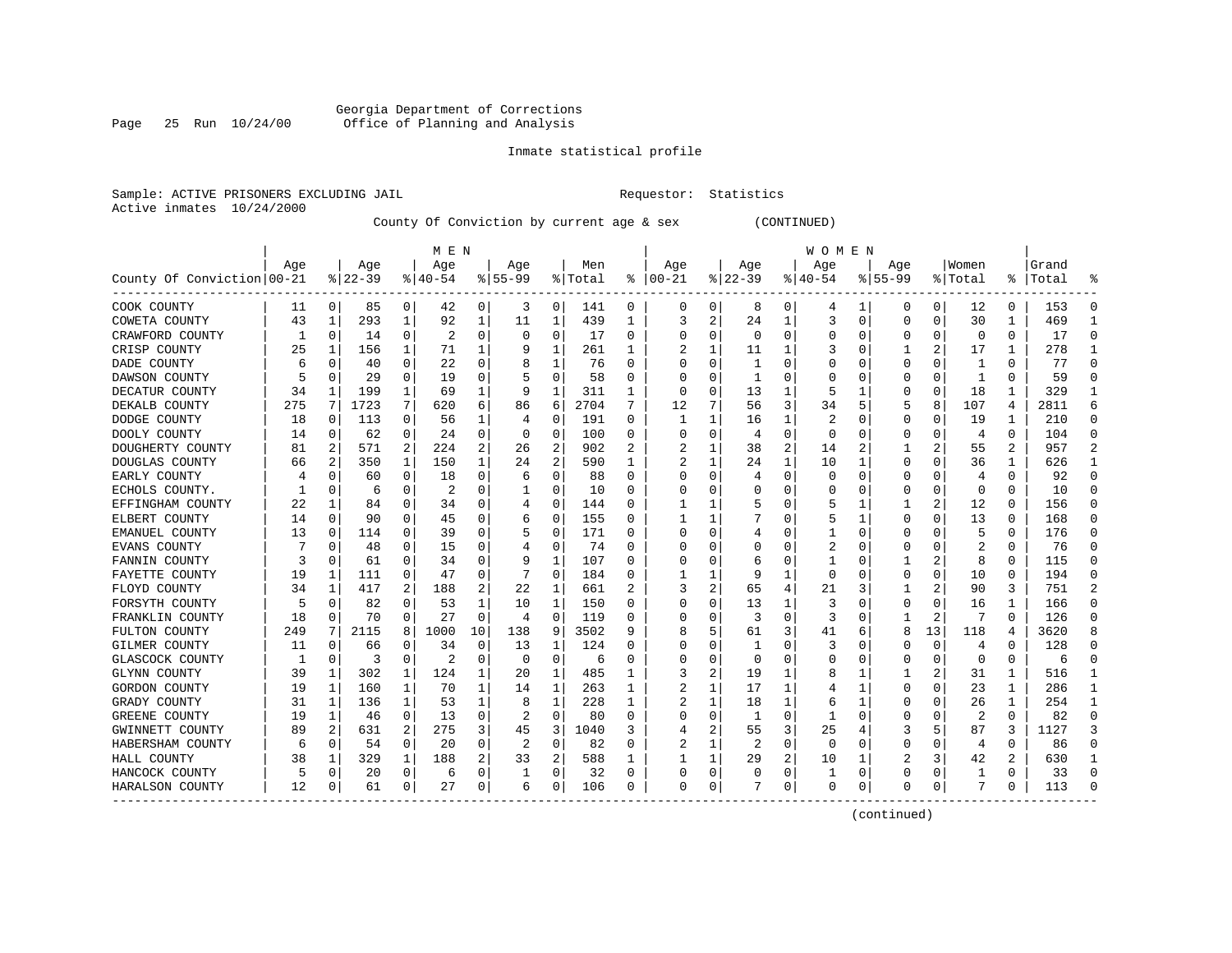# Georgia Department of Corrections<br>Page 26 Run 10/24/00 Office of Planning and Analysis Page 26 Run 10/24/00 Office of Planning and Analysis

# Inmate statistical profile

|                |            | Sample: ACTIVE PRISONERS EXCLUDING JAI |  |
|----------------|------------|----------------------------------------|--|
| Active inmates | 10/24/2000 |                                        |  |

IL Requestor: Statistics

County Of Conviction by current age & sex (CONTINUED)

|                            |     |             |          |          | M E N    |   |                |          |         |   |           |          |          |          | W O M E N |             |             |          |         |          |           |          |
|----------------------------|-----|-------------|----------|----------|----------|---|----------------|----------|---------|---|-----------|----------|----------|----------|-----------|-------------|-------------|----------|---------|----------|-----------|----------|
|                            | Age |             | Age      |          | Age      |   | Age            |          | Men     |   | Age       |          | Age      |          | Age       |             | Aqe         |          | Women   |          | Grand     |          |
| County Of Conviction 00-21 |     |             | $ 22-39$ |          | $ 40-54$ |   | $8 55-99$      |          | % Total | ႜ | $00 - 21$ |          | $ 22-39$ |          | $ 40-54$  |             | $8155 - 99$ |          | % Total |          | %   Total |          |
| HARRIS COUNTY              | 13  | 0           | 62       | 0        | 27       | 0 | 1              | 0        | 103     | 0 | 1         | 1        | 3        | 0        | 0         | 0           | 0           | 0        | 4       | 0        | 107       |          |
| HART COUNTY                |     | 0           | 62       | 0        | 16       | 0 | 2              | 0        | 84      | 0 |           | 1        | 3        | 0        | 2         | 0           | 0           | 0        | 6       | 0        | 90        |          |
| HEARD COUNTY               | 5   | $\Omega$    | 25       | $\Omega$ | 14       | 0 | 12             | 1        | 56      | 0 |           | 1        | -1       | 0        | O         | 0           | O           | O        | 2       | 0        | 58        |          |
| HENRY COUNTY               | 23  | 1           | 160      | 1        | 76       | 1 | 11             | 1        | 270     | 1 |           | 1        | 11       | 1        |           | 1           | 0           | $\Omega$ | 16      | 1        | 286       |          |
| HOUSTON COUNTY             | 46  | 1           | 270      | 1        | 102      | 1 | 13             | 1        | 431     | 1 |           | 1        | 22       | 1        | 6         | 1           | 1           | 2        | 30      | 1        | 461       |          |
| IRWIN COUNTY               | 3   | $\mathbf 0$ | 52       | 0        | 15       | 0 | 5              | 0        | 75      | O | O         | 0        | 1        | $\Omega$ |           | $\mathbf 0$ | $\Omega$    | $\Omega$ | 1       | $\Omega$ | 76        | $\Omega$ |
| <b>JACKSON COUNTY</b>      | 19  | 1           | 105      | 0        | 62       | 1 | 8              | 1        | 194     | U | C         | 0        | 12       | 1        |           | 1           | 0           | O        | 17      | 1        | 211       | $\Omega$ |
| JASPER COUNTY              |     | 0           | 43       | 0        | 12       | 0 |                | 0        | 60      | 0 |           | 0        | 0        | 0        |           | 0           | 0           | O        |         | 0        | 61        | ∩        |
| JEFF DAVIS COUNTY          |     | $\Omega$    | 31       | 0        | 24       | 0 | 3              | 0        | 62      | 0 |           | $\Omega$ | 3        | 0        |           | 0           | 0           | O        | 4       | 0        | 66        | $\Omega$ |
| <b>JEFFERSON COUNTY</b>    | 15  | 0           | 92       | 0        | 31       | 0 | b              | 0        | 144     | 0 |           | 0        | 9        | 1        | 3         | 0           | 0           | 0        | 12      | 0        | 156       |          |
| JENKINS COUNTY             | 10  | 0           | 60       | 0        | 14       | 0 |                | 0        | 85      | 0 |           | 0        | 5        | 0        | 0         | C           | O           | U        |         | O        | 90        |          |
| JOHNSON COUNTY             |     | $\Omega$    | 37       | 0        | 12       | 0 |                | 0        | 53      | 0 |           | $\Omega$ |          | 0        |           | $\Omega$    | 0           | O        | 4       | 0        | 57        | $\cap$   |
| JONES COUNTY               | 8   | $\Omega$    | 43       | $\Omega$ | 20       | O | 3              | 0        | 74      | U |           | 1        | U        | O        |           | $\Omega$    | O           | $\Omega$ | 2       | 0        | 76        |          |
| LAMAR COUNTY               | 8   | 0           | 78       | 0        | 36       | 0 | h              | 0        | 128     | U |           | 0        | 2        | $\Omega$ | 3         | $\mathbf 0$ | O           | O        |         | O        | 133       |          |
| LANIER COUNTY              |     | $\mathbf 0$ | 29       | 0        | 9        | O |                | 0        | 44      | O |           | 0        | 4        | $\Omega$ |           | 0           | O           | $\Omega$ | 6       | $\Omega$ | 50        | $\Omega$ |
| LAURENS COUNTY             | 25  | 1           | 171      | 1        | 60       | 1 |                | 0        | 260     | 1 |           | 1        |          | O        | 6         | 1           | 2           | 3        | 14      | 1        | 274       | -1       |
| LEE COUNTY                 | 5   | 0           | 36       | 0        | 11       | 0 |                | 0        | 54      | 0 |           | 1        |          | 0        |           | 0           | 0           | 0        | 3       | 0        | 57        | $\Omega$ |
| LIBERTY COUNTY             | 26  | 1           | 143      | 1        | 43       | 0 | 9              | 1        | 221     | 1 |           | 0        | 8        | 0        | 4         | 1           | 0           | 0        | 12      | 0        | 233       | -1       |
| LINCOLN COUNTY             |     | 0           | 24       | 0        | 13       | 0 |                | 0        | 40      | 0 |           | 0        |          | 0        |           | 0           | 0           |          | 0       | 0        | 40        |          |
| LONG COUNTY                |     | 0           | 37       | 0        | 18       | 0 | 4              | 0        | 66      | 0 |           | 0        | 4        | 0        | $\Omega$  | C           | O           | O        | 4       | 0        | 70        |          |
| LOWNDES COUNTY             | 49  | 1           | 348      | 1        | 124      | 1 | 13             | 1        | 534     | 1 |           | $\Omega$ | 22       | 1        | 12        | 2           | 3           |          | 37      | 1        | 571       |          |
| LUMPKIN COUNTY             |     | $\Omega$    | 40       | 0        | 17       | 0 | 8              | 1        | 69      | U |           |          |          | 0        |           | $\Omega$    | O           | 0        | 5       | 0        | 74        | ∩        |
| MACON COUNTY               | 13  | $\Omega$    | 48       | 0        | 18       | 0 |                | 0        | 80      | U |           | $\Omega$ | O        | $\Omega$ |           | 0           | O           | 0        | 1       | 0        | 81        |          |
| MADISON COUNTY             |     | 0           | 59       | 0        | 28       | 0 | 11             | 1        | 107     | U |           | 0        | 6        | 0        |           | 0           | 0           | O        |         | $\Omega$ | 114       |          |
| MARION COUNTY              |     | 0           | 23       | 0        | 14       | 0 | $\overline{2}$ | 0        | 42      | U |           | $\Omega$ |          | O        | 3         | C           | O           | U        | 3       | $\Omega$ | 45        | $\Omega$ |
| MCDUFFIE COUNTY            |     | 0           | 134      | 1        | 42       | 0 | 10             | 1        | 192     | 0 |           | 1        | 6        | 0        |           | 0           | 0           | O        | 9       | 0        | 201       | $\Omega$ |
| MCINTOSH COUNTY            | 5   | 0           | 51       | 0        | 24       | 0 | 2              | 0        | 82      | 0 | O         | 0        |          | 0        | 0         | 0           | 0           | 0        | 2       | 0        | 84        | ∩        |
| MERIWETHER COUNTY          | 16  | 0           | 105      | 0        | 47       | 0 |                | 0        | 175     | 0 | 2         |          |          | 0        | 5         | 1           | 2           | 3        | 16      | 1        | 191       | ∩        |
| MILLER COUNTY              | 3   | $\Omega$    | 20       | 0        |          | 0 |                | 0        | 31      | 0 |           | 1        |          | 0        | 0         | C           | 0           | 0        | 3       | 0        | 34        | ∩        |
| MITCHELL COUNTY            | 19  | 1           | 133      | 1        | 60       | 1 | 4              | $\Omega$ | 216     | 1 |           | 1        | 15       | 1        | 2         | C           | 0           | O        | 19      | 1        | 235       | -1       |
| MONROE COUNTY              | 19  | 1           | 60       | 0        | 42       | 0 |                | $\Omega$ | 125     | 0 |           | $\Omega$ |          | 0        |           | $\Omega$    | 0           | O        | 4       | $\Omega$ | 129       | ∩        |
| MONTGOMERY COUNTY          | 2   | $\Omega$    | 23       | 0        | 10       | 0 |                | 0        | 35      | U |           | $\Omega$ | $\Omega$ | 0        | 2         | 0           | O           | 0        | 2       | 0        | 37        | $\Omega$ |
| MORGAN COUNTY              |     | 0           | 64       | 0        | 21       | 0 |                | 0        | 98      | U |           | 0        | 6        | 0        | 0         | 0           | 0           | O        | 6       | 0        | 104       |          |
| MURRAY COUNTY              | 12  | 0           | 79       | 0        | 35       | 0 | 9              | 1        | 135     | 0 |           | 0        | 2        | $\Omega$ |           | 0           | O           | $\Omega$ | 3       | O        | 138       | $\Omega$ |
| MUSCOGEE COUNTY            | 139 | 4           | 850      | 3        | 370      | 4 | 43             | 3        | 1402    | 3 | 9         | 5        | 67       | 4        | 35        | 5           | 1           | 2        | 112     | 4        | 1514      | 3        |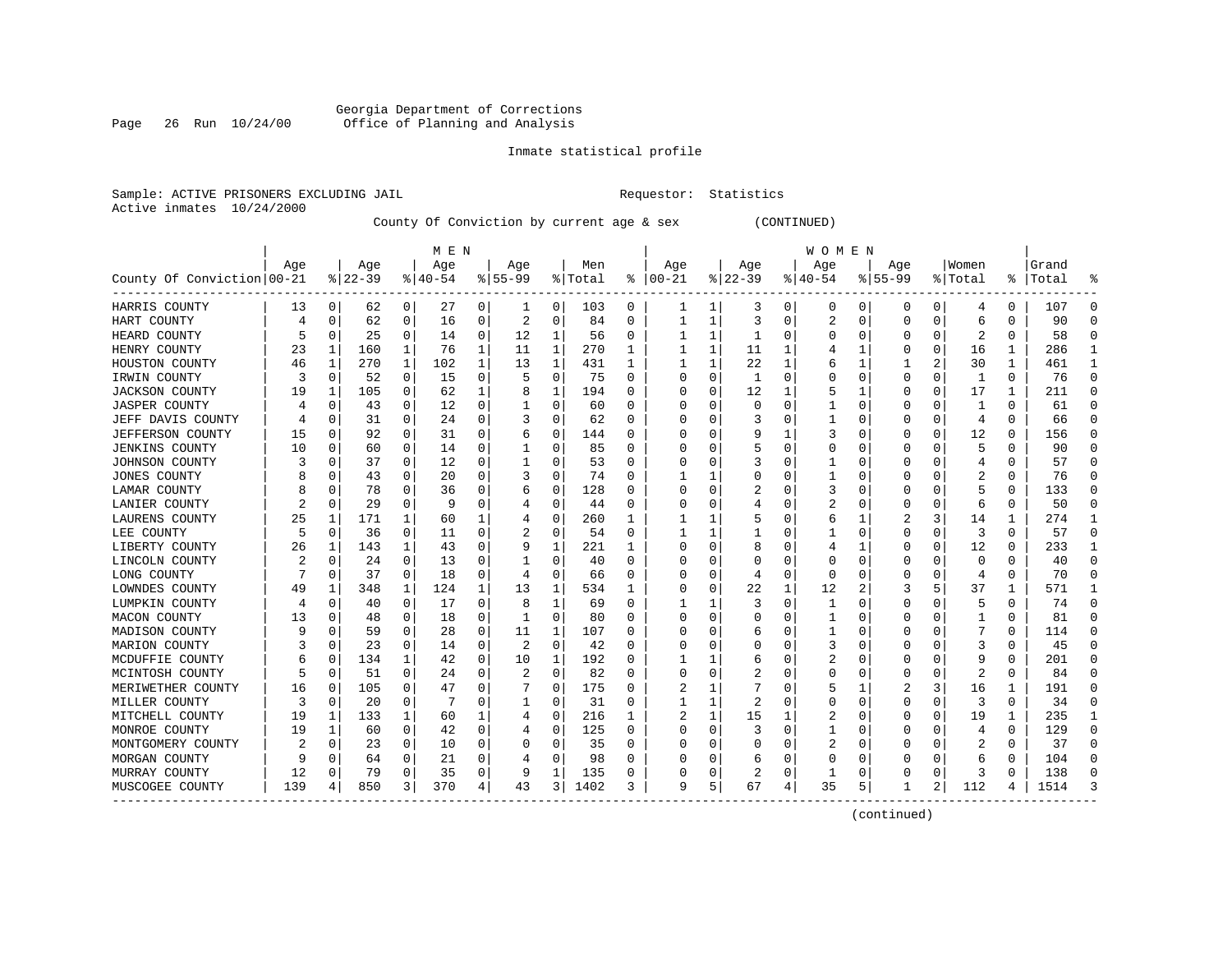# Georgia Department of Corrections<br>Page 27 Run 10/24/00 Office of Planning and Analysis Page 27 Run 10/24/00 Office of Planning and Analysis

# Inmate statistical profile

|                |            | Sample: ACTIVE PRISONERS EXCLUDING JAI |  |
|----------------|------------|----------------------------------------|--|
| Active inmates | 10/24/2000 |                                        |  |

IL Requestor: Statistics

County Of Conviction by current age & sex (CONTINUED)

|                            |     |             |           |          | M E N     |          |           |             |         |          |           |          |              |          | W O M E N |              |              |              |                |     |       |           |
|----------------------------|-----|-------------|-----------|----------|-----------|----------|-----------|-------------|---------|----------|-----------|----------|--------------|----------|-----------|--------------|--------------|--------------|----------------|-----|-------|-----------|
|                            | Age |             | Age       |          | Age       |          | Age       |             | Men     |          | Age       |          | Age          |          | Age       |              | Age          |              | Women          |     | Grand |           |
| County Of Conviction 00-21 |     |             | $ 22-39 $ |          | $8 40-54$ |          | $8 55-99$ |             | % Total | ⊱        | $00 - 21$ |          | $ 22-39$     |          | $ 40-54$  |              | $8 55-99$    |              | % Total        | % ∣ | Total | 욲         |
| NEWTON COUNTY              | 25  | 1           | 244       | 1        | 84        | 1        | 16        | 1           | 369     | 1        | 2         | 1        | 17           | 1        | 5         | 1            | 2            | 3            | 26             | 1   | 395   |           |
| OCONEE COUNTY              | 4   | 0           | 30        | $\Omega$ | 14        | 0        | 1         | 0           | 49      | 0        | 1         | 1        | 3            | 0        | O         | $\Omega$     | $\Omega$     | 0            | 4              | 0   | 53    | $\cap$    |
| OGLETHORPE COUNTY          |     | 0           | 29        | $\Omega$ | 11        | 0        |           | 0           | 46      | 0        | C         | $\Omega$ |              | O        | Ω         | $\Omega$     | $\Omega$     | 0            |                | 0   | 47    | $\cap$    |
| PAULDING COUNTY            |     | 0           | 61        | $\Omega$ | 52        | 0        | 9         | 1           | 131     | 0        |           | 0        |              | O        |           | $\Omega$     |              | <sup>0</sup> | 9              | 0   | 140   | n         |
| PEACH COUNTY               |     | 0           | 53        | 0        | 36        | 0        |           | 0           | 94      | 0        |           | 0        |              | 0        | 2         | 0            |              |              | 3              | 0   | 97    | n         |
| PICKENS COUNTY             |     | $\Omega$    | 49        | 0        | 28        | 0        | 8         | 1           | 91      | U        |           | O        |              | O        |           |              | O            |              | 8              | 0   | 99    |           |
| PIERCE COUNTY              |     | 0           | 32        | 0        | 19        | 0        |           | 0           | 60      | U        |           | $\Omega$ | O            | O        | Ω         | $\Omega$     | $\Omega$     | O            | O              | 0   | 60    | $\Omega$  |
| PIKE COUNTY                |     | 0           | 16        | 0        | 11        | 0        |           | 0           | 32      | 0        |           | 0        | O            | 0        |           | 0            | 0            | O            |                | 0   | 33    | $\Omega$  |
| POLK COUNTY                | 16  | 0           | 111       | $\Omega$ | 41        | 0        | 8         | 1           | 176     | $\Omega$ | 0         | $\Omega$ |              | 0        |           | $\Omega$     | $\Omega$     | 0            | 8              | 0   | 184   | $\Omega$  |
| PULASKI COUNTY             | 13  | 0           | 61        | 0        | 22        | 0        |           | $\mathbf 0$ | 100     | 0        |           | 0        | 10           |          |           | $\Omega$     | $\Omega$     | 0            | 11             | 0   | 111   | $\Omega$  |
| PUTNAM COUNTY              | 10  | $\Omega$    | 81        | 0        | 39        | 0        |           | 0           | 134     | 0        |           | O        |              | O        | 2         | C            |              |              | 6              | 0   | 140   | $\cap$    |
| QUITMAN COUNTY             |     | $\Omega$    | 12        | $\Omega$ | -1        | 0        | 0         | 0           | 15      | 0        |           | 0        | O            | O        | 0         | $\Omega$     |              |              |                | 0   | 16    | $\Omega$  |
| RABUN COUNTY               | b.  | 0           | 19        | $\Omega$ | 15        | $\Omega$ |           | $\Omega$    | 42      | U        |           | O        | O            | O        | 2         | <sup>0</sup> | $\Omega$     | <sup>0</sup> | 2              | O   | 44    | n         |
| RANDOLPH COUNTY            |     | 0           | 56        | 0        | 14        | 0        | 3         | 0           | 78      | U        |           | 0        |              | O        | 2         | 0            | O            | 0            | 3              | 0   | 81    |           |
| RICHMOND COUNTY            | 145 | 4           | 1072      | 4        | 421       | 4        | 45        | 3           | 1683    | 4        | 3         | 2        | 103          | 6        | 45        | 6            |              | 2            | 152            | 6   | 1835  |           |
| ROCKDALE COUNTY            | 32  | 1           | 162       | 1        | 92        | 1        | 16        | 1           | 302     | 1        |           | 1        | 10           |          | 8         |              | $\Omega$     | 0            | 19             | 1   | 321   | -1        |
| SCHLEY COUNTY              |     | 0           | 16        | 0        | 4         | 0        | O         | 0           | 22      | 0        |           | 0        | 0            | O        | 0         | 0            | O            | 0            | $\Omega$       | 0   | 22    | $\Omega$  |
| SCREVEN COUNTY             | 14  | 0           | 74        | $\Omega$ | 32        | 0        |           | 0           | 122     | 0        | 3         | 2        | 8            | O        | 0         | 0            | O            | 0            | 11             | 0   | 133   | $\Omega$  |
| SEMINOLE COUNTY            |     | 0           | 51        | 0        | 21        | 0        | 3         | 0           | 82      | 0        |           |          |              | 0        | 2         | 0            | 0            |              | 6              | 0   | 88    |           |
| SPALDING COUNTY            | 57  | 2           | 364       | 1        | 133       | 1        | 24        | 2           | 578     | 1        |           | 2        | 27           |          | 13        |              |              | 3            | 46             | 2   | 624   |           |
| STEPHENS COUNTY            |     | 0           | 71        | $\Omega$ | 27        | 0        |           | 0           | 106     | 0        |           | $\Omega$ |              | 0        |           | $\Omega$     | $\Omega$     | 0            | 6              | 0   | 112   | ∩         |
| STEWART COUNTY             | 6   | 0           | 20        | $\Omega$ | 3         | O        |           | 0           | 30      | U        | O         | $\Omega$ | $\Omega$     | O        | 2         | <sup>0</sup> | O            | 0            | $\overline{2}$ | 0   | 32    | C         |
| SUMTER COUNTY              | 26  | 1           | 132       | 1        | 61        | 1        | 4         | 0           | 223     | 1        |           | 1        | 10           | 1        | 5         | 1            | O            | $\Omega$     | 16             | 1   | 239   |           |
| TALBOT COUNTY              |     | 0           | 21        | 0        |           | 0        |           | $\Omega$    | 34      | U        |           | 0        |              | $\Omega$ |           | $\Omega$     |              | O            | 2              | 0   | 36    | $\bigcap$ |
| TALIAFERRO COUNTY          |     | $\mathbf 0$ | 3         | $\Omega$ | 6         | O        |           | 0           | 10      | U        |           | O        | O            | O        |           | $\Omega$     | <sup>0</sup> | O            |                | 0   | 11    | $\Omega$  |
| TATTNALL COUNTY            | 10  | 0           | 90        | 0        | 38        | 0        | 6         | 0           | 144     | U        |           | 0        |              | 0        |           |              | O            | O            | 6              | 0   | 150   | $\Omega$  |
| TAYLOR COUNTY              | q   | 0           | 43        | 0        | 16        | 0        |           | 0           | 70      | 0        |           |          |              | 0        | 0         | 0            | O            | 0            | 3              | 0   | 73    | $\Omega$  |
| TELFAIR COUNTY             | 8   | 0           | 89        | 0        | 37        | 0        | 2         | $\Omega$    | 136     | 0        |           | 1        | 6            | 0        |           |              | 0            | 0            | 12             | 0   | 148   | 0         |
| TERRELL COUNTY             |     | 0           | 60        | 0        | 18        | 0        |           | $\Omega$    | 87      | 0        |           | $\Omega$ |              | O        |           | $\Omega$     | $\Omega$     | O            | $\overline{2}$ | 0   | 89    |           |
| THOMAS COUNTY              | 22  | 1           | 196       | 1        | 67        | 1        | 9         | 1           | 294     | 1        |           | 1        | 12           | 1        |           |              | <sup>0</sup> | 0            | 17             | 1   | 311   | -1        |
| TIFT COUNTY                | 28  | 1           | 189       | 1        | 84        | 1        | 13        | 1           | 314     | 1        |           | 1        | 11           | 1        |           | $\Omega$     |              | 2            | 17             | 1   | 331   | -1        |
| TOOMBS COUNTY              | 41  | 1           | 155       | 1        | 64        | 1        | 8         | 1           | 268     | 1        | 3         | 2        | 17           | 1        | Ω         | $\Omega$     | $\Omega$     | 0            | 20             | 1   | 288   | -1        |
| TOWNS COUNTY               |     | 0           | 14        | 0        | 8         | 0        |           | 0           | 26      | 0        |           | 1        | 0            | $\Omega$ | 0         | 0            | O            | 0            |                | 0   | 27    | $\cap$    |
| TREUTLEN COUNTY            |     | 0           | 27        | 0        | 14        | 0        |           | 0           | 46      | 0        |           | 0        | $\mathbf{1}$ | $\Omega$ |           | 0            | n            | 0            | 2              | 0   | 48    | n         |
| TROUP COUNTY               | 71  | 2           | 431       | 2        | 131       | 1        | 22        | 1           | 655     | 2        | 5         | 3        | 30           | 2        | 11        | 2            | $\Omega$     | 0            | 46             | 2   | 701   |           |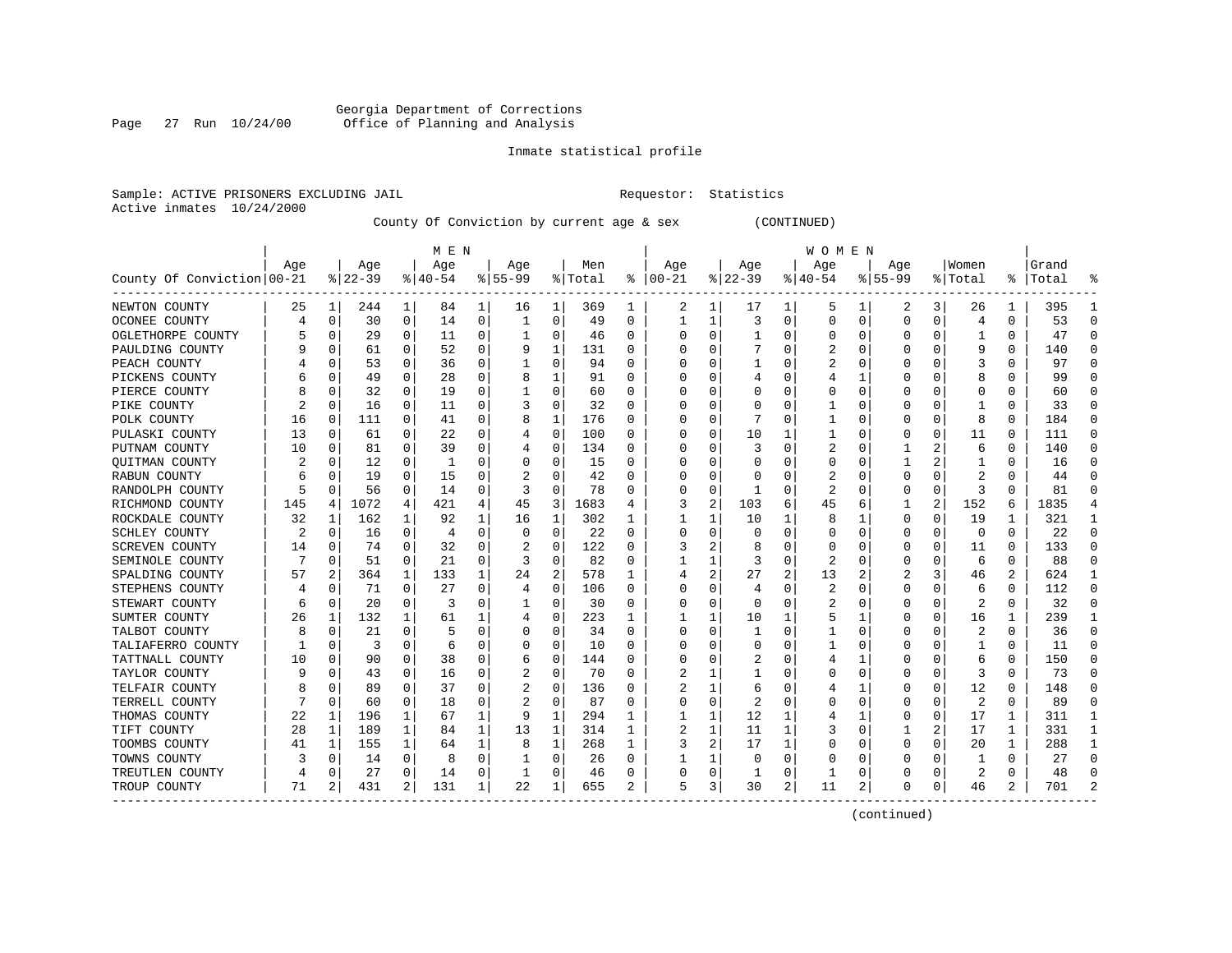# Georgia Department of Corrections Page 28 Run 10/24/00 Office of Planning and Analysis

# Inmate statistical profile

Sample: ACTIVE PRISONERS EXCLUDING JAIL **Requestor:** Statistics Active inmates 10/24/2000

County Of Conviction by current age & sex (CONTINUED)

|                            |      |          |          |          | M E N                        |          |           |          |                    |              |              |        |                |      | W O M E N |      |           |       |          |              |           |          |
|----------------------------|------|----------|----------|----------|------------------------------|----------|-----------|----------|--------------------|--------------|--------------|--------|----------------|------|-----------|------|-----------|-------|----------|--------------|-----------|----------|
|                            | Age  |          | Age      |          | Age                          |          | Age       |          | Men                |              | Age          |        | Age            |      | Age       |      | Age       |       | Women    |              | Grand     |          |
| County Of Conviction 00-21 |      |          | $ 22-39$ |          | $8 40-54$                    |          | $8 55-99$ |          | % Total            | ႜ            | $ 00-21$     |        | $ 22-39 $      |      | $ 40-54$  |      | $8 55-99$ |       | % Total  | $\approx$ 1  | Total     | ႜ        |
| TURNER COUNTY              |      | $\Omega$ | 46       | 0        | 21                           | 0        | 4         | 0        | 75                 | 0            | 0            | 0      | 3              | 0    | $\Omega$  | 0    | 0         | 0     | 3        | U            | 78        | ∩        |
| TWIGGS COUNTY              |      |          | 19       | 0        | 12                           | 0        |           | 0        | 36                 | 0            |              |        | $\Omega$       | U    |           | O    |           | 0     |          |              | 36        | $\Omega$ |
| UNION COUNTY               |      |          | 28       | $\Omega$ | 10                           | 0        |           | 0        | 41                 | $\Omega$     |              |        | n              | U    |           |      |           | 0     |          |              | 42        | $\Omega$ |
| <b>UPSON COUNTY</b>        | 21   |          | 121      | $\Omega$ | 44                           | 0        | 10        | 1        | 196                | <sup>0</sup> |              |        | 6              |      |           |      |           | 0     |          | 0            | 203       | $\Omega$ |
| WALKER COUNTY              | 20   | 1        | 177      | 1        | 71                           | 1        | 13        | 1        | 281                |              |              |        | 9              |      |           |      |           | 0     | 18       |              | 299       |          |
| WALTON COUNTY              | 18   | $\Omega$ | 175      | -1       | 70                           | 1        | 13        | 1        | 276                | 1            |              | $\cap$ | 10             |      |           |      |           | 0     | 13       | $\Omega$     | 289       | 1        |
| WARE COUNTY                | 34   |          | 265      | 1        | 106                          |          | 16        | 1        | 421                |              |              |        | 16             |      |           |      |           | 0     | 24       |              | 445       |          |
| WARREN COUNTY              |      |          | 25       | $\Omega$ | 16                           | $\Omega$ | 2         | $\Omega$ | 47                 | $\Omega$     |              |        | 0              | U    |           |      |           |       |          | <sup>0</sup> | 48        | $\Omega$ |
| WASHINGTON COUNTY          | 16   |          | 80       | $\Omega$ | 28                           | 0        |           | 0        | 126                | <sup>0</sup> |              |        | 5              |      |           |      |           | U     |          | 0            | 134       | $\Omega$ |
| WAYNE COUNTY               | 6    |          | 82       | $\Omega$ | 24                           | 0        |           | 0        | 115                | <sup>0</sup> |              |        |                |      |           |      |           |       | 6        | U            | 121       | $\Omega$ |
| WEBSTER COUNTY             |      |          | 8        | U        | 2                            | 0        |           | 0        | 11                 | $\Omega$     |              |        | O              | U    |           |      |           | U     |          | U            | 11        | $\Omega$ |
| WHEELER COUNTY             |      | O        | 26       | $\Omega$ | 12                           | U        |           | U        | 42                 | $\Omega$     |              |        | n              |      |           |      |           |       |          | U            | 43        | ∩        |
| WHITE COUNTY               |      | $\Omega$ | 45       | $\Omega$ | 15                           | 0        |           | U        | 66                 |              |              |        | 5              |      |           |      |           | U     |          | 0            | 72        | $\Omega$ |
| WHITFIELD COUNTY           | 40   |          | 323      | 1        | 163                          | 2        | 28        | 2        | 554                |              |              |        | 39             | 2    |           |      |           | 0     | 50       | 2            | 604       |          |
| WILCOX COUNTY              | 2    | O        | 28       | $\Omega$ | 17                           | $\Omega$ |           | O        | 51                 | $\Omega$     |              |        | 5              |      | O         |      | U         | U     |          |              | 56        | ∩        |
| WILKES COUNTY              |      |          | 42       | 0        | 19                           | 0        |           | 0        | 68                 | <sup>0</sup> |              |        | 5              |      |           |      |           | U     |          |              | 73        | $\Omega$ |
| WILKINSON COUNTY           |      | 0        | 34       | 0        | 10                           | 0        |           | 0        | 46                 | $\Omega$     |              |        | $\overline{2}$ | U    |           |      |           | 0     | 2        | 0            | 48        | $\Omega$ |
| WORTH COUNTY               |      | 0        | 86       | $\Omega$ | 32                           | 0        | 6         | 0        | 130                | O            |              |        |                | U    |           |      | U         | U     |          | 0            | 134       | $\Omega$ |
| CONVERSION                 | U    |          | U        | 0        | $\Omega$                     |          | O         | 0        | $\Omega$           |              | <sup>0</sup> | O      | O              | 0    | O         | O    | U         | 0     |          |              |           |          |
| Total reported             |      |          |          |          | 3757 100 25411 100 10437 100 |          |           |          | 1518 100 41123 100 |              | 166 100      |        | 1776 100       |      | 702 100   |      | 62 100    |       | 2706 100 |              | 43829 100 |          |
| Percent reported           |      | 99.3     |          | 99.7     |                              | 99.7     |           | 99.8     |                    | 99.7         |              | 98.2   |                | 99.1 |           | 99.6 |           | 100.0 |          | 99.2         |           | 99.6     |
| <b>UNKNOWN</b>             | 25   |          | 74       |          | 32                           |          | 3         |          | 134                |              | 3            |        | 16             |      | 3         |      | O         |       | 22       |              | 156       |          |
| Total                      | 3782 |          | 25485    |          | 10469                        |          | 1521      |          | 41257              |              | 169          |        | 1792           |      | 705       |      | 62        |       | 2728     |              | 43985     |          |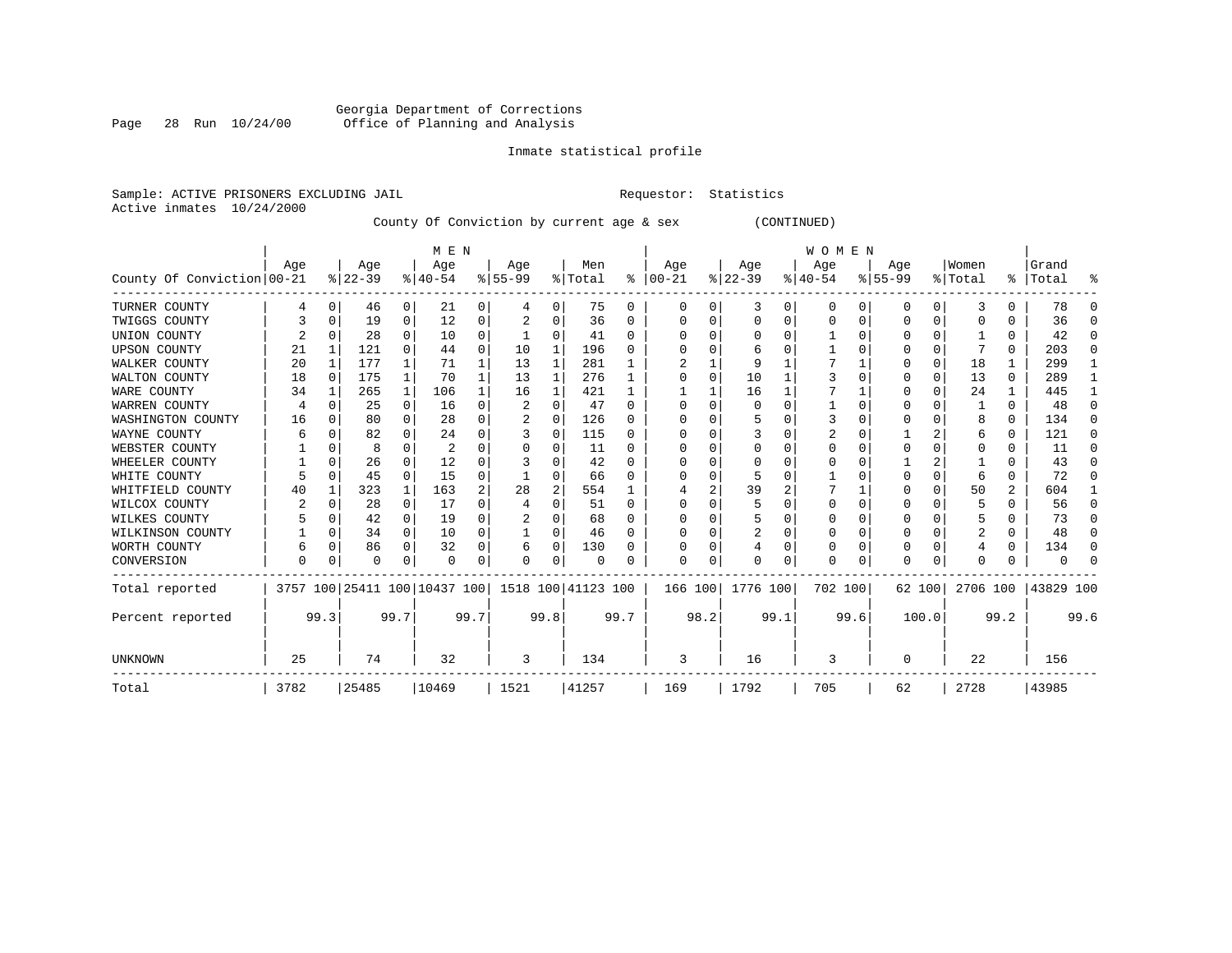# Georgia Department of Corrections Page 29 Run 10/24/00 Office of Planning and Analysis

# Inmate statistical profile

Sample: ACTIVE PRISONERS EXCLUDING JAIL **Requestor:** Statistics Active inmates 10/24/2000

Circuit Of Conviction by current age & sex

|                      |           |              |           |              | M E N       |    |             |                |         |              |          |   |          |                | W O M E N |   |                |                |         |                |           |                |
|----------------------|-----------|--------------|-----------|--------------|-------------|----|-------------|----------------|---------|--------------|----------|---|----------|----------------|-----------|---|----------------|----------------|---------|----------------|-----------|----------------|
|                      | Age       |              | Age       |              | Age         |    | Aqe         |                | Men     |              | Age      |   | Age      |                | Aqe       |   | Aqe            |                | Women   |                | Grand     |                |
| Circ Of Conviction   | $00 - 21$ |              | $8 22-39$ |              | $8140 - 54$ |    | $8155 - 99$ |                | % Total | ి            | $ 00-21$ |   | $ 22-39$ |                | $ 40-54$  |   | $8155 - 99$    |                | % Total |                | %   Total |                |
| ALAPAHA CIRCUIT      | 23        | 1            | 207       | 1            | 87          | 1  | 13          | 1              | 330     | 1            | 0        | 0 | 20       | 1              | 9         | 1 | 0              | 0              | 29      | 1              | 359       | -1             |
| ALCOVY CIRCUIT       | 43        | 1            | 419       | 2            | 154         | 1  | 29          | $\overline{2}$ | 645     | 2            | 2        | 1 | 27       | 2              | 8         | 1 | $\overline{a}$ | 3              | 39      | 1              | 684       | $\overline{2}$ |
| ATLANTA CIRCUIT      | 249       | 7            | 2115      | 8            | 1000        | 10 | 138         | 9              | 3502    | 9            |          | 5 | 61       | 3              | 41        | 6 | 8              | 13             | 118     | 4              | 3620      | 8              |
| ATLANTIC CIRCUIT     | 62        | 2            | 429       | 2            | 164         | 2  | 28          | 2              | 683     | 2            |          | 0 | 18       | 1              | 10        | 1 |                | 2              | 29      | 1              | 712       | 2              |
| AUGUSTA CIRCUIT      | 203       | 5            | 1325      | 5            | 510         | 5  | 57          | 4              | 2095    | 5            |          | 4 | 114      | 6              | 52        | 7 | 1              | 2              | 174     | 6              | 2269      |                |
| BLUE RIDGE CIRCUIT   | 37        | 1            | 211       | 1            | 139         | 1  | 31          | 2              | 418     | 1            | 3        | 2 | 35       | 2              | 10        | 1 | $\Omega$       | $\Omega$       | 48      | 2              | 466       | $\mathbf{1}$   |
| BRUNSWICK CIRCUIT    | 55        | 1            | 538       | 2            | 230         | 2  | 34          | 2              | 857     | $\mathbf{2}$ |          | 2 | 30       | $\overline{2}$ | 15        | 2 | 3              | 5              | 52      | $\mathbf{2}$   | 909       | $\mathcal{D}$  |
| CHATTAHOOCHEE CIRCUI | 177       | 5            | 1006      | 4            | 440         | 4  | 48          | 3              | 1671    | 4            | 13       | 8 | 72       | 4              | 39        | 6 | 1              | $\overline{c}$ | 125     | 5              | 1796      | $\overline{4}$ |
| CHEROKEE CIRCUIT     | 56        | 2            | 403       | 2            | 168         | 2  | 40          | 3              | 667     | 2            | 4        | 2 | 42       | 2              | q         | 1 | 0              | O              | 55      | 2              | 722       | 2              |
| CLAYTON CIRCUIT      | 187       | 5            | 997       | 4            | 327         | 3  | 47          | 3              | 1558    |              |          | 4 | 108      | 6              | 31        | 4 | 3              | 5              | 149     | 6              | 1707      | $\overline{4}$ |
| COBB CIRCUIT         | 175       | 5            | 1160      | 5            | 484         | 5  | 69          | 5              | 1888    |              |          | 5 | 94       | 5              | 39        | 6 | 2              | 3              | 144     | 5              | 2032      |                |
| CONASAUGA CIRCUIT    | 52        | 1            | 402       | 2            | 198         | 2  | 37          | 2              | 689     | 2            |          | 2 | 41       | $\overline{2}$ | 8         |   | O              | O              | 53      | 2              | 742       | $\mathcal{D}$  |
| CORDELE CIRCUIT      | 62        | 2            | 354       | 1            | 156         | 2  | 22          | 1              | 594     | 1            | 3        | 2 | 31       | $\overline{2}$ | 5         | 1 | 1              | 2              | 40      |                | 634       |                |
| COWETA CIRCUIT       | 170       | 5            | 1101      | 4            | 392         | 4  | 78          | 5              | 1741    | 4            | 15       | 9 | 94       | 5              | 31        | 4 | 2              | 3              | 142     | 5              | 1883      | $\overline{4}$ |
| DOUGHERTY CIRCUIT    | 81        | 2            | 571       | 2            | 224         | 2  | 26          | 2              | 902     |              |          | 1 | 38       | 2              | 14        | 2 | 1              | 2              | 55      | $\overline{a}$ | 957       | 2              |
| DUBLIN CIRCUIT       | 35        | $\mathbf{1}$ | 254       | $\mathbf{1}$ | 98          | 1  | 8           | 1              | 395     | 1            |          | 1 | 9        | 1              | 8         | 1 | 2              | 3              | 20      | 1              | 415       | -1             |
| EASTERN CIRCUIT      | 219       | 6            | 1399      | 6            | 474         | 5  | 50          | 3              | 2142    | 5            |          | 5 | 94       | 5              | 43        | 6 |                | 3              | 147     | 5              | 2289      | 5              |
| FLINT CIRCUIT        | 30        | 1            | 261       | $\mathbf{1}$ | 125         | 1  | 24          | 2              | 440     | 1            |          |   | 15       | 1              | 4         | 1 | 0              | 0              | 20      |                | 460       | 1              |
| GRIFFIN CIRCUIT      | 99        | 3            | 612       | 2            | 235         | 2  | 44          | 3              | 990     |              |          | 3 | 42       | 2              | 15        | 2 |                |                | 64      |                | 1054      | 2              |
| GWINNETT CIRCUIT     | 89        | 2            | 631       | 2            | 275         | 3  | 45          | 3              | 1040    | 3            |          | 2 | 55       | 3              | 25        | 4 | 3              |                | 87      | 3              | 1127      | 3              |
| HOUSTON CIRCUIT      | 46        | 1            | 270       | $\mathbf{1}$ | 102         | 1  | 13          | 1              | 431     |              |          | 1 | 22       | $\mathbf{1}$   | 6         | 1 | 1              |                | 30      | 1              | 461       |                |
| LOOKOUT MOUNTAIN CIR | 48        | 1            | 408       | 2            | 191         | 2  | 38          | 3              | 685     |              | 3        | 2 | 30       | 2              | 10        | 1 |                |                | 45      | 2              | 730       | 2              |
| MACON CIRCUIT        | 102       | 3            | 709       | 3            | 339         | 3  | 36          | 2              | 1186    | 3            | 3        | 2 | 36       | 2              | 25        | 4 | 2              | 3              | 66      | 2              | 1252      | 3              |
| MIDDLE CIRCUIT       | 88        | 2            | 514       | 2            | 179         | 2  | 21          | $\mathbf 1$    | 802     |              |          | 2 | 38       | 2              | 8         | 1 | $\Omega$       | O              | 49      | 2              | 851       | $\overline{2}$ |
| MOUNTAIN CIRCUIT     | 16        | 0            | 144       | 1            | 62          | 1  | 8           | 1              | 230     | 1            |          | 1 | 6        | $\Omega$       | 4         | 1 | U              | O              | 12      | $\Omega$       | 242       | $\mathbf{1}$   |
| NORTHEASTERN CIRCUIT | 43        | 1            | 358       | 1            | 207         | 2  | 38          | 3              | 646     | 2            |          | 1 | 30       | 2              | 10        | 1 |                |                | 43      | 2              | 689       | $\overline{2}$ |
| NORTHERN CIRCUIT     | 50        | 1            | 310       | 1            | 127         | 1  | 24          | 2              | 511     | 1            | 2        |   | 20       | 1              | 11        | 2 | 1              | 2              | 34      | 1              | 545       | -1             |
| OCMULGEE CIRCUIT     | 100       | 3            | 560       | 2            | 195         | 2  | 25          | 2              | 880     | 2            |          |   | 34       | 2              | 11        | 2 |                |                | 48      | 2              | 928       | $\overline{2}$ |
| OCONEE CIRCUIT       | 54        | 1            | 379       | 1            | 165         | 2  | 16          | 1              | 614     |              |          | 2 | 37       | 2              | 11        |   | 1              |                | 53      | 2              | 667       |                |
| OGEECHEE CIRCUIT     | 95        | 3            | 448       | 2            | 158         | 2  | 15          | 1              | 716     | 2            |          | 3 | 33       | $\overline{a}$ | 11        | 2 | 2              | 3              | 51      | 2              | 767       | $\mathcal{D}$  |
| PATAULA CIRCUIT      | 31        | 1            | 273       | 1            | 87          | 1  | 15          | 1              | 406     | 1            | 2        | 1 | 12       | 1              | 4         | 1 | 1              | 2              | 19      | 1              | 425       |                |
| PIEDMONT CIRCUIT     | 43        | 1            | 223       | $\mathbf{1}$ | 136         | 1  | 22          | 1              | 424     |              |          | 1 | 23       | 1              | 10        | 1 | 0              | 0              | 35      | 1              | 459       | -1             |
| ROME CIRCUIT         | 34        | 1            | 417       | 2            | 188         | 2  | 22          | 1              | 661     |              |          | 2 | 65       | 4              | 21        | 3 |                |                | 90      | 3              | 751       | 2              |
| SOUTH GEORGIA CIRCUI | 91        | 2            | 506       | 2            | 203         | 2  | 24          | 2              | 824     |              |          | 2 | 50       | 3              | 14        | 2 | $\Omega$       | $\Omega$       | 68      | 3              | 892       | $\mathcal{D}$  |
| SOUTHERN CIRCUIT     | 106       | 3            | 811       | 3            | 299         | 3  | 42          | 3              | 1258    |              | -1       | 1 | 49       | 3              | 20        | 3 | 4              | 6              | 74      | 3              | 1332      | 3              |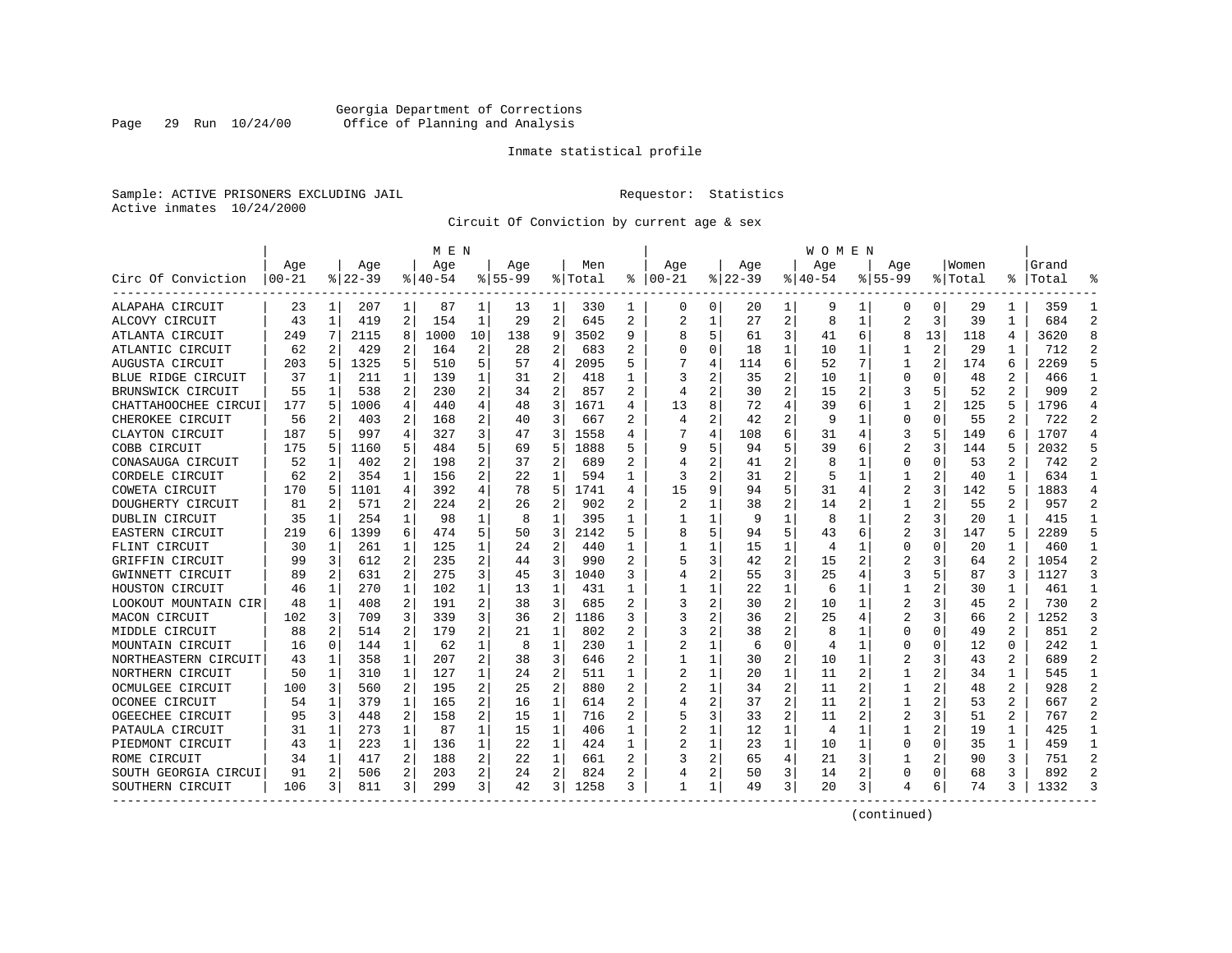# Georgia Department of Corrections Page 30 Run 10/24/00 Office of Planning and Analysis

# Inmate statistical profile

Sample: ACTIVE PRISONERS EXCLUDING JAIL **Requestor:** Statistics Active inmates 10/24/2000

Circuit Of Conviction by current age & sex (Continued)

|                      |                 |      |                  |          | M E N                        |      |                  |      |                    |      |                 |      |                  |      | W O M E N        |      |                    |          |                  |      |                |      |
|----------------------|-----------------|------|------------------|----------|------------------------------|------|------------------|------|--------------------|------|-----------------|------|------------------|------|------------------|------|--------------------|----------|------------------|------|----------------|------|
| Circ Of Conviction   | Age<br>$ 00-21$ |      | Age<br>$ 22-39 $ |          | Age<br>$8 40-54$             |      | Age<br>$ 55-99 $ |      | Men<br>% Total     | ະ    | Age<br>$ 00-21$ |      | Age<br>$ 22-39 $ |      | Age<br>$ 40-54 $ |      | Age<br>$8155 - 99$ |          | Women<br>% Total | ႜ    | Grand<br>Total | °≈   |
| SOUTHWESTERN CIRCUIT | 53              |      | 260              |          | 99                           |      | 8                |      | 420                |      | 2               |      | 11               |      | 9                |      | O                  | 0        | 22               |      | 442            |      |
| STONE MOUNTAIN CIRCU | 275             |      | 1723             |          | 620                          | 6    | 86               | 6    | 2704               |      | 12              |      | 56               | 3    | 34               |      |                    | 8        | 107              | 4    | 2811           |      |
| TALLAPOOSA CIRCUIT   | 37              |      | 233              |          | 120                          |      | 23               | 2    | 413                |      |                 |      | 21               |      |                  |      |                    |          | 24               |      | 437            |      |
| TIFTON CIRCUIT       | 41              |      | 373              |          | 152                          |      | 28               |      | 594                |      |                 |      | 19               |      |                  |      |                    |          | 25               |      | 619            |      |
| TOOMBS CIRCUIT       | 19              |      | 231              |          | 98                           |      | 15               |      | 363                |      |                 |      | 11               |      |                  |      |                    |          | 16               |      | 379            |      |
| WAYCROSS CIRCUIT     | 70              |      | 512              |          | 212                          |      | 29               |      | 823                |      |                 |      | 34               |      | 14               |      |                    |          | 51               | 2    | 874            |      |
| WESTERN CIRCUIT      | 42              |      | 362              |          | 137                          |      | 16               |      | 557                |      |                 |      | 29               |      | 8                |      |                    |          | 43               | 2    | 600            |      |
| ROCKDALE CIRCUIT     | 32              |      | 162              |          | 92                           |      | 16               |      | 302                |      |                 |      | 10               |      | 8                |      |                    |          | 19               |      | 321            |      |
| DOUGLAS CIRCUIT      | 66              |      | 350              |          | 150                          |      | 24               |      | 590                |      |                 |      | 24               |      | 10               |      |                    |          | 36               |      | 626            |      |
| APPALACHIAN CIRCUIT  | 20              |      | 176              |          | 96                           |      | 30               |      | 322                |      |                 |      | 11               |      | 8                |      |                    |          | 20               |      | 342            |      |
| ENOTAH CIRCUIT       | 14              | U    | 127              |          | 50                           |      | 11               |      | 202                |      |                 |      | 8                |      |                  |      |                    |          | 13               | 0    | 215            |      |
| BELL-FORSYTH CIRCUIT | 4               | 0    | 61               | $\Omega$ | 34                           | 0    | 2                | 0    | 101                | 0    | $\Omega$        | 0    | 10               |      | 0                |      | $\Omega$           | $\Omega$ | 10               | 0    | 111            |      |
| Total reported       |                 |      |                  |          | 3724 100 25295 100 10378 100 |      |                  |      | 1515 100 40912 100 |      | 166 100         |      | 1769 100         |      | 696 100          |      |                    | 62 100   | 2693 100         |      | 43605 100      |      |
| Percent reported     |                 | 98.5 |                  | 99.3     |                              | 99.1 |                  | 99.6 |                    | 99.2 |                 | 98.2 |                  | 98.7 |                  | 98.7 |                    | 100.0    |                  | 98.7 |                | 99.1 |
| <b>NOT REPORTED</b>  | 58              |      | 190              |          | 91                           |      | 6                |      | 345                |      | 3               |      | 23               |      | 9                |      | $\Omega$           |          | 35               |      | 380            |      |
| Total                | 3782            |      | 25485            |          | 10469                        |      | 1521             |      | 41257              |      | 169             |      | 1792             |      | 705              |      | 62                 |          | 2728             |      | 43985          |      |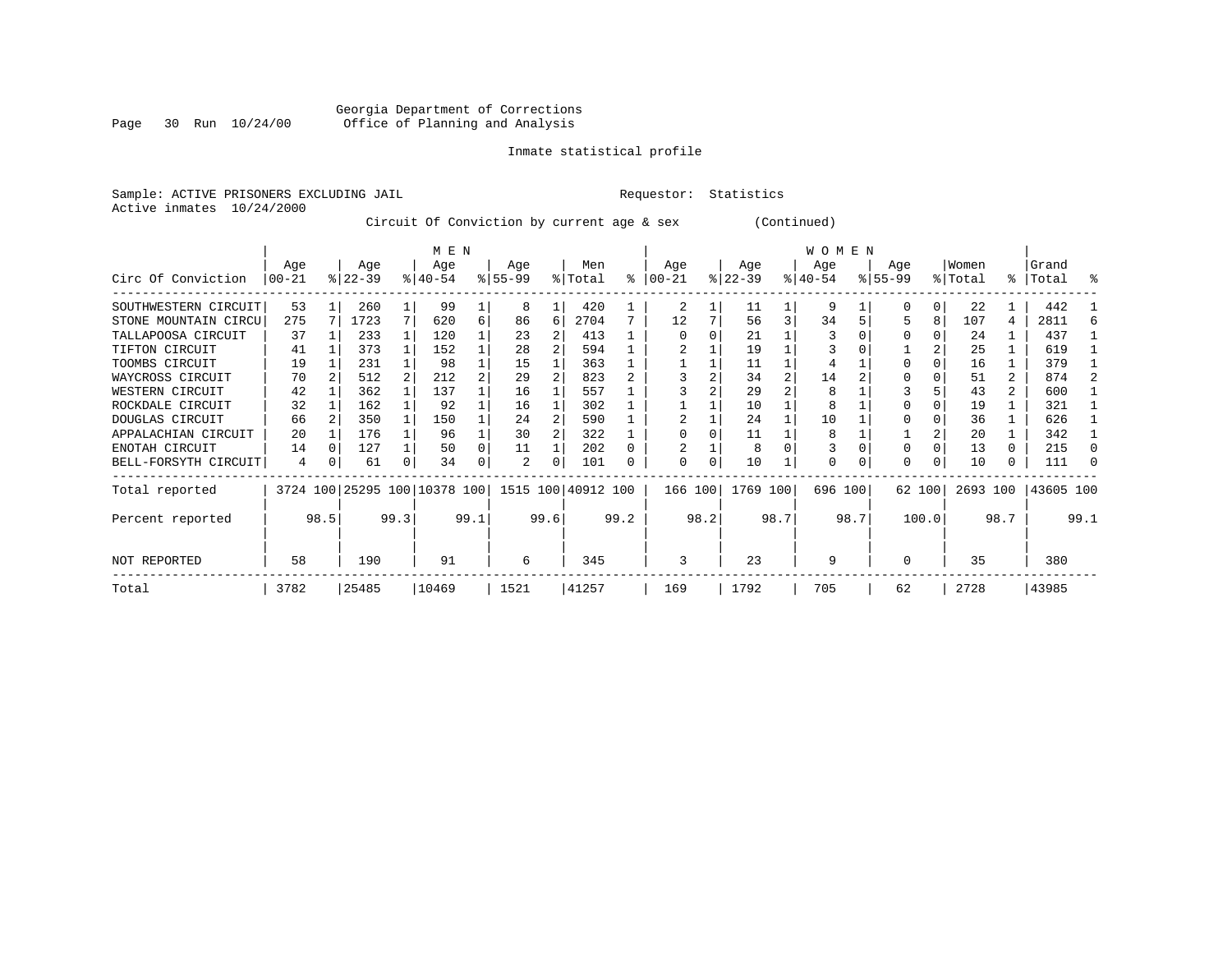# Georgia Department of Corrections Page 31 Run 10/24/00 Office of Planning and Analysis

# Inmate statistical profile

Sample: ACTIVE PRISONERS EXCLUDING JAIL **Requestor:** Statistics Active inmates 10/24/2000

Home County by current age & sex

|                       |            |          |          |              | M E N       |   |             |              |         |          |            |          |              |   | W O M E N      |             |             |                |              |          |       |              |
|-----------------------|------------|----------|----------|--------------|-------------|---|-------------|--------------|---------|----------|------------|----------|--------------|---|----------------|-------------|-------------|----------------|--------------|----------|-------|--------------|
|                       | Age        |          | Age      |              | Age         |   | Age         |              | Men     |          | Age        |          | Age          |   | Age            |             | Aqe         |                | Women        |          | Grand |              |
| Home County           | $ 00 - 21$ |          | $ 22-39$ |              | $8140 - 54$ |   | $8155 - 99$ |              | % Total | နွ       | $ 00 - 21$ |          | $ 22-39$     |   | $8140 - 54$    |             | $8155 - 99$ |                | % Total      | ႜ        | Total |              |
| APPLING COUNTY        | 3          | 0        | 56       | 0            | 32          | 0 | 4           | 0            | 95      | 0        | 0          | 0        | 3            | 0 | ı              | 0           | 0           | 0              | 4            | 0        | 99    | $\Omega$     |
| ATKINSON COUNTY       |            | 0        | 31       | 0            | 10          | 0 | 5           | 0            | 47      | $\Omega$ | $\Omega$   | $\Omega$ | $\mathbf{1}$ | 0 | $\Omega$       | 0           | $\Omega$    | 0              | $\mathbf{1}$ | $\Omega$ | 48    | ∩            |
| BACON COUNTY          |            | $\Omega$ | 31       | 0            | 12          | 0 | 1           | 0            | 45      | 0        |            | O        | 2            | 0 |                | 0           | 0           | 0              | 3            | 0        | 48    | ∩            |
| BAKER COUNTY          |            | 0        | 16       | 0            | 5           | 0 | 1           | 0            | 23      | 0        |            | O        | -1           | U |                | 0           | 0           | 0              | -1           | O        | 24    | $\Omega$     |
| <b>BALDWIN COUNTY</b> | 36         | 1        | 196      | 1            | 62          | 1 | 9           | 1            | 303     | 1        |            |          | 17           | 1 | 5              | 1           |             | $\overline{a}$ | 24           | 1        | 327   | $\mathbf{1}$ |
| BANKS COUNTY          | n          | $\Omega$ | 27       | $\Omega$     | 14          | 0 |             | $\mathbf 0$  | 45      | $\Omega$ | O          | O        | 3            | 0 | 3              | $\Omega$    | 0           | $\Omega$       | 6            | 0        | 51    | $\Omega$     |
| BARROW COUNTY         | 20         | 1        | 99       | 0            | 49          | 1 | 8           | $\mathbf{1}$ | 176     | 0        |            | O        | 9            | 1 | 3              | 0           | U           | 0              | 12           | $\Omega$ | 188   | $\Omega$     |
| BARTOW COUNTY         | 34         | 1        | 229      | $\mathbf{1}$ | 97          | 1 | 25          | $\sqrt{2}$   | 385     | 1        | 3          | 2        | 28           |   |                | 1           | 0           | 0              | 38           | 2        | 423   | -1           |
| BEN HILL COUNTY       | 19         | 1        | 92       | 0            | 31          | 0 | 8           | 1            | 150     | 0        |            | 1        | 7            | U | 3              | 0           | 0           | 0              | 11           | $\Omega$ | 161   | $\Omega$     |
| BERRIEN COUNTY        | 3          | 0        | 35       | $\Omega$     | 12          | 0 | 4           | $\mathbf 0$  | 54      | $\Omega$ |            | 0        | 3            | 0 |                | $\Omega$    | 0           | 0              | 4            | $\Omega$ | 58    | $\Omega$     |
| BIBB COUNTY           | 101        | 3        | 646      | 3            | 312         | 3 | 35          | 3            | 1094    | 3        |            | 2        | 37           | 2 | 24             | 4           | 1           | 2              | 65           | 3        | 1159  | 3            |
| BLECKLEY COUNTY       |            | $\Omega$ | 68       | 0            | 24          | 0 | 3           | 0            | 102     | $\Omega$ |            | ı.       | 4            | 0 | 2              | $\Omega$    | O           | U              | 7            | $\Omega$ | 109   | ∩            |
| BRANTLEY COUNTY       |            | $\Omega$ | 17       | 0            | 11          | 0 | 2           | $\mathbf 0$  | 34      | $\Omega$ |            | $\Omega$ | 2            | U | $\overline{2}$ | 0           | U           | 0              | 4            | O        | 38    |              |
| BROOKS COUNTY         |            | $\Omega$ | 58       | 0            | 17          | 0 | 3           | 0            | 82      | $\Omega$ |            | O        | O            | U |                | 0           | U           | U              | 1            | $\Omega$ | 83    | $\Omega$     |
| BRYAN COUNTY          |            | 0        | 55       | 0            | 27          | 0 |             | 0            | 94      | 0        |            | O        | 2            | 0 |                | 0           | 0           | 0              | 3            | $\Omega$ | 97    | ∩            |
| BULLOCH COUNTY        | 40         | 1        | 193      | $\mathbf 1$  | 72          | 1 |             | 1            | 312     | 1        |            |          | 16           | 1 |                |             |             | 2              | 24           | 1        | 336   | $\mathbf{1}$ |
| BURKE COUNTY          | 18         | 1        | 110      | $\Omega$     | 37          | 0 | 8           | 1            | 173     | $\Omega$ |            |          |              | U | 2              | $\Omega$    | $\Omega$    | U              | 4            | $\Omega$ | 177   | $\Omega$     |
| BUTTS COUNTY          |            | 0        | 73       | 0            | 29          | 0 | 5           | 0            | 116     | 0        |            | U        | 6            | U | 2              | $\Omega$    | U           | O              | 8            | 0        | 124   | ∩            |
| CALHOUN COUNTY        |            | $\Omega$ | 26       | 0            | 14          | 0 | 1           | 0            | 48      | $\Omega$ |            | O        | 1            | U |                | 0           | U           | 0              | 2            | O        | 50    |              |
| CAMDEN COUNTY         |            | $\Omega$ | 61       | 0            | 22          | 0 | 4           | 0            | 91      | $\Omega$ |            | 1        | 2            | U | 2              | 0           | U           | U              | 5            | 0        | 96    | ∩            |
| CANDLER COUNTY        |            | 0        | 59       | 0            | 17          | 0 | $\Omega$    | 0            | 83      | 0        |            | O        | 2            | 0 | -1             | 0           | 0           | 0              | 3            | 0        | 86    | ∩            |
| CARROLL COUNTY        | 25         | 1        | 219      | 1            | 108         | 1 | 32          | 2            | 384     | 1        |            | 3        | 27           | 2 | 13             | 2           | U           | U              | 44           | 2        | 428   | -1           |
| CATOOSA COUNTY        |            | $\Omega$ | 63       | 0            | 30          | 0 | 9           | 1            | 110     | O        |            |          | 5            | U |                | $\Omega$    | U           | U              | 6            | O        | 116   | ∩            |
| CHARLTON COUNTY       | 3          | 0        | 24       | 0            | 12          | 0 | -1          | 0            | 40      | 0        |            | U        | 2            | U | 2              | $\Omega$    | 0           | 0              | 4            | 0        | 44    |              |
| CHATHAM COUNTY        | 213        | 6        | 1339     | 6            | 455         | 5 | 51          | 4            | 2058    | 5        | 6          |          | 86           | 5 | 32             | 5           | 3           | 5              | 127          | 5        | 2185  |              |
| CHATTAHOOCHEE COUNTY  | 3          | 0        | 6        | 0            | 5           | 0 | $\Omega$    | 0            | 14      | $\Omega$ |            | O        | $\Omega$     | O | $\Omega$       | $\mathbf 0$ | $\Omega$    | 0              | $\mathbf 0$  | $\Omega$ | 14    | $\Omega$     |
| CHATTOOGA COUNTY      | 11         | 0        | 100      | 0            | 43          | 0 | 6           | 0            | 160     | 0        |            | 1        | 8            | 0 | 2              | 0           | 1           | 2              | 12           | 0        | 172   | $\Omega$     |
| CHEROKEE COUNTY       | 25         | 1        | 159      | 1            | 87          | 1 | 16          | 1            | 287     | 1        | 2          |          | 20           | 1 |                | 0           | 0           | U              | 23           | 1        | 310   | 1            |
| CLARKE COUNTY         | 50         | 1        | 337      | 1            | 130         | 1 | 14          | 1            | 531     | 1        |            | 2        | 24           | 1 | 8              |             | 4           |                | 39           |          | 570   | -1           |
| CLAY COUNTY           |            | $\Omega$ | 13       | 0            | 8           | 0 | $\Omega$    | 0            | 23      | $\Omega$ | O          | O        | -1           | U | $\Omega$       | 0           | 0           | 0              | 1            | 0        | 24    | ∩            |
| CLAYTON COUNTY        | 140        | 4        | 694      | 3            | 234         | 2 | 36          | 3            | 1104    | 3        | 3          | 2        | 58           | 4 | 19             | 3           | 3           | 5              | 83           | 3        | 1187  | 3            |
| CLINCH COUNTY         | 6          | 0        | 26       | 0            | 11          | 0 | 0           | 0            | 43      | $\Omega$ |            | O        | 2            | 0 | 1              | $\mathbf 0$ | $\Omega$    | 0              | 3            | $\Omega$ | 46    | $\cap$       |
| COBB COUNTY           | 154        | 4        | 853      | 4            | 386         | 4 | 46          | 3            | 1439    | 4        |            | 6        | 81           | 5 | 29             | 5           | 1           | 2              | 119          | 5        | 1558  |              |
| COFFEE COUNTY         | 16         | 0        | 134      | 1            | 42          | 0 | 5           | 0            | 197     | 1        | 3          | 2        | 12           | 1 | 5              | -1          | 1           | 2              | 21           | 1        | 218   | 1            |
| COLQUITT COUNTY       | 36         | 1        | 173      | 1            | 75          | 1 | 11          | 1            | 295     | 1        |            | 0        | 16           | 1 |                | 0           | 0           | 0              | 17           | 1        | 312   | -1           |
| COLUMBIA COUNTY       | 19         | 1        | 101      | 0            | 34          | 0 | 4           | 0            | 158     | 0        | 2          | 1        | 10           | 1 | 6              | 1           | 0           | 0              | 18           | 1        | 176   |              |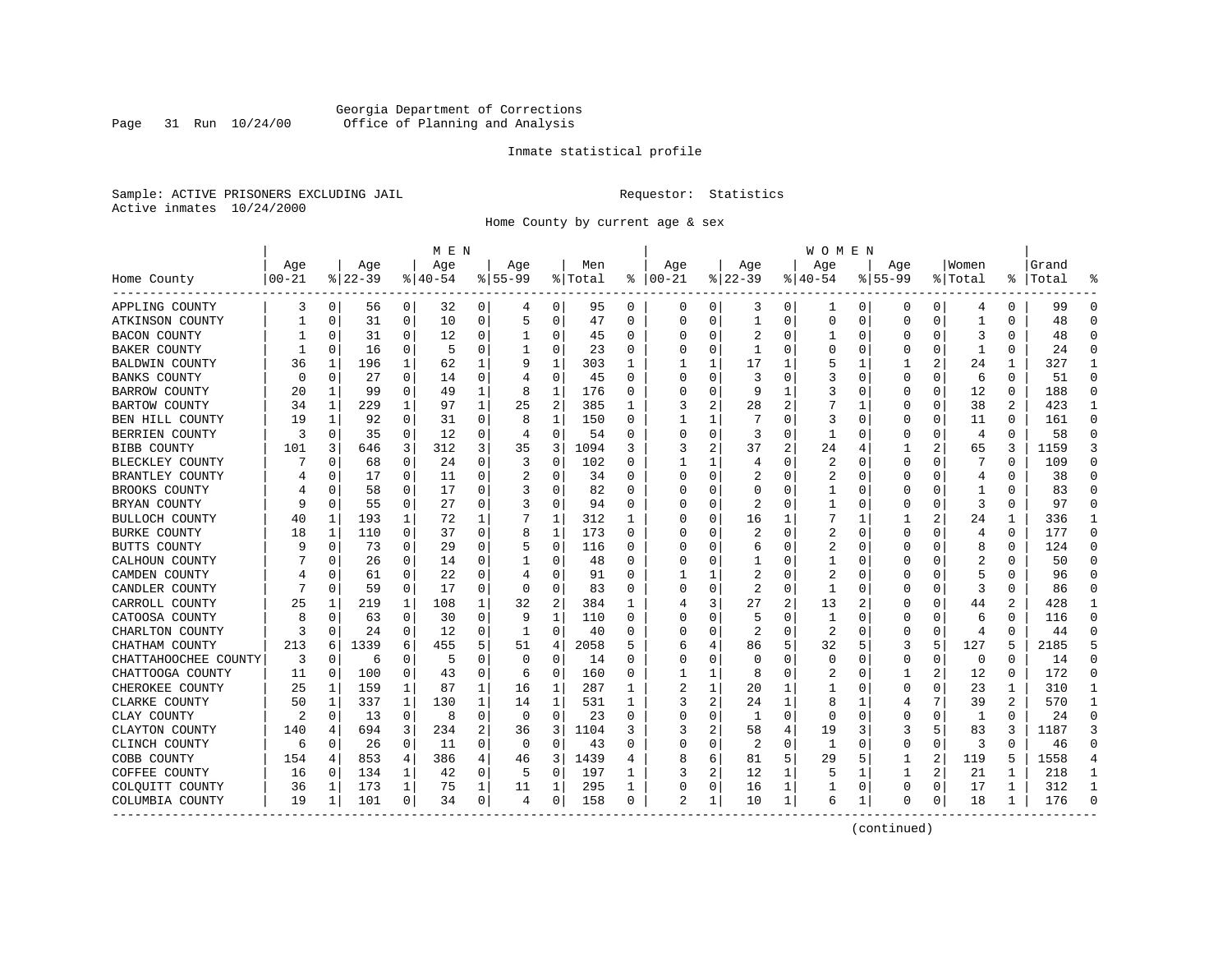#### Georgia Department of Corrections Page 32 Run 10/24/00 Office of Planning and Analysis

# Inmate statistical profile

|  | Sample: ACTIVE PRISONERS EXCLUDING JAIL |  |
|--|-----------------------------------------|--|
|  | Active inmates 10/24/2000               |  |

L Bample: Active Prequestor: Statistics

Home County by current age & sex (CONTINUED)

|                  |            |             |          |              | M E N     |          |           |          |         |    |              |              |          |          | W O M E N        |    |             |          |              |                |       |    |
|------------------|------------|-------------|----------|--------------|-----------|----------|-----------|----------|---------|----|--------------|--------------|----------|----------|------------------|----|-------------|----------|--------------|----------------|-------|----|
|                  | Age        |             | Age      |              | Age       |          | Aqe       |          | Men     |    | Age          |              | Age      |          | Age              |    | Age         |          | Women        |                | Grand |    |
| Home County      | $ 00 - 21$ |             | $ 22-39$ |              | $8 40-54$ |          | $8 55-99$ |          | % Total | ႜ  | $ 00-21$     |              | $ 22-39$ |          | $ 40-54$         |    | $8155 - 99$ |          | % Total      | ႜ              | Total |    |
| COOK COUNTY      | 12         | 0           | 86       | 0            | 35        | 0        | 3         | 0        | 136     | 0  | 0            | 0            | 8        | 0        | 4                |    | 0           | 0        | 12           | 0              | 148   |    |
| COWETA COUNTY    | 42         | 1           | 248      | 1            | 78        | 1        | 8         | 1        | 376     | 1  | 3            | 2            | 24       |          | 3                | 0  | O           | 0        | 30           | 1              | 406   |    |
| CRAWFORD COUNTY  | -1         | 0           | 12       | $\Omega$     | 2         | 0        | $\left($  | 0        | 15      | 0  | C            | 0            | $\Omega$ | $\Omega$ | Ω                | O  |             | $\Omega$ | $\Omega$     | $\Omega$       | 15    |    |
| CRISP COUNTY     | 24         | 1           | 130      | 1            | 51        | 1        |           | 1        | 213     | 1  |              | 2            | 11       |          |                  |    |             | $\Omega$ | 15           | 1              | 228   |    |
| DADE COUNTY      |            | $\mathbf 0$ | 24       | 0            | 12        | 0        |           | 1        | 45      | O  |              | 0            |          |          |                  |    |             | 0        | $\mathbf{1}$ | $\Omega$       | 46    |    |
| DAWSON COUNTY    |            | 0           | 37       | $\Omega$     | 18        | O        |           | $\Omega$ | 55      | O  |              | 0            | 6        |          |                  |    |             | $\Omega$ | 6            | $\Omega$       | 61    |    |
| DECATUR COUNTY   | 35         | 1           | 176      | 1            | 52        | 1        | 6         | 0        | 269     | 1  | C            | 0            | 11       |          | 5                |    |             | 0        | 16           | $\mathbf{1}$   | 285   |    |
| DEKALB COUNTY    | 249        | 7           | 1492     | 6            | 505       | 5        | 74        | 5        | 2320    | 6  |              | 5            | 64       | 4        | 29               |    |             | 9        | 105          | 4              | 2425  |    |
| DODGE COUNTY     | 11         | 0           | 100      | 0            | 48        | 0        | 4         | 0        | 163     | 0  | 0            | 0            | 15       |          | 2                |    | 0           | 0        | 17           | 1              | 180   |    |
| DOOLY COUNTY     | 17         | 0           | 57       | 0            | 15        | 0        | O         | $\Omega$ | 89      | N  |              | 0            | 4        | $\Omega$ | O                |    |             | 0        | 4            | 0              | 93    |    |
| DOUGHERTY COUNTY | 83         | 2           | 595      | 3            | 225       | 2        | 25        | 2        | 928     |    |              |              | 39       |          | 16               |    |             | 3        | 59           | $\overline{2}$ | 987   |    |
| DOUGLAS COUNTY   | 48         | 1           | 210      | $\mathbf{1}$ | 97        | 1        | 18        | 1        | 373     | 1  |              |              | 12       |          | 9                |    |             | 0        | 22           | $\mathbf{1}$   | 395   |    |
| EARLY COUNTY     |            | 0           | 53       | 0            | 21        | 0        | 5         | 0        | 84      | O  |              | 0            |          | $\Omega$ | $\left( \right)$ |    |             | 0        | 4            | 0              | 88    |    |
| ECHOLS COUNTY.   |            | 0           | 3        | $\Omega$     | 2         | 0        |           | 0        | 7       | U  |              | 0            |          |          |                  |    |             | 0        | C            | 0              | 7     |    |
| EFFINGHAM COUNTY | 21         | 1           | 81       | 0            | 30        | 0        | 3         | 0        | 135     | N  |              |              |          |          |                  |    |             | 2        | 9            | $\Omega$       | 144   |    |
| ELBERT COUNTY    | 13         | $\Omega$    | 83       | $\Omega$     | 38        | 0        | 4         | $\Omega$ | 138     | O  |              | 0            | b        |          | 5                |    |             | 0        | 11           | $\Omega$       | 149   |    |
| EMANUEL COUNTY   | 11         | 0           | 108      | $\Omega$     | 32        | 0        |           | 0        | 155     | O  |              |              |          | O        | 2                |    |             | 0        | 9            | $\Omega$       | 164   |    |
| EVANS COUNTY     |            | 0           | 47       | O            | 11        | $\Omega$ |           | $\Omega$ | 65      | O  | C            | U            |          |          | 2                |    |             | 0        | 2            | $\Omega$       | 67    |    |
| FANNIN COUNTY    |            | $\Omega$    | 50       | O            | 25        | 0        | 9         | 1        | 86      |    |              | U            |          |          |                  |    |             | 2        | 6            | $\Omega$       | 92    |    |
| FAYETTE COUNTY   | 8          | $\Omega$    | 50       | $\Omega$     | 16        | $\Omega$ | 5         | $\Omega$ | 79      | O  |              | U            | h        | O        | 3                |    |             | $\Omega$ | q            | $\Omega$       | 88    |    |
| FLOYD COUNTY     | 39         | -1          | 379      | 2            | 168       | 2        | 15        | 1        | 601     | 2  |              |              | 50       | 3        | 19               |    |             | 2        | 72           | 3              | 673   |    |
| FORSYTH COUNTY   |            | 0           | 74       | 0            | 31        | 0        | 6         | 0        | 116     | 0  | C            | 0            |          | O        | 6                |    |             | 0        | 11           | 0              | 127   |    |
| FRANKLIN COUNTY  | 14         | $\Omega$    | 50       | $\Omega$     | 26        | 0        | 5         | $\Omega$ | 95      | 0  | 0            | 0            | 3        | $\Omega$ |                  |    |             | 2        | 5            | $\Omega$       | 100   | Ω  |
| FULTON COUNTY    | 362        | 10          | 3010     | 13           | 1352      | 14       | 169       | 12       | 4893    | 13 | 13           | 9            | 109      |          | 63               | 10 | 9           | 16       | 194          | 8              | 5087  | 12 |
| GILMER COUNTY    | 8          | $\Omega$    | 54       | 0            | 32        | $\Omega$ | 12        | 1        | 106     | 0  |              | 1            |          | $\Omega$ |                  |    |             | 0        | 4            | $\Omega$       | 110   | n  |
| GLASCOCK COUNTY  |            | $\mathbf 0$ | 4        | 0            | -1        | $\Omega$ | O         | 0        | 5       | O  | C            | 0            | O        | $\Omega$ | Ω                |    | O           | 0        | $\Omega$     | 0              | 5     | ∩  |
| GLYNN COUNTY     | 30         | 1           | 275      | 1            | 97        | 1        | 17        | 1        | 419     | 1  |              | 2            | 16       |          |                  |    |             | 2        | 27           | 1              | 446   |    |
| GORDON COUNTY    | 15         | 0           | 151      | 1            | 64        | 1        | 14        | 1        | 244     |    |              |              | 18       |          |                  |    |             | 0        | 23           | 1              | 267   |    |
| GRADY COUNTY     | 25         | 1           | 124      | 1            | 46        | 0        | 6         | $\Omega$ | 201     | 1  |              |              | 12       |          | 5                |    |             | 0        | 18           | 1              | 219   |    |
| GREENE COUNTY    | 19         | 1           | 47       | 0            | q         | 0        |           | $\Omega$ | 77      | O  | C            | 0            |          | $\Omega$ | 2                |    |             | 0        | 3            | 0              | 80    |    |
| GWINNETT COUNTY  | 84         | 2           | 497      | 2            | 219       | 2        | 35        | 3        | 835     | 2  |              | 2            | 37       | 2        | 18               |    |             | 2        | 59           | 2              | 894   |    |
| HABERSHAM COUNTY | 6          | 0           | 59       | 0            | 26        | 0        |           | 0        | 92      | 0  |              | 1            |          | $\Omega$ | 0                |    |             | $\Omega$ | 2            | $\Omega$       | 94    |    |
| HALL COUNTY      | 30         | 1           | 281      | 1            | 181       | 2        | 36        | 3        | 528     |    |              | 1            | 26       | 2        |                  |    | 2           | 3        | 36           | 1              | 564   |    |
| HANCOCK COUNTY   |            | 0           | 31       | 0            | 10        | 0        |           | 0        | 49      | O  | C            | 0            |          | $\Omega$ |                  | 0  | O           | 0        | 2            | $\Omega$       | 51    |    |
| HARALSON COUNTY  | 8          | 0           | 54       | 0            | 30        | 0        | 5         | 0        | 97      | 0  | $\mathbf{1}$ | $\mathbf{1}$ | 9        | 1        | $\Omega$         | 0  | $\cap$      | 0        | 10           | 0              | 107   |    |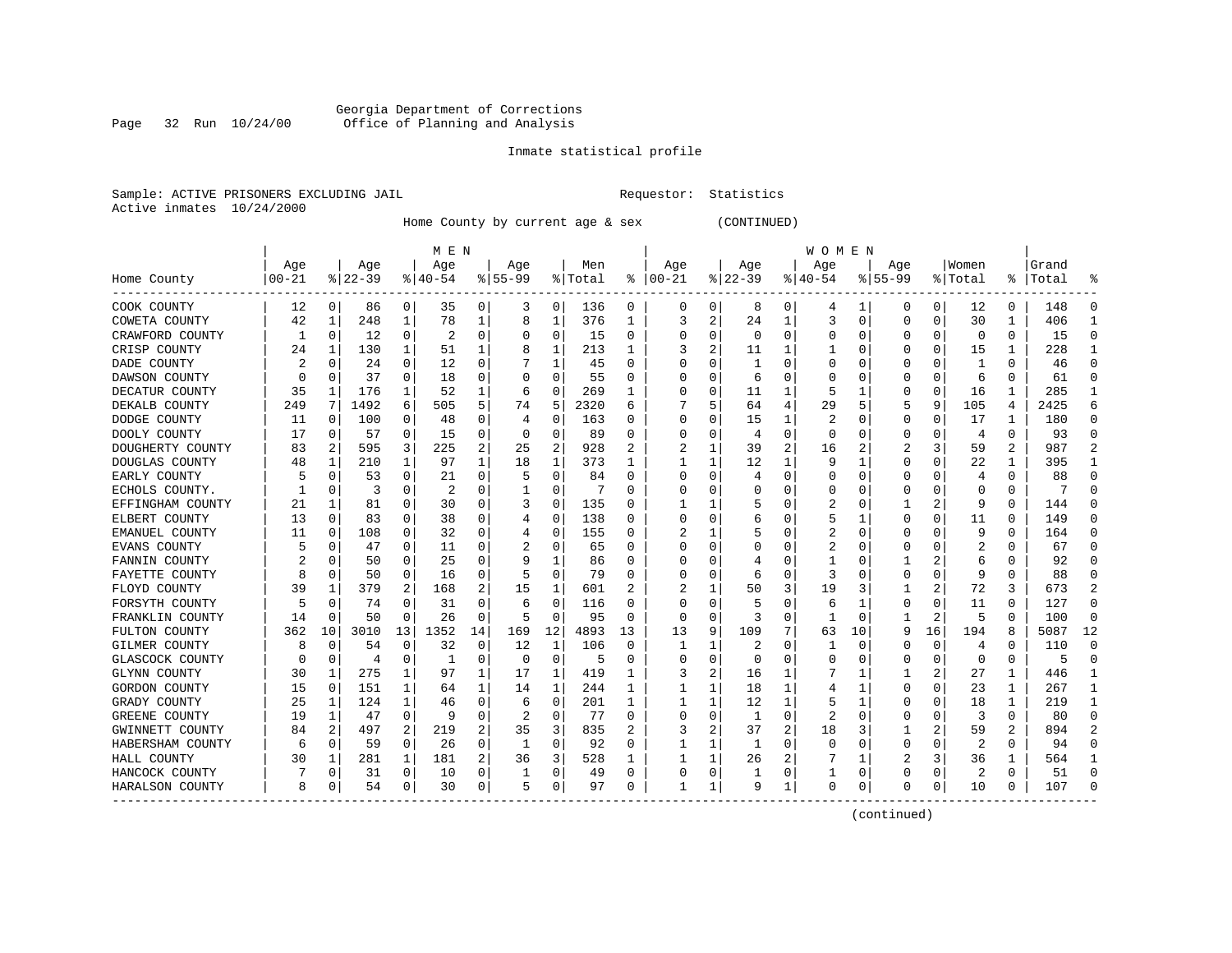#### Georgia Department of Corrections Page 33 Run 10/24/00 Office of Planning and Analysis

# Inmate statistical profile

|  | Sample: ACTIVE PRISONERS EXCLUDING JAIL |  |
|--|-----------------------------------------|--|
|  | Active inmates 10/24/2000               |  |

L Bample: Active Prequestor: Statistics

Home County by current age & sex (CONTINUED)

|                       |          |             |           |          | M E N    |              |             |              |         |   |          |             |             |   | <b>WOMEN</b> |              |                |          |         |              |       |              |
|-----------------------|----------|-------------|-----------|----------|----------|--------------|-------------|--------------|---------|---|----------|-------------|-------------|---|--------------|--------------|----------------|----------|---------|--------------|-------|--------------|
|                       | Age      |             | Age       |          | Age      |              | Age         |              | Men     |   | Age      |             | Age         |   | Age          |              | Age            |          | Women   |              | Grand |              |
| Home County           | $ 00-21$ |             | $8 22-39$ |          | $ 40-54$ |              | $8155 - 99$ |              | % Total | ႜ | $ 00-21$ |             | $8$   22-39 |   | $ 40-54$     |              | $8155 - 99$    |          | % Total | ႜ            | Total |              |
| HARRIS COUNTY         | 8        | 0           | 46        | 0        | 19       | 0            | ı           | 0            | 74      | 0 | 1        | 1           | 3           | 0 | 0            | 0            | 0              | 0        | 4       | 0            | 78    | -C           |
| HART COUNTY           |          | 0           | 48        | 0        | 15       | 0            | 2           | 0            | 69      | 0 |          | 1           |             | 0 | 2            | 0            | $\Omega$       | 0        | 4       | 0            | 73    | $\cap$       |
| HEARD COUNTY          | 3        | $\Omega$    | 22        | $\Omega$ | 9        | 0            | 9           | $\mathbf{1}$ | 43      | 0 | C        | $\Omega$    |             | O | Ω            | 0            | O              | $\Omega$ | E.      | 0            | 44    | $\cap$       |
| HENRY COUNTY          | 28       | 1           | 140       | 1        | 65       | 1            | 10          | 1            | 243     | 1 | 2        | 1           | 8           | O |              |              | O              | $\Omega$ | 16      | 1            | 259   |              |
| HOUSTON COUNTY        | 46       | $\mathbf 1$ | 249       | 1        | 105      | $\mathbf{1}$ | 16          | $\mathbf{1}$ | 416     | 1 |          | $\mathbf 1$ | 22          |   | 5            | $\mathbf{1}$ | $\Omega$       | $\Omega$ | 28      | $\mathbf{1}$ | 444   | $\mathbf{1}$ |
| IRWIN COUNTY          | 9        | 0           | 45        | 0        | 17       | 0            | 2           | 0            | 73      | 0 | O        | 0           | 2           | O | Ω            | 0            | $\Omega$       | 0        | 2       | 0            | 75    | $\Omega$     |
| <b>JACKSON COUNTY</b> | 20       |             | 96        | 0        | 62       | 1            | 12          | 1            | 190     | 0 |          | 1           | 12          | 1 | 3            | 0            | 0              | 0        | 16      | 1            | 206   | 1            |
| <b>JASPER COUNTY</b>  | 5        | $\Omega$    | 42        | 0        | 16       | 0            | 2           | 0            | 65      | 0 | 0        | 0           |             | 0 | 0            | 0            | 0              | $\Omega$ | 1       | 0            | 66    | $\Omega$     |
| JEFF DAVIS COUNTY     |          | $\Omega$    | 36        | 0        | 21       | 0            | 3           | $\Omega$     | 64      | O |          | U           |             | O | 2            | 0            | O              | $\Omega$ | 5       | U            | 69    | $\Omega$     |
| JEFFERSON COUNTY      | 17       | $\Omega$    | 82        | 0        | 31       | 0            | 3           | $\Omega$     | 133     | O |          | U           |             |   | 3            | O            | $\Omega$       | $\Omega$ | 12      | 0            | 145   | $\cap$       |
| <b>JENKINS COUNTY</b> | 12       | $\Omega$    | 56        | 0        | 16       | 0            |             | $\Omega$     | 85      | O |          | U           |             | O | Ω            | O            | O              | $\Omega$ | 5       | 0            | 90    | $\Omega$     |
| JOHNSON COUNTY        |          | $\Omega$    | 25        | 0        | 9        | 0            | 2           | 0            | 38      | 0 |          | U           |             | O |              | O            | O              | $\Omega$ | 3       | 0            | 41    | $\cap$       |
| JONES COUNTY          | 6        | 0           | 24        | 0        | 12       | 0            | 2           | 0            | 44      | 0 |          | 1           |             | 0 | 0            | 0            | 0              | 0        | 2       | 0            | 46    | n            |
| LAMAR COUNTY          |          | 0           | 68        | 0        | 32       | 0            |             | 1            | 110     | 0 |          | 0           |             | O | 3            | 0            | O              | $\Omega$ | 4       | 0            | 114   | $\cap$       |
| LANIER COUNTY         |          | $\Omega$    | 33        | 0        | 8        | 0            | 3           | $\Omega$     | 47      | O | O        | 0           |             | 0 | 2            | $\Omega$     | $\Omega$       | $\Omega$ | 6       | 0            | 53    | $\Omega$     |
| LAURENS COUNTY        | 25       | 1           | 166       | 1        | 55       | 1            | 6           | 0            | 252     | 1 |          | 1           |             | O | 5            | 1            | $\overline{2}$ | 3        | 15      | 1            | 267   | -1           |
| LEE COUNTY            | 7        | $\mathbf 0$ | 29        | 0        | 11       | 0            |             | 0            | 49      | 0 | $\Omega$ | 0           |             | O | Ω            | 0            | $\Omega$       | $\Omega$ | 1       | 0            | 50    | $\Omega$     |
| LIBERTY COUNTY        | 26       | 1           | 137       |          | 34       | 0            | 6           | $\Omega$     | 203     |   | C        | U           | 6           | 0 |              |              | O              | $\Omega$ | 10      | 0            | 213   | -1           |
| LINCOLN COUNTY        |          | $\Omega$    | 22        | 0        | 10       | 0            |             | $\Omega$     | 35      | O |          | 0           | O           | O | 0            | 0            | O              |          | O       | U            | 35    | $\cap$       |
| LONG COUNTY           | 3        | 0           | 22        | 0        | 11       | 0            |             | $\Omega$     | 37      | O | 0        | 0           | 3           | 0 | 0            | 0            | O              | $\Omega$ | 3       | 0            | 40    |              |
| LOWNDES COUNTY        | 42       |             | 297       | 1        | 106      | 1            | 16          | 1            | 461     |   | C        | 0           | 21          |   | 10           |              |                | 2        | 32      | 1            | 493   |              |
| LUMPKIN COUNTY        | 3        | $\Omega$    | 42        | 0        | 23       | 0            |             | 1            | 75      | 0 |          |             |             | O |              | O            | O              | $\Omega$ | 5       | 0            | 80    | $\cap$       |
| MACON COUNTY          | 8        | $\Omega$    | 48        | 0        | 16       | 0            |             | 0            | 73      | 0 | C        | $\Omega$    | 2           | O | 2            | 0            | O              | $\Omega$ | 4       | 0            | 77    | $\bigcap$    |
| MADISON COUNTY        |          | $\Omega$    | 64        | 0        | 28       | 0            | 9           | 1            | 104     | O |          | O           | 6           | O |              | 0            | $\Omega$       | $\Omega$ |         | 0            | 111   | $\cap$       |
| MARION COUNTY         |          | $\Omega$    | 20        | 0        | 11       | 0            |             | 0            | 39      | O |          | U           | O           | O |              | 0            | $\Omega$       | O        | 1       | 0            | 40    | $\Omega$     |
| MCDUFFIE COUNTY       |          | 0           | 108       | 0        | 29       | 0            | 6           | 0            | 149     | 0 |          |             |             | O | 0            | 0            | 0              | O        | 8       | 0            | 157   | 0            |
| MCINTOSH COUNTY       |          | $\Omega$    | 45        | 0        | 15       | 0            | 2           | 0            | 67      | 0 | O        | 0           |             | 0 | 0            | 0            | $\Omega$       | $\Omega$ | 3       | 0            | 70    | $\Omega$     |
| MERIWETHER COUNTY     | 23       | 1           | 98        | 0        | 45       | 0            | 8           | 1            | 174     | O |          |             | 6           | O | 3            | 0            | 2              | 3        | 12      | 0            | 186   | $\Omega$     |
| MILLER COUNTY         |          | $\Omega$    | 19        | 0        | 8        | 0            |             | $\Omega$     | 28      | U |          | 1           |             | O | 0            | 0            | $\Omega$       | 0        | 3       | 0            | 31    | $\cap$       |
| MITCHELL COUNTY       | 17       | $\Omega$    | 114       | 0        | 50       | 1            |             | $\mathbf 0$  | 186     | O |          | 1           | 10          |   | 2            | <sup>0</sup> | O              | $\Omega$ | 14      | 1            | 200   | $\Omega$     |
| MONROE COUNTY         | 11       | 0           | 61        | 0        | 27       | 0            |             | 0            | 101     | 0 | 0        | 0           |             | O | 0            | 0            | O              | $\Omega$ |         | 0            | 102   | $\Omega$     |
| MONTGOMERY COUNTY     |          | $\Omega$    | 27        | 0        | 6        | 0            |             | 0            | 37      | 0 | C        | 0           |             | 0 | 0            | 0            | 0              | $\Omega$ | 3       | 0            | 40    | $\Omega$     |
| MORGAN COUNTY         |          | $\Omega$    | 44        | 0        | 20       | 0            | 4           | 0            | 75      | 0 |          | 0           |             | 0 | Ω            | 0            | O              | 0        | 4       | 0            | 79    | C            |
| MURRAY COUNTY         | 13       | $\Omega$    | 87        | 0        | 39       | 0            | 12          | 1            | 151     | O |          | 1           | 9           |   | 2            | 0            | $\Omega$       | 0        | 13      | 1            | 164   |              |
| MUSCOGEE COUNTY       | 134      | 4           | 763       | 3        | 330      | 3            | 32          | 2            | 1259    | 3 | 7        | 5           | 54          | 3 | 31           | 5            | 1              | 2        | 93      | 4            | 1352  |              |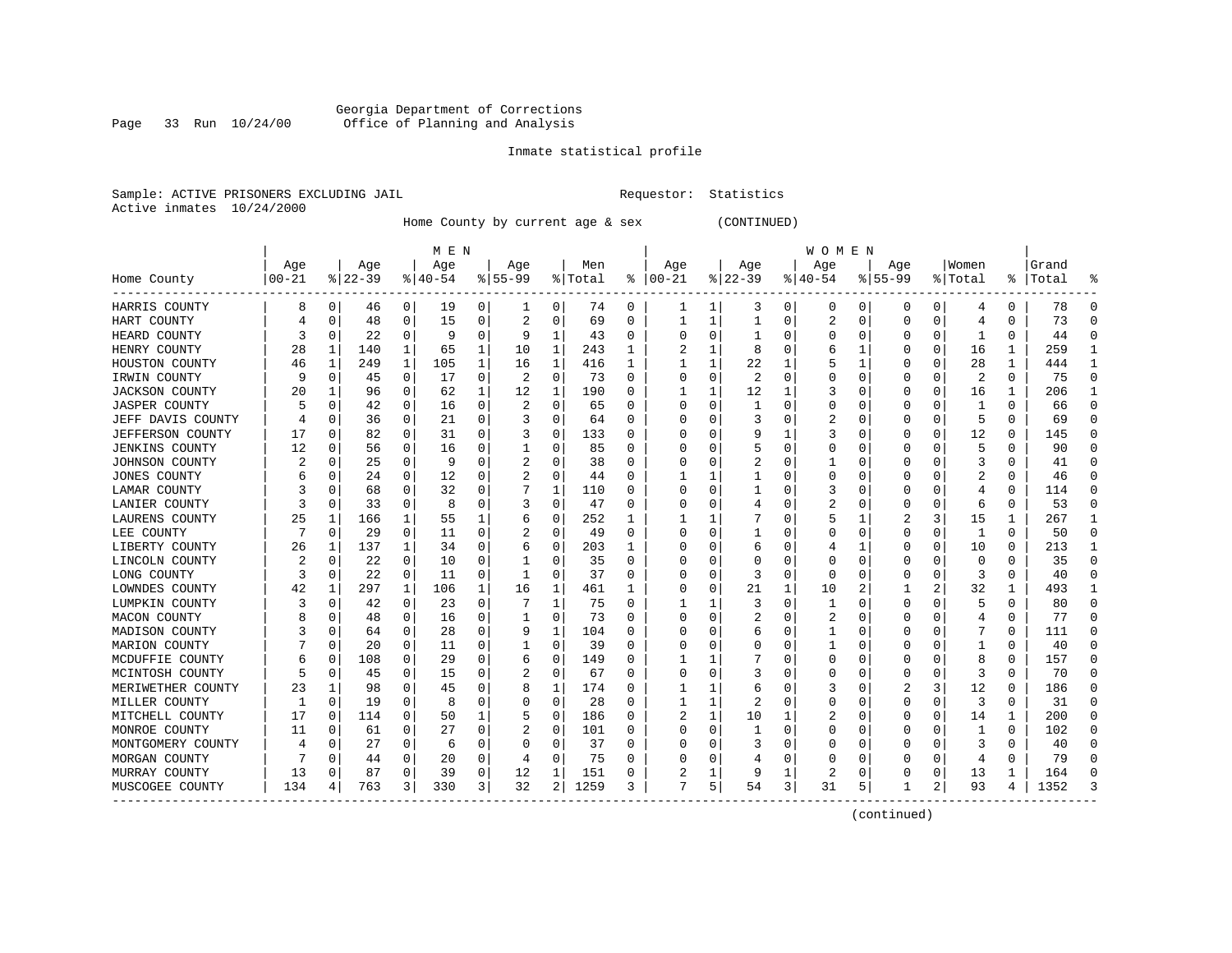#### Georgia Department of Corrections Page 34 Run 10/24/00 Office of Planning and Analysis

# Inmate statistical profile

|  |                           | Sample: ACTIVE PRISONERS EXCLUDING JAIL |  |
|--|---------------------------|-----------------------------------------|--|
|  | Active inmates 10/24/2000 |                                         |  |

L Bample: Active Prequestor: Statistics

Home County by current age & sex (CONTINUED)

|                       |           |          |          |                | M E N     |             |             |             |         |                  |          |             |              |          | W O M E N |    |             |          |              |                |       |   |
|-----------------------|-----------|----------|----------|----------------|-----------|-------------|-------------|-------------|---------|------------------|----------|-------------|--------------|----------|-----------|----|-------------|----------|--------------|----------------|-------|---|
|                       | Age       |          | Age      |                | Age       |             | Age         |             | Men     |                  | Age      |             | Age          |          | Age       |    | Age         |          | Women        |                | Grand |   |
| Home County           | $00 - 21$ |          | $ 22-39$ |                | $8 40-54$ |             | $8155 - 99$ |             | % Total | ႜ                | $ 00-21$ |             | $ 22-39$     |          | $8 40-54$ |    | $8155 - 99$ |          | % Total      | ႜ              | Total |   |
| NEWTON COUNTY         | 20        | 1        | 218      | $\mathbf{1}$   | 74        | 1           | 15          | 1           | 327     | 1                | 2        | 1           | 14           | 1        | 2         | 0  | 3           | 5        | 21           | 1              | 348   |   |
| OCONEE COUNTY         | 2         | 0        | 20       | 0              | 14        | 0           | 1           | 0           | 37      | 0                | 1        | 1           |              | 0        | 1         | 0  | $\Omega$    | 0        | 3            | 0              | 40    |   |
| OGLETHORPE COUNTY     | 3         | 0        | 31       | $\Omega$       | 6         | 0           | 0           | 0           | 40      | 0                | C        | O           |              | $\Omega$ | 0         | O  |             | $\Omega$ | 1            | 0              | 41    |   |
| PAULDING COUNTY       | 10        | 0        | 78       | 0              | 53        | 1           | 10          | 1           | 151     | 0                |          | O           | 10           |          |           |    |             | 2        | 15           | $\mathbf{1}$   | 166   |   |
| PEACH COUNTY          |           |          | 56       | 0              | 29        | 0           | O           | $\mathbf 0$ | 91      | U                |          | U           |              | $\Omega$ |           | C  |             | $\Omega$ | 3            | 0              | 94    |   |
| PICKENS COUNTY        |           | O        | 50       | 0              | 29        | 0           |             | 0           | 91      | U                |          | U           |              | O        | 3         | C  |             | 0        | 8            | 0              | 99    |   |
| PIERCE COUNTY         |           | 0        | 27       | 0              | 14        | 0           |             | 0           | 47      | U                | O        | 0           |              | O        | 0         | C  |             | 0        |              | 0              | 48    | U |
| PIKE COUNTY           |           | 0        | 11       | 0              | 14        | 0           |             | 0           | 31      | 0                | 0        | U           | 0            | 0        | 0         |    |             | 0        | $\Omega$     | 0              | 31    | U |
| POLK COUNTY           | 20        | 1        | 113      | 0              | 49        | 1           | 8           | 1           | 190     | U                |          | U           | 8            | O        | 2         |    |             | O        | 10           | O              | 200   |   |
| PULASKI COUNTY        | 13        | $\Omega$ | 49       | 0              | 20        | 0           |             | 0           | 83      | U                |          |             |              | O        |           |    |             | U        | 6            | 0              | 89    |   |
| PUTNAM COUNTY         | 12        | O        | 59       | 0              | 35        | 0           |             | 0           | 109     | U                | O        | U           |              | O        | 3         |    |             | 2        | 6            | 0              | 115   |   |
| QUITMAN COUNTY        |           | ∩        |          | 0              | -1        | 0           |             | $\Omega$    | 8       | $\left( \right)$ |          | U           | $\left($     | O        | 0         | C  |             | 2        |              | 0              | 9     |   |
| RABUN COUNTY          |           | 0        | 18       | 0              | 14        | 0           |             | 0           | 39      | U                |          | U           |              | 0        |           | C  |             | $\Omega$ |              | 0              | 40    |   |
| RANDOLPH COUNTY       |           | 0        | 52       | 0              | 12        | 0           |             | 0           | 73      | U                |          | 0           |              | $\Omega$ | 3         |    |             | 0        | 5            | 0              | 78    |   |
| RICHMOND COUNTY       | 144       | 4        | 1039     | 4              | 399       | 4           | 36          | 3           | 1618    | 4                |          | 3           | 94           | 6        | 44        |    |             | 2        | 143          | 6              | 1761  |   |
| ROCKDALE COUNTY       | 22        | 1        | 126      | 1              | 63        | 1           | 15          | 1           | 226     | 1                |          | 1           | 8            | O        | 6         | -1 | O           | 0        | 16           | 1              | 242   |   |
| SCHLEY COUNTY         |           | 0        | 12       | $\Omega$       | 6         | $\mathbf 0$ | $\Omega$    | 0           | 19      | U                | C        | U           | $\left($     | O        | 0         | O  | n           | $\Omega$ | $\Omega$     | $\mathbf 0$    | 19    | ∩ |
| <b>SCREVEN COUNTY</b> |           | 0        | 62       | 0              | 24        | 0           |             | 0           | 98      | U                |          | 2           | 8            | O        |           | C  |             | 0        | 12           | 0              | 110   |   |
| SEMINOLE COUNTY       |           | $\Omega$ | 45       | 0              | 17        | 0           |             | 0           | 72      | U                |          | U           |              | O        | 2         |    |             | U        | 5            | 0              | 77    |   |
| SPALDING COUNTY       | 64        | 2        | 334      | 1              | 126       | 1           | 21          | 2           | 545     | 1                |          | 2           | 24           |          | 8         |    |             | 3        | 37           | 1              | 582   |   |
| STEPHENS COUNTY       |           | $\Omega$ | 72       | 0              | 27        | 0           | 5           | 0           | 109     | 0                | C        | 0           |              | $\Omega$ | 2         | C  |             | $\Omega$ | 9            | $\Omega$       | 118   |   |
| STEWART COUNTY        |           | 0        | 16       | 0              |           | 0           |             | 0           | 28      | U                |          |             |              | $\left($ | $\Omega$  | C  |             | $\Omega$ | 2            | $\Omega$       | 30    |   |
| SUMTER COUNTY         | 23        | 1        | 134      | $\mathbf 1$    | 55        |             |             | 0           | 217     |                  | C        | O           | 8            | $\Omega$ | 5         |    |             | 0        | 13           | 1              | 230   |   |
| TALBOT COUNTY         |           | 0        | 28       | 0              | 5         | 0           |             | 0           | 40      | U                |          |             |              | O        |           |    |             | O        | 3            | 0              | 43    |   |
| TALIAFERRO COUNTY     |           | $\Omega$ | 7        | 0              | З         | $\Omega$    | O           | 0           | 10      | U                |          | 0           | O            | O        |           |    |             | U        | 1            | 0              | 11    | ∩ |
| TATTNALL COUNTY       | 11        | 0        | 89       | 0              | 28        | 0           |             | 0           | 131     | 0                | O        | 0           |              | O        | 6         |    |             | 0        |              | 0              | 138   | U |
| TAYLOR COUNTY         |           | 0        | 44       | 0              | 16        | 0           |             | 0           | 71      | 0                |          | 1           |              | 0        | 0         | C  |             | 0        | 3            | 0              | 74    |   |
| TELFAIR COUNTY        |           |          | 85       | 0              | 33        | $\Omega$    | 2           | 0           | 128     | U                |          | 1           |              |          | 3         |    |             | 0        | 11           | O              | 139   |   |
| TERRELL COUNTY        |           | $\Omega$ | 53       | 0              | 13        | $\Omega$    |             | 0           | 75      | U                | C        | $\Omega$    |              | ∩        | U         |    |             | $\Omega$ | 3            | 0              | 78    |   |
| THOMAS COUNTY         | 23        | 1        | 179      | 1              | 69        | 1           | 6           | 0           | 277     | -1               | 0        | U           | 13           |          | 3         |    |             | 0        | 16           | 1              | 293   |   |
| TIFT COUNTY           | 20        | 1        | 174      | 1              | 78        | 1           | 12          | 1           | 284     | 1                |          |             | 9            |          |           | C  |             | 2        | 12           | 0              | 296   |   |
| TOOMBS COUNTY         | 34        | 1        | 131      | $\mathbf{1}$   | 58        | 1           |             | 1           | 230     |                  | 2        | $\mathbf 1$ | 13           |          |           | C  |             | $\Omega$ | 16           | $\mathbf{1}$   | 246   |   |
| TOWNS COUNTY          |           | 0        | 8        | 0              | 3         | 0           | 2           | 0           | 15      | U                |          | $\Omega$    | O            | $\Omega$ | 0         | C  |             | $\Omega$ | O            | 0              | 15    |   |
| TREUTLEN COUNTY       |           | 0        | 29       | 0              | 11        | 0           |             | 0           | 46      | U                |          | 0           | <sup>0</sup> | $\Omega$ |           | C  |             | 0        | $\mathbf{1}$ | 0              | 47    |   |
| TROUP COUNTY          | 63        | 2        | 367      | $\overline{2}$ | 109       | 1           | 18          | 1           | 557     | 1                | 4        | 3           | 30           | 2        | 11        | 2  | U           | 0        | 45           | $\overline{a}$ | 602   |   |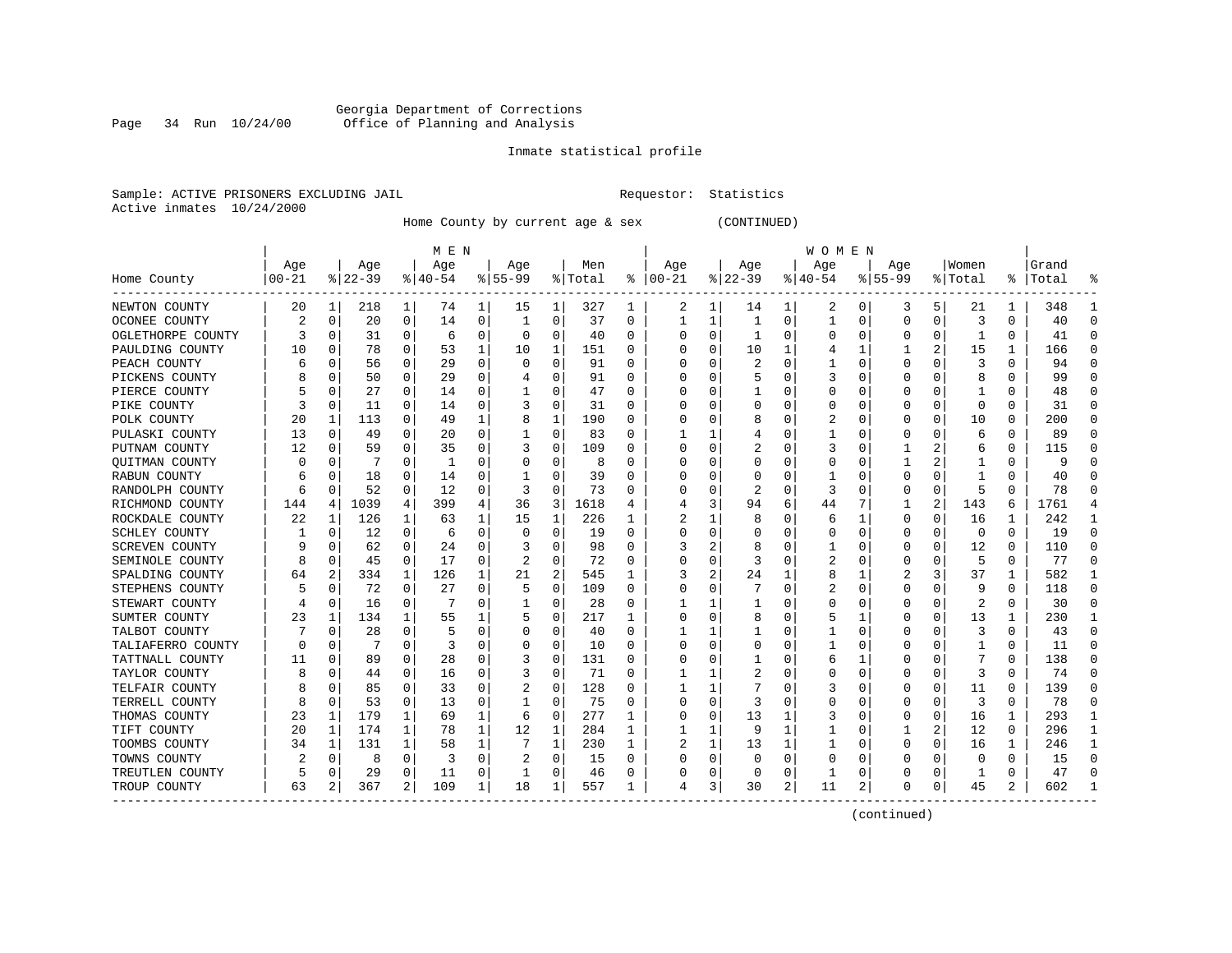#### Georgia Department of Corrections Page 35 Run 10/24/00 Office of Planning and Analysis

# Inmate statistical profile

|  | Sample: ACTIVE PRISONERS EXCLUDING JAIL |  |  | Requestor: Statistics |
|--|-----------------------------------------|--|--|-----------------------|
|  | Active inmates 10/24/2000               |  |  |                       |

Home County by current age & sex (CONTINUED)

|                   |                 |          |                  |                | M E N            |          |                                                |   |                |              |                 |          |                 |      | WOMEN            |          |                    |          |                  |              |                    |          |
|-------------------|-----------------|----------|------------------|----------------|------------------|----------|------------------------------------------------|---|----------------|--------------|-----------------|----------|-----------------|------|------------------|----------|--------------------|----------|------------------|--------------|--------------------|----------|
| Home County       | Age<br>$ 00-21$ |          | Age<br>$8 22-39$ |                | Age<br>$8 40-54$ |          | Age<br>$8 55-99$                               |   | Men<br>% Total | ွေ           | Age<br>$ 00-21$ |          | Age<br>$ 22-39$ |      | Age<br>$ 40-54 $ |          | Age<br>$8155 - 99$ |          | Women<br>% Total |              | Grand<br>%   Total | ႜ        |
| TURNER COUNTY     |                 | 0        | 43               | $\overline{0}$ | 17               | 0        | 2                                              | 0 | 69             | 0            | O               | $\Omega$ | 3               | 0    | 1                | 0        | 0                  | 0        | 4                | 0            | 73                 | $\Omega$ |
| TWIGGS COUNTY     |                 | 0        | 22               | 0              |                  |          |                                                | 0 | 33             | O            |                 |          | O               | N    | 0                | $\Omega$ | 0                  | 0        |                  |              | 33                 | $\Omega$ |
| UNION COUNTY      |                 |          | 27               | 0              |                  |          |                                                | 0 | 35             | 0            |                 |          |                 |      | 2                | $\Omega$ |                    | $\Omega$ |                  |              | 39                 | $\Omega$ |
| UPSON COUNTY      | 18              | 1        | 110              | 0              | 48               | O        |                                                | 1 | 184            | O            |                 | U        | 8               | 0    |                  |          |                    | $\Omega$ | 10               | 0            | 194                | $\Omega$ |
| WALKER COUNTY     | 21              | 1        | 142              | $\mathbf{1}$   | 49               |          | 8                                              | 1 | 220            |              |                 | $\Omega$ | 13              |      |                  |          |                    | 2        | 20               |              | 240                | 1        |
| WALTON COUNTY     | 19              | 1        | 181              | 1              | 66               |          | 13                                             | 1 | 279            |              |                 |          | 10              |      |                  |          | U                  | $\Omega$ | 13               | 1            | 292                | 1        |
| WARE COUNTY       | 31              |          | 243              | $\mathbf{1}$   | 104              |          | 11                                             | 1 | 389            |              |                 |          | q               |      |                  |          |                    | 0        | 16               | 1            | 405                | 1        |
| WARREN COUNTY     |                 | ∩        | 16               | $\Omega$       | 17               | 0        |                                                | U | 41             | U            |                 |          |                 |      |                  |          |                    | U        |                  | <sup>0</sup> | 43                 | ∩        |
| WASHINGTON COUNTY | 17              |          | 83               | 0              | 31               | O        |                                                | 0 | 132            | U            |                 |          |                 | N    |                  |          |                    | U        |                  | 0            | 140                | $\Omega$ |
| WAYNE COUNTY      |                 | O        | 78               | 0              | 30               | $\Omega$ |                                                | 0 | 116            | O            |                 |          |                 | 0    |                  |          |                    | 2        |                  | 0            | 121                | $\Omega$ |
| WEBSTER COUNTY    |                 | 0        | 4                | 0              |                  |          |                                                | U |                | U            |                 |          | O               | N    |                  |          |                    | U        |                  | O            |                    | ∩        |
| WHEELER COUNTY    |                 | $\Omega$ | 14               | 0              | 10               |          |                                                | U | 30             |              |                 |          |                 | N    |                  |          |                    |          |                  |              | 31                 | ∩        |
| WHITE COUNTY      |                 | $\Omega$ | 39               | 0              | 20               | O        | 3                                              | U | 68             | U            |                 |          |                 | N    |                  |          |                    | U        | б                | U            | 74                 | $\Omega$ |
| WHITFIELD COUNTY  | 36              |          | 275              | 1              | 142              |          | 23                                             | 2 | 476            |              |                 |          | 30              |      | 5                |          |                    | 0        | 37               |              | 513                |          |
| WILCOX COUNTY     |                 |          | 27               | 0              | 18               |          | 5                                              | U | 52             | <sup>0</sup> | $\Omega$        |          |                 | N    |                  | $\Omega$ | U                  | U        |                  | U            | 59                 | $\Omega$ |
| WILKES COUNTY     |                 | 0        | 36               | 0              | 17               | 0        |                                                | 0 | 62             | 0            |                 |          |                 | 0    |                  |          |                    | U        |                  | 0            | 66                 | $\Omega$ |
| WILKINSON COUNTY  |                 | $\Omega$ | 37               | $\Omega$       | 15               | $\Omega$ |                                                | 0 | 56             | 0            |                 |          | 3               | O    |                  | O        | 0                  | 0        |                  | U            | 59                 | $\Omega$ |
| WORTH COUNTY      |                 | 0        | 77               | 0              | 28               | $\Omega$ | 5                                              | 0 | 114            |              |                 |          |                 | 0    |                  | 0        | 0                  | 0        |                  | 0            | 119                | $\Omega$ |
| OUT OF STATE      | $\Omega$        | 0        | 13               | 0              | 65               |          | 19                                             |   | 97             | U            | $\Omega$        | 0        |                 | 0    | $\Omega$         | $\Omega$ | U                  | 0        |                  |              | 97                 | $\Omega$ |
| Total reported    |                 |          |                  |                |                  |          | 3567 100 23666 100 9687 100 1386 100 38306 100 |   |                |              | 143 100         |          | 1628 100        |      | 643 100          |          |                    |          | 58 100 2472 100  |              | 40778 100          |          |
| Percent reported  |                 | 94.3     |                  | 92.9           |                  | 92.5     | 91.1                                           |   |                | 92.8         |                 | 84.6     |                 | 90.8 |                  | 91.2     |                    | 93.5     |                  | 90.6         |                    | 92.7     |
| UNKNOWN           | 215             |          | 1819             |                | 782              |          | 135                                            |   | 2951           |              | 26              |          | 164             |      | 62               |          | 4                  |          | 256              |              | 3207               |          |
| Total             | 3782            |          | 25485            |                | 10469            |          | 1521                                           |   | 41257          |              | 169             |          | 1792            |      | 705              |          | 62                 |          | 2728             |              | 43985              |          |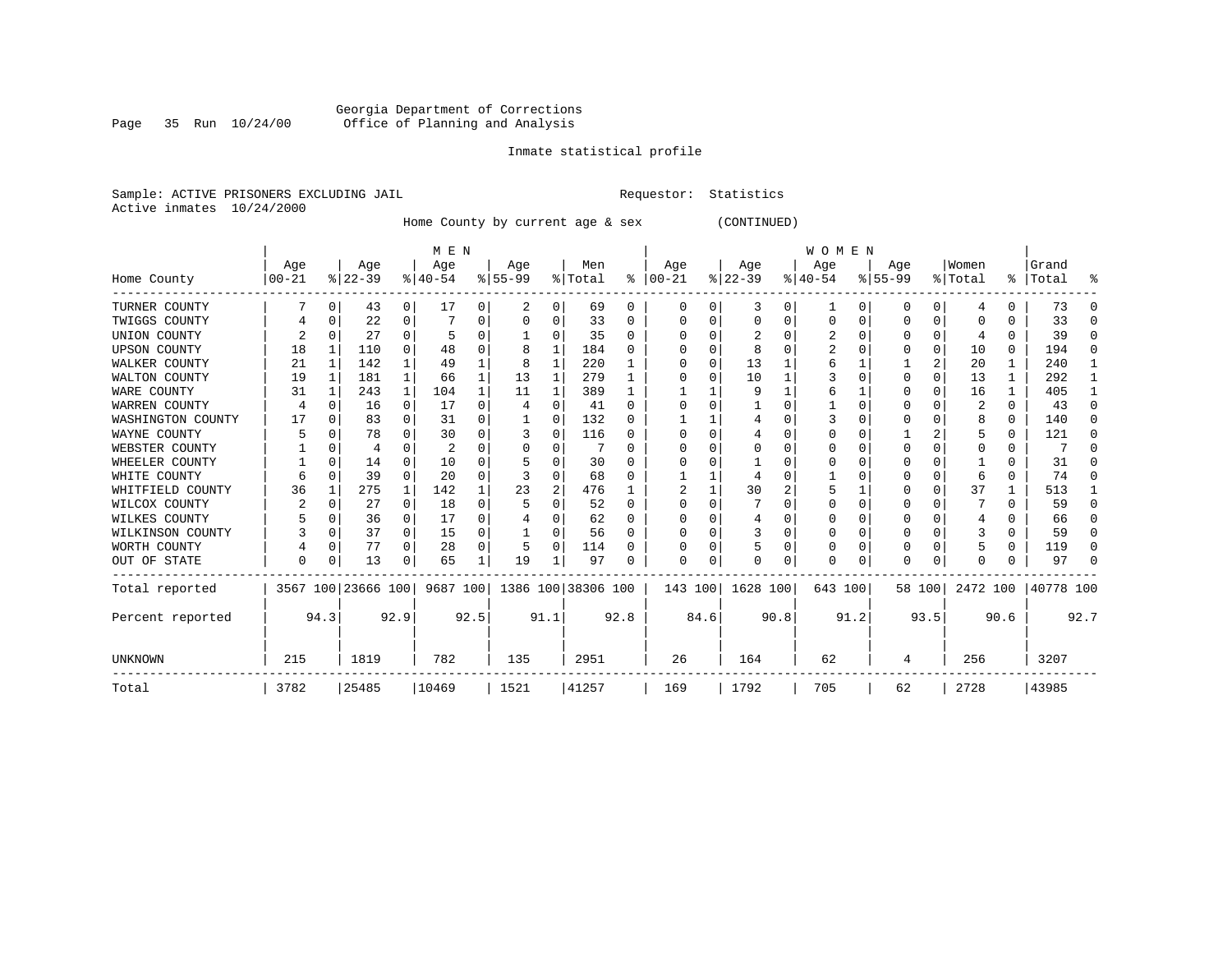Georgia Department of Corrections Office of Planning and Analysis

Inmate statistical profile<br>Requestor: Statistics

Sample: ACTIVE PRISONERS EXCLUDING JAIL Active inmates 10/24/2000

Prison Sentence In Years by current age & sex

|                                    |                   |          |                  |                | M E N            |                |                  |                 |                                                 |             |                      |      |                  |              | W O M E N          |         |                    |                |                  |          |                 |                |
|------------------------------------|-------------------|----------|------------------|----------------|------------------|----------------|------------------|-----------------|-------------------------------------------------|-------------|----------------------|------|------------------|--------------|--------------------|---------|--------------------|----------------|------------------|----------|-----------------|----------------|
| Sentence In Years                  | Age<br>$ 00 - 21$ |          | Age<br>$8 22-39$ |                | Age<br>$8 40-54$ |                | Age<br>$8 55-99$ |                 | Men<br>% Total                                  |             | Age<br>$8   00 - 21$ |      | Age<br>$8 22-39$ |              | Age<br>$8140 - 54$ |         | Age<br>$8155 - 99$ |                | Women<br>% Total | ွေ       | Grand<br> Total | ٩,             |
| ----------<br>$0 - 1$              | 78                |          | 329              | 1              | 91               | 1              | 7                | 0 <sup>1</sup>  | 505                                             |             | 7                    | 4    | 38               | 2            | 17                 |         | 0                  | $\overline{0}$ | 62               | 2        | 567             | 1              |
| $1.1 - 2$                          | 176               | 5        | 633              | $\overline{a}$ | 202              | 2              | 22               | 1               | 1033                                            | 3           | 12                   | 7    | 95               | 5            | 25                 | 4       | 2                  | 3              | 134              | 5        | 1167            | 3              |
| $2.1 - 3$                          | 282               | 8        | 1056             | $\overline{4}$ | 394              | $\overline{4}$ | 34               | $\overline{2}$  | 1766                                            | 4           | 15                   | 9    | 152              | 9            | 55                 | 8       | $\mathbf 0$        | $\mathsf{O}$   | 222              | 8        | 1988            | 5              |
| $3.1 - 4$                          | 295               | 8        | 1050             | 4              | 402              | 4              | 43               | 3               | 1790                                            | 4           | 14                   | 8    | 146              | 8            | 51                 | 7       | 1                  | 2              | 212              | 8        | 2002            | 5              |
| $4.1 - 5$                          | 216               | 6        | 920              | 4              | 325              | 3              | 37               | 2               | 1498                                            | 4           | 14                   | 8    | 126              | 7            | 32                 | 5       | 2                  | 3              | 174              | 6        | 1672            | 4              |
| $5.1 - 6$                          | 602               | 16       | 2891             | 11             | 1078             | 10             | 122              | 8               | 4693                                            | 11          | 36                   | 22   | 313              | 18           | 119                | 17      | 9                  | 15             | 477              | 18       | 5170            | 12             |
| $6.1 - 7$                          | 190               | 5        | 869              | 3              | 287              | 3              | 23               | 2               | 1369                                            | 3           | 10                   | 6    | 79               | 4            | 31                 | 4       | 1                  | 2              | 121              | 4        | 1490            | 3              |
| $7.1 - 8$                          | 129               | 3        | 982              | 4              | 324              | 3              | 45               | 3               | 1480                                            | 4           | 3                    | 2    | 65               | 4            | 29                 | 4       | 0                  | $\Omega$       | 97               | 4        | 1577            | 4              |
| $8.1 - 9$                          | 136               | 4        | 1003             | $\overline{4}$ | 318              | 3              | 41               | 3               | 1498                                            | 4           | 11                   | 7    | 63               | 4            | 22                 | 3       | 2                  | 3              | 98               | 4        | 1596            | $\overline{4}$ |
| $9.1 - 10$                         | 19                | 1        | 330              | 1              | 95               | $\mathbf{1}$   | 9                | 1               | 453                                             | 1           | 0                    | 0    | 27               | 2            | 11                 | 2       | $\mathbf{1}$       | 2              | 39               | 1        | 492             | 1              |
| $10.1 - 12$                        | 862               | 23       | 4204             | 17             | 1275             | 12             | 199              | 13              | 6540                                            | 16          | 21                   | 13   | 254              | 14           | 83                 | 12      | 4                  | 6              | 362              | 13       | 6902            | 16             |
| $12.1 - 15$                        | 170               | 5        | 1682             | 7              | 549              | 5              | 71               | 5               | 2472                                            | 6           | 5                    | 3    | 80               | 5            | 37                 | 5       | 2                  | 3              | 124              | 5        | 2596            | 6              |
| $15.1 - 20$                        | 217               | 6        | 2727             | 11             | 1089             | 10             | 151              | 10              | 4184                                            | 10          | 3                    | 2    | 105              | 6            | 48                 | 7       | 7                  | 11             | 163              | 6        | 4347            | 10             |
| 20.1-OVER                          | 188               | 5        | 3519             | 14             | 1823             | 17             | 287              | 19              | 5817                                            | 14          | 6                    | 4    | 104              | 6            | 59                 | 8       | 6                  | 10             | 175              | 6        | 5992            | 14             |
| LIFE                               | 189               | 5        | 3033             | 12             | 2063             | 20             | 407              | 27 <sup>1</sup> | 5692                                            | 14          | 9                    | 5    | 126              | 7            | 83                 | 12      | 25                 | 40             | 243              | 9        | 5935            | 14             |
| <b>DEATH</b>                       | 3                 | 0        | 63               | 0              | 50               | $\mathbf 0$    | 8                | 1               | 124                                             | $\mathbf 0$ | $\Omega$             | 0    | 1                | $\Omega$     | $\mathbf 0$        | 0       | $\mathbf{0}$       | $\mathbf 0$    | 1                | $\Omega$ | 125             | 0              |
| LIFE W/O PAROLE                    | 5                 | $\Omega$ | 119              | 0              | 72               | 1              | 12               | 1               | 208                                             | 1           | $\Omega$             | 0    | 2                | $\Omega$     | 0                  | 0       | $\mathbf 0$        | $\mathbf 0$    | 2                | $\Omega$ | 210             | $\Omega$       |
| YOUTHFUL OFFENDERS                 | $\mathsf 0$       | 0        | 1                | $\overline{0}$ | 0                | 0              | 0                | 0               | 1                                               | 0           | $\Omega$             | 0    | $\mathbf 0$      | $\mathbf{0}$ | $\mathbf 0$        | 0       | $\mathbf 0$        | 0              | 0                | 0        | 1               | 0              |
| Total reported                     |                   |          |                  |                |                  |                |                  |                 | 3757 100 25411 100 10437 100 1518 100 41123 100 |             |                      |      | 166 100 1776 100 |              |                    | 702 100 |                    | 62 100         | 2706 100         |          | 43829 100       |                |
| Percent reported                   |                   | 99.3     |                  | 99.7           |                  | 99.7           |                  | 99.8            |                                                 | 99.7        |                      | 98.2 |                  | 99.1         |                    | 99.6    |                    | 100.0          |                  | 99.2     |                 | 99.6           |
| NOT REPORTED                       | 25                |          | 74               |                | 32               |                | 3                |                 | 134                                             |             | 3                    |      | 16               |              | 3                  |         | $\mathbf 0$        |                | 22               |          | 156             |                |
|                                    |                   |          |                  |                |                  |                |                  |                 |                                                 |             |                      |      |                  |              |                    |         |                    |                |                  |          |                 |                |
| Total                              | 3782              |          | 25485            |                | 10469            |                | 1521             |                 | 41257                                           |             | 169                  |      | 1792             |              | 705                |         | 62                 |                | 2728             |          | 43985           |                |
| AVG EXCLUDING<br>LIFE, DEATH, YO   | 7.87              |          | 11.26            |                | 12.65            |                | 14.32            |                 | 11.34                                           |             | 6.22                 |      | 7.65             |              | 8.53               |         | 10.72              |                | 7.83             |          | 11.11           |                |
| AVG INCLUDING<br>LIFE=21, YO=3 YRS | 8.53              |          | 12.39            |                | 14.24            |                | 16.03            |                 | 12.64                                           |             | 7.02                 |      | 8.59             |              | 10.00              |         | 14.87              |                | 9.01             |          | 12.41           |                |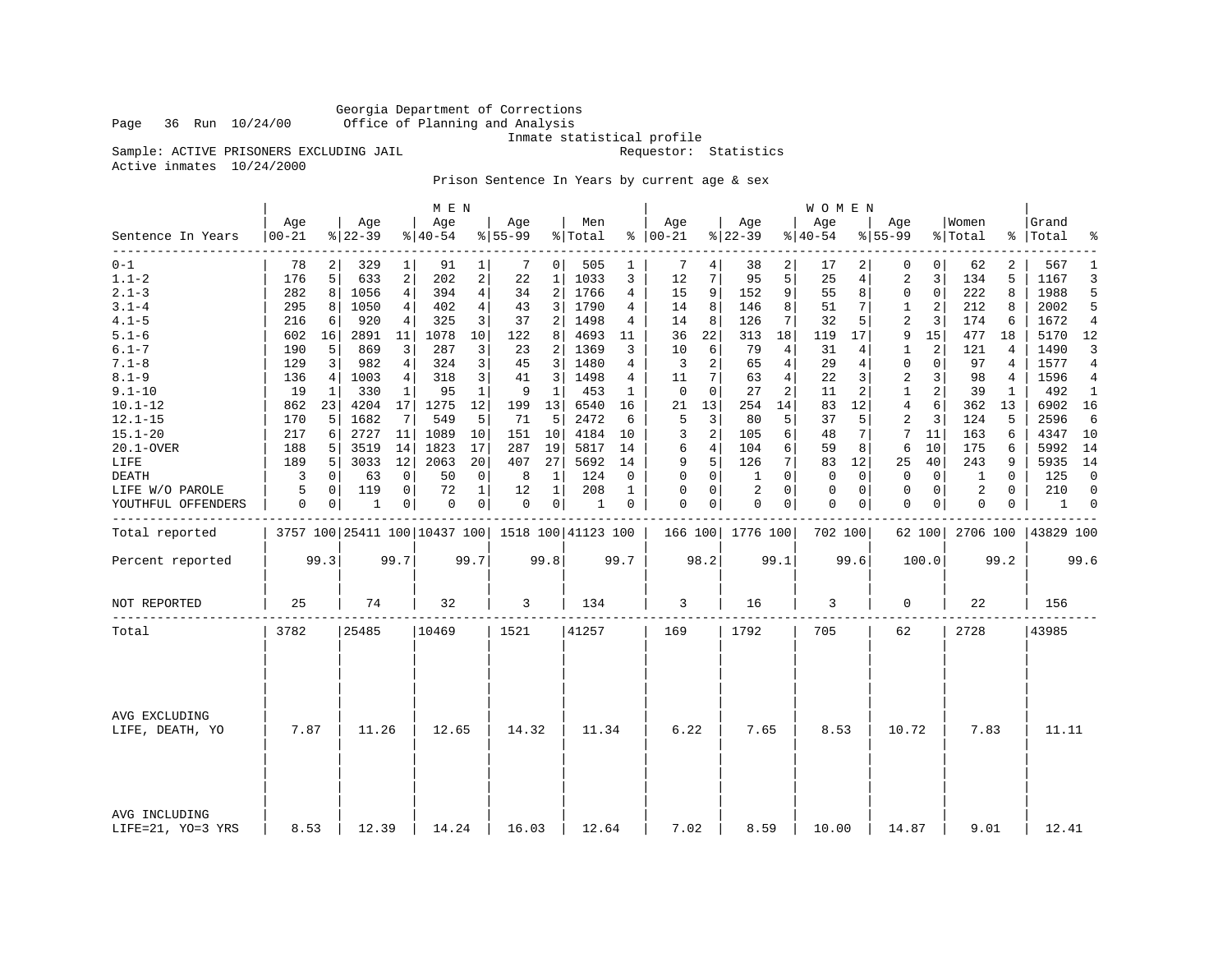# Georgia Department of Corrections Page 37 Run 10/24/00 Office of Planning and Analysis

# Inmate statistical profile

Sample: ACTIVE PRISONERS EXCLUDING JAIL **Requestor:** Statistics Active inmates 10/24/2000

Probation To Follow Prison by current age & sex

|                                     | Age                | Age                          | M E N<br>Age                 | Age         | Men                              | Age                  | Age                     | <b>WOMEN</b><br>Aqe    | Age                  | Women                   | Grand                   |
|-------------------------------------|--------------------|------------------------------|------------------------------|-------------|----------------------------------|----------------------|-------------------------|------------------------|----------------------|-------------------------|-------------------------|
| Prob After Prison                   | $00 - 21$          | $8122 - 39$                  | $8140 - 54$                  | $8155 - 99$ | ွေ<br>% Total                    | $ 00-21 $            | $8122 - 39$             | $8140 - 54$            | $8155 - 99$          | % Total                 | %   Total %             |
| PROBATION TO FOLLOW<br>NO PROBATION | 43<br>1632<br>2150 | 7341<br>29<br>57 18144<br>71 | 26<br>2754<br>7715<br>74 I   | 422<br>1099 | 28 12149<br>29<br>72 29108<br>71 | 46<br>77<br>92<br>54 | 32<br>574<br>1218<br>68 | 249<br>35<br>456<br>65 | 19<br>31<br>43<br>69 | 34<br>919<br>1809<br>66 | $13068$ 30<br>130917 70 |
| Total reported                      |                    |                              | 3782 100 25485 100 10469 100 |             | 1521 100 41257 100               | 169 100              | 1792 100                | 705 100                | 62 100               | 2728 100                | 43985 100               |
| Percent reported                    | 100.0              | 100.0                        | 100.0                        | 100.0       | 100.0                            | 100.0                | 100.0                   | 100.0                  | 100.0                | 100.0                   | 100.0                   |
| NOT REPORTED                        | $\mathbf 0$        | $\Omega$                     | 0                            | $\mathbf 0$ | $\mathbf 0$                      | $\mathbf 0$          | $\Omega$                | $\mathbf 0$            | $\Omega$             | $\Omega$                | $\mathbf 0$             |
| Total                               | 3782               | 25485                        | 10469                        | 1521        | 41257                            | 169                  | 1792                    | 705                    | 62                   | 2728                    | 43985                   |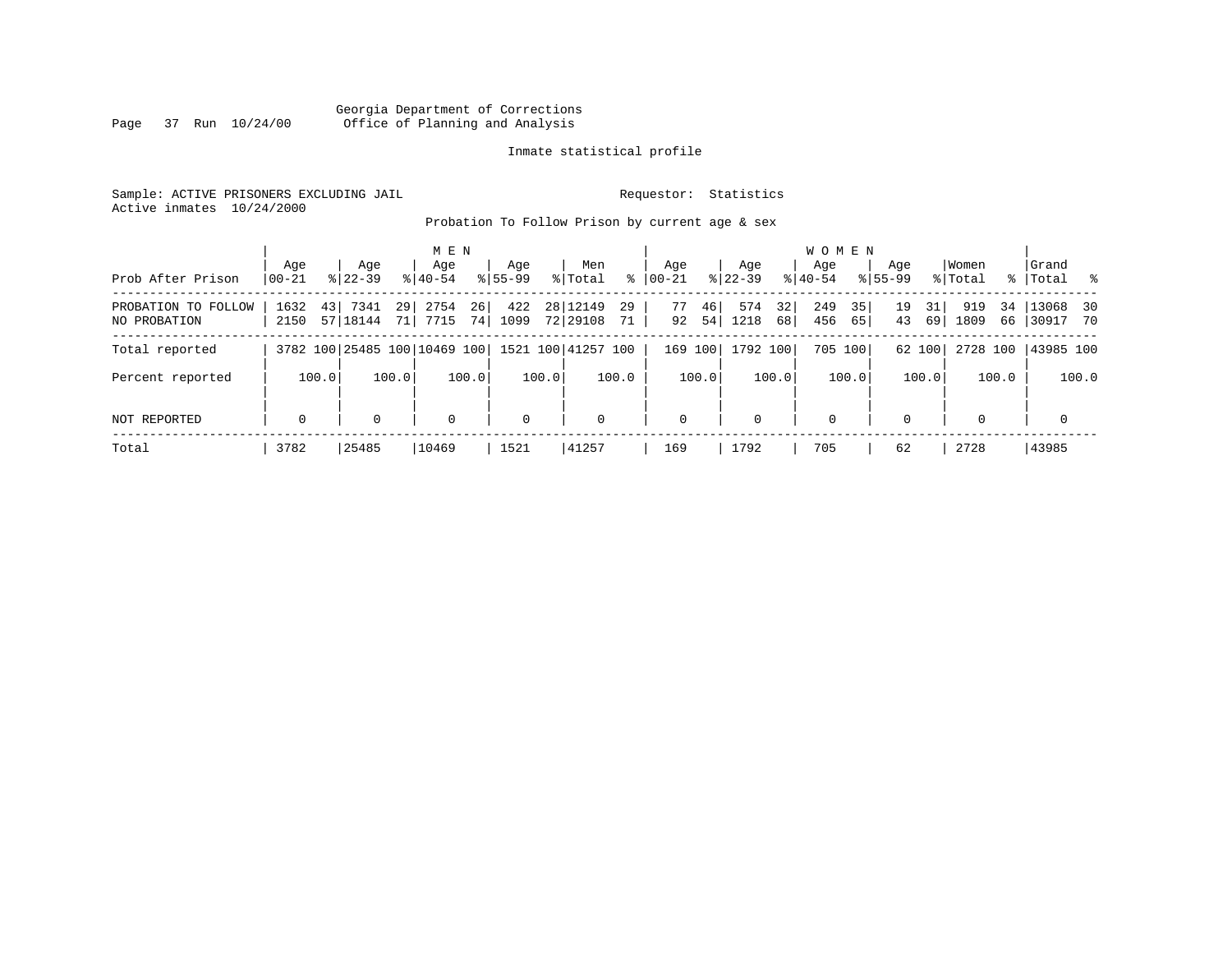# Georgia Department of Corrections Page 38 Run 10/24/00 Office of Planning and Analysis

# Inmate statistical profile

Sample: ACTIVE PRISONERS EXCLUDING JAIL **Requestor:** Statistics Active inmates 10/24/2000

Admission Type by current age & sex

|                      |                  |          |                  |          | M E N                        |          |                  |             |                    |          |                      |             |                  |          | <b>WOMEN</b>     |          |                    |          |                  |      |                    |            |
|----------------------|------------------|----------|------------------|----------|------------------------------|----------|------------------|-------------|--------------------|----------|----------------------|-------------|------------------|----------|------------------|----------|--------------------|----------|------------------|------|--------------------|------------|
| Admission Type       | Age<br>$00 - 21$ |          | Age<br>$8 22-39$ |          | Age<br>$8 40-54$             |          | Age<br>$8 55-99$ |             | Men<br>% Total     |          | Age<br>$8   00 - 21$ |             | Age<br>$ 22-39 $ |          | Age<br>$8 40-54$ |          | Age<br>$8155 - 99$ |          | Women<br>% Total |      | Grand<br>%   Total |            |
|                      |                  |          |                  |          |                              |          |                  |             |                    |          |                      |             |                  |          |                  |          |                    |          |                  |      |                    |            |
| COMMITTED FROM COURT | 3124             |          | 83 16201         | 64       | 6842                         | 66       | 1142             |             | 75 27309           | 66       | 142                  | 86          | 1098             | 62       | 468              | 67       | 56                 | 90       | 1764             | 65   | 29073              | 66         |
| RETURN APPEAL/BOND   | $\mathbf 0$      | $\Omega$ | 6                | 0        | 3                            | 0        | $\Omega$         | 0           | 9                  | 0        | $\mathbf 0$          | $\mathbf 0$ | $\Omega$         | 0        | 0                | 0        | $\Omega$           | $\Omega$ | O                | 0    | 9                  | $\sqrt{ }$ |
| PAROLE REV/NEW SENT  | 126              | 3        | 4341             | 17.      | 1774                         | 17       | 176              | 12          | 6417               | 16       |                      | 1           | 207              | 12       | 102              | 15       |                    | 5        | 313              | 12   | 6730               | 15         |
| PAR REV/NO NEW SENT  | 32               |          | 793              | 3        | 360                          | 3        | 32               | 2           | 1217               | 3        |                      |             | 91               | 5        | 23               | 3        |                    | 2        | 116              | 4    | 1333               | Р          |
| PROB VIOL/TOTAL REV  | 0                | $\Omega$ | 0                | 0        | -1                           | $\Omega$ | $\Omega$         | $\Omega$    |                    | 0        | $\Omega$             | $\Omega$    | $\Omega$         | $\Omega$ | $\Omega$         | $\Omega$ | $\Omega$           | $\Omega$ | $\Omega$         | 0    |                    | $\Omega$   |
| PROB VIOL/PARTIAL    | 204              | 5        | 1123             | 4        | 367                          | 4        | 42               | 3           | 1736               | 4        | 8                    | 5           | 154              | 9        | 38               | 5        | 0                  | $\Omega$ | 200              | 7    | 1936               | 4          |
| ADMIT FM OTHER CUST  |                  | $\Omega$ | 17               | 0        | 6                            | 0        | 4                | $\Omega$    | 28                 | 0        | $\Omega$             | $\Omega$    | $\Omega$         | $\Omega$ | $\Omega$         | O        | 0                  | $\Omega$ | 0                | 0    | 28                 | ∩          |
| SHOCK INCARCERATION  | $\Omega$         | $\Omega$ | O                | 0        | $\Omega$                     | 0        | $\Omega$         | 0           | 0                  | 0        | $\Omega$             | 0           | 0                | O        | 0                | O        | $\Omega$           | 0        | <sup>0</sup>     | 0    | U                  | ſ          |
| PROB REV/REMAINDER   | 253              | 7        | 2472             | 10       | 831                          | 8        | 82               | 5           | 3638               | 9        | 10                   | 6           | 219              | 12       | 64               | 9        | 2                  | 3        | 295              | 11   | 3933               |            |
| NEW SENT/PAR REV PND |                  | $\Omega$ | 42               | 0        | 24                           | 0        | 3                | $\mathbf 0$ | 69                 | 0        | $\Omega$             | $\Omega$    | -1               | 0        | 2                | O        | $\Omega$           | $\Omega$ | 3                | 0    | 72                 | n          |
| LIFE W/O PAROLE      |                  | $\Omega$ | 76               | 0        | 38                           | $\Omega$ | 9                | 1           | 126                | 0        | n                    | 0           | <sup>0</sup>     | $\Omega$ | O                | n        | $\Omega$           | $\Omega$ | $\Omega$         | 0    | 126                | n          |
| PAROLE REV BOOT CAMP |                  | $\Omega$ | 13               | 0        | $\overline{2}$               | $\Omega$ | $\Omega$         | 0           | 15                 | U        |                      | 0           | $\Omega$         | $\Omega$ | Ω                | n        | ∩                  | U        | O                | 0    | 15                 |            |
| PAR REV/RSN UNKNOWN  |                  | $\Omega$ | 25               | $\cap$   | 55                           | 1        | 21               | 1           | 101                | U        | ∩                    | 0           | $\Omega$         | $\Omega$ | Ω                | O        | ∩                  | $\Omega$ | n                | 0    | 101                |            |
| PROBATION/PAROLE REV |                  | ∩        | $\Omega$         | 0        | $\Omega$                     | $\Omega$ | $\Omega$         | $\Omega$    | $\Omega$           | U        | ∩                    | O           | U                | $\Omega$ | U                | O        | ∩                  | U        | U                | U    | $\Omega$           |            |
| PB PAROLE RESCINDED  |                  | $\Omega$ | 8                | U        | 2                            | U        | U                | $\Omega$    | 10                 | O        | ∩                    | 0           | U                | $\Omega$ | U                | O        | ∩                  | $\Omega$ | n                | U    | 10                 |            |
| PROB REVOCATION/SC   |                  | $\Omega$ | 34               | 0        | 15                           | U        |                  | O           | 53                 | O        |                      | 2           | 6                | O        | 6                |          | $\Omega$           | $\Omega$ | 16               |      | 69                 | n          |
| PAR REV/REVOC CENTER |                  | 0        | 215              | 1        | 106                          |          | 6                | 0           | 330                |          | <sup>0</sup>         | 0           |                  | O        | Ω                | O        | $\Omega$           | U        | <sup>0</sup>     | 0    | 330                |            |
| INFORMATION ONLY     |                  | $\Omega$ | O                | 0        | $\Omega$                     | 0        | O                | 0           | 0                  | 0        | <sup>0</sup>         | 0           | 0                | O        | U                | $\Omega$ | $\Omega$           | $\Omega$ | O                | 0    | U                  | ∩          |
| INCOMPLETE SENT PKG  |                  | $\Omega$ |                  | 0        | $\Omega$                     | 0        | O                | $\Omega$    | 0                  | O        | <sup>0</sup>         | $\Omega$    | O                | O        | U                | O        | O                  | $\Omega$ | O                | 0    |                    | n          |
| HANCOCK REVOC CENTER |                  | $\Omega$ | 5                | 0        | $\cap$                       | 0        | U                | $\Omega$    | 5                  | U        | ∩                    | $\Omega$    | O                | O        | U                | $\Omega$ | $\Omega$           | $\Omega$ |                  | 0    |                    | ∩          |
| WHITWORTH DETENTION  |                  | $\Omega$ | 40               | 0        | 13                           | 0        | 1                | 0           | 55                 | $\Omega$ | <sup>0</sup>         | 0           | $\Omega$         | O        | 0                | $\Omega$ | $\Omega$           | $\Omega$ |                  | 0    | 55                 | ∩          |
| DCYS AT RISK         |                  | $\Omega$ | $\overline{2}$   | $\Omega$ | $\Omega$                     | 0        |                  | $\Omega$    | 11                 | 0        |                      | 0           | 0                | $\Omega$ | 0                | 0        | $\Omega$           | $\Omega$ |                  | 0    | 11                 | C          |
| OTHER                | $\Omega$         | $\Omega$ | O                | U        | O                            | 0        | O                | $\Omega$    | $\Omega$           | O        | $\Omega$             | O           | O                | $\Omega$ | O                | O        | $\Omega$           | $\Omega$ |                  | U    | U                  |            |
| Total reported       |                  |          |                  |          | 3759 100 25413 100 10439 100 |          |                  |             | 1519 100 41130 100 |          | 166 100              |             | 1776 100         |          | 703 100          |          |                    | 62 100   | 2707 100         |      | 43837 100          |            |
| Percent reported     |                  | 99.4     |                  | 99.7     |                              | 99.7     |                  | 99.9        |                    | 99.7     |                      | 98.2        |                  | 99.1     |                  | 99.7     |                    | 100.0    |                  | 99.2 |                    | 99.7       |
| UNKNOWN              | 23               |          | 72               |          | 30                           |          | 2                |             | 127                |          | 3                    |             | 16               |          | 2                |          | 0                  |          | 21               |      | 148                |            |
| Total                | 3782             |          | 25485            |          | 10469                        |          | 1521             |             | 41257              |          | 169                  |             | 1792             |          | 705              |          | 62                 |          | 2728             |      | 43985              |            |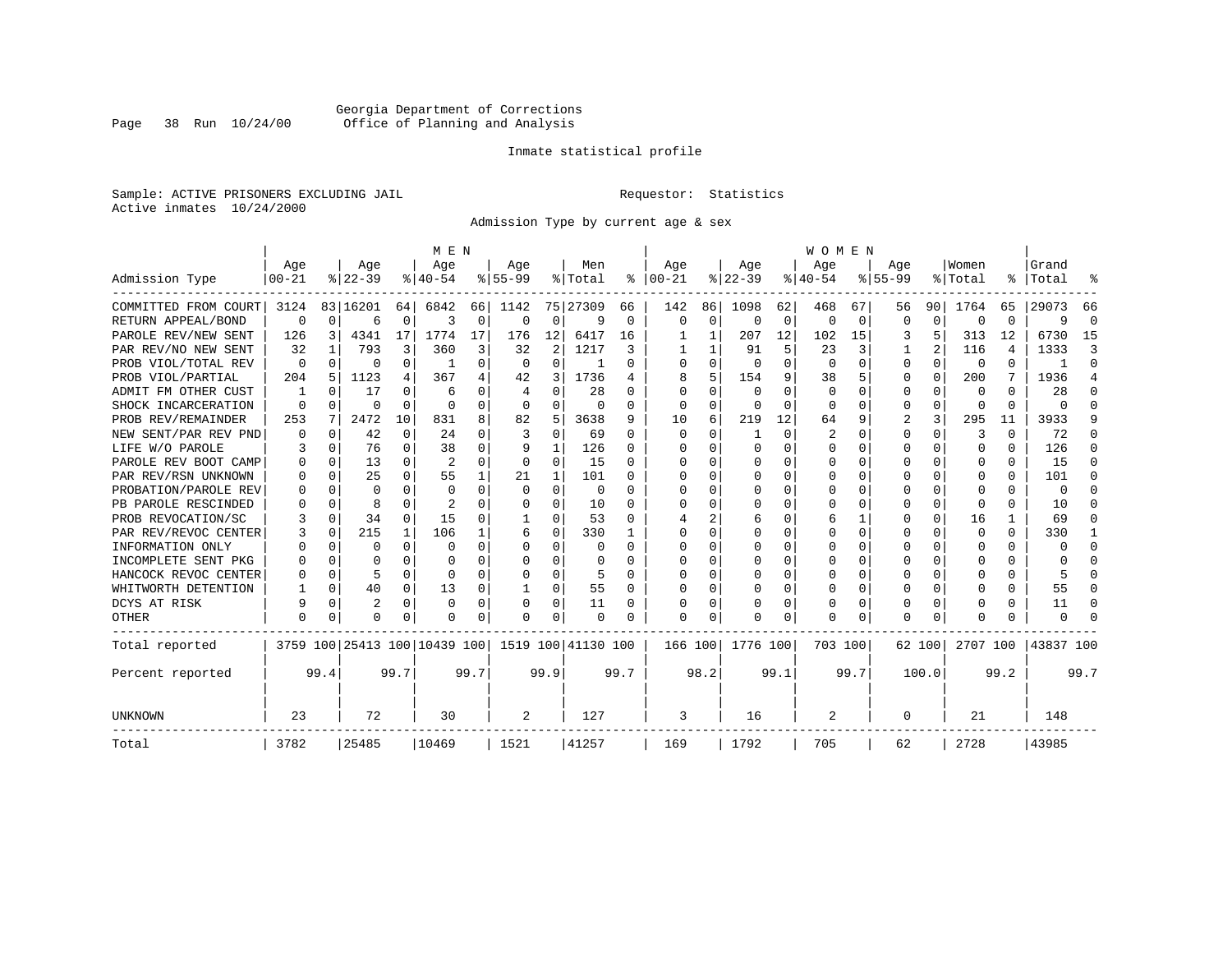#### Georgia Department of Corrections Page 39 Run 10/24/00 Office of Planning and Analysis

# Inmate statistical profile

| Sample: ACTIVE PRISONERS EXCLUDING JAIL | Requestor: Statistics             |           |
|-----------------------------------------|-----------------------------------|-----------|
| Active inmates 10/24/2000               |                                   |           |
|                                         | Release Type by current age & sex |           |
|                                         | M E N<br>$ -$                     | W O M E N |

| Release Type                         | Aqe<br>  00-21 | Aqe<br>$8122 - 39$ | Age<br>$8140 - 54$                                           | Age<br>$8155 - 99$              | Men<br>% Total                          | $\approx$ | Age<br>$ 00 - 21 $ | Age<br>$8 22-39$                  | $8 40-54$                | Age<br>$8155 - 99$                         | Age                          | Women<br>% Total                                                         |          | Grand<br>%   Total % |                                        |
|--------------------------------------|----------------|--------------------|--------------------------------------------------------------|---------------------------------|-----------------------------------------|-----------|--------------------|-----------------------------------|--------------------------|--------------------------------------------|------------------------------|--------------------------------------------------------------------------|----------|----------------------|----------------------------------------|
| PAROLE<br>SENTENCE EXPIRED<br>Active | 23<br>$\Omega$ | 72                 | 30<br>0 I<br>3782 100 25485 100 10468 100 1521 100 41256 100 | $\overline{0}$<br>2<br>$\Omega$ | 127<br>$\overline{0}$<br>0 <sup>1</sup> | $\circ$   | $\overline{0}$     | 2 <br>16<br>0<br>169 100 1792 100 | $\mathbf{0}$<br>$\Omega$ | 0 <sup>1</sup><br>2<br>$\Omega$<br>705 100 | $\mathbf{0}$<br>$\mathbf{0}$ | 21<br>0<br>$\overline{0}$<br>$\overline{0}$<br>62 100 2728 100 43984 100 | $\Omega$ | 148                  | $\overline{\phantom{0}}$<br>$\bigcirc$ |
| Total                                | 3782           | 25485              | 10469                                                        | 1521                            | 41257                                   |           | 169                | 1792                              |                          | 705                                        | 62                           | 2728                                                                     |          | 43985                |                                        |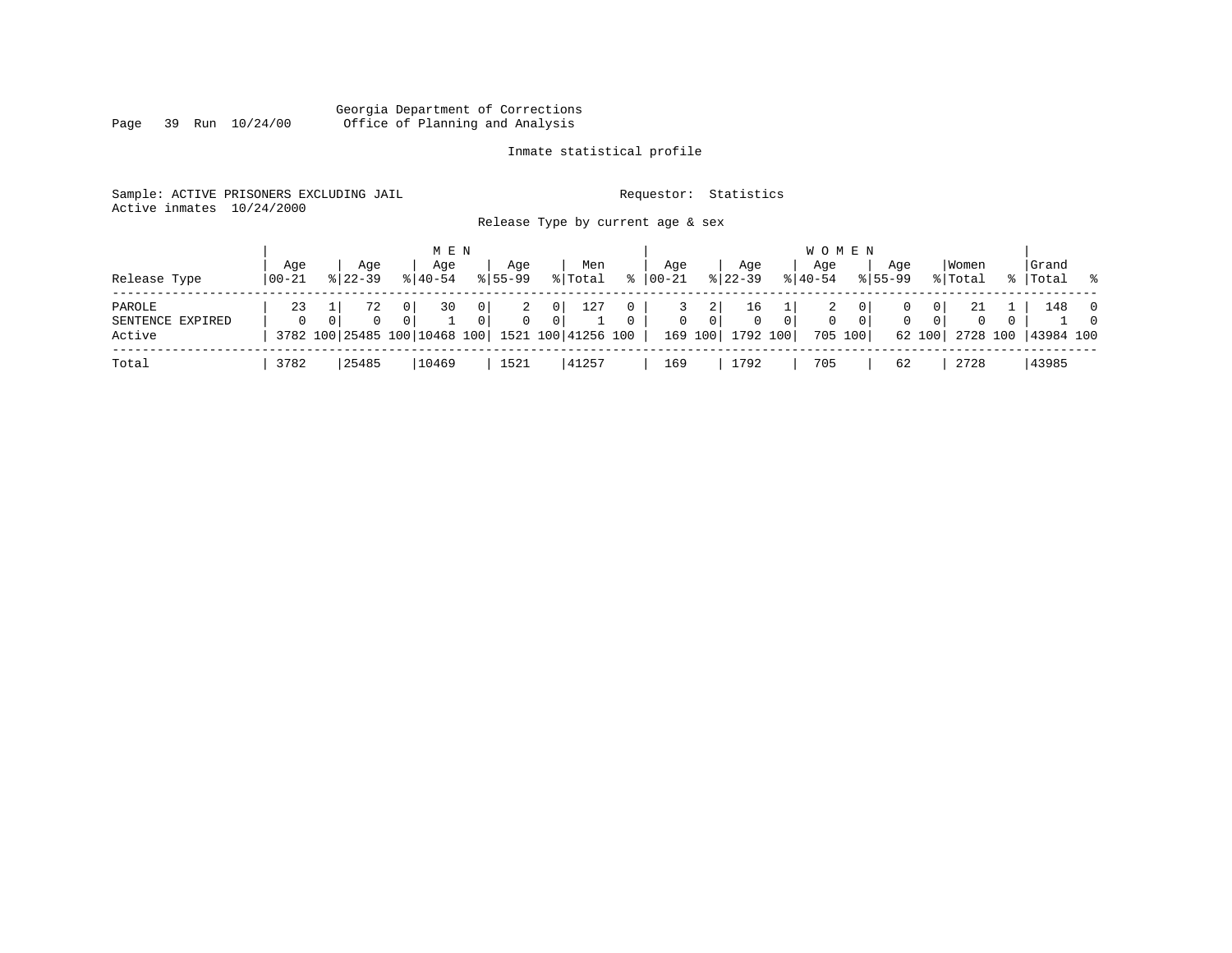# Georgia Department of Corrections<br>Page 40 Run 10/24/00 Office of Planning and Analysis Page 40 Run 10/24/00 Office of Planning and Analysis

# Inmate statistical profile

Sample: ACTIVE PRISONERS EXCLUDING JAIL **Requestor:** Statistics Active inmates 10/24/2000

Inst By Group by current age & sex

|                      |           |          |           |                | M E N                        |                |             |       |                    |          |             |          |             |             | <b>WOMEN</b> |          |             |        |          |       |           |       |
|----------------------|-----------|----------|-----------|----------------|------------------------------|----------------|-------------|-------|--------------------|----------|-------------|----------|-------------|-------------|--------------|----------|-------------|--------|----------|-------|-----------|-------|
|                      | Age       |          | Age       |                | Age                          |                | Age         |       | Men                |          | Aqe         |          | Age         |             | Age          |          | Age         |        | Women    |       | Grand     |       |
| Inst By Group        | $00 - 21$ |          | $8 22-39$ |                | $ 40-54 $                    |                | $8155 - 99$ |       | % Total            | ႜ        | $ 00 - 21 $ |          | $ 22-39$    |             | $ 40-54$     |          | $8155 - 99$ |        | % Total  |       | %   Total | ႜ     |
| County jails         | 0         |          | 0         | 0              |                              | 0              |             |       | 0                  |          | 0           | 0        |             | 0           | 0            |          | 0           | 0      |          |       |           |       |
| Transitional centers | 17        | $\Omega$ | 472       | $\overline{a}$ | 218                          | $\overline{a}$ | 15          |       | 722                | 2        | 9           | 5.       | 134         | 7           | 47           |          | 3           | 5      | 193      |       | 915       |       |
| County camps         | 389       | 10       | 2805      | 11             | 686                          |                | 26          |       | 3906               | q        | $\Omega$    |          |             |             | $\Omega$     |          | $\Omega$    |        | $\Omega$ | 0     | 3906      | 9     |
| Inmate boot camps    | 230       | 6        | 527       |                |                              |                |             |       | 758                |          |             |          |             |             | 0            |          | 0           |        |          |       | 758       |       |
| State prisons        | 2830      | 75       | 19445     | 76             | 8656                         | 83             | 1385        | 91    | 32316              | 78       | 160         | 95       | 1658        | 93          | 658          | 93       | 59          | 95     | 2535     | 93    | 34851     | 79    |
| Private prisons      | 315       | 8        | 2228      | 9              | 906                          | 9              | 95          | 6     | 3544               | 9        | $\Omega$    | $\Omega$ | $\Omega$    | $\Omega$    | $\Omega$     |          | $\Omega$    |        | $\Omega$ |       | 3544      | 8     |
| Other                | ᅩ         | 0        | 8         | 0 <sup>1</sup> |                              | 0              | $\Omega$    | 0     | 10                 | $\Omega$ | $\mathbf 0$ | 0        | $\mathbf 0$ | $\mathbf 0$ | $\mathbf 0$  | $\Omega$ | $\mathbf 0$ | 0      | 0        |       | 10        | - 0   |
| Total reported       |           |          |           |                | 3782 100 25485 100 10468 100 |                |             |       | 1521 100 41256 100 |          | 169         | 100      | 1792 100    |             | 705 100      |          |             | 62 100 | 2728     | 100   | 43984 100 |       |
| Percent reported     |           | 100.0    |           | 100.0          |                              | 100.0          |             | 100.0 |                    | 100.0    |             | 100.0    |             | 100.0       |              | 100.0    |             | 100.0  |          | 100.0 |           | 100.0 |
|                      | 0         |          | $\Omega$  |                |                              |                | $\Omega$    |       |                    |          | $\Omega$    |          | $\Omega$    |             | $\mathbf 0$  |          | $\Omega$    |        | $\Omega$ |       |           |       |
| Not reported         |           |          |           |                |                              |                |             |       |                    |          |             |          |             |             |              |          |             |        |          |       |           |       |
| Total                | 3782      |          | 25485     |                | 10469                        |                | 1521        |       | 41257              |          | 169         |          | 1792        |             | 705          |          | 62          |        | 2728     |       | 43985     |       |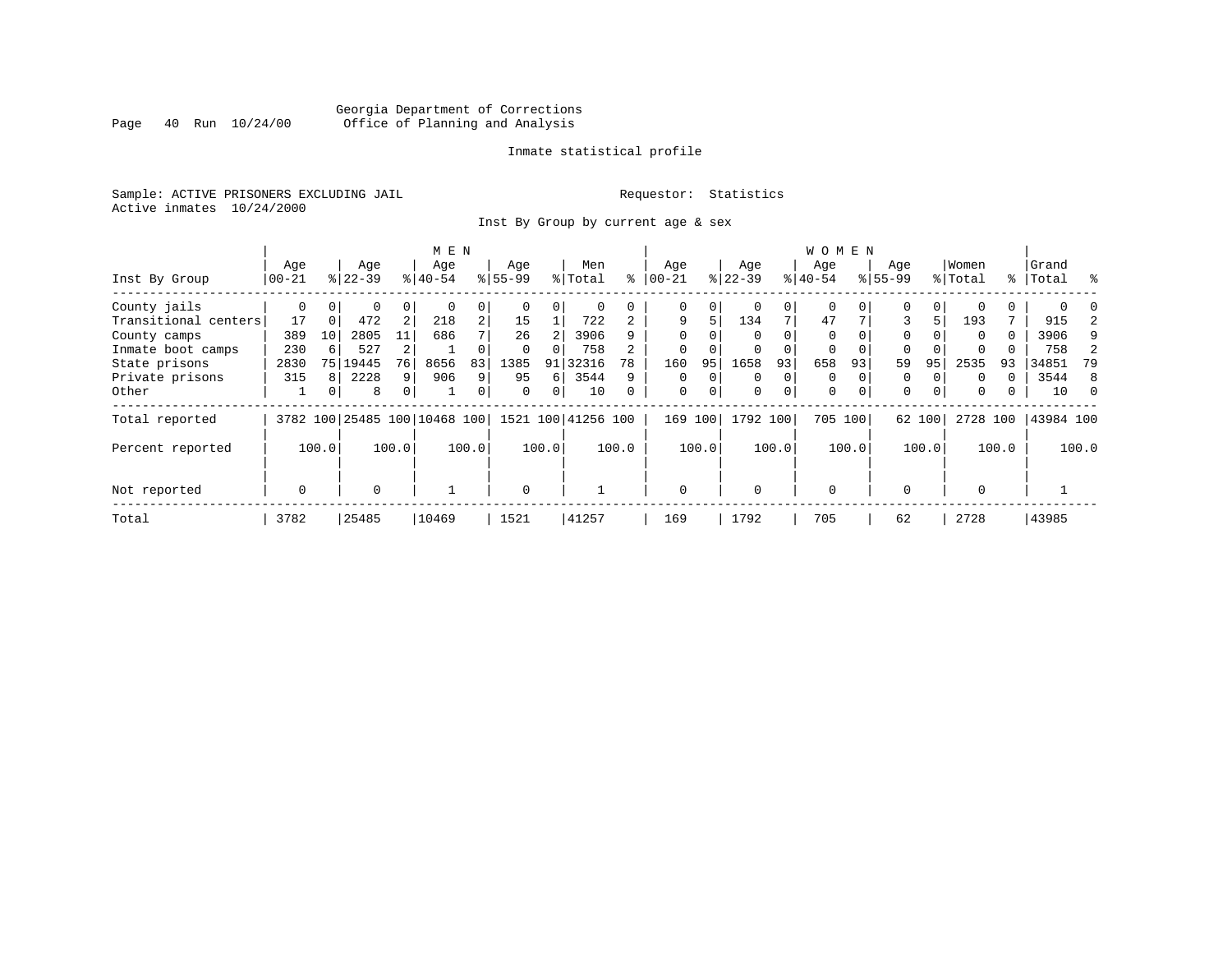# Georgia Department of Corrections<br>Page 41 Run 10/24/00 Office of Planning and Analysis Page 41 Run 10/24/00 Office of Planning and Analysis

# Inmate statistical profile

Sample: ACTIVE PRISONERS EXCLUDING JAIL **Requestor:** Statistics Active inmates 10/24/2000

Institution by current age & sex

| Age<br>Age<br>Institution<br>$00 - 21$<br>$8 22-39$<br>Albany Trans Ctr<br>6<br>0<br>91<br>158<br>Atlanta Trans Ctr(M)<br>$\mathbf{1}$<br>$\mathbf 0$<br>$\mathbf 0$<br>85<br>Macon Trans Ctr<br>4<br>$\mathbf 0$<br>Metro Trans Ctr (W)<br>$\mathbf{1}$<br>$\Omega$<br>137<br>Savannah Trans Ctr<br>$\Omega$<br>б<br>$\Omega$<br>Savannah Womens TC<br>$\Omega$<br>$\Omega$<br>$\mathbf 0$<br>8<br>Central State Hosp<br>Bulloch County<br>13<br>$\Omega$<br>89<br>Carroll County<br>26<br>1<br>144<br>Clarke County<br>3<br>0<br>80<br>Colquitt County<br>26<br>1<br>118<br>129<br>15<br>$\mathbf 0$<br>Coweta County<br>60<br>Decatur County<br>10<br>0 | M E N                      |                             |             |                         |              |                          |                | W O M E N |             |                |                |             |          |           |                |
|------------------------------------------------------------------------------------------------------------------------------------------------------------------------------------------------------------------------------------------------------------------------------------------------------------------------------------------------------------------------------------------------------------------------------------------------------------------------------------------------------------------------------------------------------------------------------------------------------------------------------------------------------------|----------------------------|-----------------------------|-------------|-------------------------|--------------|--------------------------|----------------|-----------|-------------|----------------|----------------|-------------|----------|-----------|----------------|
|                                                                                                                                                                                                                                                                                                                                                                                                                                                                                                                                                                                                                                                            | Age                        | Aqe                         |             | Men                     | Age          | Aqe                      |                | Aqe       |             | Aqe            |                | Women       |          | Grand     |                |
|                                                                                                                                                                                                                                                                                                                                                                                                                                                                                                                                                                                                                                                            | $8 40-54$                  | $8155 - 99$                 |             | % Total<br>ႜ            | $ 00-21$     | $ 22-39$                 |                | $ 40-54$  |             | $8155 - 99$    |                | % Total     |          | %   Total |                |
|                                                                                                                                                                                                                                                                                                                                                                                                                                                                                                                                                                                                                                                            | 0<br>47                    | 0<br>2                      | 0           | 146<br>0                | $\Omega$     | $\mathbf{0}$<br>0        | 0              | 0         | 0           | 0              | 0              | 0           | 0        | 146       | $\Omega$       |
|                                                                                                                                                                                                                                                                                                                                                                                                                                                                                                                                                                                                                                                            | $\mathbf{1}$<br>76         | $\mathbf{1}$<br>9           | $\mathbf 1$ | 244<br>$\mathbf{1}$     | $\Omega$     | $\Omega$<br>$\mathbf 0$  | $\mathbf 0$    | $\Omega$  | $\mathbf 0$ | $\Omega$       | $\Omega$       | $\mathbf 0$ | $\Omega$ | 244       | $\mathbf{1}$   |
|                                                                                                                                                                                                                                                                                                                                                                                                                                                                                                                                                                                                                                                            | $\Omega$<br>37             | 0<br>$\mathbf{1}$           | $\mathbf 0$ | 127<br>$\Omega$         | $\Omega$     | $\mathbf{0}$<br>$\Omega$ | $\mathbf 0$    | $\Omega$  | $\mathbf 0$ | 0              | $\Omega$       | $\mathbf 0$ | $\Omega$ | 127       | $\Omega$       |
|                                                                                                                                                                                                                                                                                                                                                                                                                                                                                                                                                                                                                                                            | $\Omega$<br>$\Omega$       | $\mathbf 0$<br>$\Omega$     | $\mathbf 0$ | $\Omega$<br>-1          |              | $\overline{a}$<br>83     | 5              | 29        | 4           | $\overline{a}$ | 3              | 118         | 4        | 119       | $\Omega$       |
|                                                                                                                                                                                                                                                                                                                                                                                                                                                                                                                                                                                                                                                            | $\mathbf{1}$<br>58         | 1<br>ζ                      | $\Omega$    | 204<br>$\Omega$         | $\cap$       | $\Omega$<br>0            | $\Omega$       | $\Omega$  | $\Omega$    | $\Omega$       | $\Omega$       | $\Omega$    | $\Omega$ | 204       | $\Omega$       |
|                                                                                                                                                                                                                                                                                                                                                                                                                                                                                                                                                                                                                                                            | $\Omega$<br>$\Omega$       | $\Omega$<br>$\Omega$        | $\Omega$    | $\mathbf 0$<br>$\Omega$ | 5            | 3<br>51                  | $\overline{3}$ | 18        | 3           | $\mathbf{1}$   | $\overline{a}$ | 75          | 3        | 75        | $\Omega$       |
|                                                                                                                                                                                                                                                                                                                                                                                                                                                                                                                                                                                                                                                            | $\mathbf 0$<br>1           | 0<br>$\Omega$               | 0           | 10<br>0                 | $\Omega$     | $\Omega$<br>$\Omega$     | $\mathbf 0$    | $\Omega$  | $\mathbf 0$ | $\mathbf 0$    | $\mathbf 0$    | $\mathbf 0$ | $\Omega$ | 10        | $\Omega$       |
|                                                                                                                                                                                                                                                                                                                                                                                                                                                                                                                                                                                                                                                            | $\Omega$<br>25             | $\Omega$<br>$\Omega$        | $\Omega$    | 127<br>$\Omega$         | $\cap$       | 0<br>$\Omega$            | 0              | $\Omega$  | $\Omega$    | $\Omega$       | $\Omega$       | $\Omega$    | $\Omega$ | 127       | $\Omega$       |
|                                                                                                                                                                                                                                                                                                                                                                                                                                                                                                                                                                                                                                                            | $\mathbf{1}$<br>33         | $\Omega$<br>3               | $\Omega$    | 206<br>$\Omega$         | $\cap$       | 0<br>$\Omega$            | $\Omega$       | $\Omega$  | 0           | $\Omega$       | $\Omega$       | $\Omega$    | $\Omega$ | 206       | $\Omega$       |
|                                                                                                                                                                                                                                                                                                                                                                                                                                                                                                                                                                                                                                                            | 0<br>12                    | $\Omega$<br>$\Omega$        | $\mathbf 0$ | 95<br>$\Omega$          |              | $\Omega$<br>$\Omega$     | 0              | C         | 0           | $\Omega$       | $\Omega$       | $\Omega$    | $\Omega$ | 95        | $\Omega$       |
|                                                                                                                                                                                                                                                                                                                                                                                                                                                                                                                                                                                                                                                            | 32<br>0                    | $\Omega$<br>$\Omega$        | $\Omega$    | 176<br>$\Omega$         | ∩            | 0<br>$\Omega$            | $\Omega$       | $\Omega$  | $\Omega$    | $\Omega$       | $\Omega$       | $\Omega$    | $\Omega$ | 176       | $\Omega$       |
|                                                                                                                                                                                                                                                                                                                                                                                                                                                                                                                                                                                                                                                            | $\mathbf{1}$<br>41         | $\Omega$<br>3               | $\Omega$    | 188<br>$\Omega$         | <sup>0</sup> | $\Omega$<br>$\Omega$     | $\Omega$       | $\Omega$  | $\Omega$    | $\Omega$       | $\Omega$       | $\Omega$    | $\Omega$ | 188       | ∩              |
|                                                                                                                                                                                                                                                                                                                                                                                                                                                                                                                                                                                                                                                            | $\mathbf 0$<br>26          | $\mathbf 0$<br>$\mathbf{1}$ | $\mathbf 0$ | 97<br>$\Omega$          | $\Omega$     | $\Omega$<br>0            | 0              |           | $\mathbf 0$ | $\Omega$       | 0              | $\mathbf 0$ | $\Omega$ | 97        | $\Omega$       |
| 36<br>Effingham County<br>8<br>$\mathbf 0$                                                                                                                                                                                                                                                                                                                                                                                                                                                                                                                                                                                                                 | $\Omega$<br>10             | $\mathbf 1$<br>0            | $\mathbf 0$ | 55<br>$\Omega$          | $\Omega$     | 0<br>O                   | 0              | U         | 0           | $\Omega$       | $\Omega$       | $\Omega$    | $\Omega$ | 55        | $\Omega$       |
| Floyd County<br>1<br>145<br>24                                                                                                                                                                                                                                                                                                                                                                                                                                                                                                                                                                                                                             | $\mathbf 1$<br>37          | 0<br>1                      | 0           | 207<br>1                | ∩            | 0<br>$\Omega$            | 0              | $\Omega$  | 0           | $\Omega$       | $\Omega$       | 0           | 0        | 207       | $\Omega$       |
| Gwinnett County<br>15<br>81<br>0                                                                                                                                                                                                                                                                                                                                                                                                                                                                                                                                                                                                                           | 0<br>21                    | 0<br>3                      | 0           | 120<br>$\Omega$         |              | $\Omega$<br>$\Omega$     | 0              | $\Omega$  | 0           | $\Omega$       | $\Omega$       | $\mathbf 0$ | $\Omega$ | 120       | $\Omega$       |
| 191<br>Hall County<br>17<br>$\Omega$                                                                                                                                                                                                                                                                                                                                                                                                                                                                                                                                                                                                                       | $\mathbf{1}$<br>2.2        | $\Omega$<br>$\Omega$        | $\Omega$    | 230<br>$\mathbf{1}$     | ∩            | $\Omega$<br>$\Omega$     | 0              | $\Omega$  | $\Omega$    | $\Omega$       | $\Omega$       | $\Omega$    | $\Omega$ | 230       | $\mathbf{1}$   |
| 31<br>Harris County<br>3<br>$\Omega$                                                                                                                                                                                                                                                                                                                                                                                                                                                                                                                                                                                                                       | $\Omega$<br>.5             | $\Omega$<br>$\mathbf{1}$    | $\Omega$    | 40<br>$\Omega$          | ∩            | $\Omega$<br>$\Omega$     | 0              | $\Omega$  | $\Omega$    | $\Omega$       | $\Omega$       | $\Omega$    | $\Omega$ | 40        | $\Omega$       |
| 127<br>Jackson County<br>10<br>$\mathbf 0$                                                                                                                                                                                                                                                                                                                                                                                                                                                                                                                                                                                                                 | $\Omega$<br>35             | $\mathbf 1$<br>$\Omega$     | $\mathbf 0$ | 173<br>$\Omega$         |              | $\Omega$<br>O            | 0              |           | $\mathbf 0$ | $\Omega$       | $\Omega$       | $\mathbf 0$ | $\Omega$ | 173       | $\Omega$       |
| 13<br>Jefferson County<br>0<br>144                                                                                                                                                                                                                                                                                                                                                                                                                                                                                                                                                                                                                         | 28<br>$\mathbf{1}$         | $\mathbf{1}$<br>0           | $\Omega$    | 186<br>$\Omega$         | $\Omega$     | 0<br>$\Omega$            | $\Omega$       | U         | 0           | $\Omega$       | $\Omega$       | $\Omega$    | $\Omega$ | 186       | $\Omega$       |
| Mitchell County<br>$\mathbf 0$<br>47<br>7                                                                                                                                                                                                                                                                                                                                                                                                                                                                                                                                                                                                                  | $\Omega$<br>11             | 0<br>$\Omega$               | $\mathbf 0$ | 65<br>0                 | <sup>0</sup> | 0<br>$\Omega$            | 0              | $\Omega$  | 0           | $\Omega$       | $\Omega$       | $\Omega$    | $\Omega$ | 65        | $\Omega$       |
| Muscogee County<br>336<br>49<br>1                                                                                                                                                                                                                                                                                                                                                                                                                                                                                                                                                                                                                          | $\mathbf{1}$<br>84         | 1<br>2                      | $\mathbf 0$ | 471<br>1                |              | $\Omega$<br>$\Omega$     | 0              | O         | 0           | $\Omega$       | $\Omega$       | $\mathbf 0$ | $\Omega$ | 471       | -1             |
| Richmond County<br>144<br>16<br>$\mathbf 0$                                                                                                                                                                                                                                                                                                                                                                                                                                                                                                                                                                                                                | $\mathbf{1}$<br>35         | $\overline{c}$<br>$\Omega$  | $\mathbf 0$ | 197<br>$\Omega$         | $\cap$       | 0<br>$\Omega$            | 0              | $\Omega$  | 0           | $\Omega$       | $\Omega$       | $\Omega$    | $\Omega$ | 197       | $\Omega$       |
| 16<br>97<br>Screven County<br>0                                                                                                                                                                                                                                                                                                                                                                                                                                                                                                                                                                                                                            | $\Omega$<br>16             | 0<br>0                      | $\mathbf 0$ | 129<br>0                | $\Omega$     | $\Omega$<br>$\Omega$     | $\mathbf 0$    | $\Omega$  | 0           | $\Omega$       | $\Omega$       | $\mathbf 0$ | $\Omega$ | 129       | $\Omega$       |
| Spalding County<br>$\mathbf 0$<br>102<br>13                                                                                                                                                                                                                                                                                                                                                                                                                                                                                                                                                                                                                | $\mathbf 0$<br>34          | $\mathbf 0$<br>$\Omega$     | $\mathbf 0$ | 149<br>$\Omega$         | $\Omega$     | $\Omega$<br>$\Omega$     | 0              |           | $\mathbf 0$ | $\Omega$       | 0              | $\mathbf 0$ | $\Omega$ | 149       | $\Omega$       |
| 35<br>Stewart County<br>5<br>$\Omega$                                                                                                                                                                                                                                                                                                                                                                                                                                                                                                                                                                                                                      | $\Omega$<br>$\overline{4}$ | $\Omega$<br>$\mathbf{1}$    | $\Omega$    | 45<br>$\Omega$          | $\Omega$     | $\Omega$<br>$\Omega$     | $\Omega$       | $\Omega$  | 0           | $\Omega$       | $\Omega$       | $\Omega$    | $\Omega$ | 45        | $\Omega$       |
| 225<br>Sumter County<br>43<br>1                                                                                                                                                                                                                                                                                                                                                                                                                                                                                                                                                                                                                            | $\mathbf{1}$<br>57         | $\overline{c}$<br>1         | $\Omega$    | 327<br>1                | $\cap$       | 0<br>$\Omega$            | 0              | $\Omega$  | 0           | $\Omega$       | $\Omega$       | $\Omega$    | $\Omega$ | 327       | $\mathbf{1}$   |
| Terrell County<br>100<br>5<br>0                                                                                                                                                                                                                                                                                                                                                                                                                                                                                                                                                                                                                            | 27<br>$\Omega$             | $\overline{2}$<br>0         | $\mathbf 0$ | 134<br>0                |              | $\Omega$<br>$\Omega$     | O              | C         | $\mathbf 0$ | $\Omega$       | $\Omega$       | $\Omega$    | $\Omega$ | 134       | $\Omega$       |
| Thomas County<br>12<br>101<br>0                                                                                                                                                                                                                                                                                                                                                                                                                                                                                                                                                                                                                            | 0<br>21                    | $\Omega$<br>1               | $\Omega$    | 135<br>0                | ∩            | $\cap$<br>$\Omega$       | 0              | $\Omega$  | $\Omega$    | $\Omega$       | $\Omega$       | $\Omega$    | $\Omega$ | 135       | $\Omega$       |
| Troup County<br>13<br>89<br>0                                                                                                                                                                                                                                                                                                                                                                                                                                                                                                                                                                                                                              | $\mathbf 0$<br>26          | 0<br>1                      | $\mathbf 0$ | 129<br>0                |              | $\Omega$<br>$\Omega$     | 0              | $\Omega$  | 0           | $\Omega$       | $\Omega$       | $\mathbf 0$ | $\Omega$ | 129       | $\Omega$       |
| Clayton County<br>27<br>$\mathbf 1$<br>154                                                                                                                                                                                                                                                                                                                                                                                                                                                                                                                                                                                                                 | $\mathbf{1}$<br>44         | $\mathbf 0$<br>$\Omega$     | $\mathbf 0$ | 225<br>1                |              | $\Omega$<br>0            | 0              |           | 0           | $\Omega$       | $\Omega$       | $\mathbf 0$ | $\Omega$ | 225       | $\mathbf{1}$   |
| 875<br>Ware Prison<br>120<br>3                                                                                                                                                                                                                                                                                                                                                                                                                                                                                                                                                                                                                             | 3<br>273                   | 3<br>25                     | 2           | 1293<br>3               | $\cap$       | 0<br>$\Omega$            | 0              | $\Omega$  | 0           | $\Omega$       | $\Omega$       | $\mathbf 0$ | $\Omega$ | 1293      | 3              |
| Lowndes Prison<br>199<br>31<br>$\mathbf 1$                                                                                                                                                                                                                                                                                                                                                                                                                                                                                                                                                                                                                 | $\mathbf{1}$<br>64         | $\mathbf 1$<br>4            | $\mathbf 0$ | 298<br>1                | ∩            | $\Omega$<br>$\Omega$     | $\Omega$       | $\Omega$  | 0           | $\Omega$       | $\Omega$       | $\Omega$    | $\Omega$ | 298       | $\mathbf{1}$   |
| Dodge Prison<br>579<br>44<br>1                                                                                                                                                                                                                                                                                                                                                                                                                                                                                                                                                                                                                             |                            |                             |             |                         |              |                          |                |           |             |                |                |             |          |           |                |
| Phillips Prison<br>592<br>82<br>2                                                                                                                                                                                                                                                                                                                                                                                                                                                                                                                                                                                                                          | 2<br>303                   | 3<br>30                     | 2           | 956<br>2                | ∩            | $\Omega$<br>$\Omega$     | $\Omega$       | $\Omega$  | 0           | $\Omega$       | $\Omega$       | $\mathbf 0$ | $\Omega$ | 956       | $\overline{2}$ |
| Walker Prison<br>27<br>243<br>1                                                                                                                                                                                                                                                                                                                                                                                                                                                                                                                                                                                                                            | 2<br>270                   | 3<br>47                     | 3           | 991<br>2                | <sup>0</sup> | 0<br>0                   | 0              | $\Omega$  | $\mathbf 0$ | $\Omega$       | $\Omega$       | $\Omega$    | $\Omega$ | 991       | $\mathcal{D}$  |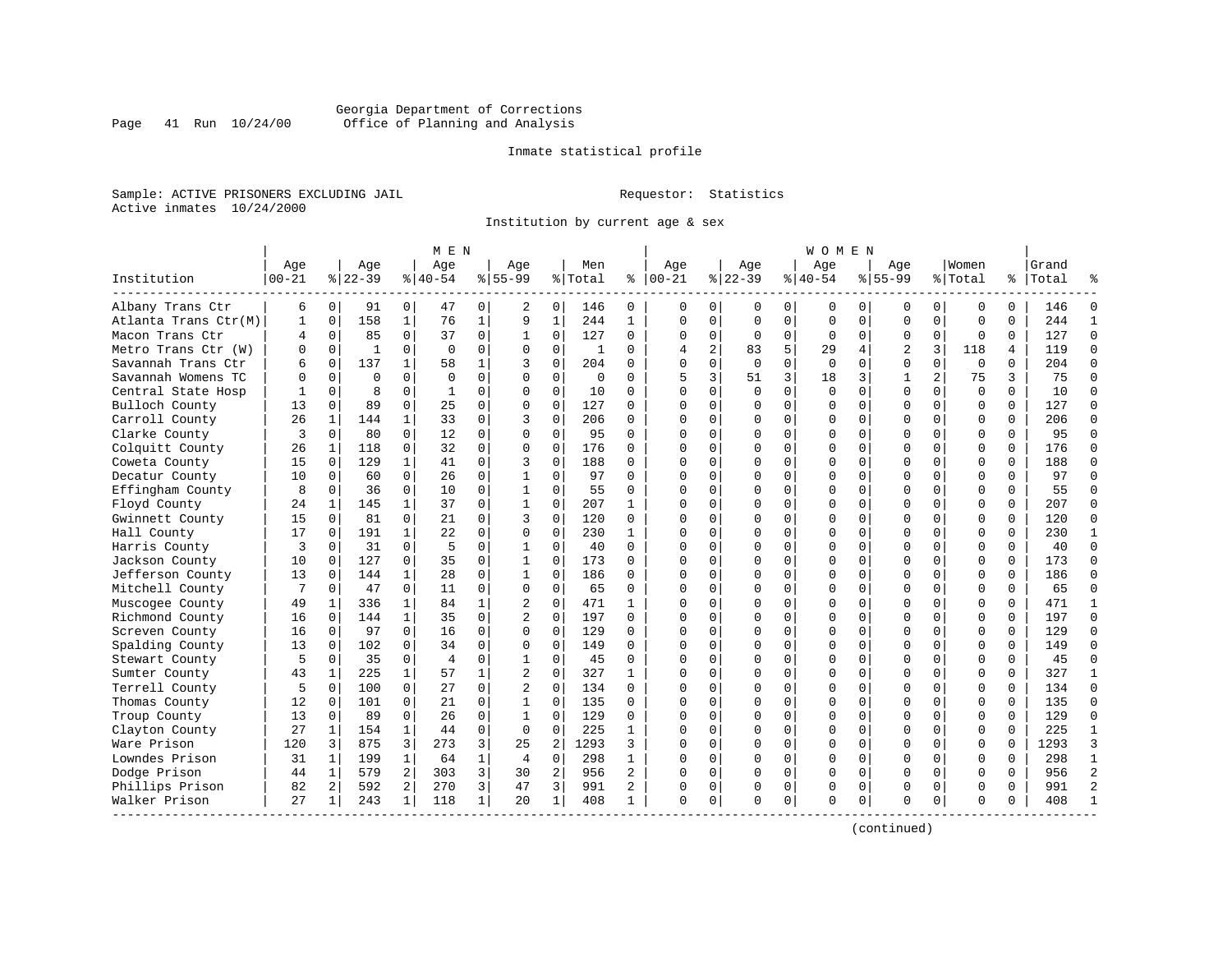#### Georgia Department of Corrections Page 42 Run 10/24/00 Office of Planning and Analysis

# Inmate statistical profile

|  | Sample: ACTIVE PRISONERS EXCLUDING JAIL |  |
|--|-----------------------------------------|--|
|  | Active inmates 10/24/2000               |  |

L Bample: Active Prequestor: Statistics

Institution by current age & sex

|  |  | (CONTINUED) |  |
|--|--|-------------|--|
|--|--|-------------|--|

|                      |           |                |          |                | M E N          |                |             |                |              |                |          |              |             |          | <b>WOMEN</b> |             |             |          |              |          |           |                |
|----------------------|-----------|----------------|----------|----------------|----------------|----------------|-------------|----------------|--------------|----------------|----------|--------------|-------------|----------|--------------|-------------|-------------|----------|--------------|----------|-----------|----------------|
|                      | Age       |                | Age      |                | Age            |                | Aqe         |                | Men          |                | Age      |              | Age         |          | Aqe          |             | Age         |          | Women        |          | Grand     |                |
| Institution          | $00 - 21$ |                | $ 22-39$ |                | $ 40-54 $      |                | $8155 - 99$ |                | % Total      | ៖              | $ 00-21$ |              | $ 22-39$    |          | $8 40-54$    |             | $8155 - 99$ |          | % Total      |          | %   Total | ዱ              |
| Wayne Prison         | 3         | $\Omega$       | 113      | 0              | 72             | 1              | 8           | 1              | 196          | 0              | O        | 0            | 0           | 0        | 0            | $\Omega$    | 0           | 0        | $\Omega$     | $\Omega$ | 196       | $\Omega$       |
| Arrendale Prison     | 540       | 14             | 524      | 2              | 135            | 1              |             | 0              | 1206         | 3              | $\Omega$ | 0            | $\Omega$    | $\Omega$ |              | $\Omega$    | $\Omega$    | $\Omega$ | $\Omega$     | $\Omega$ | 1206      | 3              |
| Montgomery Prison    | 33        | 1              | 268      | 1              | 81             | 1              | 6           | 0              | 388          | 1              | $\cap$   | $\Omega$     | $\Omega$    | $\Omega$ | O            | $\Omega$    | U           | $\Omega$ | $\Omega$     | $\Omega$ | 388       | 1              |
| Lee Prison           | 55        | $\mathbf{1}$   | 435      | $\overline{2}$ | 172            | $\overline{a}$ | 15          | $\mathbf{1}$   | 677          | $\overline{2}$ | U        | $\Omega$     | $\Omega$    | $\Omega$ |              | $\Omega$    | U           | $\Omega$ | $\Omega$     | $\Omega$ | 677       | 2              |
| Putnam Prison        | 20        | 1              | 88       | $\Omega$       | 35             | $\Omega$       | $\Omega$    | $\Omega$       | 143          | $\Omega$       |          | $\Omega$     | $\Omega$    | $\Omega$ |              | $\Omega$    | U           | $\Omega$ | $\Omega$     | $\Omega$ | 143       | $\Omega$       |
| Georgia State Prison | 35        | 1              | 790      | 3              | 345            | 3              | 27          | 2              | 1197         | 3              |          | $\Omega$     | $\Omega$    | U        |              | $\Omega$    | O           | $\Omega$ | $\Omega$     | $\Omega$ | 1197      | 3              |
| Mens Prison          | 5         | $\Omega$       | 156      | $\mathbf{1}$   | 227            | $\overline{a}$ | 260         | 17             | 648          | 2              |          | $\Omega$     | $\Omega$    | $\Omega$ |              | $\Omega$    | O           | $\Omega$ | $\Omega$     | $\Omega$ | 648       | $\mathbf{1}$   |
| Jackson Prison-Diag  | 176       | 5              | 969      | 4              | 401            | 4              | 53          | 3              | 1599         | 4              |          | 0            | O           | U        |              | $\Omega$    | U           | 0        | $\Omega$     | $\Omega$ | 1599      | $\overline{4}$ |
| Jackson Prison-Perm  | 4         | $\Omega$       | 144      | $\mathbf{1}$   | 84             | $\mathbf{1}$   | 10          | 1              | 242          | $\mathbf{1}$   |          | 0            | U           | 0        |              | $\Omega$    | U           | 0        | $\Omega$     | $\Omega$ | 242       | $\mathbf{1}$   |
| Coastal Prison       | 178       | 5              | 875      | 3              | 385            | 4              | 38          | 2              | 1476         | 4              |          | 0            | O           | U        |              | $\Omega$    | Ω           | 0        | $\Omega$     |          | 1476      | 3              |
| Scott Prison         | 68        | 2              | 739      | 3              | 313            | 3              | 34          | 2              | 1154         |                |          |              |             | U        |              | $\Omega$    |             | $\Omega$ | $\Omega$     |          | 1154      | 3              |
| Rivers Prison        | 62        |                | 659      | 3              | 340            | 3              | 37          | $\overline{c}$ | 1098         | ς              |          | U            | $\cap$      | U        |              | $\Omega$    | U           | $\cap$   | $\Omega$     |          | 1098      | $\overline{2}$ |
| Rutledge Prison      | 21        | 1              | 280      | $\mathbf{1}$   | 231            | $\overline{a}$ | 49          | 3              | 581          | $\mathbf{1}$   |          | $\Omega$     | U           | $\Omega$ |              | ∩           | U           | $\Omega$ | $\Omega$     | $\cap$   | 581       | $\mathbf{1}$   |
| Central Prison       | 21        | $\mathbf{1}$   | 408      | 2              | 295            | 3              | 52          | 3              | 776          | $\overline{a}$ |          | $\Omega$     | O           | U        |              | $\Omega$    | U           | $\Omega$ | $\Omega$     | $\Omega$ | 776       | $\overline{2}$ |
| Augusta Med Prison   | 80        | 2              | 573      | 2              | 368            | 4              | 87          | 6              | 1108         | ς              |          | $\Omega$     |             | U        |              | $\Omega$    | Ω           | $\Omega$ | $\mathbf{1}$ | $\Omega$ | 1109      | 3              |
| Rogers Prison        | 180       | 5              | 860      | 3              | 216            | $\overline{a}$ | 9           | $\mathbf{1}$   | 1265         | 3              |          | $\Omega$     | $\Omega$    | U        |              | $\Omega$    | U           | $\Omega$ | $\Omega$     | $\Omega$ | 1265      | 3              |
| Burruss Prison       | 31        | $\mathbf{1}$   | 194      | $\mathbf{1}$   | 57             | $\mathbf{1}$   | 7           | $\Omega$       | 289          | $\mathbf{1}$   | $\cap$   | 0            | O           | 0        |              | $\Omega$    | U           | $\Omega$ | $\Omega$     | $\Omega$ | 289       | $\mathbf{1}$   |
| Bostick Prison       | 14        | $\Omega$       | 217      | $\mathbf{1}$   | 240            | $\overline{2}$ | 132         | 9              | 603          | 1              | U        | 0            | O           | $\Omega$ |              | $\Omega$    | U           | $\Omega$ | $\Omega$     | $\Omega$ | 603       | $\mathbf{1}$   |
| Valdosta Prison      | 47        | 1              | 563      | 2              | 217            | $\overline{2}$ | 28          | $\overline{a}$ | 855          | $\overline{a}$ |          |              | O           | $\Omega$ |              | 0           |             | $\Omega$ | $\Omega$     |          | 855       | $\overline{2}$ |
| Hays Prison          | 130       | 3              | 734      | 3              | 335            | 3              | 37          | $\overline{a}$ | 1236         | 3              |          | <sup>n</sup> | U           | $\Omega$ |              | ∩           | U           | $\Omega$ | $\Omega$     |          | 1236      | 3              |
| Hancock Prison       | 93        | 2              | 895      | 4              | 352            | 3              | 41          | 3              | 1381         | ς              | n        | <sup>n</sup> | U           | $\Omega$ |              | $\Omega$    | U           | $\Omega$ | $\Omega$     | $\cap$   | 1381      | 3              |
| Telfair Prison       | 75        | 2              | 733      | 3              | 246            | $\overline{a}$ | 20          | $\mathbf{1}$   | 1074         | 3              |          | 0            | O           | $\Omega$ |              | $\Omega$    | U           | $\Omega$ | $\Omega$     | $\Omega$ | 1074      | $\overline{a}$ |
| Autry Prison         | 69        | $\overline{2}$ | 815      | 3              | 388            | $\overline{4}$ | 64          | 4              | 1336         | 3              |          | $\Omega$     | 0           | $\Omega$ |              | $\Omega$    | 0           | $\Omega$ | $\Omega$     |          | 1336      | 3              |
| Washington Mens Pris | 27        | $\mathbf{1}$   | 87       | $\Omega$       | 33             | $\Omega$       | 1           | 0              | 148          | $\Omega$       |          | $\Omega$     | 0           | 0        |              | $\Omega$    | 0           | $\Omega$ | $\Omega$     |          | 148       | $\Omega$       |
| Wilcox Prison        | 71        | 2              | 786      | 3              | 437            | 4              | 55          | 4              | 1349         | 3              |          | 0            | 0           | U        |              | $\Omega$    | 0           | 0        | $\Omega$     | $\Omega$ | 1349      | 3              |
| Calhoun Prison       | 87        | 2              | 759      | 3              | 338            | 3              | 44          | 3              | 1228         | 3              | n        | 0            | O           | 0        |              | $\Omega$    | O           | 0        | $\Omega$     | $\Omega$ | 1228      | 3              |
| Dooly Prison         | 74        | 2              | 658      | 3              | 333            | 3              | 36          | 2              | 1101         | 3              |          | 0            | O           | 0        |              | $\Omega$    | 0           | 0        | $\Omega$     | $\Omega$ | 1101      | 3              |
| Macon Prison         | 92        | 2              | 887      | 3              | 320            | 3              | 56          | 4              | 1355         | ς              |          |              |             | U        |              | $\Omega$    |             | 0        | $\Omega$     |          | 1355      | 3              |
| Smith Prison         | 76        | 2              | 777      | 3              | 242            | 2              | 21          | 1              | 1116         | 3              |          | $\Omega$     | $\Omega$    | $\Omega$ |              | $\Omega$    | $\Omega$    | $\Omega$ | $\Omega$     |          | 1116      | 3              |
| Homerville Prison    | 2         | $\Omega$       | 123      | $\Omega$       | 49             | $\Omega$       | 2           | $\Omega$       | 176          | $\Omega$       | $\Omega$ | $\Omega$     | $\Omega$    | $\Omega$ | ∩            | $\Omega$    | $\Omega$    | $\Omega$ | $\Omega$     | $\cap$   | 176       | $\Omega$       |
| Washingtn Women Pris | 0         | $\Omega$       | -1       | $\Omega$       | $\Omega$       | $\Omega$       | $\Omega$    | $\Omega$       | $\mathbf{1}$ | $\Omega$       | 49       | 29           | 534         | 30       | 228          | 32          | 23          | 37       | 834          | 31       | 835       | $\overline{a}$ |
| Baldwin Prison       | 72        | 2              | 438      | $\overline{a}$ | 206            | $\overline{a}$ | 16          | 1              | 732          | 2              | $\Omega$ | $\Omega$     | $\mathbf 0$ | $\Omega$ | <sup>0</sup> | $\mathbf 0$ | $\Omega$    | $\Omega$ | $\Omega$     | $\Omega$ | 732       | $\overline{a}$ |
| Metro Womens Prison  | $\Omega$  | $\Omega$       | O        | $\Omega$       | $\Omega$       | $\Omega$       | $\mathbf 0$ | $\mathbf 0$    | $\mathbf 0$  | $\Omega$       | 41       | 24           | 430         | 24       | 181          | 26          | 18          | 29       | 670          | 25       | 670       | $\overline{a}$ |
| Pulaski Womens Pris  | 0         | $\mathbf 0$    | $\Omega$ | $\Omega$       | $\overline{0}$ | 0              | O           | $\mathbf 0$    | $\Omega$     | $\Omega$       | 70       | 41           | 693         | 39       | 249          | 35          | 18          | 29       | 1030         | 38       | 1030      | $\overline{a}$ |
| Pelham PreTrans Unit | 6         | 0              | 130      | 1              | 48             | 0              | ર           | 0              | 187          | $\Omega$       | $\Omega$ | 0            | $\Omega$    | 0        | $\Omega$     | $\mathbf 0$ | 0           | $\Omega$ | $\Omega$     | $\Omega$ | 187       | $\Omega$       |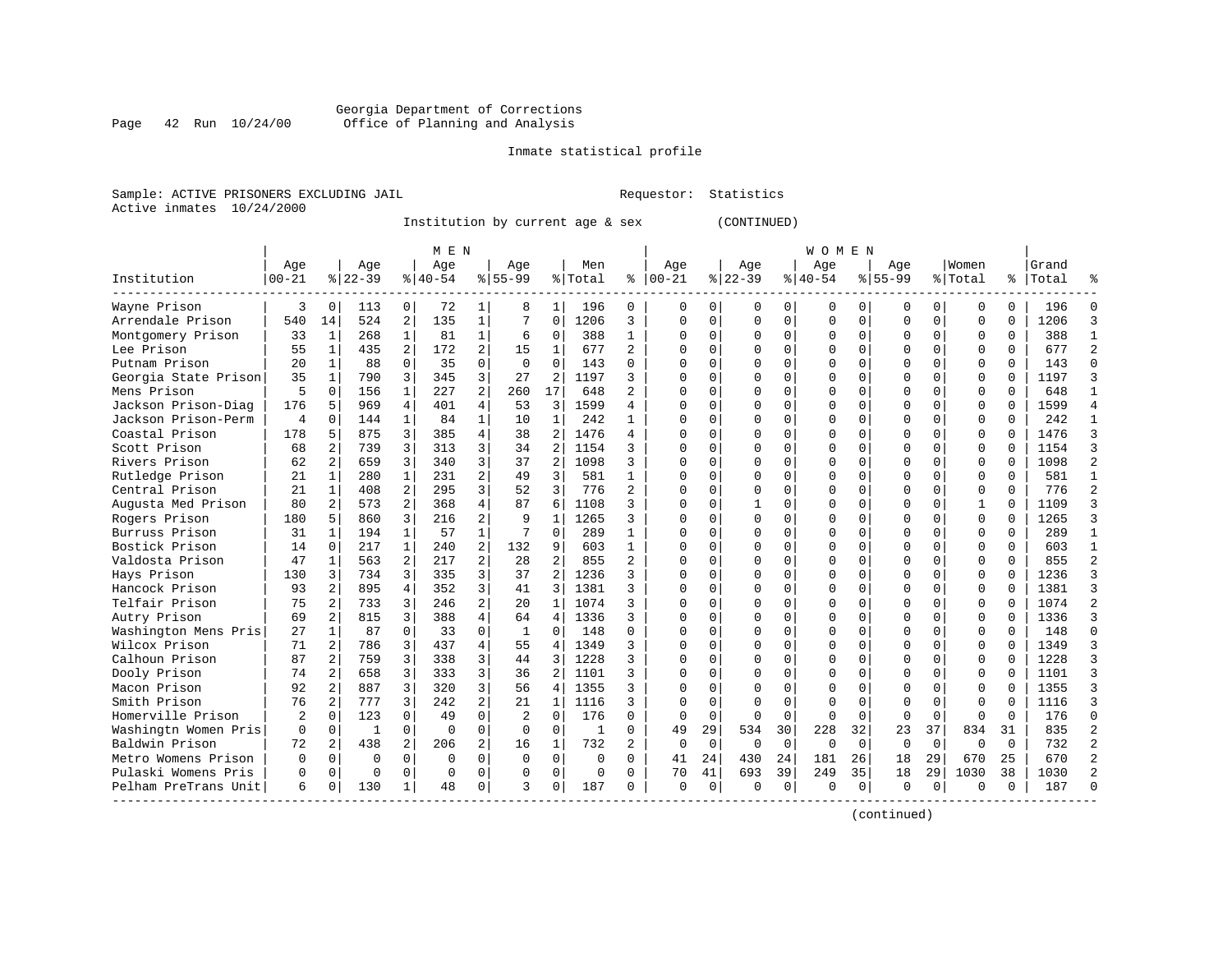# Georgia Department of Corrections<br>Page 43 Run 10/24/00 Office of Planning and Analysis Page 43 Run 10/24/00 Office of Planning and Analysis

# Inmate statistical profile

Sample: ACTIVE PRISONERS EXCLUDING JAIL **Requestor:** Statistics Active inmates 10/24/2000

Institution by current age & sex (CONTINUED)

|                      |          |       |           |          | M E N                        |       |                    |          |         |       |           |          |           |       | W O M E N |          |          |        |          |       |           |       |
|----------------------|----------|-------|-----------|----------|------------------------------|-------|--------------------|----------|---------|-------|-----------|----------|-----------|-------|-----------|----------|----------|--------|----------|-------|-----------|-------|
|                      | Age      |       | Age       |          | Age                          |       | Age                |          | Men     |       | Age       |          | Age       |       | Age       |          | Age      |        | Women    |       | Grand     |       |
| Institution          | $ 00-21$ |       | $ 22-39 $ |          | $8 40-54$                    |       | $ 55-99$           |          | % Total | ႜ     | $00 - 21$ |          | $ 22-39 $ |       | $ 40-54 $ |          | $ 55-99$ |        | % Total  |       | %   Total | ႜ     |
| Milan Prison         | 54       |       | 161       |          | 43                           | 0     | O                  | 0        | 258     |       |           |          |           | 0     | $\Omega$  |          | O        |        |          | 0     | 258       |       |
| West Central Prison  | 25       |       | 118       | $\Omega$ | 44                           | 0     | 4                  | 0        | 191     | 0     |           |          |           | 0     | $\Omega$  |          |          |        |          | 0     | 191       |       |
| D Ray James Prison   | 129      |       | 986       |          | 389                          |       | 33                 |          | 1537    |       |           |          |           |       | 0         |          |          |        |          | 0     | 1537      |       |
| Coffee Corr Facility | 97       |       | 632       |          | 251                          |       | 24                 |          | 1004    |       |           |          |           |       |           |          |          |        |          | U     | 1004      |       |
| Wheeler Corr Facilty | 89       |       | 610       |          | 266                          |       | 38                 |          | 1003    |       |           |          |           |       |           |          |          |        |          |       | 1003      |       |
| Transfer Inst Unkn   | 0        |       | $\Omega$  |          |                              |       |                    |          |         |       |           |          |           |       |           |          |          |        |          |       |           |       |
| Montgomery BC        | 19       |       | 30        |          |                              |       |                    |          | 49      |       |           |          |           |       |           |          |          |        |          |       | 49        |       |
| Scott BC             | 24       |       | 59        |          |                              |       |                    |          | 83      |       |           |          |           |       |           |          |          |        |          |       | 83        |       |
| Burruss BC           | 47       |       | 91        |          |                              |       |                    |          | 138     |       |           |          |           |       |           |          |          |        |          | 0     | 138       |       |
| Hays BC              | 66       |       | 133       |          |                              |       |                    | $\Omega$ | 200     |       |           |          |           |       |           |          |          |        |          | 0     | 200       | ∩     |
| Baldwin BC           | 46       |       | 166       |          |                              |       |                    | O        | 212     |       |           |          |           |       | $\Omega$  |          | $\Omega$ |        |          | 0     | 212       |       |
| Treutlen BC          | 28       |       | 48        |          | $\Omega$                     |       | U                  | 0        | 76      |       | $\Omega$  | $\Omega$ | $\Omega$  | 0     | $\Omega$  | $\Omega$ | $\Omega$ |        |          |       | 76        |       |
| Total reported       |          |       |           |          | 3782 100 25485 100 10469 100 |       | 1521 100 41257 100 |          |         |       | 169 100   |          | 1792 100  |       | 705 100   |          |          | 62 100 | 2728 100 |       | 43985 100 |       |
| Percent reported     |          | 100.0 |           | 100.0    |                              | 100.0 |                    | 100.0    |         | 100.0 |           | 100.0    |           | 100.0 |           | 100.0    |          | 100.0  |          | 100.0 |           | 100.0 |
| Not Reported         | $\Omega$ |       | U         |          | $\Omega$                     |       | $\Omega$           |          | O       |       | $\Omega$  |          | $\Omega$  |       | $\Omega$  |          | $\Omega$ |        |          |       |           |       |
| Total                | 3782     |       | 25485     |          | 10469                        |       | 1521               |          | 41257   |       | 169       |          | 1792      |       | 705       |          | 62       |        | 2728     |       | 43985     |       |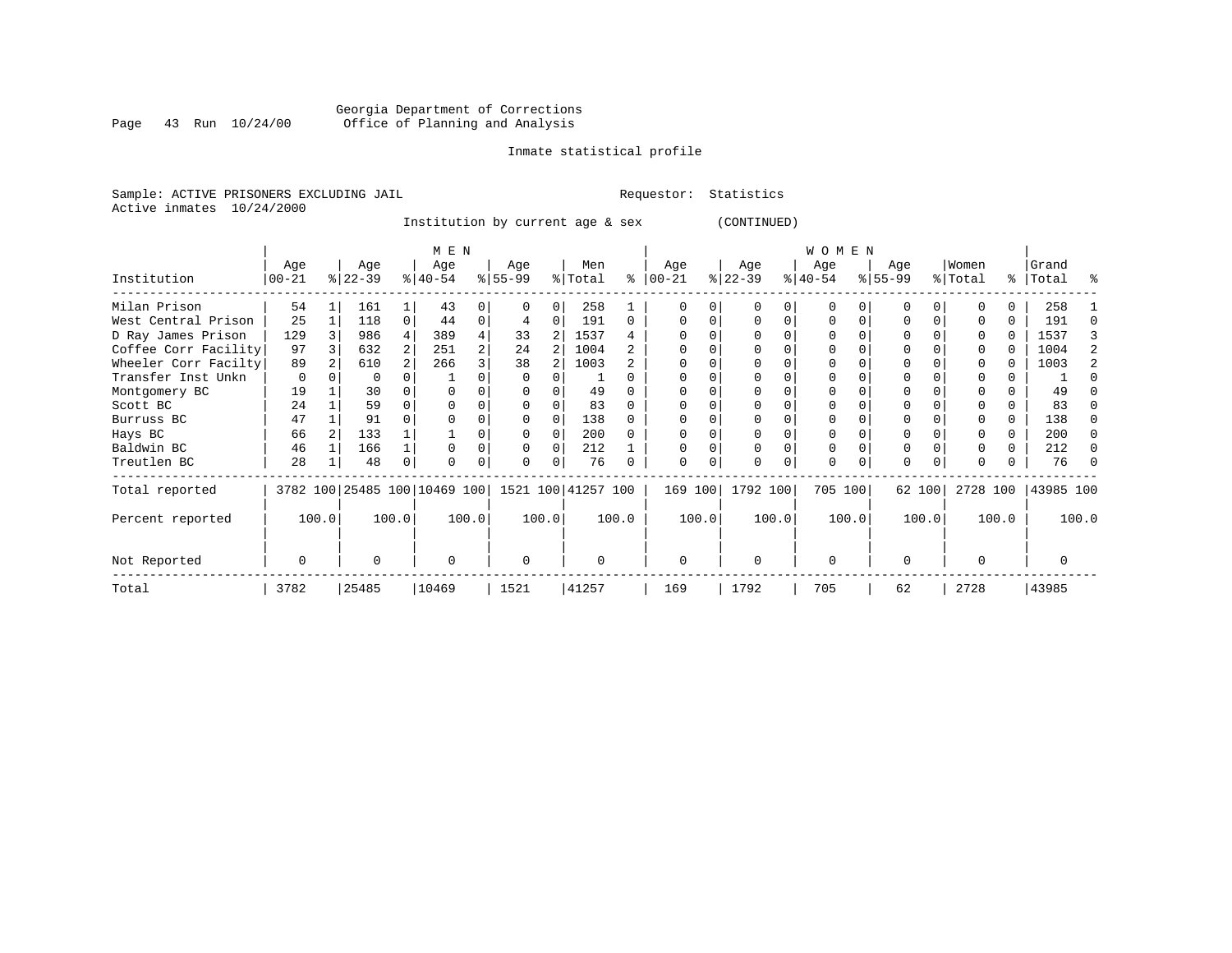# Georgia Department of Corrections Page 44 Run 10/24/00 Office of Planning and Analysis

# Inmate statistical profile

Sample: ACTIVE PRISONERS EXCLUDING JAIL **Requestor:** Statistics Active inmates 10/24/2000

Misdemeanors And Felonies by current age & sex

| Crime Type                   | Age<br>$00 - 21$ |          | Age<br>$8122 - 39$                 |          | M E N<br>Aqe<br>$8140 - 54$ |      | Aqe<br>$8155 - 99$ |                | Men<br>% Total           | ွေ             | Aqe<br>$ 00-21 $ |                                         | Aqe<br>$8 22-39$ |      | <b>WOMEN</b><br>Aqe<br>$8 40-54$ |                        | Age<br>$8155 - 99$ |                    | Women<br>% Total |          | Grand<br>%   Total % |       |
|------------------------------|------------------|----------|------------------------------------|----------|-----------------------------|------|--------------------|----------------|--------------------------|----------------|------------------|-----------------------------------------|------------------|------|----------------------------------|------------------------|--------------------|--------------------|------------------|----------|----------------------|-------|
| <b>MISDEMEANOR</b><br>FELONY | 13               | $\Omega$ | 48<br>3745 100 25364 100 10407 100 | $\Omega$ | 29                          | 0    | 2                  | 0 <sup>1</sup> | 92<br>1517 100 41033 100 | $\overline{0}$ |                  | $\mathbf{0}$<br>$\mathbf{0}$<br>166 100 | 11<br>1765       | 99   |                                  | $\mathbf 0$<br>702 100 | 0                  | $\Omega$<br>62 100 | 12<br>2695 100   | $\Omega$ | 43728 100            | 104 0 |
| Total reported               |                  |          | 3758 100 25412 100 10436 100       |          |                             |      |                    |                | 1519 100 41125 100       |                |                  | 166 100                                 | 1776 100         |      |                                  | 703 100                |                    | 62 100             | 2707 100         |          | 43832 100            |       |
| Percent reported             |                  | 99.4     |                                    | 99.7     |                             | 99.7 |                    | 99.9           |                          | 99.7           |                  | 98.2                                    |                  | 99.1 |                                  | 99.7                   |                    | 100.0              |                  | 99.2     |                      | 99.7  |
| NOT REPORTED                 | 24               |          | 73                                 |          | 33                          |      | $\overline{a}$     |                | 132                      |                | 3                |                                         | 16               |      | 2                                |                        | $\Omega$           |                    | 21               |          | 153                  |       |
| Total                        | 3782             |          | 25485                              |          | 10469                       |      | 1521               |                | 41257                    |                | 169              |                                         | 1792             |      | 705                              |                        | 62                 |                    | 2728             |          | 43985                |       |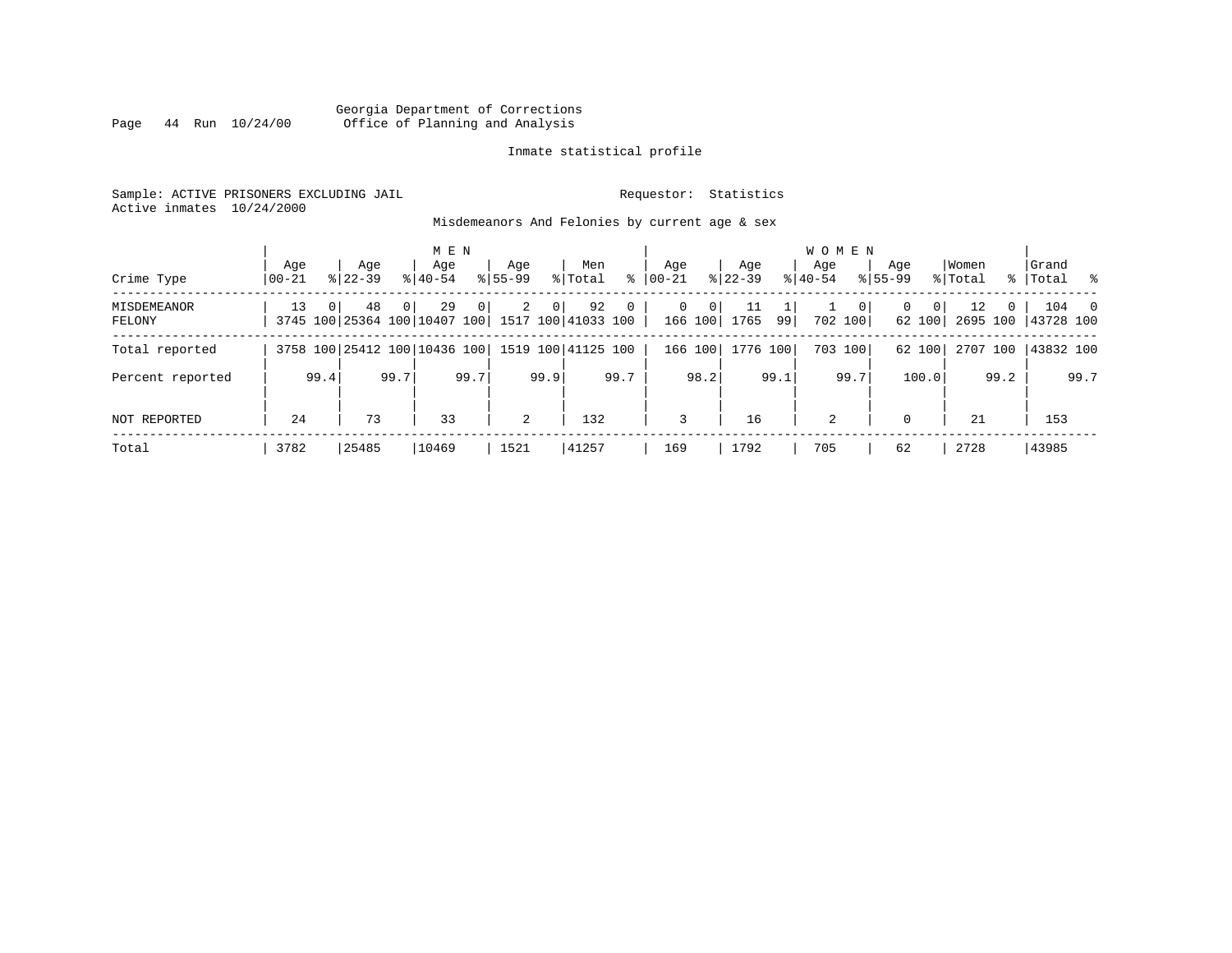# Georgia Department of Corrections<br>Page 45 Run 10/24/00 Office of Planning and Analysis Page 45 Run 10/24/00 Office of Planning and Analysis

# Inmate statistical profile

Sample: ACTIVE PRISONERS EXCLUDING JAIL **Requestor:** Statistics Active inmates 10/24/2000

Crimes By Group by current age & sex

|                      |           |                |           |          | M E N                        |              |              |              |                    |                |          |                |              |             | W O M E N    |          |             |             |                |              |           |                |
|----------------------|-----------|----------------|-----------|----------|------------------------------|--------------|--------------|--------------|--------------------|----------------|----------|----------------|--------------|-------------|--------------|----------|-------------|-------------|----------------|--------------|-----------|----------------|
|                      | Age       |                | Age       |          | Age                          |              | Aqe          |              | Men                |                | Age      |                | Age          |             | Aqe          |          | Aqe         |             | Women          |              | Grand     |                |
| Crimes By Group      | $00 - 21$ |                | $8 22-39$ |          | % 40-54                      |              | $8155 - 99$  |              | % Total            | နွ             | $ 00-21$ |                | $ 22-39$     |             | $ 40-54$     |          | $8155 - 99$ |             | % Total        |              | Total     |                |
| HOMICIDE             | 247       |                | 2936      | 12       | 1660                         | 16           | 420          | 28           | 5263               | 13             | 20       | 12             | 216          | 12          | 122          | 17       | 35          | 56          | 393            | 15           | 5656      | 13             |
| ABORTION             | $\Omega$  | $\Omega$       | $\Omega$  | 0        | $\Omega$                     | $\Omega$     | 0            | 0            | $\Omega$           | $\Omega$       | $\Omega$ | $\Omega$       | $\mathbf 0$  | $\mathbf 0$ | $\Omega$     | $\Omega$ | $\Omega$    | $\mathbf 0$ | $\Omega$       | $\Omega$     | $\Omega$  | $\Omega$       |
| BODILY INJRY&REL OFF | 547       | 15             | 3731      | 15       | 1364                         | 13           | 178          | 12           | 5820               | 14             | 20       | 12             | 183          | 10          | 79           | 11       | 4           | 6           | 286            | 11           | 6106      | 14             |
| ARSON & REL OFF      | 21        | 1              | 188       | 1        | 64                           | 1            | 9            | $\mathbf{1}$ | 282                | -1             |          |                | 14           | 1           |              | 1        |             | 2           | 25             | -1           | 307       | 1              |
| DAMAGE OF PROPERTY   | 14        | $\Omega$       | 65        | 0        | 21                           | $\Omega$     | 3            | $\Omega$     | 103                | $\Omega$       | ∩        | ∩              | 5            | 0           | 1            | $\Omega$ | U           | 0           | 6              | <sup>0</sup> | 109       | $\Omega$       |
| BURGLARY & REL OFF   | 549       | 15             | 3130      | 12       | 1062                         | 10           | 45           | 3            | 4786               | 12             | 21       | 13             | 112          | 6           | 35           | 5        | 0           | $\Omega$    | 168            | 6            | 4954      | 11             |
| FORGERY & REL OFF    | 58        | $\overline{2}$ | 725       | 3        | 310                          | 3            | 11           | 1            | 1104               | 3              | 12       | 7              | 290          | 16          | 82           | 12       | 4           | 6           | 388            | 14           | 1492      | 3              |
| THEFT                | 268       | 7              | 1607      | 6        | 637                          | 6            | 61           | 4            | 2573               | 6              | 18       | 11             | 220          | 12          | 110          | 16       | 2           | 3           | 350            | 13           | 2923      | 7              |
| <b>ROBBERY</b>       | 1181      | 31             | 4342      | 17       | 1096                         | 11           | 65           | 4            | 6684               | 16             | 47       | 28             | 151          | 9           | 38           | 5        | 0           | $\Omega$    | 236            | 9            | 6920      | 16             |
| SEXUAL OFFENSES      | 277       | 7              | 2786      | 11       | 1899                         | 18           | 497          | 33           | 5459               | 13             | 4        | $\overline{2}$ | 44           | 2           | 26           | 4        | 0           | 0           | 74             | 3            | 5533      | 13             |
| OBSCENITY CRIMES     | $\Omega$  | $\Omega$       | O         | O        | 2                            | O            | 1            | $\Omega$     | 3                  | O              | $\Omega$ | $\Omega$       | $\Omega$     | $\Omega$    | <sup>0</sup> | $\Omega$ | U           | 0           | $\Omega$       | <sup>0</sup> | 3         | $\Omega$       |
| TREASON & REL OFF    | 1         | 0              | -1        | 0        | -1                           | O            | O            | $\Omega$     | २                  | O              | O        | $\Omega$       | $\Omega$     | $\Omega$    | <sup>0</sup> | $\Omega$ | U           | 0           | $\Omega$       | 0            | २         | $\Omega$       |
| CRIMES INVOLVNG GOVT | 76        | $\overline{2}$ | 593       | 2        | 169                          | 2            | 6            | 0            | 844                |                | O        | $\Omega$       | 26           | 1           | 19           | 3        | Ω           | $\Omega$    | 45             |              | 889       | $\overline{2}$ |
| FALSIFICATIONS       | 1         | $\Omega$       | 26        | 0        | 7                            | 0            | U            | 0            | 34                 | $\Omega$       | ∩        | $\Omega$       | 3            | O           | 1            | $\Omega$ | U           | 0           | $\overline{4}$ | 0            | 38        | $\Omega$       |
| OBSTRUCT LAW ENFORCE |           | $\Omega$       | 69        | 0        | 22                           | O            | 4            | 0            | 102                | U              | $\Omega$ | $\Omega$       | 6            | O           | 2            | $\Omega$ | 0           | U           | 8              | O            | 110       | $\Omega$       |
| DISORDERLY CONDUCT   |           | $\Omega$       | 35        | 0        | 5                            | O            | U            | 0            | 45                 |                |          |                |              | N           |              | $\Omega$ | Ω           | U           | 2              |              | 47        | $\Omega$       |
| GAMBLING & REL OFF   | $\Omega$  | $\Omega$       | 2         | 0        | $\mathbf{1}$                 | $\Omega$     | $\mathbf{1}$ | $\Omega$     | $\overline{4}$     | $\Omega$       | $\Omega$ | $\Omega$       | $\mathbf{1}$ | O           | O            | $\Omega$ | U           | $\Omega$    | $\mathbf{1}$   | $\Omega$     | 5         | $\Omega$       |
| CRUELTY TO CHILDREN  | 13        | $\Omega$       | 179       | 1        | 53                           | 1            | 13           | 1            | 258                | 1              | 3        | 2              | 70           | 4           | 8            | 1        | U           | $\Omega$    | 81             | 3            | 339       | 1              |
| CRIMES WITH GUNS     |           | $\Omega$       | 119       | $\Omega$ | 58                           | $\mathbf{1}$ | 5            | $\Omega$     | 190                | $\Omega$       | $\Omega$ | $\Omega$       | 1            | O           |              | $\Omega$ | Ω           | $\Omega$    | $\mathbf{1}$   | $\Omega$     | 191       | $\Omega$       |
| INVASION PRIVACY     |           | $\Omega$       | 8         | 0        | 7                            | O            | $\mathbf{1}$ | $\Omega$     | 17                 | $\Omega$       | $\Omega$ | $\Omega$       | $\Omega$     | O           |              | $\Omega$ | U           | 0           | $\Omega$       | O            | 17        | $\Omega$       |
| RACKETEERING         |           | $\Omega$       | 8         | 0        | q                            | O            | $\mathbf{1}$ | 0            | 18                 | O              | $\Omega$ | $\Omega$       | 2            | 0           |              | $\Omega$ | O           | 0           | 3              | O            | 21        | $\Omega$       |
| DRUG ABUSE OFFENSES  | 417       | 11             | 3734      | 15       | 1465                         | 14           | 117          | 8            | 5733               | 14             | 16       | 10             | 348          | 20          | 136          | 19       | 14          | 23          | 514            | 19           | 6247      | 14             |
| DRUG TRAFFICKING     | 26        | 1              | 684       | 3        | 213                          | 2            | 32           | 2            | 955                | $\overline{c}$ | 1        | 1              | 44           | 2           | 22           | 3        | 2           | 3           | 69             | 3            | 1024      | $\overline{2}$ |
| <b>AUTO CRIMES</b>   | 3         | 0              | 298       | 1        | 254                          | 2            | 40           | 3            | 595                | 1              | $\Omega$ | $\Omega$       | 11           | 1           |              | 1        | $\Omega$    | $\Omega$    | 18             | -1           | 613       | 1              |
| REVENUE & CONTRABAND |           | 0              | 0         | 0        | $\Omega$                     | $\Omega$     | 0            | 0            | $\Omega$           | $\Omega$       | $\Omega$ | $\Omega$       | $\mathbf 0$  | $\Omega$    | 0            | $\Omega$ | 0           | 0           | $\Omega$       | $\Omega$     | $\Omega$  | $\Omega$       |
| CRIMES OF OTH STATES | $\Omega$  | $\Omega$       | -1        | 0        | $\Omega$                     | $\Omega$     | O            | $\Omega$     | 1                  | O              | $\Omega$ | $\Omega$       | $\Omega$     | 0           | <sup>0</sup> | $\Omega$ | 0           | 0           | $\Omega$       | $\Omega$     | 1         | $\Omega$       |
| MISC. FELONIES       | 23        | 1              | 91        | 0        | 24                           | 0            | 6            | $\Omega$     | 144                | U              |          |                | 16           |             | 4            | 1        | 0           | 0           | 22             |              | 166       | $\Omega$       |
| MISDEMEANORS         | 13        | 0              | 48        | 0        | 29                           | 0            | 2            | 0            | 92                 | O              | $\Omega$ | $\Omega$       | 11           | 1           |              | 0        | 0           | 0           | 12             |              | 104       | ∩              |
| Total reported       |           |                |           |          | 3756 100 25406 100 10432 100 |              |              |              | 1518 100 41112 100 |                | 166 100  |                | 1775 100     |             | 703 100      |          |             | 62 100      | 2706 100       |              | 43818 100 |                |
| Percent reported     |           | 99.3           |           | 99.7     |                              | 99.6         |              | 99.8         |                    | 99.6           |          | 98.2           |              | 99.1        |              | 99.7     |             | 100.0       |                | 99.2         |           | 99.6           |
| NOT REPORTED         | 26        |                | 79        |          | 37                           |              | 3            |              | 145                |                | 3        |                | 17           |             | 2            |          | 0           |             | 22             |              | 167       |                |
| Total                | 3782      |                | 25485     |          | 10469                        |              | 1521         |              | 41257              |                | 169      |                | 1792         |             | 705          |          | 62          |             | 2728           |              | 43985     |                |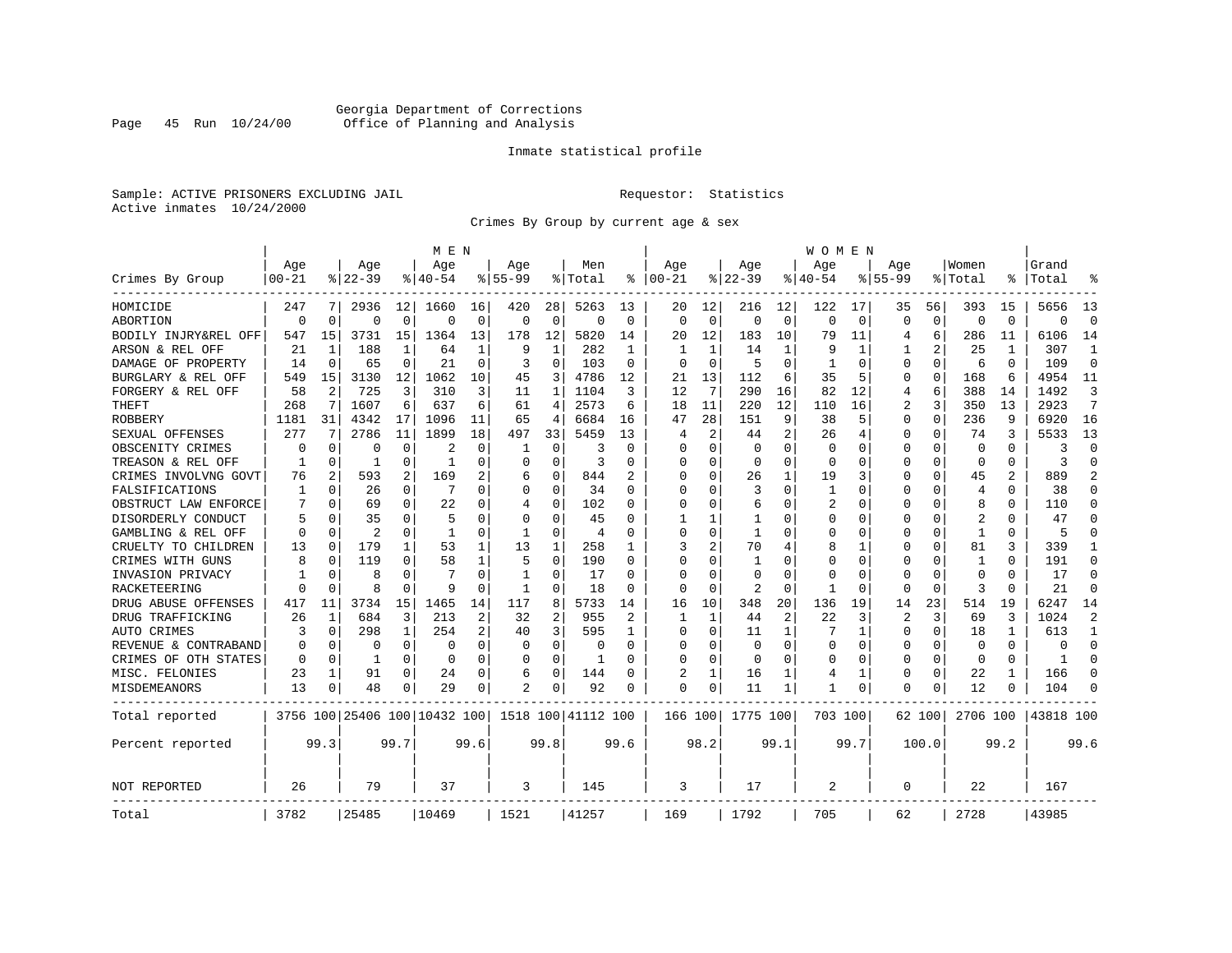# Georgia Department of Corrections Page 46 Run 10/24/00 Office of Planning and Analysis

# Inmate statistical profile

Sample: ACTIVE PRISONERS EXCLUDING JAIL **Requestor:** Statistics Active inmates 10/24/2000

Most Serious Offense by current age & sex

|                            |              |             |                |              | M E N          |             |             |             |                |             |               |              |                |          | <b>WOMEN</b> |             |             |              |                |          |           |          |
|----------------------------|--------------|-------------|----------------|--------------|----------------|-------------|-------------|-------------|----------------|-------------|---------------|--------------|----------------|----------|--------------|-------------|-------------|--------------|----------------|----------|-----------|----------|
|                            | Age          |             | Age            |              | Age            |             | Age         |             | Men            |             | Aqe           |              | Age            |          | Age          |             | Aqe         |              | Women          |          | Grand     |          |
| Most Serious Offense 00-21 |              |             | $8 22-39$      |              | $8 40-54$      |             | $8 55-99$   |             | % Total        |             | $8   00 - 21$ |              | $ 22-39$       |          | $ 40-54$     |             | $8155 - 99$ |              | % Total        |          | %   Total | °        |
| Misdemeanors               |              |             |                |              |                |             |             |             |                |             |               |              |                |          |              |             |             |              |                |          |           |          |
| abandonment                | 0            | $\mathbf 0$ | 2              | $\mathbf 0$  | $\mathbf 0$    | 0           | $\mathbf 0$ | 0           | 2              | $\mathbf 0$ | $\mathbf 0$   | 0            | 0              | 0        | $\mathbf 0$  | $\mathbf 0$ | 0           | $\mathbf 0$  | $\Omega$       | $\Omega$ | 2         | $\Omega$ |
| stalking                   | U            | $\Omega$    | $\overline{2}$ | $\Omega$     |                | 0           | $\Omega$    | 0           | 3              | $\Omega$    | $\cap$        | $\Omega$     | $\Omega$       | $\Omega$ | $\cap$       | $\Omega$    | $\Omega$    | $\Omega$     | $\Omega$       | $\Omega$ |           | $\Omega$ |
| aggravated assault         | U            | $\mathbf 0$ | 1              | $\mathbf 0$  | $\mathbf{1}$   | $\mathbf 0$ | O           | 0           | 2              | $\Omega$    | $\Omega$      | $\Omega$     | $\mathbf 0$    | $\Omega$ | $\Omega$     | $\mathbf 0$ | $\Omega$    | $\Omega$     | $\Omega$       | $\Omega$ |           | $\Omega$ |
| simple assault             | U            | $\mathbf 0$ | $\overline{a}$ | $\Omega$     |                | $\mathbf 0$ | $\Omega$    | $\mathbf 0$ | 3              | $\Omega$    | ∩             | $\Omega$     | 2              | $\Omega$ | $\Omega$     | $\Omega$    | O           | $\Omega$     | $\overline{2}$ | 0        |           | $\Omega$ |
| simple battery             | 2            | $\Omega$    | 9              | $\Omega$     | 4              | $\mathbf 0$ | $\Omega$    | $\mathbf 0$ | 15             | $\Omega$    | ∩             | 0            | -1             | $\Omega$ | n            | $\Omega$    | O           | $\Omega$     |                | $\Omega$ | 16        | $\Omega$ |
| reckless conduct           | U            | $\Omega$    |                | $\Omega$     | $\cap$         | 0           | U           | $\Omega$    | $\mathbf{1}$   | $\Omega$    | ∩             | <sup>n</sup> | U              | $\Omega$ |              | $\Omega$    | U           | $\Omega$     | ∩              | $\Omega$ |           | $\Omega$ |
| receiving stolen goo       |              | $\Omega$    |                | $\Omega$     |                | $\Omega$    | $\Omega$    | $\Omega$    | $\overline{4}$ | $\Omega$    | $\Omega$      |              | O              | $\Omega$ | <sup>0</sup> | $\Omega$    | O           | $\Omega$     | $\Omega$       | $\Omega$ |           | $\Omega$ |
| theft by taking            | U            | $\Omega$    |                | $\Omega$     |                | $\Omega$    | O           | $\Omega$    | 2              | $\Omega$    | $\Omega$      |              |                | U        |              | $\Omega$    |             | $\Omega$     |                | $\Omega$ |           | $\Omega$ |
| robbery                    |              | $\Omega$    |                | $\Omega$     | $\cap$         | 0           | O           | $\Omega$    |                | $\Omega$    | $\Omega$      |              | $\Omega$       | $\Omega$ |              | $\Omega$    |             | $\Omega$     | $\Omega$       | $\Omega$ |           | $\Omega$ |
| bad checks                 |              | $\Omega$    | $\Omega$       | $\Omega$     |                | $\Omega$    | O           | $\Omega$    |                | $\Omega$    | O             |              | 2              | $\Omega$ |              | $\Omega$    |             | $\Omega$     | $\overline{2}$ | $\Omega$ |           | $\Omega$ |
| fraudulent checks          |              | $\Omega$    | O              | $\Omega$     | $\cap$         | $\Omega$    | O           | $\Omega$    | $\Omega$       | $\Omega$    |               |              |                | U        |              | $\Omega$    |             | $\Omega$     |                | $\Omega$ |           | $\Omega$ |
| poss of narcotics          |              | $\Omega$    |                | $\Omega$     | $\cap$         | $\Omega$    | U           | $\Omega$    |                | $\Omega$    | ∩             |              | $\Omega$       | 0        |              | $\Omega$    | U           | $\Omega$     | $\cap$         | $\Omega$ |           | $\Omega$ |
| poss of marijuana          |              | $\Omega$    | $\overline{a}$ | $\Omega$     |                | $\Omega$    | O           | $\Omega$    | 3              | $\Omega$    |               |              | O              | $\Omega$ |              | $\Omega$    |             | $\Omega$     | $\cap$         | $\Omega$ |           | $\Omega$ |
| viol motor yeh law         | U            | $\cap$      | 3              | $\Omega$     | $\overline{4}$ | $\Omega$    | O           | $\mathbf 0$ |                | $\Omega$    | ∩             |              | U              | 0        |              | $\Omega$    |             | $\Omega$     | ∩              | $\Omega$ |           | $\Omega$ |
| d.u.i.                     | 2            | $\Omega$    | $\overline{4}$ | $\Omega$     | 5              | $\Omega$    |             | $\Omega$    | 12             | $\Omega$    | ∩             |              | $\cap$         | U        |              | $\Omega$    | U           | $\Omega$     | $\cap$         | $\Omega$ | 12        | $\Omega$ |
| obstr of law enf off       | 3            | $\Omega$    | ζ              | $\Omega$     |                | $\Omega$    |             | $\Omega$    | 9              | $\Omega$    | ∩             | <sup>n</sup> | $\Omega$       | $\Omega$ |              | $\Omega$    | U           | 0            | ∩              | $\Omega$ |           | $\Omega$ |
| impersonating anothe       | 0            | $\Omega$    | ζ              | <sup>0</sup> | $\cap$         | $\Omega$    | U           | $\Omega$    | 3              | $\Omega$    | ∩             | <sup>n</sup> | $\Omega$       | 0        |              | $\Omega$    | U           | <sup>n</sup> | ∩              | $\Omega$ |           | $\cap$   |
| criminal trespassing       | $\Omega$     | $\Omega$    | $\overline{c}$ | $\Omega$     | $\mathbf{1}$   | $\Omega$    | U           | $\Omega$    | 3              | $\Omega$    | ∩             |              | -1             | U        |              | $\Omega$    | U           | $\cap$       |                | $\Omega$ |           | $\cap$   |
| viol ga cntrl subst        | U            | $\cap$      |                | $\Omega$     | $\cap$         | $\Omega$    | U           | $\Omega$    | $\mathbf{1}$   | $\Omega$    | U             | U            | $\Omega$       | 0        |              | $\Omega$    | U           | <sup>n</sup> | ∩              | $\Omega$ |           | $\cap$   |
| sexual battery             | U            | $\Omega$    |                | $\Omega$     |                | $\Omega$    | U           | $\Omega$    | 2              | $\Omega$    | U             |              | $\Omega$       | $\Omega$ |              | $\Omega$    | U           | $\cap$       | $\Omega$       | $\Omega$ |           | $\cap$   |
| escape                     | U            | $\Omega$    |                | $\Omega$     | $\Omega$       | $\Omega$    | O           | $\Omega$    | -1             | $\Omega$    | n             |              | ำ              | $\Omega$ |              | $\Omega$    | O           | $\Omega$     |                | $\Omega$ |           | $\Omega$ |
| cpwl & concealed wea       | 2            | $\Omega$    | U              | $\Omega$     |                | 0           | O           | $\Omega$    | 3              | $\Omega$    | U             | <sup>n</sup> | $\Omega$       | $\Omega$ |              | $\Omega$    | O           | $\Omega$     | $\Omega$       | $\Omega$ |           | $\cap$   |
| shoplifting                | $\mathbf{1}$ | $\Omega$    | $\overline{c}$ | $\Omega$     | $\overline{c}$ | $\Omega$    | 0           | $\Omega$    | 5              | $\Omega$    | O             | 0            | $\overline{a}$ | $\Omega$ | <sup>0</sup> | $\Omega$    | 0           | $\Omega$     | $\overline{2}$ | $\Omega$ |           | $\cap$   |
| pointing gun at anot       | 0            | $\Omega$    | 1              | $\Omega$     | $\Omega$       | $\Omega$    | $\Omega$    | $\Omega$    | 1              | $\Omega$    | O             | $\Omega$     | $\Omega$       | $\Omega$ | $\Omega$     | $\Omega$    | O           | $\Omega$     | $\Omega$       | $\Omega$ |           | $\cap$   |
| inciting to riot           |              | $\Omega$    | $\Omega$       | $\Omega$     | 0              | 0           |             | $\mathbf 0$ |                | $\Omega$    |               | $\Omega$     | $\Omega$       | $\Omega$ |              | $\Omega$    | 0           | $\Omega$     | $\Omega$       | $\Omega$ |           |          |
| theft/lost/property<       | 0            | 0           | 1              | $\mathbf 0$  | $\Omega$       | 0           | $\Omega$    | $\mathbf 0$ | 1              | $\Omega$    | $\Omega$      | $\Omega$     | $\Omega$       | 0        | $\Omega$     | 0           | $\Omega$    | 0            | $\Omega$       | $\Omega$ |           | ∩        |
| FELONIES                   |              |             |                |              |                |             |             |             |                |             |               |              |                |          |              |             |             |              |                |          |           |          |
|                            |              |             |                |              |                |             |             |             |                |             |               |              |                |          |              |             |             |              |                |          |           |          |
|                            |              |             |                |              |                |             |             |             |                |             |               |              |                |          |              |             |             |              |                |          |           |          |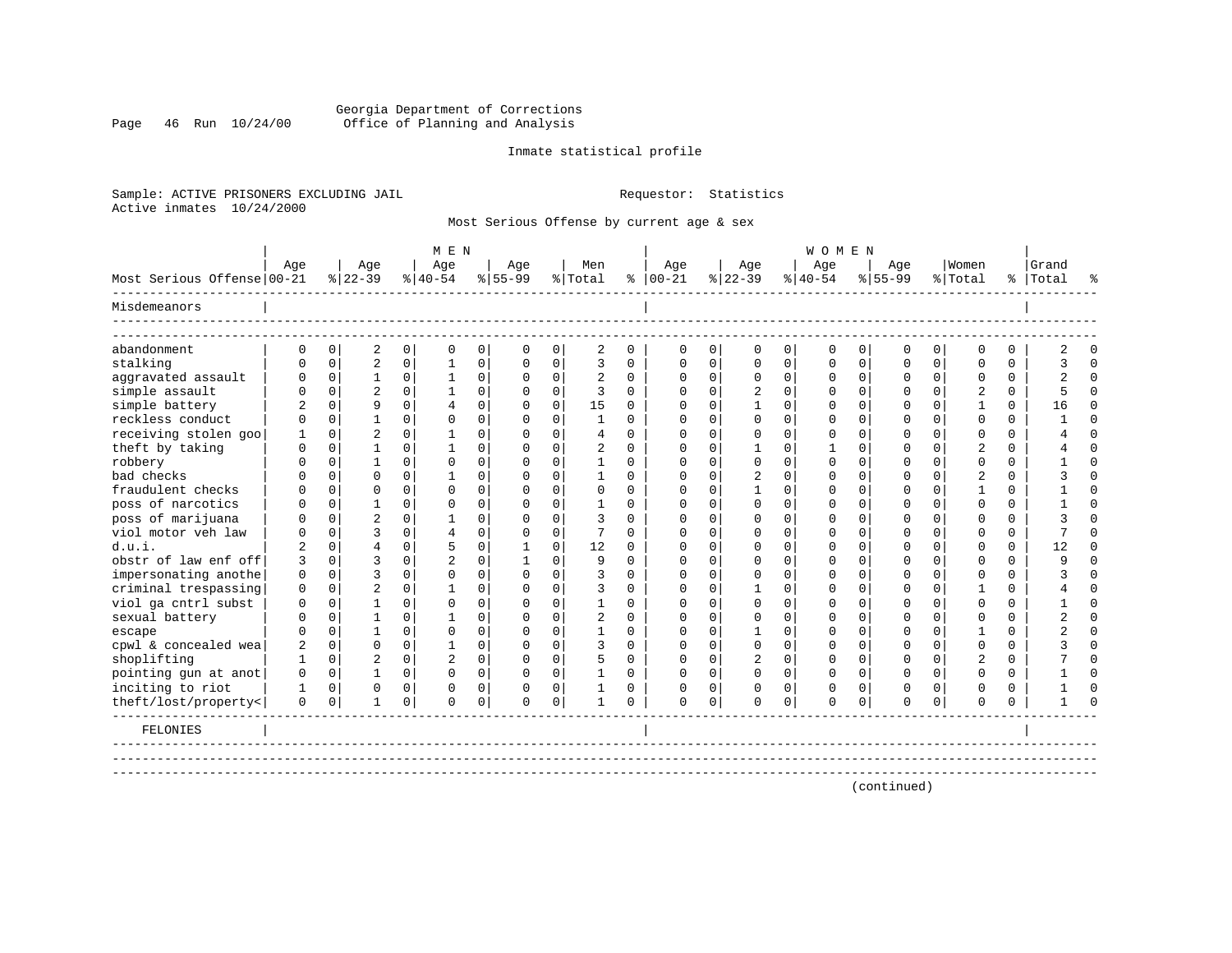Georgia Department of Corrections Page 47 Run 10/24/00 Office of Planning and Analysis

# Inmate statistical profile

|  |                           | Sample: ACTIVE PRISONERS EXCLUDING JAIL | Requestor: Statistics |  |
|--|---------------------------|-----------------------------------------|-----------------------|--|
|  | Active inmates 10/24/2000 |                                         |                       |  |

Active inmates 10/24/2000

# Most Serious Offense by current age & sex (CONTINUED)

|                            |          |             |                |              | M E N          |             |              |              |         |              |               |          |                |          | <b>WOMEN</b> |          |           |                |                |          |       |                |
|----------------------------|----------|-------------|----------------|--------------|----------------|-------------|--------------|--------------|---------|--------------|---------------|----------|----------------|----------|--------------|----------|-----------|----------------|----------------|----------|-------|----------------|
|                            | Age      |             | Age            |              | Age            |             | Aqe          |              | Men     |              | Age           |          | Aqe            |          | Aqe          |          | Aqe       |                | Women          |          | Grand |                |
| Most Serious Offense 00-21 |          |             | $8 22-39$      |              | $ 40-54 $      |             | $ 55-99$     |              | % Total |              | $8   00 - 21$ |          | $ 22-39 $      |          | $ 40-54 $    |          | $8 55-99$ |                | % Total        | ႜ        | Total |                |
| FELONIES                   |          |             |                |              |                |             |              |              |         |              |               |          |                |          |              |          |           |                |                |          |       |                |
|                            |          |             |                |              |                |             |              |              |         |              |               |          |                |          |              |          |           |                |                |          |       |                |
| veh homicide tit 40        | 0        | 0           | 1              | 0            | 0              | 0           | $\Omega$     | 0            | ı       | 0            | 0             | 0        | 0              | 0        | 0            | 0        | 0         | 0              | $\Omega$       | $\Omega$ |       | 0              |
| misc misdemeanor           |          | $\Omega$    |                | 0            | $\overline{c}$ | 0           |              | 0            | 4       | $\Omega$     |               | 0        | $\Omega$       | $\Omega$ |              | $\Omega$ | 0         | $\Omega$       | $\Omega$       | $\Omega$ |       | $\Omega$       |
| MISC. HOMICIDE OFFEN       |          | $\mathbf 0$ | 2              | 0            |                | 0           | 0            | 0            |         | $\Omega$     |               | O        | -1             | 0        |              | $\Omega$ | C         | 0              | -1             | $\Omega$ |       | $\Omega$       |
| <b>MURDER</b>              | 149      | 4           | 2023           | 8            | 1296           | 12          | 318          | 21           | 3786    | 9            | 9             | 5        | 113            | 6        | 66           | 9        | 25        | 40             | 213            | 8        | 3999  | 9              |
| VOLUNTARY MANSLAUGHT       | 58       | 2           | 677            | 3            | 279            | 3           | 74           | 5            | 1088    | ٦            | 11            |          | 76             | 4        | 47           |          | 8         | 13             | 142            |          | 1230  | ζ              |
| INVOLUNTARY MANSLAUG       | 18       | $\Omega$    | 81             | O            | 18             | $\Omega$    | 10           | $\mathbf{1}$ | 127     | $\Omega$     | O             |          | 12             |          |              | O        | O         | $\Omega$       | 14             |          | 141   | $\Omega$       |
| RECKLESS ABANDONMENT       | O        | 0           | O              | U            | 0              | $\Omega$    | 0            | $\Omega$     | 0       | <sup>0</sup> | O             |          | -1             | O        | O            | $\Omega$ | O         | $\Omega$       | -1             | 0        |       | $\Omega$       |
| FETICIDE                   | 0        | $\Omega$    | 2              | $\Omega$     | 2              | $\Omega$    | 0            | 0            | 4       | 0            |               | $\Omega$ | 0              | O        |              | $\Omega$ | 0         | $\Omega$       | $\Omega$       | $\Omega$ | 4     | $\cap$         |
| VEHICULAR HOMICIDE         | 22       | 1           | 146            | 1            | 64             | 1           | 15           | 1            | 247     | 1            |               | $\Omega$ | 14             |          |              | 1        | 2         | 3              | 21             |          | 268   |                |
| HOMICIDE BY PILOT, DU      | 0        | $\mathbf 0$ | 3              | 0            | $\Omega$       | $\Omega$    | 0            | $\Omega$     | 3       | O            |               | 0        | 0              | 0        |              | $\Omega$ | 0         | 0              | -1             | $\Omega$ |       | $\Omega$       |
| CONCEAL DEATH OF ANO       | 0        | $\mathbf 0$ |                | O            | 0              | 0           | 1            | 0            | 3       | $\Omega$     |               |          | 0              | U        |              | $\Omega$ | Ω         | $\Omega$       | $\Omega$       | $\Omega$ |       | $\cap$         |
| CRIMINAL ATTEMPT MUR       | 0        | $\Omega$    | 2              | $\Omega$     | $\mathbf{1}$   | $\Omega$    | 2            | $\Omega$     | 5       | $\Omega$     |               | $\Omega$ | -C             | O        |              | $\Omega$ | Ω         | ∩              | 1              | $\Omega$ |       | $\Omega$       |
| MISC. ASSAULT/BATTER       | 1        | $\Omega$    | 22             | $\Omega$     | 11             | $\Omega$    | $\mathbf{1}$ | 0            | 35      | $\Omega$     | ∩             | $\Omega$ | $\cap$         | O        | $\Omega$     | $\Omega$ | Ω         | $\Omega$       | $\Omega$       | $\Omega$ | 35    | $\Omega$       |
| AGGRAVATED ASSAULT         | 335      | 9           | 2311           | 9            | 823            | 8           | 118          | 8            | 3587    | 9            | 16            | 10       | 131            | 7        | 50           | 7        |           | 6              | 201            | 7        | 3788  | 9              |
| CRMNL ATTEMPT AGG AS       | 0        | $\Omega$    | 4              | $\Omega$     | 1              | $\mathbf 0$ | $\Omega$     | 0            | 5       | $\Omega$     | 0             | $\Omega$ | 0              | 0        | 0            | $\Omega$ | 0         | $\Omega$       | $\Omega$       | $\Omega$ | 5     | $\Omega$       |
| AGGRAVATED BATTERY         | 56       | 1           | 286            | 1            | 110            | 1           | 17           | 1            | 469     | 1            |               |          | 19             | 1        | 12           | 2        | 0         | $\Omega$       | 33             |          | 502   | 1              |
| TERRORIST THREATS &        | 27       | 1           | 155            | $\mathbf{1}$ | 64             | 1           | 7            | 0            | 253     | 1            |               |          |                | N        | 6            |          | O         | $\Omega$       | 13             | $\Omega$ | 266   | $\mathbf{1}$   |
| FALSE IMPRISONMENT         |          | $\Omega$    | 66             | $\Omega$     | 20             | 0           | 3            | 0            | 96      | $\Omega$     |               |          | $\overline{2}$ | O        |              | $\Omega$ | C         | $\Omega$       | 3              | $\Omega$ | 99    | $\Omega$       |
| KIDNAPPING                 | 97       | 3           | 634            |              | 241            | 2           | 23           | 2            | 995     |              |               |          | 12             |          |              |          |           | O              | 20             |          | 1015  | $\overline{a}$ |
| INTERFERENCE WITH CU       | 1        | $\Omega$    | 3              | O            | $\Omega$       | $\Omega$    | $\Omega$     | $\Omega$     | 4       | $\Omega$     | ∩             |          | 0              | 0        |              | $\Omega$ | ი         | U              | $\Omega$       | $\Omega$ | 4     | $\Omega$       |
| AGG ASSLT ON POLICE        | 15       | 0           | 163            | 1            | 55             | 1           | 6            | $\Omega$     | 239     | 1            |               |          | 6              | O        |              | $\Omega$ | U         | U              | 8              | $\Omega$ | 247   | $\mathbf{1}$   |
| AGG BATRY PEACE OFFI       | $\Omega$ | $\Omega$    | 8              | 0            | -1             | 0           |              | $\Omega$     | q       | $\Omega$     |               |          | ∩              | U        |              | ∩        | U         | U              | ∩              | $\Omega$ | 9     | <sup>n</sup>   |
| SIMPLE BATTERY MISD        |          | $\Omega$    |                | 0            | 4              | $\Omega$    |              | $\Omega$     | 5       | <sup>0</sup> |               | $\Omega$ | 0              | O        |              | $\Omega$ | $\left($  | $\Omega$       | $\Omega$       | $\Omega$ |       | $\Omega$       |
| RECK COND-HIV INFCTD       |          | $\Omega$    | 5              | 0            |                | $\Omega$    | O            | $\Omega$     | 9       | 0            |               | O        | 6              | 0        |              | $\Omega$ |           | $\Omega$       |                | $\Omega$ | 16    | $\Omega$       |
| STALKING                   |          | $\Omega$    | $\Omega$       | 0            | -1             | $\Omega$    |              | $\Omega$     | 1       | 0            |               | O        | 0              | O        |              | $\Omega$ |           | $\Omega$       | $\Omega$       | $\Omega$ |       | $\cap$         |
| AGGRAVATED STALKING        |          | $\mathbf 0$ | 68             | 0            | 26             | 0           |              | 0            | 104     | 0            |               |          | 0              | O        |              | 0        |           | O              |                | $\Omega$ | 105   | $\Omega$       |
| CRIMINAL ATTEMPT KID       |          | 0           | 5              | O            | 3              | $\Omega$    | O            | 0            | 9       | ∩            |               | $\Omega$ | $\Omega$       | O        |              | $\Omega$ |           | $\Omega$       | $\Omega$       | $\Omega$ | 9     | $\cap$         |
| MISC. ARSON                | $\Omega$ | $\Omega$    | $\overline{2}$ | $\Omega$     | -1             | $\Omega$    | 1            | 0            | 4       | $\Omega$     |               | $\Omega$ | -C             | O        |              | $\Omega$ | O         | $\Omega$       | 1              | $\Omega$ |       | $\Omega$       |
| FIRST DEGREE ARSON         | 14       | 0           | 160            | $\mathbf{1}$ | 52             | $\Omega$    | 8            | 1            | 234     | 1            |               |          | 13             | 1        |              | 1        |           | $\overline{2}$ | 22             | 1        | 256   | -1             |
| SECOND DEGREE ARSON        | 7        | 0           | 25             | $\Omega$     | 10             | 0           | O            | 0            | 42      | $\Omega$     | O             | $\Omega$ |                | 0        |              | $\Omega$ | 0         | $\Omega$       | $\overline{2}$ | $\Omega$ | 44    | $\Omega$       |
| CRIMINAL POSS EXPLOS       | 0        | 0           | 1              | 0            | -1             | 0           | $\Omega$     | 0            | 2       | 0            | $\Omega$      | 0        | $\Omega$       | 0        | $\Omega$     | 0        | O         | $\mathbf 0$    | $\Omega$       | $\Omega$ |       | $\Omega$       |
|                            |          |             |                |              |                |             |              |              |         |              |               |          |                |          |              |          |           |                |                |          |       |                |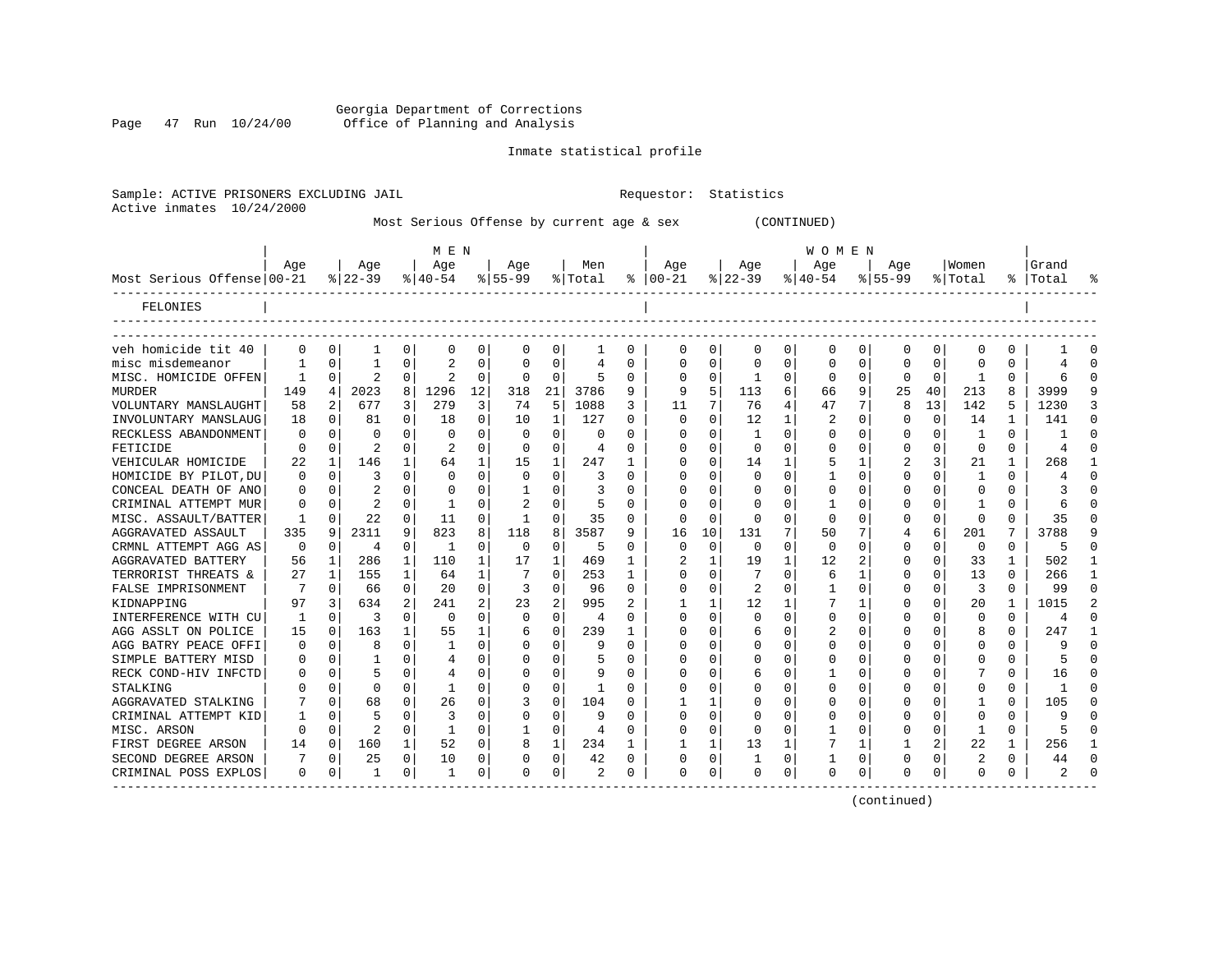# Georgia Department of Corrections Page 48 Run 10/24/00 Office of Planning and Analysis

# Inmate statistical profile

Sample: ACTIVE PRISONERS EXCLUDING JAIL **Requestor:** Statistics Active inmates 10/24/2000

Most Serious Offense by current age & sex (CONTINUED)

|                            |          |          |           |             | M E N     |          |           |          |         |          |               |              |              |          | W O M E N |          |             |              |          |              |                |          |
|----------------------------|----------|----------|-----------|-------------|-----------|----------|-----------|----------|---------|----------|---------------|--------------|--------------|----------|-----------|----------|-------------|--------------|----------|--------------|----------------|----------|
|                            | Age      |          | Age       |             | Aqe       |          | Age       |          | Men     |          | Aqe           |              | Age          |          | Age       |          | Age         |              | Women    |              | Grand          |          |
| Most Serious Offense 00-21 |          |          | $8 22-39$ |             | $8 40-54$ |          | $8 55-99$ |          | % Total |          | $8   00 - 21$ |              | $ 22-39 $    |          | $ 40-54 $ |          | $8155 - 99$ |              | % Total  |              | %   Total      |          |
| MISC. CRIMINAL DAMAG       | 0        | 0        |           | 0           | 0         | 0        | 0         | 0        | 1       | 0        | 0             | 0            | 0            | 0        | 0         | 0        | 0           | 0            | 0        | 0            |                | $\Omega$ |
| CRIM. DAMAGE 1ST DEG       | 3        | 0        | 18        | 0           | 5         | 0        | $\Omega$  | 0        | 26      | 0        | $\Omega$      | 0            | $\mathbf{1}$ | 0        | $\Omega$  | 0        | O           | O            |          | 0            | 27             | $\cap$   |
| CRIM. DAMAGE 2ND DEG       | 8        | $\Omega$ | 41        | 0           | 14        | 0        |           | O        | 66      | 0        | C             | $\Omega$     | 3            | 0        | 1         | $\Omega$ | O           | O            | 4        | 0            | 70             |          |
| VANDALISM TO CHURCH        |          | $\Omega$ | U         | U           | $\Omega$  | U        |           | 0        | 2       | U        |               | $\Omega$     | -1           | $\Omega$ | $\Omega$  | $\Omega$ | O           | 0            |          | 0            |                |          |
| ALTER I.D.                 |          | $\Omega$ | 5         | O           | 2         | 0        | O         | 0        | 8       | U        | C             | $\mathbf 0$  | $\Omega$     | 0        | 0         | 0        | 0           | $\Omega$     | 0        | O            |                |          |
| <b>BURGLARY</b>            | 539      | 14       | 3109      | 12          | 1039      | 10       | 44        | 3        | 4731    | 12       | 21            | 13           | 111          | 6        | 35        | 5        | 0           | 0            | 167      | 6            | 4898           | 11       |
| POSS BURGLAR TOOLS         | 5        | 0        | 10        | $\mathbf 0$ |           | 0        | 1         | 0        | 23      | 0        | 0             | $\mathbf 0$  | -1           | 0        | $\Omega$  | 0        | 0           | O            | 1        | 0            | 24             | ∩        |
| CRMNL ATMPT COMMIT B       |          | $\Omega$ | 11        | 0           | 16        | 0        | $\Omega$  | 0        | 32      | 0        | C             | $\Omega$     | $\Omega$     | $\Omega$ | $\Omega$  | $\Omega$ | 0           | 0            | 0        | $\Omega$     | 32             | ∩        |
| MISC. FORGERY              |          | $\Omega$ | 10        | 0           | 2         | 0        | O         | 0        | 13      | 0        | $\Omega$      | $\Omega$     | -1           | 0        | 1         | 0        | 0           | $\Omega$     | 2        | O            | 15             | $\Omega$ |
| FORGERY 1ST DEGREE         | 46       | 1        | 645       | 3           | 283       | 3        | 9         | 1        | 983     | 2        | 12            | 7            | 267          | 15       | 66        | 9        | 2           | 3            | 347      | 13           | 1330           | 3        |
| FORGERY 2ND DEGREE         |          | n        | 11        | 0           |           | U        | $\Omega$  | O        | 18      | U        | $\Omega$      | $\Omega$     | 6            | $\Omega$ | 3         | C        | O           | U            | q        | U            | 27             | $\cap$   |
| <b>BAD CHECKS</b>          |          | $\Omega$ | 3         | 0           | 2         | 0        | $\Omega$  | 0        | 5       | 0        | C             | $\Omega$     | -1           | 0        | U         | $\Omega$ | 0           | 0            |          | O            | 6              | $\cap$   |
| THEFT CREDIT CARD          |          | 0        | 11        | 0           | 5         | 0        |           | 0        | 18      | 0        | 0             | 0            | 4            | 0        | 2         | 0        | O           | $\Omega$     | 6        | 0            | 24             |          |
| FRAUDULENT CREDIT CA       |          | 0        | 32        | 0           |           | 0        |           | 0        | 48      | 0        |               | 0            | 9            | 1        | 6         | 1        | 0           | 0            | 15       |              | 63             |          |
| TELECOMMUNICATIONS<br>F    | 0        | 0        |           | 0           | 0         | 0        |           | 0        | 2       | U        |               | 0            |              | 0        | O         | 0        | O           | O            | 0        | 0            |                |          |
| CRMNL ATMPT COMMIT F       |          | $\Omega$ | 1         | 0           | O         | 0        | $\Omega$  | 0        | 1       | U        |               | $\Omega$     | $\Omega$     | 0        | $\Omega$  | $\Omega$ | O           | O            | $\Omega$ | 0            | -1             | ∩        |
| MISC. FRAUD                | U        | $\Omega$ | 10        | 0           | 4         | 0        | 2         | $\Omega$ | 16      | 0        | C             | 0            | 2            | $\Omega$ | 4         | 1        |             | 3            | 8        | 0            | 24             | ∩        |
| THEFT BY TAKING            | 85       | 2        | 505       | 2           | 186       | 2        | 28        | 2        | 804     | 2        |               | 3            | 65           | 4        | 32        | 5        | 0           | $\Omega$     | 102      | 4            | 906            |          |
| THEFT BY DECEPTION         |          | 0        | 20        | O           | 11        | 0        | 5         | $\Omega$ | 36      | 0        |               | 1            |              | 0        | $\Omega$  | $\Omega$ | 0           | O            | 5        | N            | 41             |          |
| THEFT BY EXTORTION         |          | $\Omega$ |           |             |           | 0        |           | O        | 2       | U        | C             | $\Omega$     | $\Omega$     | 0        | $\Omega$  | $\Omega$ | 0           | O            | $\Omega$ | 0            |                |          |
| THEFT OF LOST PROPER       |          | 0        | $\Omega$  | 0           | 3         | 0        | O         | 0        | 4       | 0        | 0             | 0            | 0            | 0        | 0         | 0        | O           | 0            | 0        | 0            | $\overline{4}$ |          |
| THEFT BY REC STOLEN        | 118      | 3        | 590       | 2           | 159       | 2        | 11        | 1        | 878     | 2        | 2             | $\mathbf{1}$ | 25           | 1        | 3         | $\Omega$ | 0           | $\Omega$     | 30       | $\mathbf{1}$ | 908            |          |
| THEFT OF SERVICES          |          | $\Omega$ | 3         | 0           | 1         | 0        | $\Omega$  | $\Omega$ | 4       | 0        |               | 0            | -1           | 0        |           | 0        | 0           | 0            | -1       | 0            | 5              |          |
| THEFT BY CONVERSION        |          | $\Omega$ | 21        | 0           | 14        | 0        |           | 0        | 36      | 0        |               | $\Omega$     | 4            | 0        | 3         | $\Omega$ | O           | O            |          | 0            | 43             |          |
| CONVSN PAYMNTS REAL        | O        | $\Omega$ | -1        | 0           | $\Omega$  | 0        | $\Omega$  | 0        | -1      | U        |               | $\Omega$     |              | 0        | 0         | $\Omega$ | 0           | 0            | 0        | 0            | -1             | $\cap$   |
| THEFT OF MOTOR VEH         | 27       | 1        | 114       | 0           | 24        | 0        | $\Omega$  | $\Omega$ | 165     | 0        |               | 1            |              | 0        | 0         | $\Omega$ |             |              |          | 0            | 172            | ∩        |
| THEFT BRING PROP IN        | 0        | 0        | 14        |             |           | 0        |           | 0        | 17      | 0        |               | 0            |              | 0        | $\Omega$  | 0        | 0           | O            | O        |              | 17             |          |
| THEFT RECV PROP OUT        | $\Omega$ | $\Omega$ | 3         | O           | $\Omega$  | U        |           | $\Omega$ | 4       | U        | C             | 0            | C            | $\Omega$ | $\Omega$  | $\Omega$ | $\Omega$    | $\Omega$     | C        | N            | $\overline{4}$ |          |
| THEFT BY SHOPLIFTING       | 10       | $\Omega$ | 243       | 1           | 212       | 2        | 12        | 1        | 477     | 1        |               | 5            | 115          | 6        | 71        | 10       | 1           | $\mathbf{2}$ | 195      | 7            | 672            |          |
| ENTERING VEHICLE           | 27       | -1       | 92        | 0           | 25        | 0        | 1         | $\Omega$ | 145     | 0        | $\Omega$      | $\Omega$     | 2            | $\Omega$ | -1        | $\Omega$ | 0           | $\Omega$     | 3        | 0            | 148            | ∩        |
| <b>ROBBERY</b>             | 482      | 13       | 1711      | 7           | 418       | 4        | 19        | 1        | 2630    | 6        | 35            | 21           | 96           | 5        | 28        | 4        | 0           | $\Omega$     | 159      | 6            | 2789           |          |
| ARMED ROBBERY              | 633      | 17       | 2435      | 10          | 661       | 6        | 46        | 3        | 3775    | 9        | 11            | 7            | 44           | 2        | 10        | 1        | 0           | 0            | 65       | 2            | 3840           | 9        |
| HIJACKING MOTOR VEHI       | 11       | $\Omega$ | 28        | $\Omega$    | $\Omega$  | $\Omega$ | $\Omega$  | 0        | 39      | $\Omega$ | -1            | $\mathbf 1$  | 1            | $\Omega$ | $\Omega$  | $\Omega$ | $\Omega$    | $\Omega$     |          | $\Omega$     | 41             | $\cap$   |
| CRIMINAL ATTEMPT ROB       | 10       | $\Omega$ | 34        | $\Omega$    | 9         | 0        | $\Omega$  | 0        | 53      | U        |               | 0            | 3            | 0        | $\Omega$  | 0        | O           | $\Omega$     | 3        | 0            | 56             | $\cap$   |
| CRMNL ATMPT ARMED RO       | 45       | 1        | 134       | 1           | R         | 0        | $\Omega$  | 0        | 187     | 0        | $\Omega$      | 0            |              | 0        | $\Omega$  | 0        | O           | $\Omega$     | 7        | 0            | 194            |          |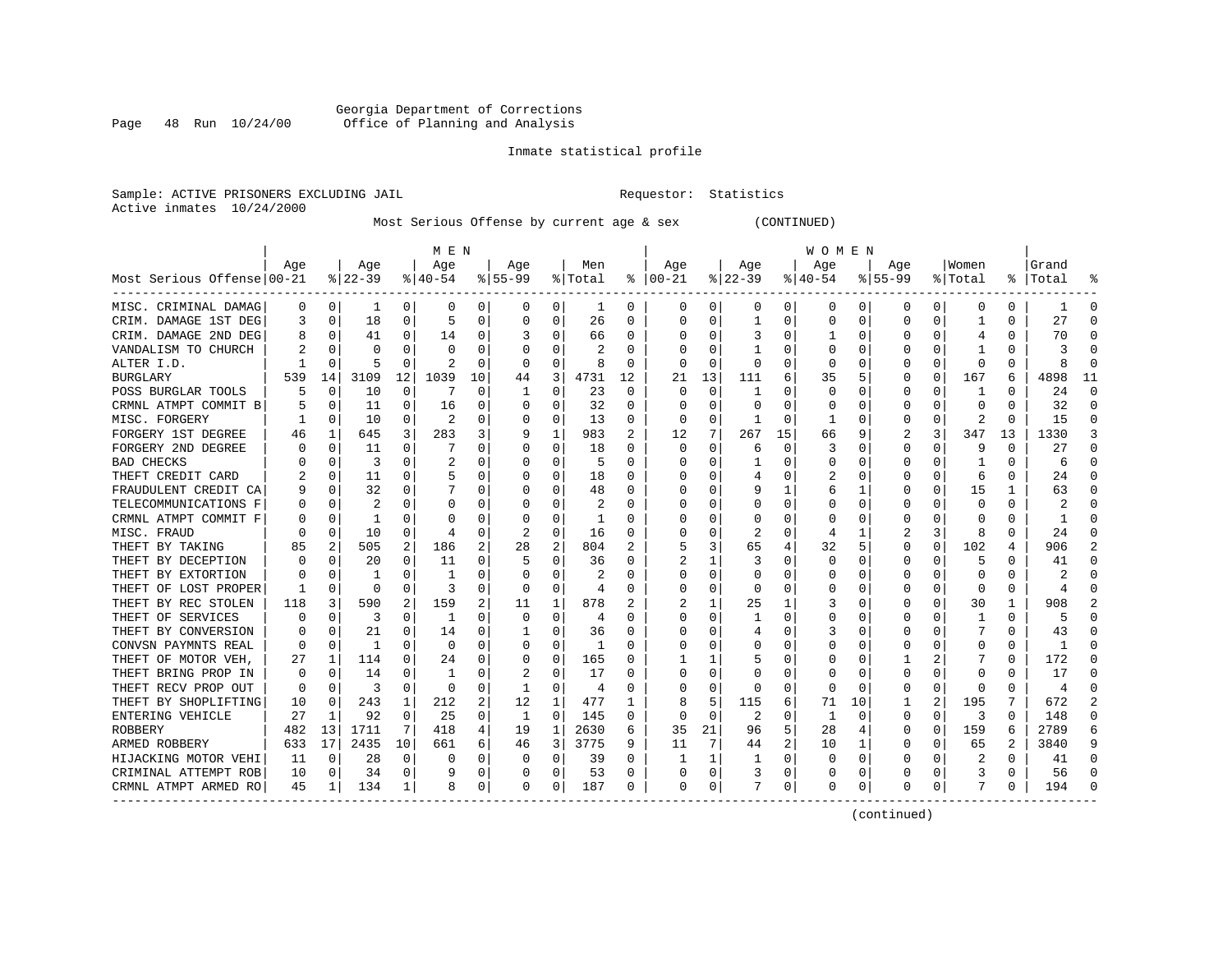#### Georgia Department of Corrections Page 49 Run 10/24/00 Office of Planning and Analysis

# Inmate statistical profile

| Sample: ACTIVE PRISONERS EXCLUDING JAIL | Requestor: Statistics |  |
|-----------------------------------------|-----------------------|--|
| Active inmates 10/24/2000               |                       |  |

Most Serious Offense by current age & sex (CONTINUED)

|                            |     |             |          |          | M E N          |          |           |          |         |              |               |          |              |          | <b>WOMEN</b> |             |             |          |              |          |           |                |
|----------------------------|-----|-------------|----------|----------|----------------|----------|-----------|----------|---------|--------------|---------------|----------|--------------|----------|--------------|-------------|-------------|----------|--------------|----------|-----------|----------------|
|                            | Age |             | Age      |          | Age            |          | Age       |          | Men     |              | Age           |          | Age          |          | Age          |             | Age         |          | Women        |          | Grand     |                |
| Most Serious Offense 00-21 |     |             | $ 22-39$ |          | $8 40-54$      |          | $8 55-99$ |          | % Total |              | $8   00 - 21$ |          | $ 22-39 $    |          | $ 40-54 $    |             | $8155 - 99$ |          | % Total      |          | %   Total | န္             |
| MISC. SEXUAL               | 0   | 0           | 10       | 0        | 8              | 0        | 1         | 0        | 19      | 0            | 0             | 0        | 0            | 0        | 2            | 0           | 0           | 0        | 2            | 0        | 21        | $\Omega$       |
| RAPE                       | 58  | 2           | 873      | 3        | 627            | 6        | 79        | 5        | 1637    | 4            | O             | 0        | $\mathbf{1}$ | 0        | 3            | 0           | $\Omega$    | 0        | 4            | 0        | 1641      | $\overline{4}$ |
| SODOMY                     |     | $\Omega$    | 17       | $\Omega$ | 14             | 0        | 5         | $\Omega$ | 40      | 0            | C             | $\Omega$ | $\Omega$     | $\Omega$ | U            | $\mathbf 0$ | $\Omega$    | $\Omega$ | $\Omega$     | $\Omega$ | 40        |                |
| AGGRAVATED SODOMY          | 8   | $\Omega$    | 111      | $\Omega$ | 90             | 1        | 32        | 2        | 241     | 1            | C             | $\Omega$ | 1            | $\Omega$ | 3            | $\Omega$    | O           | O        | 4            | $\Omega$ | 245       | -1             |
| INCEST                     |     | $\Omega$    | 23       | 0        | 41             | 0        | 5         | 0        | 70      | 0            |               | $\Omega$ | $\Omega$     | 0        | 0            | $\Omega$    | 0           | 0        | 0            | 0        | 70        | $\Omega$       |
| <b>BIGAMY</b>              |     | 0           | 1        | 0        | 0              | 0        |           | 0        | -1      | 0            |               | 0        |              | 0        |              | 0           | 0           | 0        | 0            | 0        |           | $\Omega$       |
| AGGRAVATED SEXUAL BA       | 3   | $\Omega$    | 37       | 0        | 29             | 0        |           | $\Omega$ | 76      | 0            |               | 0        | -1           | 0        | 0            | 0           | 0           | 0        |              | 0        | 77        | $\Omega$       |
| STATUATORY RAPE            | 68  | 2           | 311      | 1        | 35             | $\Omega$ | 10        | 1        | 424     | $\mathbf{1}$ |               | 1        | 4            | $\Omega$ | $\Omega$     | $\Omega$    | O           | $\Omega$ | 5            | $\Omega$ | 429       | $\mathbf{1}$   |
| CHILD MOLESTATION          | 104 | 3           | 884      | 3        | 669            | 6        | 237       | 16       | 1894    | 5            | Р             | 2        | 19           | 1        | 12           | 2           | 0           | $\Omega$ | 34           | 1        | 1928      | $\overline{4}$ |
| ENTICING CHILD-INDEC       | 2   | 0           | 21       | 0        | 9              | 0        | 4         | 0        | 36      | 0            | O             | 0        | 3            | 0        | $\mathbf 0$  | $\mathbf 0$ | 0           | $\Omega$ | 3            | 0        | 39        | $\Omega$       |
| AGGRAV. CHILD MOLEST       | 26  | 1           | 453      | 2        | 367            | 4        | 115       | 8        | 961     | 2            | O             | 0        | 15           | 1        | 6            | 1           | $\Omega$    | $\Omega$ | 21           |          | 982       | $\overline{2}$ |
| SEXL/ASSLT/AGN/PERS/       | O   | $\Omega$    | 4        | O        | $\Omega$       | $\Omega$ | O         | $\Omega$ | 4       | U            | C             | $\Omega$ | $\Omega$     | $\Omega$ | $\Omega$     | $\Omega$    | $\Omega$    | $\Omega$ | $\Omega$     | $\Omega$ |           | $\cap$         |
| CRIMINAL ATTPT RAPE        |     | 0           | 39       | 0        | 8              | 0        |           | 0        | 52      | 0            | O             | $\Omega$ | 0            | 0        | 0            | $\Omega$    | 0           | 0        | $\Omega$     | $\Omega$ | 52        | ∩              |
| CRIMINAL ATTPT SODOM       | 0   | 0           | 1        | 0        | 0              | 0        |           | 0        | -1      | 0            |               | $\Omega$ | $\Omega$     | $\Omega$ | 0            | 0           | 0           | 0        | $\Omega$     | 0        |           |                |
| CRIMINAL ATTPT AGG S       |     | 0           | 1        | 0        | 2              | 0        |           | $\Omega$ | 3       | 0            |               | 0        | 0            | 0        |              | 0           | 0           | 0        | O            | 0        |           |                |
| MISC. OBSCENITY            |     | $\Omega$    | O        | O        |                | 0        |           | 0        | 3       | U            |               | 0        | 0            | $\Omega$ | U            | $\mathbf 0$ | O           | $\Omega$ | $\Omega$     | $\Omega$ |           |                |
| MISC. PUBLIC ORDER         |     | $\Omega$    |          | 0        | -1             | 0        |           | 0        | 2       | U            | C             | 0        | U            | 0        | $\Omega$     | 0           | O           | 0        | <sup>0</sup> | 0        |           | ∩              |
| FALSE SWEARNG WRITTN       |     | $\Omega$    | $\Omega$ | 0        | 0              | 0        |           | 0        |         | 0            | C             | 0        | 0            | $\Omega$ | O            | 0           | O           | 0        | <sup>0</sup> | 0        |           | ∩              |
| BRIBERY GOVT OFFICER       | O   | $\Omega$    |          | O        | 0              | 0        |           | $\Omega$ | 3       | 0            |               | 0        | C            | 0        | 0            | 0           | O           | O        | C            | U        |           |                |
| VIOLATE OATH PUBLIC        |     | $\Omega$    |          | O        | O              | 0        |           | $\Omega$ | 2       | U            | C             | $\Omega$ | U            | O        | U            | $\Omega$    | O           | U        | $\cap$       | $\Omega$ |           |                |
| DEFRAUDING STATE           |     | n           | O        |          |                | 0        | O         | 0        | 3       | 0            | C             | $\Omega$ | 2            | 0        |              | $\Omega$    | 0           | O        | 3            | 0        |           |                |
| FALSE CERTIFICATES         |     | n           |          | O        | O              | U        |           | $\Omega$ |         | U            | O             | 0        | O            | $\Omega$ | 0            | 0           | 0           | 0        | 0            | N        |           |                |
| INFLUENCING WITNESS        | 0   | $\Omega$    | 4        | 0        |                | 0        |           | 0        | 5       | 0            | 0             | 0        | $\Omega$     | 0        | $\Omega$     | $\mathbf 0$ | 0           | $\Omega$ | $\mathbf 0$  | 0        |           |                |
| OBSTR OF LAW ENF OFF       | 76  | 2           | 583      | 2        | 165            | 2        | b         | 0        | 830     | 2            |               | 0        | 24           | 1        | 18           | 3           | 0           | 0        | 42           | 2        | 872       |                |
| PERJURY                    | U   | $\Omega$    | 2        | O        | $\Omega$       | O        |           | 0        | 2       | O            | $\cap$        | $\Omega$ | $\mathbf{1}$ | $\Omega$ | $\Omega$     | $\mathbf 0$ | $\Omega$    | $\Omega$ | $\mathbf{1}$ | $\Omega$ |           | $\Omega$       |
| IMPERSONATION              |     | $\Omega$    | 1        | 0        | 0              | 0        | O         | 0        | -1      | U            | C             | 0        | $\Omega$     | 0        | O            | 0           | 0           | $\Omega$ | 0            | 0        |           | $\Omega$       |
| IMPERSONATING OFFIC        | O   | $\Omega$    | $\Omega$ | O        |                | 0        | O         | 0        | 1       | U            | C             | 0        | $\Omega$     | $\Omega$ | O            | 0           | O           | 0        | 0            | O        |           |                |
| FALSE STATEMENTS GOV       |     | 0           | 18       | O        | 6              | 0        | O         | $\Omega$ | 25      | 0            |               | 0        | 2            | 0        |              | 0           | 0           | O        | 3            |          | 28        |                |
| IMPRSNTNG ANTHR RBAL       |     | $\mathbf 0$ | 5        | O        | $\Omega$       | 0        |           | $\Omega$ | 5       | U            | C             | $\Omega$ | $\Omega$     | $\Omega$ | $\Omega$     | 0           | O           | O        | $\Omega$     | O        |           |                |
| <b>ESCAPE</b>              |     | n           | 63       | 0        | 19             | 0        |           | $\Omega$ | 92      | 0            | C             | $\Omega$ | 2            | 0        | O            | $\Omega$    | O           | O        | 2            | 0        | 94        | ∩              |
| AIDING ESCAPE              |     | $\Omega$    | 1        | 0        | 1              | 0        |           | $\Omega$ | 2       | U            | O             | $\Omega$ | -1           | $\Omega$ | O            | 0           | O           | $\Omega$ |              | 0        |           |                |
| HINDERING APPREH OR        |     | $\mathbf 0$ | 2        | $\Omega$ | $\overline{c}$ | 0        |           | 0        | 5       | U            |               | 0        | -1           | $\Omega$ | 2            | 0           | 0           | $\Omega$ | 3            | $\Omega$ |           |                |
| MUTINY IN PENAL INST       |     | $\Omega$    |          | O        | 0              | 0        |           | 0        |         | 0            |               | 0        | 0            | 0        | 0            | 0           | 0           | O        | $\Omega$     | 0        |           |                |
| <b>BAIL JUMPING</b>        |     | 0           | 2        | O        | 0              | 0        |           | 0        | 2       | 0            | C             | 0        |              | 0        | U            | 0           | O           | 0        | 2            | 0        |           | $\Omega$       |
| FALSE PUBLIC ALARM         | 0   | 0           | 1        | 0        | $\Omega$       | 0        | ∩         | 0        | 1       | 0            | $\Omega$      | 0        | 0            | 0        | 0            | 0           | O           | 0        | $\Omega$     | 0        |           | ∩              |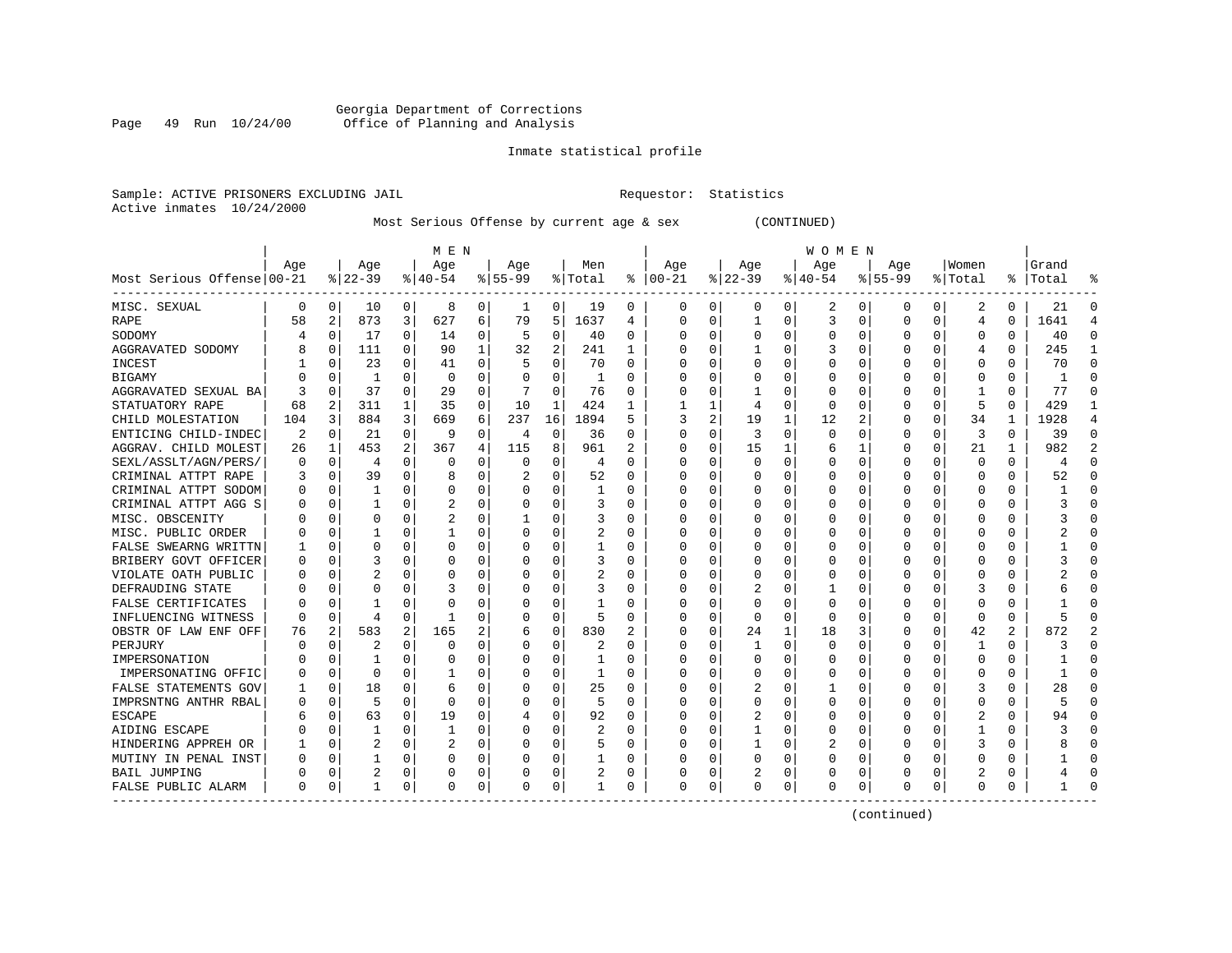# Georgia Department of Corrections<br>Page 50 Run 10/24/00 office of Planning and Analysis Page 50 Run 10/24/00 Office of Planning and Analysis

# Inmate statistical profile

Sample: ACTIVE PRISONERS EXCLUDING JAIL **Requestor:** Statistics Active inmates 10/24/2000

Most Serious Offense by current age & sex (CONTINUED)

|                            | M E N    |             |           |          |                |          |              |             |         |          | W O M E N |             |              |          |          |              |             |              |              |              |           |          |
|----------------------------|----------|-------------|-----------|----------|----------------|----------|--------------|-------------|---------|----------|-----------|-------------|--------------|----------|----------|--------------|-------------|--------------|--------------|--------------|-----------|----------|
|                            | Aqe      |             | Age       |          | Age            |          | Aqe          |             | Men     |          | Aqe       |             | Aqe          |          | Age      |              | Aqe         |              | Women        |              | Grand     |          |
| Most Serious Offense 00-21 |          |             | $8 22-39$ |          | $8 40-54$      |          | $8 55-99$    |             | % Total | ႜ        | $ 00-21$  |             | $ 22-39$     |          | $ 40-54$ |              | $8155 - 99$ |              | % Total      |              | %   Total |          |
| CRIM INTER WITH GOVT       | 5        | 0           | 34        | 0        | 5              | 0        | 0            | 0           | 44      | 0        | 1         | 1           | 1            | 0        | 0        | 0            | $\Omega$    | 0            | 2            | 0            | 46        |          |
| MISC. GAMBLING/RELAT       | O        | 0           | $\Omega$  | 0        | $\mathbf{1}$   | 0        | 0            | $\Omega$    | 1       | U        | 0         | 0           | $\Omega$     | 0        | O        | $\mathbf 0$  | $\Omega$    | $\Omega$     | <sup>0</sup> | 0            |           | $\cap$   |
| COMMERICAL GAMBLING        |          | 0           | 0         | 0        | 0              | 0        |              | 0           | 1       | 0        | 0         | 0           | 0            | 0        | 0        | 0            | O           | 0            | <sup>0</sup> | 0            |           | $\cap$   |
| SOLICIT/ACCEPTING BR       |          | 0           |           | 0        | 0              | 0        | O            | $\Omega$    | 1       | 0        | 0         | $\Omega$    |              | 0        | Ω        | 0            | O           | 0            |              | 0            | 2         | n        |
| BUS HIJACKING              |          | 0           | 1         | 0        | 0              | 0        | 0            | $\mathbf 0$ | 1       | 0        |           | 0           | 0            | $\Omega$ |          | 0            |             | 0            | $\Omega$     | 0            |           |          |
| CRUELTY TO CHILDREN        | 12       | 0           | 175       | 1        | 45             | 0        | 10           | 1           | 242     | 1        |           | 2           | 69           | 4        |          | 1            | $\Omega$    | 0            | 79           | 3            | 321       |          |
| SEX EXPLOITATION CHI       | O        | 0           | 3         | 0        | 7              | 0        | 3            | 0           | 13      | $\Omega$ | $\Omega$  | 0           | $\Omega$     | 0        | 0        | 0            | O           | 0            | n            | 0            | 13        | $\Omega$ |
| ABANDONMENT OF CHILD       | 0        | 0           |           | 0        |                | 0        | O            | 0           | 2       | 0        | 0         | 0           | 0            | 0        | 0        | 0            | 0           | 0            | 0            | 0            |           | $\Omega$ |
| CNTRBTNG DELINOENCY        |          | 0           | 0         | O        | 0              | 0        | O            | 0           |         | 0        | 0         | 0           |              | 0        |          | 0            | 0           | 0            | 2            | 0            |           | $\cap$   |
| MISC WEAPON/EXPLOSIV       |          | $\mathbf 0$ |           |          |                | U        | O            | $\Omega$    | 4       | U        | 0         | 0           | 0            | $\Omega$ | 0        | 0            | O           |              | <sup>0</sup> | U            |           |          |
| CARRY CONCEALED WEAP       |          | 0           | 4         | U        | 2              | 0        | O            | O           | 7       | $\Omega$ | $\Omega$  | $\Omega$    | $\Omega$     | 0        | O        | $\Omega$     | O           | 0            | O            | 0            |           |          |
| POSS OF FIREARM DUR        | 0        | 0           | 10        | $\Omega$ |                | 0        |              | 0           | 18      | 0        | 0         | $\Omega$    | 0            | 0        | 0        | $\Omega$     | O           | <sup>0</sup> | O            | 0            | 18        | -C       |
| POSS OF CERTAIN WEAP       |          | 0           | 16        | 0        |                | 0        | 3            | $\mathbf 0$ | 26      | 0        | 0         | 0           | 0            | 0        | 0        | 0            | 0           | 0            | 0            | 0            | 26        | n        |
| POSS FIREARM CONVCT        | 5        | $\mathbf 0$ | 81        | $\Omega$ | 41             | 0        |              | 0           | 128     | 0        |           | $\Omega$    | 1            | 0        | Ω        | $\Omega$     | O           | 0            |              | 0            | 129       | $\cap$   |
| CARRYING WEAPON AT S       | 1        | 0           | 6         | 0        | $\Omega$       | 0        | O            | 0           | 7       | $\Omega$ | $\Omega$  | $\Omega$    | <sup>0</sup> | O        | O        | $\Omega$     | $\Omega$    | 0            | <sup>0</sup> | 0            | 7         | $\Omega$ |
| PEEPING TOM                |          | 0           | 8         | 0        |                | 0        | 1            | 0           | 17      | 0        | O         | 0           | 0            | 0        | 0        | 0            | O           | 0            | O            | 0            | 17        | $\Omega$ |
| RACKETEERING               |          | 0           | 8         | 0        | q              | 0        |              | 0           | 18      | 0        | 0         | 0           |              | 0        |          | 0            | 0           | 0            | 3            | 0            | 21        | $\Omega$ |
| S/D NARCOTICS, OPIAT       |          | 0           | 78        | O        | 45             | 0        | 5            | $\Omega$    | 129     | 0        |           | 0           |              | 0        | 2        | 0            |             |              | 6            | 0            | 135       | C        |
| S/D DEP, STIM, CNTRF D     | 3        | 0           | 47        | O        | 14             | 0        |              | $\Omega$    | 65      | $\Omega$ |           | 1           |              | 0        | 3        | $\Omega$     |             | 3            |              | 0            | 74        | C        |
| SALE-DIST OF LSD           | 0        | 0           | 1         | 0        | 0              | 0        | 0            | 0           | 1       | 0        | 0         | 0           | $\Omega$     | 0        | 0        | <sup>0</sup> | O           | 0            | $\Omega$     | 0            | -1        |          |
| SALE/DIST OF MARIJUA       | 20       | 1           | 170       | 1        | 81             | 1        | 10           | 1           | 281     | 1        | 1         | 1           | 12           | 1        |          | 1            |             | 2            | 18           | 1            | 299       |          |
| POSS NARCOTICS, OPIA       | 8        | 0           | 114       | 0        | 70             | 1        | 5            | $\mathbf 0$ | 197     | 0        | $\Omega$  | $\mathbf 0$ | 18           | 1        | 8        | 1            | $\Omega$    | 0            | 26           | 1            | 223       | -1       |
| POSS DEP, STIM, CNTRF      |          | $\mathbf 0$ | 87        | $\Omega$ | 39             | $\Omega$ | 4            | 0           | 133     | 0        | 1         | 1           | 11           | 1        | 5        | 1            |             | 3            | 19           | $\mathbf{1}$ | 152       | $\cap$   |
| POSS OF L.S.D.             |          | 0           | 6         | $\Omega$ | $\Omega$       | 0        | O            | 0           | 8       | $\Omega$ | $\Omega$  | 0           | $\Omega$     | $\Omega$ |          | $\Omega$     | $\Omega$    | 0            | 1            | $\Omega$     | 9         | $\Omega$ |
| POSS OF MARIJUANA          | 30       | 1           | 167       | 1        | 46             | 0        | 8            | 1           | 251     | 1        | 1         | 1           | 18           | 1        | 0        | 0            | 3           |              | 22           | 1            | 273       | -1       |
| ILLEGAL ATTM TO OBT        | 0        | 0           | 3         | 0        | 3              | 0        | 0            | 0           | 6       | U        | 0         | 0           | 5            | 0        | 3        | 0            | $\Omega$    | 0            | 8            | 0            | 14        | $\Omega$ |
| VIOLATE GA CNTRL SBS       |          | 0           | 57        | 0        | 18             | 0        | O            | $\Omega$    | 77      | U        | 0         | 0           |              | 0        |          | 0            | O           |              | 3            | U            | 80        | $\cap$   |
| VIOLATE DNGROUS DRGS       | $\Omega$ | $\Omega$    |           |          | $\Omega$       | 0        | O            | O           | 2       | U        | C         | 0           | $\Omega$     | 0        | O        | $\Omega$     | $\Omega$    |              | $\Omega$     | 0            |           |          |
| UNLWFL MFG/DEL/DIST        |          | 0           | 23        | 0        | 9              | 0        | O            | 0           | 34      | 0        | O         | 0           |              | 0        | O        | <sup>0</sup> | O           | 0            | 2            | 0            | 36        |          |
| POSS DRUG RELATED MA       | 0        | 0           | 3         | 0        | 3              | 0        |              | 0           | 6       | 0        | 0         | $\Omega$    | 1            | 0        | 0        | 0            | O           | 0            |              | 0            |           |          |
| SALE/DIST CONT SUB P       | 15       | 0           | 32        | 0        | 11             | 0        |              | 0           | 58      | 0        | O         | 0           | 2            | 0        | 0        | 0            | 0           | 0            | 2            | U            | 60        |          |
| SALE/DIST CONT SUB S       | 5        | 0           | 22        | 0        | $\overline{4}$ | 0        | $\mathbf{1}$ | 0           | 32      | 0        | $\Omega$  | 0           | 2            | 0        | $\Omega$ | 0            | $\Omega$    | 0            | 2            | 0            | 34        | $\cap$   |
| SALE/DISTRIBUTION CO       | 130      | 3           | 1399      | 6        | 523            | 5        | 40           | 3           | 2092    | 5.       | 6         | 4           | 114          | 6        | 45       | 6            | 3           | 5            | 168          | 6            | 2260      |          |
| POSSESSION OF COCAIN       | 195      | .5          | 1505      | 6        | 592            | 6        | 42           | 3           | 2334    | 6        | 5         | 3           | 155          | 9        | 64       | 9            | 2           | 3            | 226          | 8            | 2560      | 6        |
| CRMNL ATPT VIOL SUBS       | 1        | 0           | 18        | 0        | 7              | 0        | 1            | 0           | 27      | 0        | $\Omega$  | 0           | 1            | 0        | $\Omega$ | 0            | $\Omega$    | 0            | -1           | 0            | 28        |          |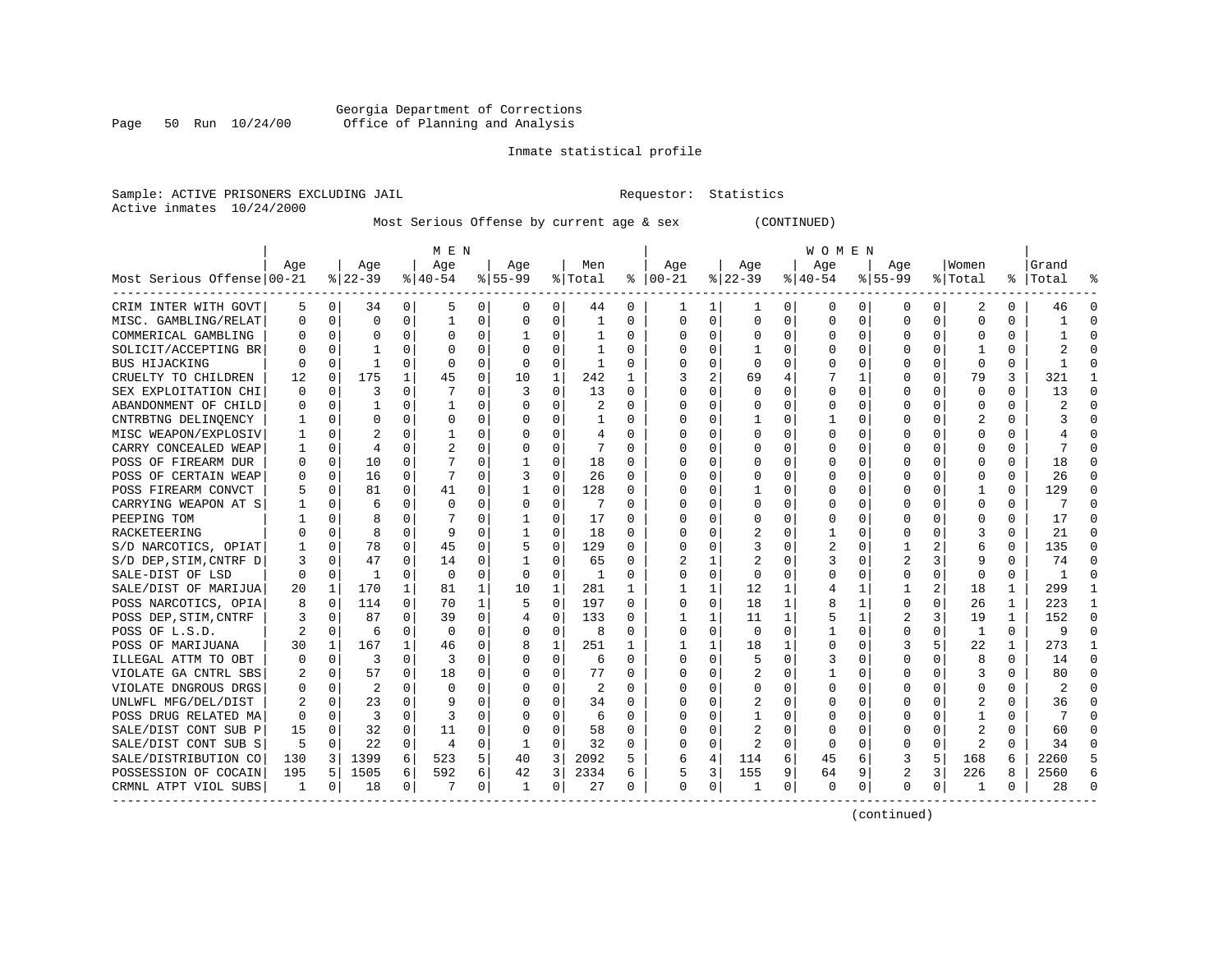#### Georgia Department of Corrections Page 51 Run 10/24/00 Office of Planning and Analysis

# Inmate statistical profile

| Sample: ACTIVE PRISONERS EXCLUDING JAIL | Requestor: Statistics |  |
|-----------------------------------------|-----------------------|--|
| Active inmates 10/24/2000               |                       |  |

Most Serious Offense by current age & sex (CONTINUED)

|                            | M E N    |              |              |          |                |          |          |          |         |          | W O M E N     |              |          |             |           |          |             |              |              |              |           |          |
|----------------------------|----------|--------------|--------------|----------|----------------|----------|----------|----------|---------|----------|---------------|--------------|----------|-------------|-----------|----------|-------------|--------------|--------------|--------------|-----------|----------|
|                            | Age      |              | Age          |          | Age            |          | Age      |          | Men     |          | Age           |              | Age      |             | Age       |          | Age         |              | Women        |              | Grand     |          |
| Most Serious Offense 00-21 |          |              | $ 22-39 $    |          | $ 40-54 $      |          | $ 55-99$ |          | % Total |          | $8   00 - 21$ |              | $ 22-39$ |             | $ 40-54 $ |          | $8155 - 99$ |              | % Total      |              | %   Total |          |
| MISC. DRUGS TRAFFICK       | 14       | $\mathbf{0}$ | 158          | 1        | 44             | 0        | 4        | 0        | 220     |          |               | 01           | 12       | 1           | 6         |          |             | 2            | 19           |              | 239       |          |
| COCAINE LESS 200 GRA       | 8        | 0            | 333          | 1        | 104            | 1        | 20       | 1        | 465     | 1        | $\Omega$      | 0            | 14       | $\mathbf 1$ | 10        | 1        | 0           | 0            | 24           | 1            | 489       |          |
| COCAINE 201-400 GRAM       | O        | 0            | 48           | $\Omega$ | 12             | 0        | 2        | 0        | 62      | $\Omega$ | <sup>0</sup>  | 0            | 5        | 0           | 3         | 0        | 1           | 2            | 9            | $\Omega$     | 71        | $\Omega$ |
| COCAINE 401 OR MORE        |          | $\Omega$     | 87           | $\Omega$ | 24             | $\Omega$ | 4        | $\Omega$ | 116     | 0        |               | $\mathbf{1}$ | 8        | $\Omega$    |           | $\Omega$ | 0           | $\Omega$     | 10           | $\Omega$     | 126       | $\Omega$ |
| NARCOTICS LESS 14 GR       |          | $\Omega$     | 2            | 0        | $\mathbf{1}$   | $\Omega$ | O        | $\Omega$ | 3       | $\Omega$ | <sup>0</sup>  | $\Omega$     | $\Omega$ | $\Omega$    | ∩         | $\Omega$ | O           | $\Omega$     | $\Omega$     | $\Omega$     |           | $\cap$   |
| NARCOTICS 15-28 GRAM       |          | $\mathbf 0$  | $\mathbf{1}$ | 0        | $\Omega$       | 0        | 0        | $\Omega$ |         | 0        |               | $\Omega$     | 0        | 0           |           | 0        | 0           | $\Omega$     | 0            | $\Omega$     |           |          |
| NARCOTICS 29 MORE GR       |          | 0            | 5            | 0        | $\overline{c}$ | 0        | 0        | 0        |         | 0        |               | $\Omega$     |          | 0           |           | 0        | 0           | 0            | 0            | 0            |           |          |
| MARIJUANA 101-2000 P       |          | 0            | 10           | 0        |                | 0        |          | $\Omega$ | 17      | 0        |               | 0            |          | U           |           | 0        | O           | 0            |              | 0            | 18        |          |
| MARIJUANA 2001-10000       |          | $\Omega$     | -1           | U        | O              | O        | O        | $\Omega$ |         | U        |               | 0            | $\Omega$ | 0           |           | $\Omega$ | O           | $\cap$       | <sup>0</sup> | 0            |           |          |
| TRFFKNG MTHAQUALONE>       |          | $\Omega$     | 1            | U        | $\Omega$       | O        |          | $\Omega$ | -1      | U        |               | 0            | ∩        | O           |           | 0        | U           | <sup>n</sup> | $\Omega$     | 0            |           |          |
| AMPHETAMINE 28-199 G       |          | $\Omega$     | 9            | U        | 13             | O        | U        | $\Omega$ | 22      | $\Omega$ | ∩             | $\Omega$     | ∩        | O           |           | $\Omega$ |             |              |              | 0            | 23        |          |
| AMPHETAMINE 200-399        |          | $\Omega$     |              | U        | $\Omega$       | 0        | U        | $\Omega$ | 3       | O        | <sup>0</sup>  | 0            |          | 0           |           | 0        | U           | U            |              | 0            |           |          |
| AMPHETAMINE 400+ GRA       |          | $\Omega$     |              | U        |                | 0        | O        | $\Omega$ | 8       | O        | <sup>0</sup>  | O            |          | 0           |           | 0        | 0           | O            |              | 0            |           |          |
| USE COMM FACLTY VIO        |          | 0            |              | U        | 2              | 0        |          | O        | 4       | O        |               | U            | $\Omega$ | U           |           | 0        |             | 0            | C            | 0            |           |          |
| ATT/CONSPRCY COMMT C       |          | 0            | 18           | $\Omega$ | 4              | 0        |          | 0        | 24      | $\Omega$ |               | 0            |          | U           |           | 0        | U           | 0            | 3            | 0            | 27        |          |
| ILLGL DIST CONTRLLD        |          | $\Omega$     | $\Omega$     | $\Omega$ | -1             | $\Omega$ | O        | $\Omega$ | -1      | 0        |               | $\Omega$     | U        | 0           | O         | $\Omega$ | O           | $\Omega$     | O            | 0            |           | $\cap$   |
| VIOL MOTOR VEHICLE L       |          | $\Omega$     | 68           | $\Omega$ | 36             | $\Omega$ | 2        | $\Omega$ | 109     | O        |               | $\Omega$     |          | U           |           | $\Omega$ | O           | $\Omega$     | 8            | $\Omega$     | 117       | $\cap$   |
| DRVNG HABTL VIOLATOR       |          | 0            | 224          | 1        | 207            | 2        | 36       | 2        | 467     | 1        |               | $\Omega$     | 4        | 0           | 6         | 1        | 0           | $\Omega$     | 10           | $\Omega$     | 477       | -1       |
| HABIT TRAF VOIL/IMPA       |          | 0            | 4            | $\Omega$ | 11             | $\Omega$ |          | $\Omega$ | 17      | $\Omega$ |               | $\Omega$     | 0        | 0           |           | 0        | 0           | $\Omega$     | $\Omega$     | $\Omega$     | 17        | $\Omega$ |
| HABIT TRAF VIOL/OTHE       |          | $\Omega$     |              | 0        | $\Omega$       | $\Omega$ |          | $\Omega$ | 2       | O        |               | $\Omega$     |          | O           |           | 0        | O           | 0            | $\Omega$     | O            | ৴.        |          |
| MISC. MRALS/PBLIC H/       |          | $\Omega$     |              | 0        |                | O        | O        | $\Omega$ | 3       | O        |               | 0            |          | O           |           | $\Omega$ | U           | 0            | $\Omega$     | 0            |           |          |
| VIOLATN GAME AND FIS       |          | $\Omega$     | O            |          | 0              | 0        |          | $\Omega$ |         | O        |               | $\Omega$     | O        | O           |           | O        | O           |              | n            | 0            |           |          |
| MISC CORRECTIONL INS       |          | $\Omega$     |              |          |                | O        | U        | $\Omega$ | 4       | $\Omega$ | ∩             | $\cap$       | ∩        | U           |           | $\Omega$ | U           |              | ∩            | <sup>n</sup> |           |          |
| VIOLATION OTHR STATE       | $\Omega$ | 0            | $\mathbf{1}$ | U        | $\Omega$       | $\Omega$ | O        | $\Omega$ |         | $\Omega$ | $\cap$        | $\Omega$     | $\Omega$ | O           |           | 0        | 0           | $\Omega$     | $\Omega$     | 0            |           |          |
| CONSPIRACY                 | 18       | 0            | 52           | 0        | 11             | 0        |          | $\Omega$ | 84      | $\Omega$ |               |              | 11       | 1           |           | 0        | 0           | $\Omega$     | 1.5          |              | 99        |          |
| CRIMINAL ATTEMPT           |          | 0            | 27           | 0        | 6              | 0        |          | $\Omega$ | 39      | 0        |               | 0            | 5        | U           |           | 0        | O           | 0            | 6            | 0            | 45        |          |
| AIRCRAFT HIJACKING         |          | 0            | 1            | 0        | $\Omega$       | 0        | O        | 0        | 1       | $\Omega$ | <sup>0</sup>  | 0            | $\Omega$ | U           |           | 0        | O           | 0            | 0            | 0            |           | $\Omega$ |
| CRIMINAL SOLICITATIO       |          | $\Omega$     | 6            | $\Omega$ | $\overline{2}$ | 0        | O        | $\Omega$ | 8       | 0        | ∩             | $\Omega$     | 0        | 0           | O         | $\Omega$ | 0           | $\Omega$     | 0            | 0            |           | ∩        |
| PARTY TO A CRIME           |          | $\Omega$     |              | $\Omega$ | 4              | 0        | O        | $\Omega$ | 10      | $\Omega$ |               | $\mathbf{1}$ | 0        | $\Omega$    | U         | $\Omega$ | 0           | 0            |              | $\Omega$     | 11        | ∩        |
| CRIMINAL TRESPASSING       |          | 0            | 0            | 0        |                | 0        | 0        | 0        |         | 0        | 0             | 0            | 0        | 0           |           | 0        | 0           | 0            | 0            | $\Omega$     |           | ∩        |
| GANG PARTICIPATION         |          | 0            | $\Omega$     | 0        | $\Omega$       | 0        | $\Omega$ | 0        |         | 0        | $\Omega$      | 0            | 0        | 0           |           | 0        | 0           | $\Omega$     | 0            | 0            |           |          |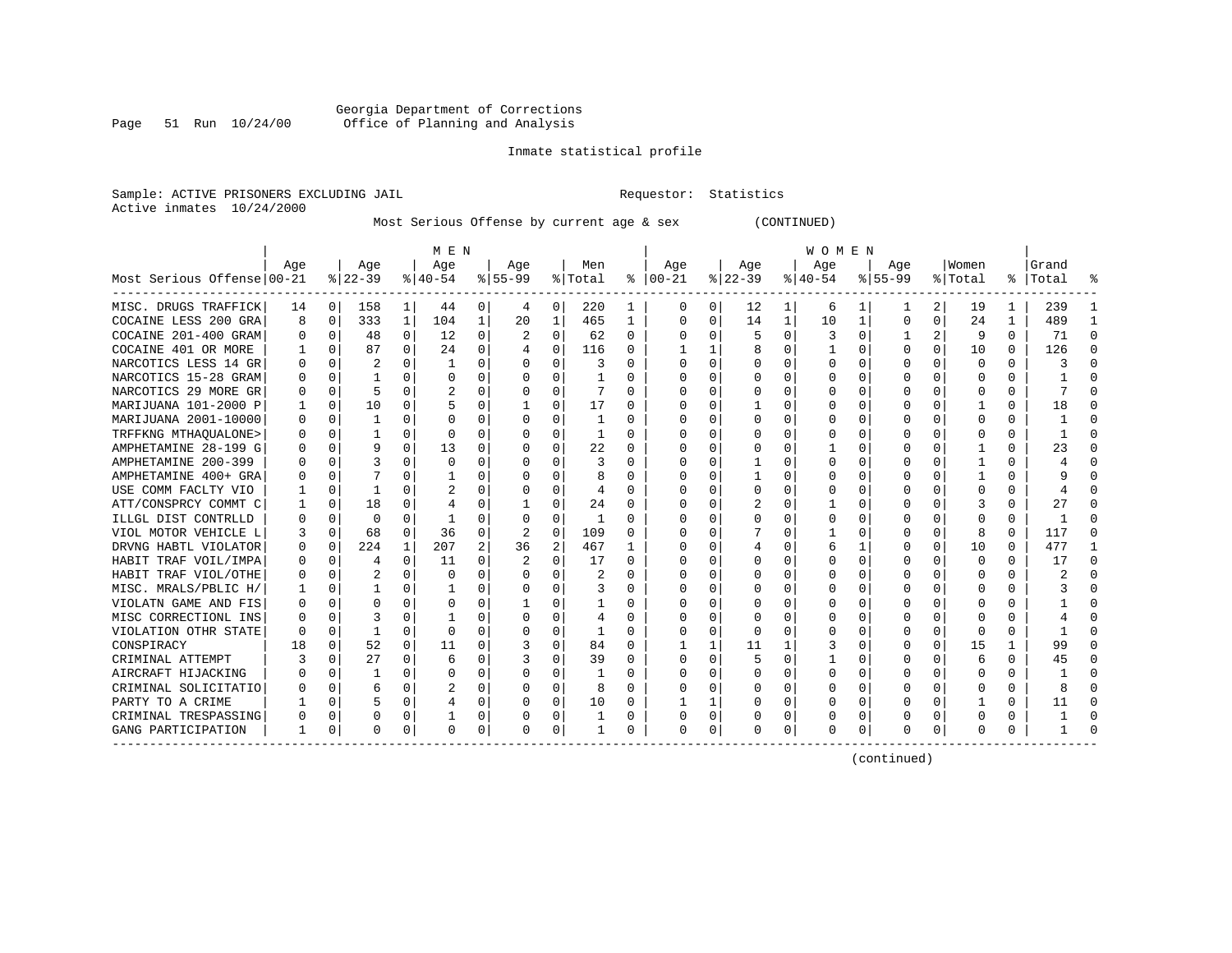Georgia Department of Corrections Page 52 Run 10/24/00 Office of Planning and Analysis

# Inmate statistical profile

| Sample: ACTIVE PRISONERS EXCLUDING JAIL<br>Active inmates | 10/24/2000 |           |                              |                |                                           | Requestor:   | Statistics  |                     |             |          |             |
|-----------------------------------------------------------|------------|-----------|------------------------------|----------------|-------------------------------------------|--------------|-------------|---------------------|-------------|----------|-------------|
|                                                           |            |           |                              |                | Most Serious Offense by current age & sex |              | (CONTINUED) |                     |             |          |             |
|                                                           | Age        | Age       | M E N<br>Age                 | Age            | Men                                       | Age          | Age         | <b>WOMEN</b><br>Age | Age         | Women    | Grand       |
| Most Serious Offense 00-21                                |            | $8 22-39$ | $8140 - 54$                  | $8155 - 99$    | $\frac{8}{6}$<br>% Total                  | 00-21        | $ 22-39 $   | $8 40-54$           | $8155 - 99$ | % Total  | %   Total % |
| Total reported                                            |            |           | 3758 100 25412 100 10436 100 |                | 1519 100 41125 100                        | 166 100      | 1776 100    | 703 100             | 62 100      | 2707 100 | 43832 100   |
| Percent reported                                          | 99.4       | 99.7      | 99.7                         | 99.9           | 99.7                                      | 98.2         | 99.1        | 99.7                | 100.0       | 99.2     | 99.7        |
| NOT REPORTED                                              | 24         | 73        | 33                           | $\overline{a}$ | 132                                       | $\mathbf{3}$ | 16          | 2                   | $\mathbf 0$ | 21       | 153         |
| Total                                                     | 3782       | 25485     | 10469                        | 1521           | 41257                                     | 169          | 1792        | 705                 | 62          | 2728     | 43985       |